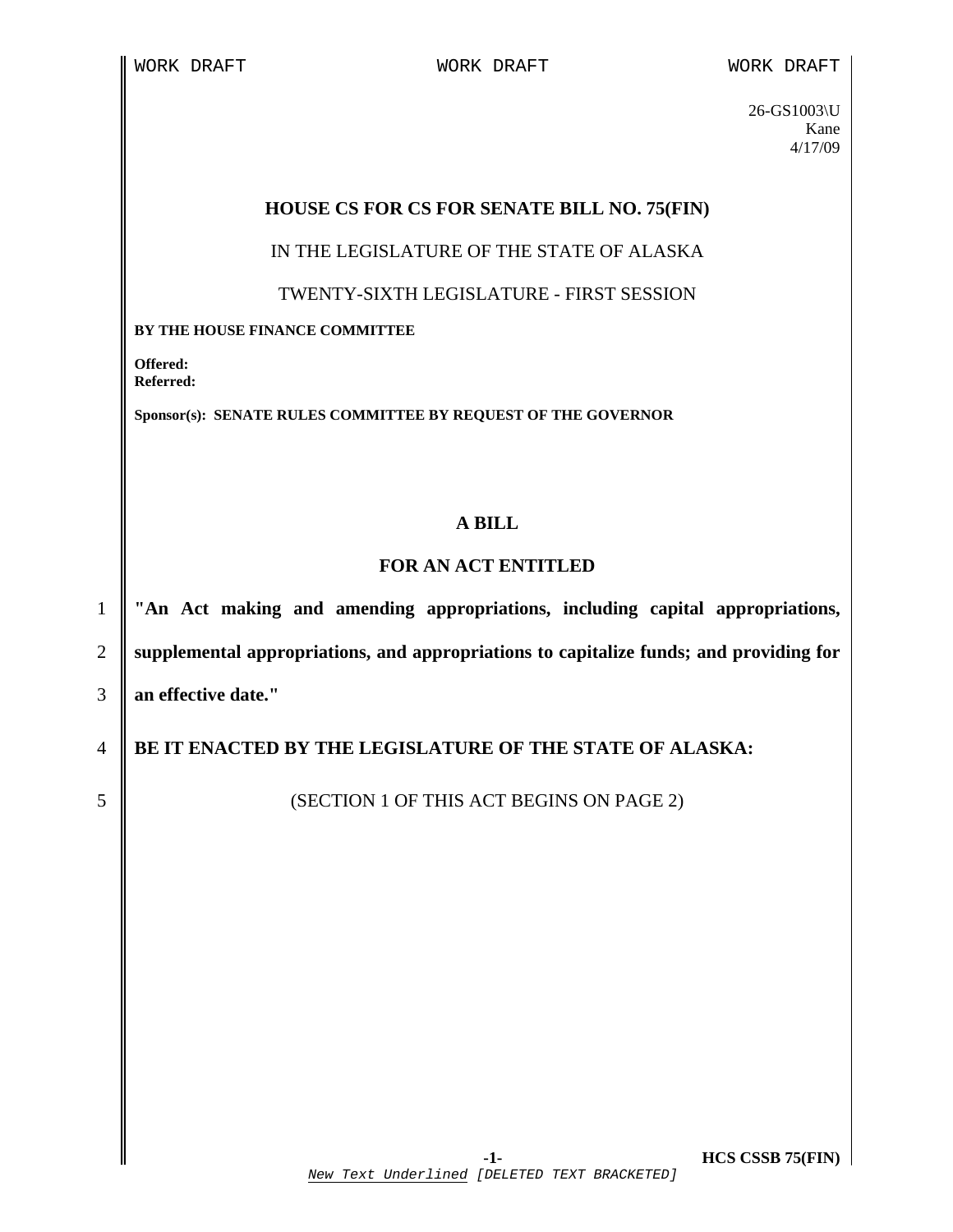1 **\* Section 1.** The following appropriation items are for capital projects and grants from the 2 general fund or other funds as set out in section 2 of this Act by funding source to the 3 agencies named for the purposes expressed and lapse under AS 37.25.020, unless otherwise 4 noted.

| 5      |                                                                                                   |                                          | Appropriation | General   | Other      |
|--------|---------------------------------------------------------------------------------------------------|------------------------------------------|---------------|-----------|------------|
| 6      |                                                                                                   | Allocations                              | Items         | Funds     | Funds      |
| $\tau$ | * * * * *                                                                                         |                                          |               | * * * * * |            |
| 8      |                                                                                                   | ***** Department of Administration ***** |               |           |            |
| 9      | * * * * *                                                                                         |                                          |               | * * * * * |            |
| 10     | <b>Alaska Public Offices</b>                                                                      |                                          | 175,000       | 175,000   |            |
| 11     | <b>Commission Online System</b>                                                                   |                                          |               |           |            |
| 12     | Completion (HD 1-40)                                                                              |                                          |               |           |            |
| 13     | <b>Enterprise Security</b>                                                                        |                                          | 2,500,000     |           | 2,500,000  |
| 14     | Projects (HD 1-40)                                                                                |                                          |               |           |            |
| 15     | <b>Facilities Deferred</b>                                                                        |                                          | 2,800,000     |           | 2,800,000  |
| 16     | Maintenance (HD 1-40)                                                                             |                                          |               |           |            |
| 17     | * * * * *                                                                                         |                                          |               | * * * * * |            |
| 18     | ***** Department of Commerce, Community and Economic Development *****                            |                                          |               |           |            |
| 19     | * * * * *                                                                                         |                                          |               | * * * * * |            |
| 20     | Alaska Energy Authority -                                                                         |                                          | 330,400       | 330,400   |            |
| 21     | <b>Electrical Emergencies</b>                                                                     |                                          |               |           |            |
| 22     | Program (HD 1-40)                                                                                 |                                          |               |           |            |
| 23     | Alaska Energy Authority -                                                                         |                                          | 25,000,000    |           | 25,000,000 |
| 24     | Renewable Energy Project                                                                          |                                          |               |           |            |
| 25     | Grants (AS 42.45.045) (HD                                                                         |                                          |               |           |            |
| 26     | $1-40$                                                                                            |                                          |               |           |            |
| 27     | It is the intent of the legislature that the Alaska Energy Authority award \$25,000,000 of grants |                                          |               |           |            |
| 28     | from the Renewable Energy Fund to the projects listed as the top ranked \$25,000,000 on the       |                                          |               |           |            |
| 29     | Renewable Energy Fund, Round II prioritized project list, dated March 23, 2009.                   |                                          |               |           |            |
| 30     | <b>Alaska Energy Authority</b>                                                                    |                                          | 25,500,000    | 4,500,000 | 21,000,000 |
| 31     | Energy Projects (HD 1-40)                                                                         |                                          |               |           |            |

 **-2-**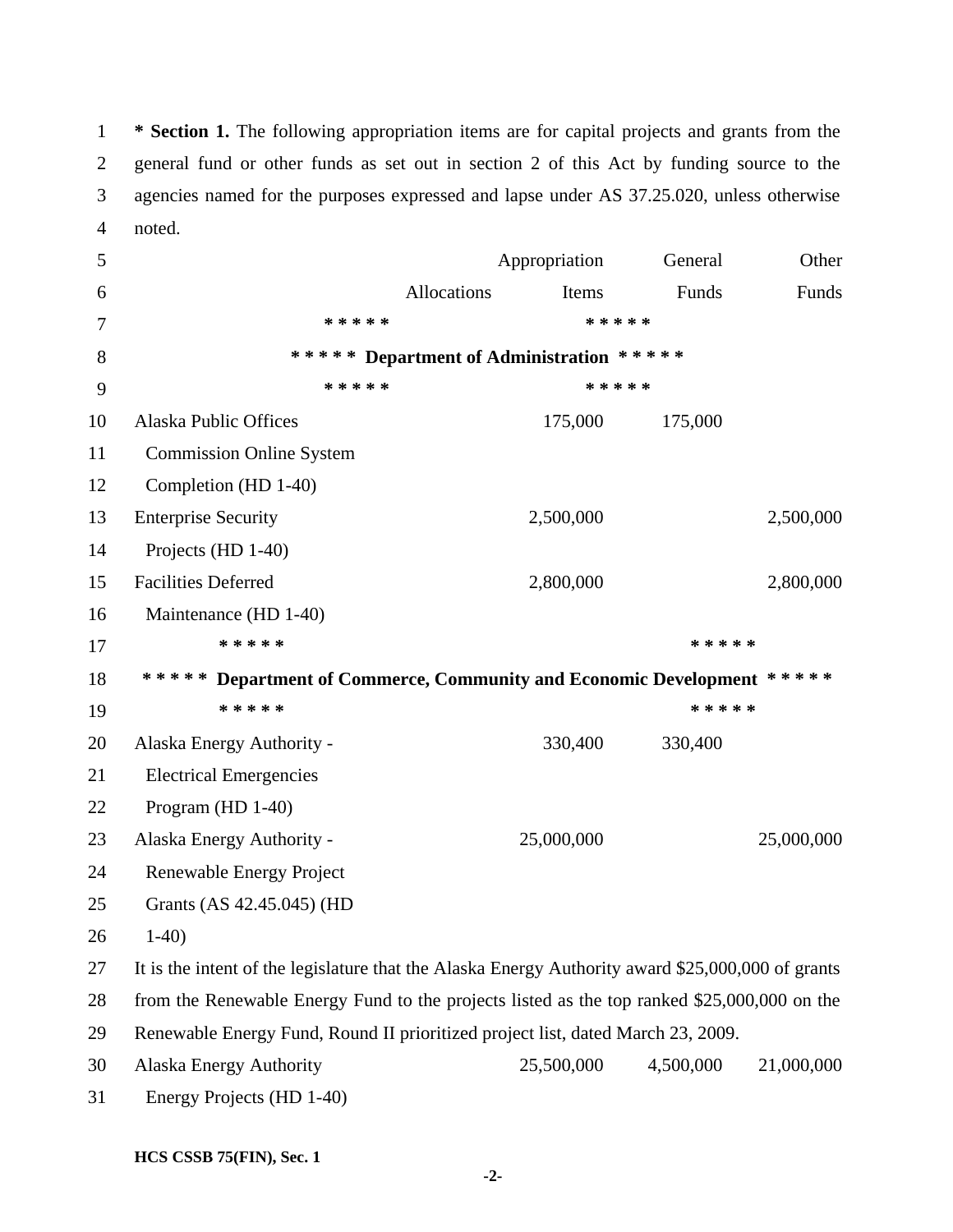| $\mathbf{1}$ |                                                                                                  | <b>Appropriation</b>               | General      | <b>Other</b> |
|--------------|--------------------------------------------------------------------------------------------------|------------------------------------|--------------|--------------|
| $\mathbf{2}$ |                                                                                                  | <b>Allocations</b><br><b>Items</b> | <b>Funds</b> | <b>Funds</b> |
| 3            | <b>Community Block Grants</b>                                                                    | 6,100,000                          | 70,000       | 6,030,000    |
| 4            | $(HD 1-40)$                                                                                      |                                    |              |              |
| 5            | <b>Community Development and</b>                                                                 | 2,630,000                          | 430,000      | 2,200,000    |
| 6            | Assistance (HD 1-40)                                                                             |                                    |              |              |
| 7            | <b>Grants Tracking System</b>                                                                    | 255,000                            | 255,000      |              |
| 8            | $(HD 1-40)$                                                                                      |                                    |              |              |
| 9            | Kodiak Launch Complex                                                                            | 17,500,000                         | 3,500,000    | 14,000,000   |
| 10           | Infrastructure (HD 36)                                                                           |                                    |              |              |
| 11           | <b>Manufacturing Extension</b>                                                                   | 806,401                            | 806,401      |              |
| 12           | Program (HD 1-40)                                                                                |                                    |              |              |
| 13           | <b>Organization Grant (HD</b>                                                                    | 100,000                            | 100,000      |              |
| 14           | $1-40$                                                                                           |                                    |              |              |
| 15           | <b>Grants to Named Recipients</b>                                                                |                                    |              |              |
| 16           | $(AS\,37.05.316)$                                                                                |                                    |              |              |
| 17           | Arctic Power (HD 1-40)                                                                           | 120,000                            | 120,000      |              |
| 18           | <b>Grants to Municipalities</b>                                                                  |                                    |              |              |
| 19           | $(AS\,37.05.315)$                                                                                |                                    |              |              |
| 20           | Anchorage - Port of                                                                              | 10,000,000                         | 10,000,000   |              |
| 21           | Anchorage Expansion (HD                                                                          |                                    |              |              |
| 22           | $17-32)$                                                                                         |                                    |              |              |
| 23           | It is the intent of the legislature that the Municipality of Anchorage, specifically the Port of |                                    |              |              |
| 24           | Anchorage, assist the Matanuska Susitna Borough and Port MacKenzie in applying for grants        |                                    |              |              |
| 25           | from the United States Department of Transportation for port infrastructure investments,         |                                    |              |              |
| 26           | including projects that connect ports to other nodes of transportation and improve the           |                                    |              |              |
| 27           | efficiency of freight movement.                                                                  |                                    |              |              |

28 Kenai - River Bluff 2,000,000 2,000,000

29 Erosion Project (HD 33-35)

30 It is the intent of the legislature that no state funds be released for this project until sufficient

31 local and federal funds are secured to complete the project.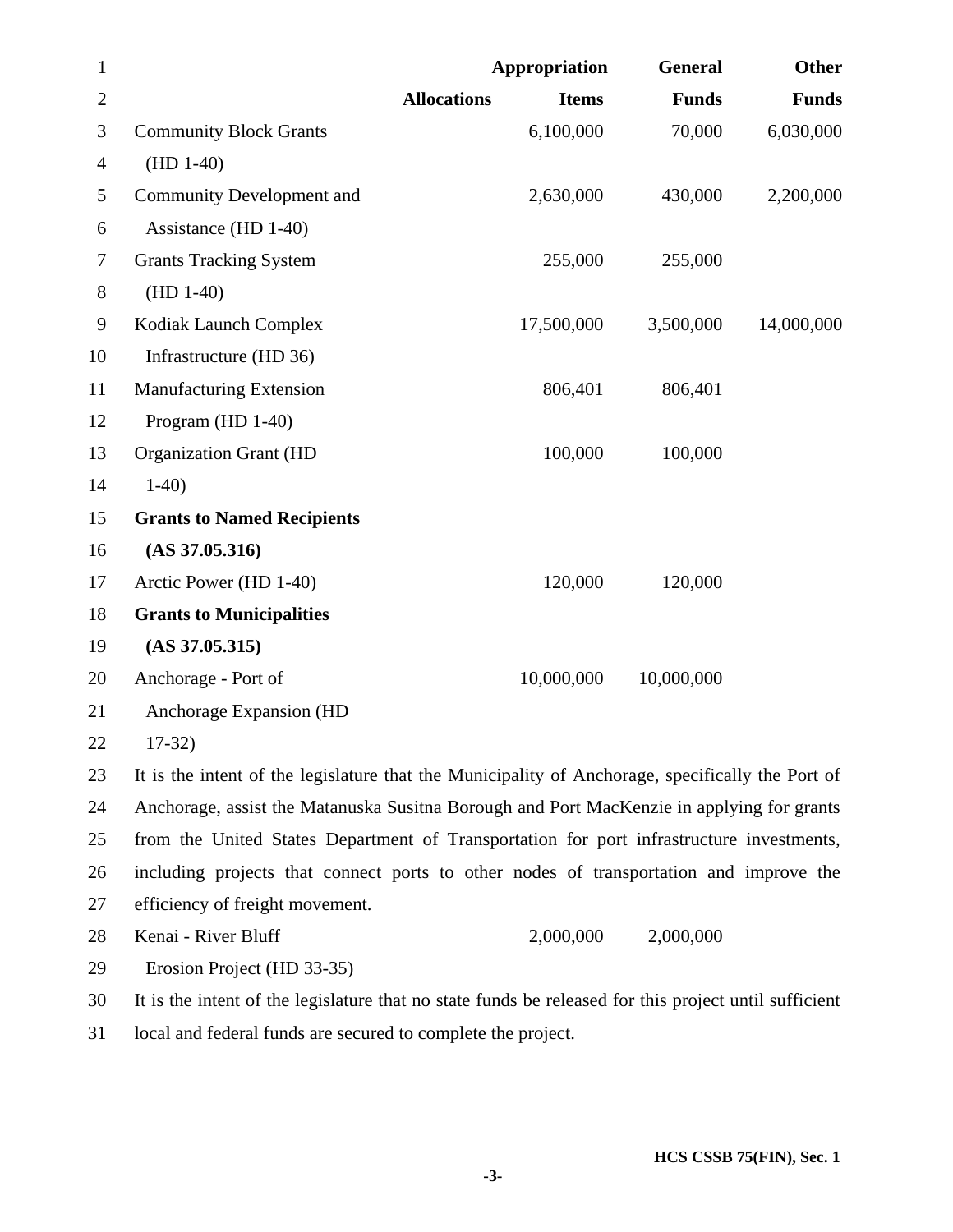| $\mathbf{1}$   |                                                           |                    | Appropriation | <b>General</b> | Other        |
|----------------|-----------------------------------------------------------|--------------------|---------------|----------------|--------------|
| $\overline{2}$ |                                                           | <b>Allocations</b> | <b>Items</b>  | <b>Funds</b>   | <b>Funds</b> |
| 3              | * * * * *                                                 |                    | * * * * *     |                |              |
| $\overline{4}$ | ***** Department of Corrections *****                     |                    |               |                |              |
| 5              | * * * * *                                                 |                    | * * * * *     |                |              |
| 6              | <b>Annual Facilities</b>                                  |                    | 1,000,000     | 1,000,000      |              |
| $\tau$         | Maintenance and Repairs                                   |                    |               |                |              |
| 8              | $(HD 1-40)$                                               |                    |               |                |              |
| 9              | <b>Goose Creek Correctional</b>                           |                    | 6,000,000     | 6,000,000      |              |
| 10             | Center Utility and Energy                                 |                    |               |                |              |
| 11             | <b>Costs for New Construction</b>                         |                    |               |                |              |
| 12             | $(HD 13-16)$                                              |                    |               |                |              |
| 13             | * * * * *                                                 |                    |               | * * * * *      |              |
| 14             | ***** Department of Education and Early Development ***** |                    |               |                |              |
| 15             | * * * * *                                                 |                    |               | * * * * *      |              |
| 16             | Mt. Edgecumbe High School                                 |                    | 1,000,000     | 1,000,000      |              |
| 17             | Deferred Maintenance (HD                                  |                    |               |                |              |
| 18             | 2)                                                        |                    |               |                |              |
| 19             | <b>Major Maintenance Grant</b>                            |                    | 42,443,481    | 42,443,481     |              |
| 20             | Fund (AS 14.11.007)                                       |                    |               |                |              |
| 21             | Craig Elementary School                                   | 85,807             |               |                |              |
| 22             | Roof Replacement (HD 5)                                   |                    |               |                |              |
| 23             | St. Mary's - Garage and                                   | 882,608            |               |                |              |
| 24             | <b>Warm Storage Renovation</b>                            |                    |               |                |              |
| 25             | (HD 39)                                                   |                    |               |                |              |
| 26             | <b>Houghtaling Elementary</b>                             | 276,110            |               |                |              |
| 27             | <b>Outdoor Physical Education</b>                         |                    |               |                |              |
| 28             | Shelter Replacement (HD 1)                                |                    |               |                |              |
| 29             | <b>Evergreen Elementary</b>                               | 770,698            |               |                |              |
| 30             | <b>School Playground Safety</b>                           |                    |               |                |              |
| 31             | Upgrades (HD 2)                                           |                    |               |                |              |
| 32             | Sand Point K-12 School                                    | 67,948             |               |                |              |
| 33             | Window Replacement (HD 37)                                |                    |               |                |              |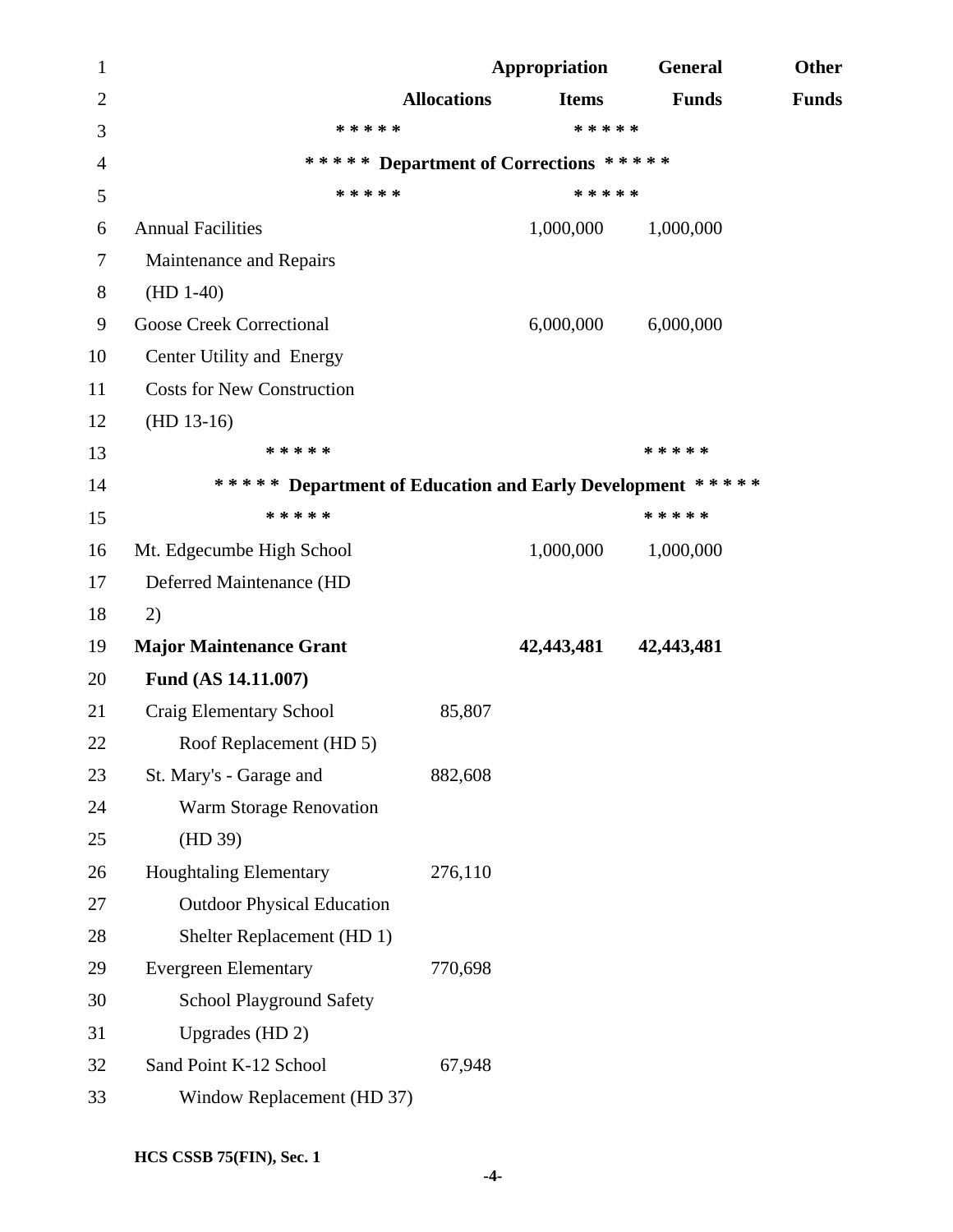| $\mathbf{1}$   |                                   |                    | <b>Appropriation</b> | General      | Other        |
|----------------|-----------------------------------|--------------------|----------------------|--------------|--------------|
| $\overline{2}$ |                                   | <b>Allocations</b> | <b>Items</b>         | <b>Funds</b> | <b>Funds</b> |
| 3              | Pacific High School               | 1,736,513          |                      |              |              |
| $\overline{4}$ | Renovation (HD 2)                 |                    |                      |              |              |
| 5              | Huslia High School                | 923,685            |                      |              |              |
| 6              | Exterior Upgrades (HD 6)          |                    |                      |              |              |
| 7              | <b>Valley Park Elementary</b>     | 467,164            |                      |              |              |
| $8\,$          | Siding Replacement (HD 1)         |                    |                      |              |              |
| 9              | Craig Middle School               | 26,868             |                      |              |              |
| 10             | <b>Exterior Envelope Upgrades</b> |                    |                      |              |              |
| 11             | (HD 5)                            |                    |                      |              |              |
| 12             | Cold Bay K-12 Heating             | 75,789             |                      |              |              |
| 13             | System Upgrade (HD 37)            |                    |                      |              |              |
| 14             | Galena Regional Learning          | 6,888,506          |                      |              |              |
| 15             | <b>Center Gym Building</b>        |                    |                      |              |              |
| 16             | Upgrade (HD 6)                    |                    |                      |              |              |
| 17             | Allakaket K-12 School             | 161,994            |                      |              |              |
| 18             | Water System Improvements         |                    |                      |              |              |
| 19             | (HD 6)                            |                    |                      |              |              |
| 20             | Platinum K-12 School              | 181,678            |                      |              |              |
| 21             | <b>Prime Power Generators</b>     |                    |                      |              |              |
| 22             | (HD 38)                           |                    |                      |              |              |
| 23             | False Pass K-12 School            | 92,042             |                      |              |              |
| 24             | Siding Replacement (HD 37)        |                    |                      |              |              |
| 25             | Galena Regional Learning          | 3,528,598          |                      |              |              |
| 26             | <b>Center Dining Facility</b>     |                    |                      |              |              |
| 27             | Upgrade (HD 6)                    |                    |                      |              |              |
| 28             | Kasigluk-Akula K-12 School        | 928,581            |                      |              |              |
| 29             | <b>Generator Building Floor</b>   |                    |                      |              |              |
| 30             | Failure Repairs (HD 38)           |                    |                      |              |              |
| 31             | Aleknagik, Clarks Point,          | 384,186            |                      |              |              |
| 32             | Ekwok K-12 Schools: HVAC          |                    |                      |              |              |
| 33             | Upgrades (HD 37)                  |                    |                      |              |              |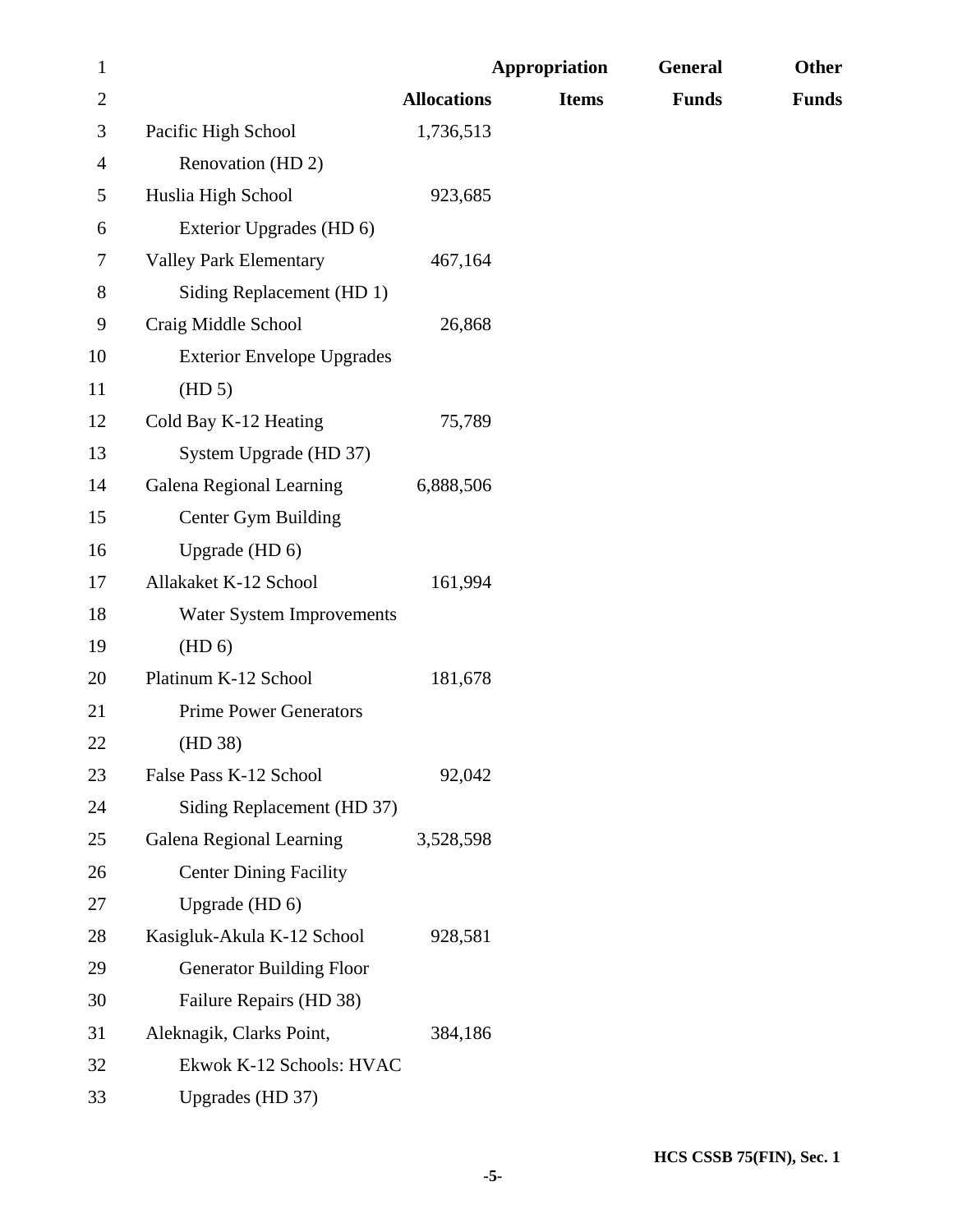| 1              |                                                      |                    | <b>Appropriation</b> | <b>General</b> | <b>Other</b> |
|----------------|------------------------------------------------------|--------------------|----------------------|----------------|--------------|
| $\overline{2}$ |                                                      | <b>Allocations</b> | <b>Items</b>         | <b>Funds</b>   | <b>Funds</b> |
| 3              | Kotlik K-12 Heat Plant                               | 1,369,016          |                      |                |              |
| 4              | Relocation (HD 39)                                   |                    |                      |                |              |
| 5              | Saint Mary's - Districtwide                          | 3,306,502          |                      |                |              |
| 6              | <b>Fuel Tank Farm</b>                                |                    |                      |                |              |
| 7              | Replacement (HD 39)                                  |                    |                      |                |              |
| 8              | Craig Middle School                                  | 83,588             |                      |                |              |
| 9              | <b>Classroom Renovation (HD</b>                      |                    |                      |                |              |
| 10             | 5)                                                   |                    |                      |                |              |
| 11             | Kodiak Schools Seismic                               | 3,236,143          |                      |                |              |
| 12             | Mitigation Project (HD 36)                           |                    |                      |                |              |
| 13             | Diomede K-12 School                                  | 15,890,622         |                      |                |              |
| 14             | Renovation (HD 39)                                   |                    |                      |                |              |
| 15             | Kaltag K-12 School Heating                           | 1,078,835          |                      |                |              |
| 16             | System Replacement (HD 6)                            |                    |                      |                |              |
| 17             | * * * * *                                            |                    |                      | * * * * *      |              |
| 18             | ***** Department of Environmental Conservation ***** |                    |                      |                |              |
| 19             | * * * * *                                            |                    |                      | * * * * *      |              |
| 20             | Oil and Hazardous Substance                          |                    | 750,000              |                | 750,000      |
| 21             | <b>First Responder Equipment</b>                     |                    |                      |                |              |
| 22             | and Preparedness (HD 1-40)                           |                    |                      |                |              |
| 23             | <b>Statewide Contaminated</b>                        |                    | 5,000,000            |                | 5,000,000    |
| 24             | Sites Cleanup (HD 1-40)                              |                    |                      |                |              |
| 25             | <b>Municipal Water, Sewage,</b>                      |                    | 23,189,396           | 23,189,396     |              |
| 26             | and Solid Waste Facilities                           |                    |                      |                |              |
| 27             | Grants (AS 46.03.030)                                |                    |                      |                |              |
| 28             | Anchorage: Girdwood                                  | 4,182,000          |                      |                |              |
| 29             | <b>Wastewater Treatment</b>                          |                    |                      |                |              |
| 30             | Facility (HD 17-32)                                  |                    |                      |                |              |
| 31             | Dillingham: Water System                             | 3,090,000          |                      |                |              |
| 32             | Improvements, Phase II                               |                    |                      |                |              |
| 33             | (HD 37)                                              |                    |                      |                |              |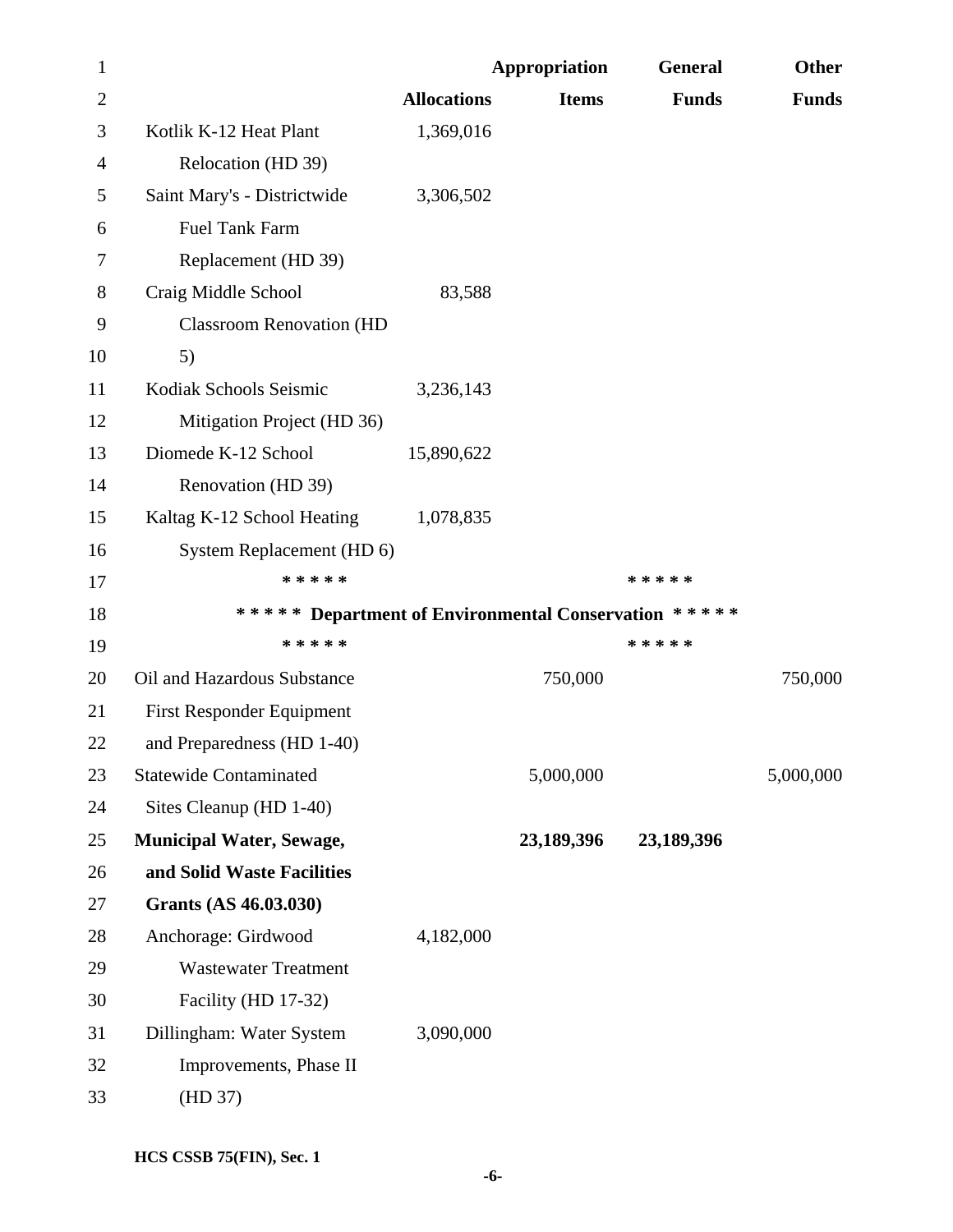| $\mathbf{1}$   |                                   |                    | <b>Appropriation</b> | General      | <b>Other</b> |
|----------------|-----------------------------------|--------------------|----------------------|--------------|--------------|
| $\overline{2}$ |                                   | <b>Allocations</b> | <b>Items</b>         | <b>Funds</b> | <b>Funds</b> |
| 3              | <b>Fairbanks North Star</b>       | 100,395            |                      |              |              |
| 4              | <b>Borough: Pioneer Park</b>      |                    |                      |              |              |
| 5              | Water and Sewer                   |                    |                      |              |              |
| 6              | Improvements (HD 7-11)            |                    |                      |              |              |
| 7              | Juneau: East Valley               | 41,400             |                      |              |              |
| 8              | Reservoir/Jordan Creek            |                    |                      |              |              |
| 9              | <b>Rehabilitation Project (HD</b> |                    |                      |              |              |
| 10             | $3-4)$                            |                    |                      |              |              |
| 11             | Juneau: North Douglas             | 123,165            |                      |              |              |
| 12             | Sewer Expansion, Phase            |                    |                      |              |              |
| 13             | III (HD $3-4$ )                   |                    |                      |              |              |
| 14             | Juneau: North Douglas             | 1,804,560          |                      |              |              |
| 15             | Sewer Expansion, Phase IV         |                    |                      |              |              |
| 16             | $(HD 3-4)$                        |                    |                      |              |              |
| 17             | Juneau: West Mendenhall           | 109,710            |                      |              |              |
| 18             | Valley Sewer Expansion,           |                    |                      |              |              |
| 19             | Phase II (HD 3-4)                 |                    |                      |              |              |
| 20             | Juneau: West Mendenhall           | 1,608,860          |                      |              |              |
| 21             | Valley Sewer Expansion,           |                    |                      |              |              |
| 22             | Phase III (HD 3-4)                |                    |                      |              |              |
| 23             | Kenai: New Water                  | 2,132,100          |                      |              |              |
| 24             | <b>Transmission Mains Phase</b>   |                    |                      |              |              |
| 25             | II and Wellhouse (HD              |                    |                      |              |              |
| 26             | $33-35$                           |                    |                      |              |              |
| 27             | Kenai: Water Treatment            | 648,945            |                      |              |              |
| 28             | Plant Upgrades, Phase III         |                    |                      |              |              |
| 29             | $(HD 33-35)$                      |                    |                      |              |              |
| 30             | Ketchikan Gateway Borough:        | 1,453,241          |                      |              |              |
| 31             | Waterline Extension from          |                    |                      |              |              |
| 32             | Mountain Point (HD 1)             |                    |                      |              |              |
| 33             | Ketchikan: Tongass Avenue         | 1,691,260          |                      |              |              |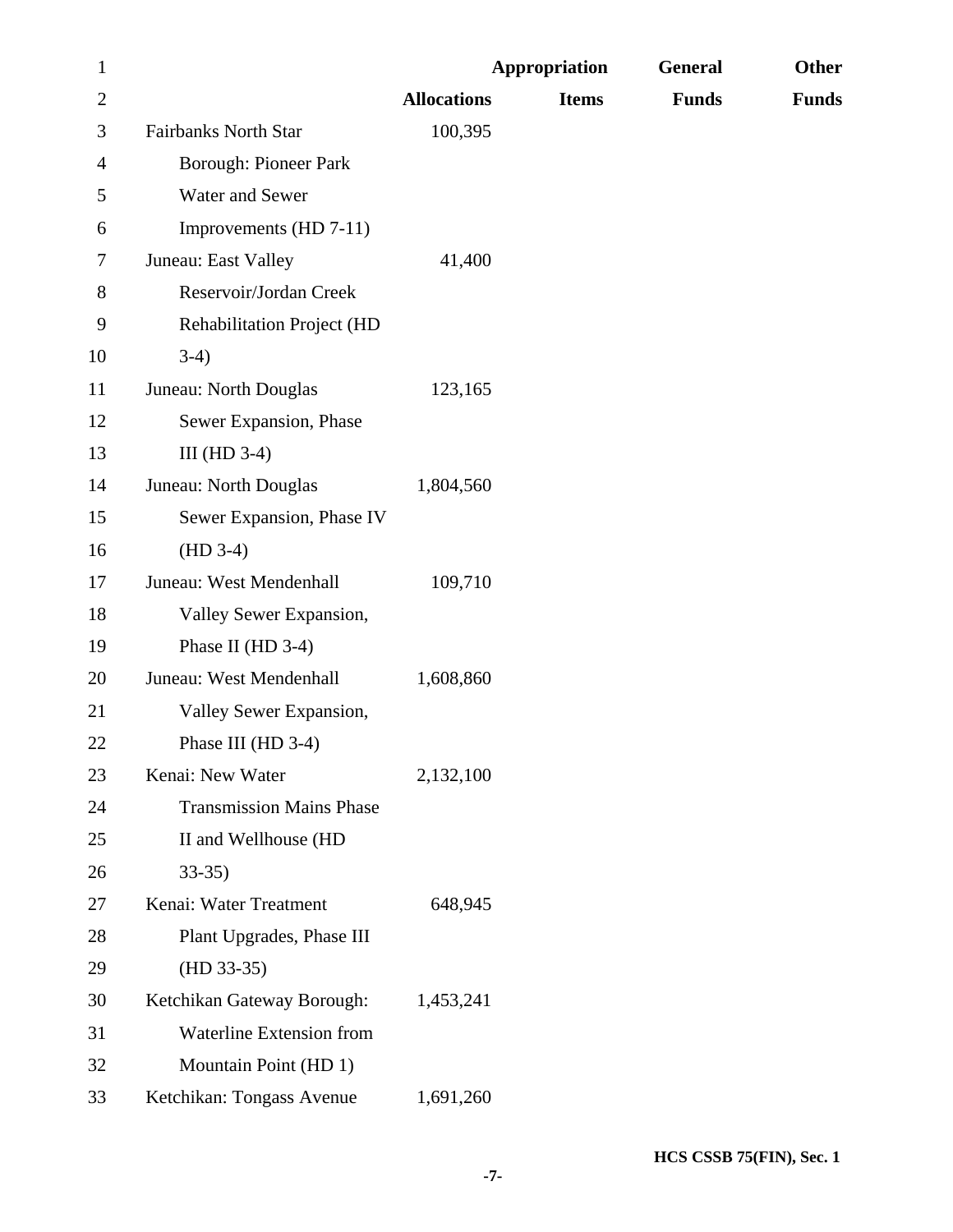| 1              |                                   |                    | <b>Appropriation</b> | General      | <b>Other</b> |
|----------------|-----------------------------------|--------------------|----------------------|--------------|--------------|
| $\overline{c}$ |                                   | <b>Allocations</b> | <b>Items</b>         | <b>Funds</b> | <b>Funds</b> |
| 3              | Water and Sewer                   |                    |                      |              |              |
| 4              | Replacement, Phase II (HD         |                    |                      |              |              |
| 5              | 1)                                |                    |                      |              |              |
| 6              | Matanuska Susitna Borough:        | 356,040            |                      |              |              |
| 7              | Garden Terrace Estates,           |                    |                      |              |              |
| 8              | Phase II (HD $13-16$ )            |                    |                      |              |              |
| 9              | <b>Nome: Moonlight Springs</b>    | 3,090,000          |                      |              |              |
| 10             | <b>Transmission Line</b>          |                    |                      |              |              |
| 11             | Upgrade/Replacement, Phase        |                    |                      |              |              |
| 12             | II (HD $39$ )                     |                    |                      |              |              |
| 13             | North Pole: Sewer Lift            | 724,500            |                      |              |              |
| 14             | <b>Station Renovation Project</b> |                    |                      |              |              |
| 15             | $(HD 7-11)$                       |                    |                      |              |              |
| 16             | Palmer: Steel Water Main          | 2,033,220          |                      |              |              |
| 17             | Replacement, Phase VII            |                    |                      |              |              |
| 18             | $(HD 13-16)$                      |                    |                      |              |              |
| 19             | <b>Village Safe Water and</b>     |                    | 66,666,598           | 14,041,598   | 52,625,000   |
| 20             | <b>Wastewater Infrastructure</b>  |                    |                      |              |              |
| 21             | Projects                          |                    |                      |              |              |
| 22             | Adak: Water and Sewer             | 526,490            |                      |              |              |
| 23             | Improvements (HD 37)              |                    |                      |              |              |
| 24             | Akiachak: Service Lines and       | 1,652,060          |                      |              |              |
| 25             | Plumbing (HD 38)                  |                    |                      |              |              |
| 26             | Alatna: Landfill Master           | 55,000             |                      |              |              |
| 27             | Plan (HD 6)                       |                    |                      |              |              |
| 28             | Alatna: Water Supply and          | 124,697            |                      |              |              |
| 29             | Sewage Collection and             |                    |                      |              |              |
| 30             | <b>Treatment Project Phase</b>    |                    |                      |              |              |
| 31             | IV (HD $6$ )                      |                    |                      |              |              |
| 32             | <b>Ambler: Sanitation</b>         | 80,000             |                      |              |              |
| 33             | <b>Facility Master Plan</b>       |                    |                      |              |              |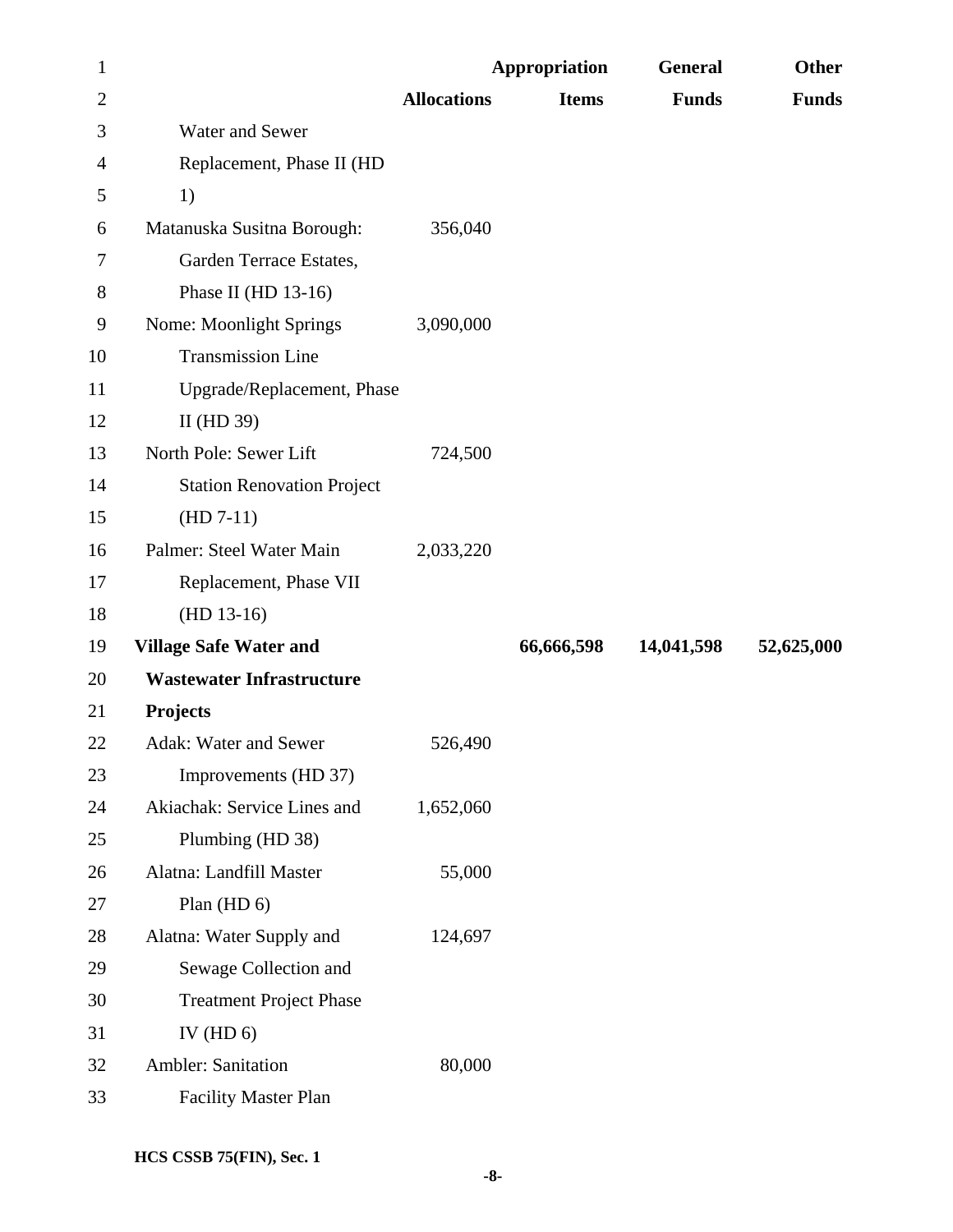| $\mathbf{1}$   |                                  |                    | <b>Appropriation</b> | <b>General</b> | Other        |
|----------------|----------------------------------|--------------------|----------------------|----------------|--------------|
| $\overline{2}$ |                                  | <b>Allocations</b> | <b>Items</b>         | <b>Funds</b>   | <b>Funds</b> |
| 3              | Upgrade (HD 40)                  |                    |                      |                |              |
| 4              | Anchor Point: Water and          | 81,000             |                      |                |              |
| 5              | Sewer Line Extension Study       |                    |                      |                |              |
| 6              | $(HD 33-35)$                     |                    |                      |                |              |
| 7              | Anchor Point: Water System       | 810,000            |                      |                |              |
| 8              | Upgrades (HD 33-35)              |                    |                      |                |              |
| 9              | Anderson: Sewage Lagoon          | 870,500            |                      |                |              |
| 10             | $(HD 7-11)$                      |                    |                      |                |              |
| 11             | Aniak: Sewer Service (HD         | 44,535             |                      |                |              |
| 12             | 6)                               |                    |                      |                |              |
| 13             | Atka: Phase IV                   | 310,385            |                      |                |              |
| 14             | Improvements (HD 37)             |                    |                      |                |              |
| 15             | <b>Beaver: Sanitation</b>        | 64,800             |                      |                |              |
| 16             | <b>Improvement Feasibility</b>   |                    |                      |                |              |
| 17             | Study (HD 6)                     |                    |                      |                |              |
| 18             | <b>Bethel: Backbone Upgrades</b> | 1,514,181          |                      |                |              |
| 19             | Phase I (HD 38)                  |                    |                      |                |              |
| 20             | <b>Buckland: Water and Sewer</b> | 3,919,056          |                      |                |              |
| 21             | System (HD 40)                   |                    |                      |                |              |
| 22             | Chenega Bay: Water               | 290,794            |                      |                |              |
| 23             | <b>Treatment and Sewer</b>       |                    |                      |                |              |
| 24             | Collection (HD 5)                |                    |                      |                |              |
| 25             | Chignik Bay: Wastewater          | 396,605            |                      |                |              |
| 26             | <b>System Improvements Phase</b> |                    |                      |                |              |
| 27             | IV (HD 37)                       |                    |                      |                |              |
| 28             | Chistochina: Washeteria and      | 471,778            |                      |                |              |
| 29             | <b>Community Water System</b>    |                    |                      |                |              |
| 30             | (HD 6)                           |                    |                      |                |              |
| 31             | Chuathbaluk: Piped Sewer         | 318,806            |                      |                |              |
| 32             | <b>System Improvements (HD</b>   |                    |                      |                |              |
| 33             | 6)                               |                    |                      |                |              |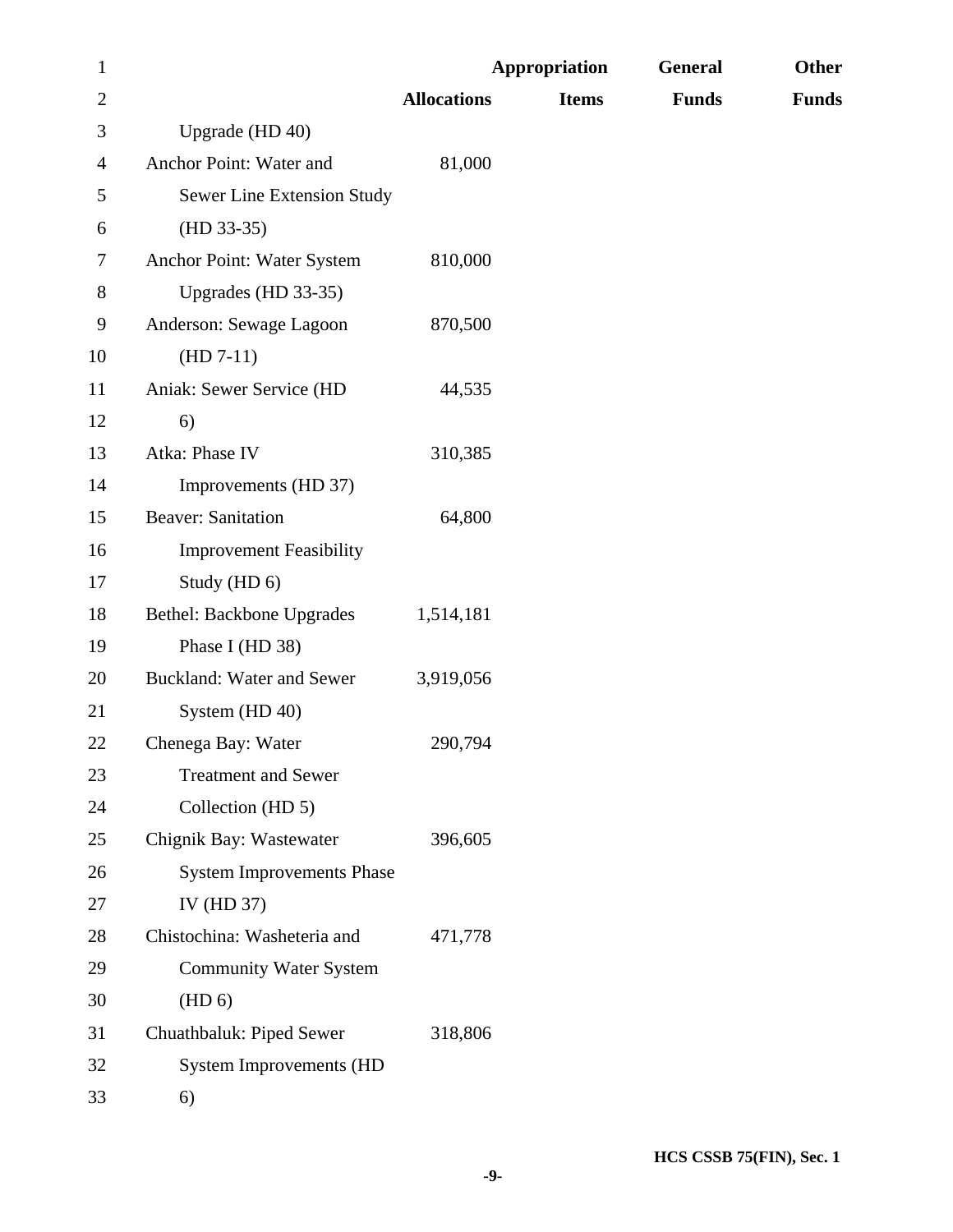| $\mathbf{1}$ |                                  |                    | <b>Appropriation</b> | General      | Other        |
|--------------|----------------------------------|--------------------|----------------------|--------------|--------------|
| $\mathbf{2}$ |                                  | <b>Allocations</b> | <b>Items</b>         | <b>Funds</b> | <b>Funds</b> |
| 3            | Coffman Cove: Water              | 1,068,783          |                      |              |              |
| 4            | Storage System (HD 1)            |                    |                      |              |              |
| 5            | Crooked Creek: Piped Water       | 648,058            |                      |              |              |
| 6            | and Sewer System Final           |                    |                      |              |              |
| 7            | Phase (HD 6)                     |                    |                      |              |              |
| 8            | Denali                           | 10,500,000         |                      |              |              |
| 9            | Commission/ANTHC/Other           |                    |                      |              |              |
| 10           | Federal Agencies (HD 1-40)       |                    |                      |              |              |
| 11           | Eek: Water and Sewer             | 4,186,267          |                      |              |              |
| 12           | Service (HD 38)                  |                    |                      |              |              |
| 13           | Ekwok: Sewer System              | 364,231            |                      |              |              |
| 14           | Improvements (HD 37)             |                    |                      |              |              |
| 15           | <b>Emmonak: Water and Sewer</b>  | 534,417            |                      |              |              |
| 16           | Mains and Upgrades (HD 39)       |                    |                      |              |              |
| 17           | False Pass: Sewage               | 638,276            |                      |              |              |
| 18           | Collection System (HD 37)        |                    |                      |              |              |
| 19           | Fort Yukon: Sewer                | 165,902            |                      |              |              |
| 20           | Collection and Water             |                    |                      |              |              |
| 21           | Storage System (HD 6)            |                    |                      |              |              |
| <b>22</b>    | Gambell: Water Storage           | 35,628             |                      |              |              |
| 23           | <b>System and Sewer System</b>   |                    |                      |              |              |
| 24           | Improvements (HD 39)             |                    |                      |              |              |
| 25           | Glennallen: Hub Sewer            | 17,813             |                      |              |              |
| 26           | <b>Extension Final Phase (HD</b> |                    |                      |              |              |
| 27           | 12)                              |                    |                      |              |              |
| 28           | Golovin: Water Storage           | 169,232            |                      |              |              |
| 29           | Tank (HD 39)                     |                    |                      |              |              |
| 30           | Hooper Bay: Piped Water          | 2,761,152          |                      |              |              |
| 31           | and Sewer System (HD 39)         |                    |                      |              |              |
| 32           | Kachemak: Selo Water             | 216,000            |                      |              |              |
| 33           | <b>System Feasibility Study</b>  |                    |                      |              |              |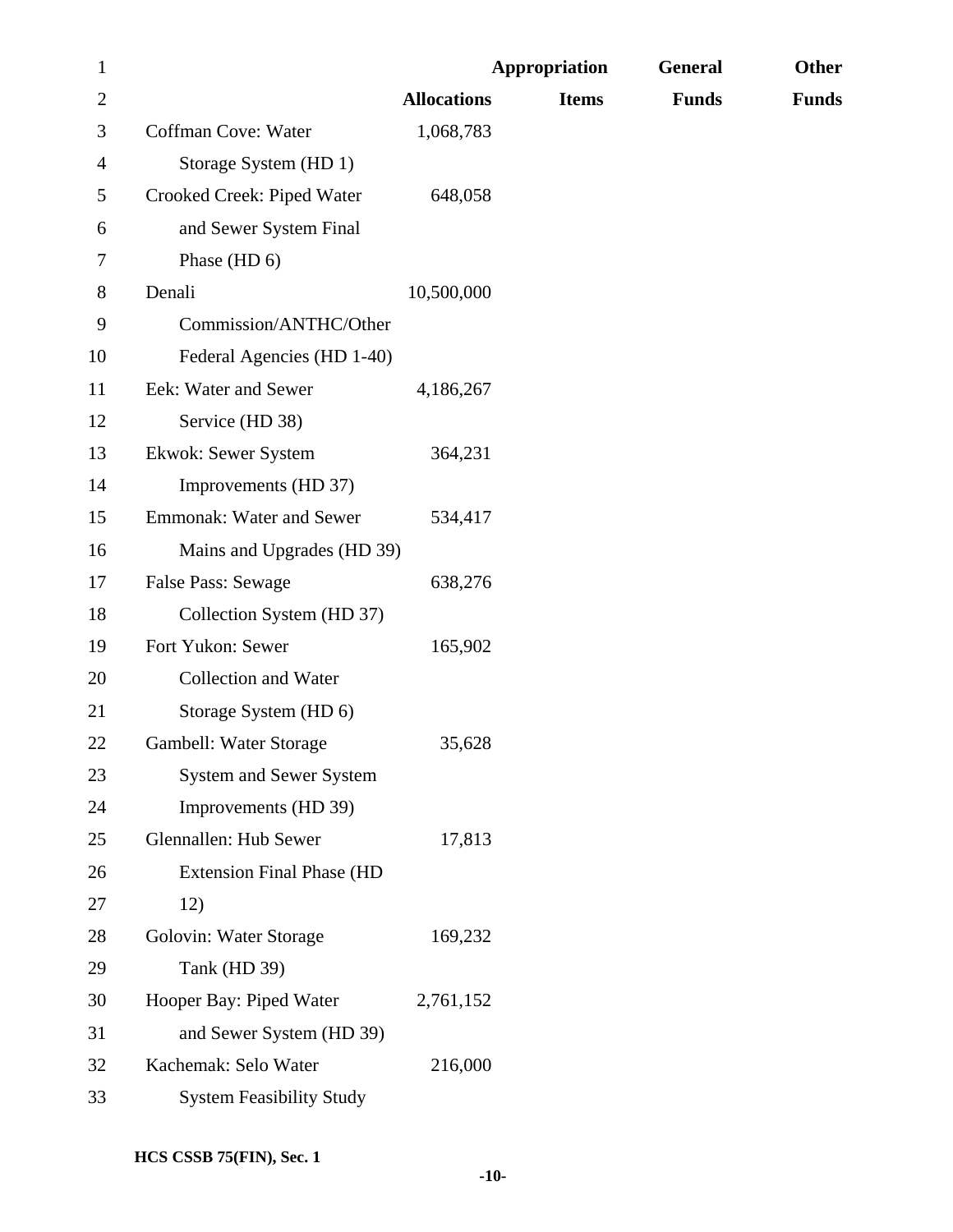| $\mathbf{1}$   |                                |                    | <b>Appropriation</b> | General      | Other        |
|----------------|--------------------------------|--------------------|----------------------|--------------|--------------|
| $\overline{2}$ |                                | <b>Allocations</b> | <b>Items</b>         | <b>Funds</b> | <b>Funds</b> |
| 3              | and Groundwater                |                    |                      |              |              |
| 4              | Investigation (HD 33-35)       |                    |                      |              |              |
| 5              | Kasaan: Water Treatment        | 502,846            |                      |              |              |
| 6              | Plant and Storage Tank (HD     |                    |                      |              |              |
| 7              | 5)                             |                    |                      |              |              |
| 8              | Kasigluk: Piped Water and      | 556,974            |                      |              |              |
| 9              | Sewer and Sewer Haul           |                    |                      |              |              |
| 10             | Service (HD 38)                |                    |                      |              |              |
| 11             | Kongiganak: Water System       | 961,950            |                      |              |              |
| 12             | Improvements (HD 38)           |                    |                      |              |              |
| 13             | Kotlik: Piped Water and        | 218,950            |                      |              |              |
| 14             | Sewer Extensions (HD 39)       |                    |                      |              |              |
| 15             | Kotzebue: Water and Sewer      | 1,567,622          |                      |              |              |
| 16             | Upgrades (HD 40)               |                    |                      |              |              |
| 17             | Lower Kalskag: Piped Water     | 1,564,758          |                      |              |              |
| 18             | and Sewer System (HD 38)       |                    |                      |              |              |
| 19             | Manokotak: Old Village         | 189,000            |                      |              |              |
| 20             | Water and Sewer Plan and       |                    |                      |              |              |
| 21             | Source Study (HD 37)           |                    |                      |              |              |
| 22             | Manokotak: Water and Sewer     | 860,658            |                      |              |              |
| 23             | Disposal and Distribution      |                    |                      |              |              |
| 24             | Improvements (HD 37)           |                    |                      |              |              |
| 25             | Marshall: Water and Sewer      | 254,418            |                      |              |              |
| 26             | Line Replacement (HD 6)        |                    |                      |              |              |
| 27             | McGrath: Water and Sewer       | 1,456,541          |                      |              |              |
| 28             | Improvements (HD 6)            |                    |                      |              |              |
| 29             | Mountain Village: Water        | 113,400            |                      |              |              |
| 30             | <b>Improvement Feasibility</b> |                    |                      |              |              |
| 31             | Study (HD 39)                  |                    |                      |              |              |
| 32             | Nanwalek: Piped Water and      | 404,259            |                      |              |              |
| 33             | Sewer System Replacement       |                    |                      |              |              |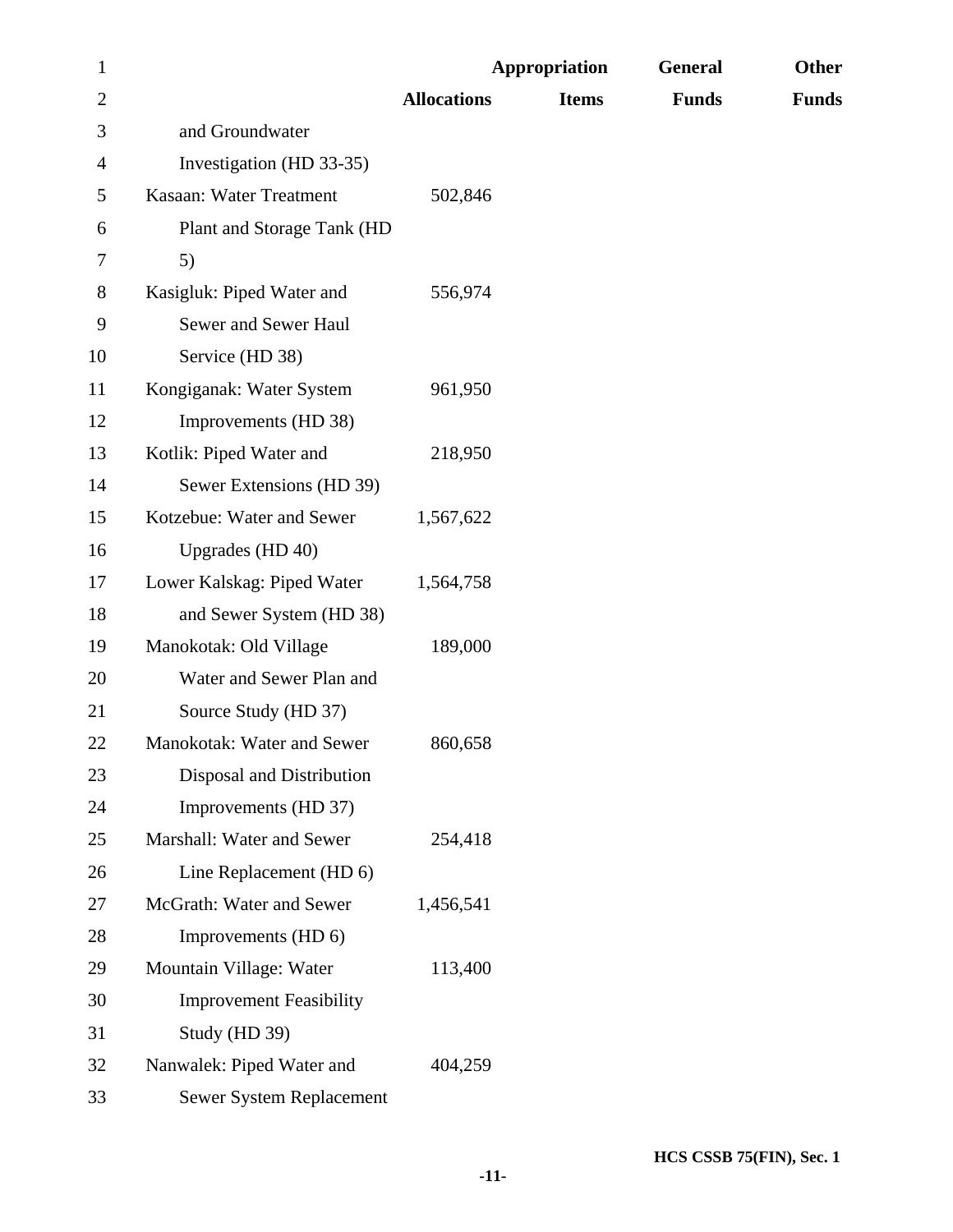| $\mathbf{1}$   |                                   |                    | Appropriation | General      | Other        |
|----------------|-----------------------------------|--------------------|---------------|--------------|--------------|
| $\overline{2}$ |                                   | <b>Allocations</b> | <b>Items</b>  | <b>Funds</b> | <b>Funds</b> |
| 3              | $(HD 33-35)$                      |                    |               |              |              |
| 4              | Napaskiak: Solid Waste            | 81,000             |               |              |              |
| 5              | Study (HD 38)                     |                    |               |              |              |
| 6              | Nightmute: Sewer Lagoon           | 368,712            |               |              |              |
| 7              | and System Improvements           |                    |               |              |              |
| 8              | (HD 38)                           |                    |               |              |              |
| 9              | Nikolai: Water Treatment          | 75,000             |               |              |              |
| 10             | <b>Study and Gravity Sewer</b>    |                    |               |              |              |
| 11             | Study (HD 6)                      |                    |               |              |              |
| 12             | Ninilchik: Water and Sewer        | 1,613,955          |               |              |              |
| 13             | <b>System Improvements (HD</b>    |                    |               |              |              |
| 14             | $33-35$                           |                    |               |              |              |
| 15             | Nunapitchuk: Water                | 569,011            |               |              |              |
| 16             | <b>Treatment and Sewer Lagoon</b> |                    |               |              |              |
| 17             | Upgrades (HD 38)                  |                    |               |              |              |
| 18             | Old Harbor: Water                 | 326,796            |               |              |              |
| 19             | Treatment Plant, Tank and         |                    |               |              |              |
| 20             | Connections (HD 36)               |                    |               |              |              |
| 21             | Pelican: Water and Sewer          | 855,095            |               |              |              |
| 22             | Upgrades (HD 2)                   |                    |               |              |              |
| 23             | Pilot Point: Water and            | 602,911            |               |              |              |
| 24             | Sewer Pipe Extension and          |                    |               |              |              |
| 25             | Upgrades (HD 37)                  |                    |               |              |              |
| 26             | Pitkas Point: Water and           | 751,006            |               |              |              |
| 27             | Sewer System Upgrades (HD         |                    |               |              |              |
| 28             | 39)                               |                    |               |              |              |
| 29             | Quinhagak: Piped Water and        | 891,496            |               |              |              |
| 30             | Sewer System Upgrades (HD         |                    |               |              |              |
| 31             | 38)                               |                    |               |              |              |
| 32             | Saint Mary's: Water System        | 2,000,000          |               |              |              |
| 33             | Upgrades<br>(HD 39)               |                    |               |              |              |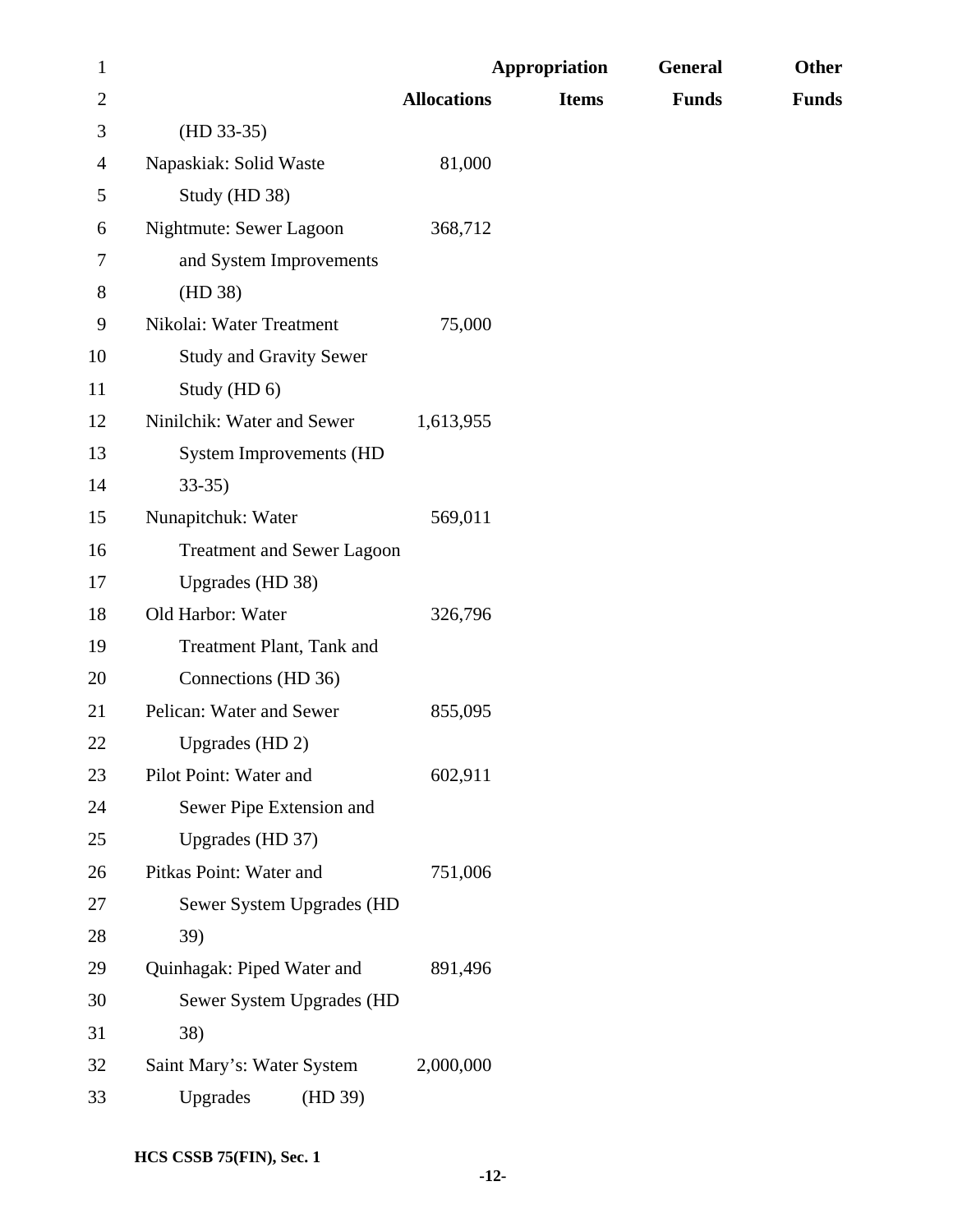| $\mathbf{1}$   |                                  |                    | <b>Appropriation</b> | General      | Other        |
|----------------|----------------------------------|--------------------|----------------------|--------------|--------------|
| $\overline{2}$ |                                  | <b>Allocations</b> | <b>Items</b>         | <b>Funds</b> | <b>Funds</b> |
| 3              | Saint Michael: Completion        | 17,813             |                      |              |              |
| 4              | of Piped Water and Sewer         |                    |                      |              |              |
| 5              | System (HD 39)                   |                    |                      |              |              |
| 6              | Saint Paul: Sewage Ocean         | 1,512,000          |                      |              |              |
| 7              | Outfall (HD 37)                  |                    |                      |              |              |
| 8              | <b>Saxman: Water Treatment</b>   | 266,638            |                      |              |              |
| 9              | Plant $(HD 1)$                   |                    |                      |              |              |
| 10             | Seldovia: Water and Sewer        | 1,178,317          |                      |              |              |
| 11             | Pipe Replacement and             |                    |                      |              |              |
| 12             | Upgrades (HD 33-35)              |                    |                      |              |              |
| 13             | Shageluk: Water Source and       | 2,310,105          |                      |              |              |
| 14             | Sewer Service (HD 6)             |                    |                      |              |              |
| 15             | Shaktoolik: Water and Sewer      | 81,000             |                      |              |              |
| 16             | <b>Treatment Plant Upgrades</b>  |                    |                      |              |              |
| 17             | and Compliance Study (HD         |                    |                      |              |              |
| 18             | 39)                              |                    |                      |              |              |
| 19             | <b>Shungnak: Sanitation</b>      | 80,000             |                      |              |              |
| 20             | <b>Facilities Master Plan</b>    |                    |                      |              |              |
| 21             | Upgrade (HD 40)                  |                    |                      |              |              |
| 22             | Slana: Wells and Septic          | 808,501            |                      |              |              |
| 23             | Systems (HD 6)                   |                    |                      |              |              |
| 24             | <b>Stebbins: Water and Sewer</b> | 2,939,292          |                      |              |              |
| 25             | System (HD 39)                   |                    |                      |              |              |
| 26             | Takotna: Water and Sewer         | 423,614            |                      |              |              |
| 27             | System Upgrades (HD 6)           |                    |                      |              |              |
| 28             | Tanana: Sewage Lagoon            | 1,291,150          |                      |              |              |
| 29             | <b>Improvements and Piped</b>    |                    |                      |              |              |
| 30             | Water and Sewer Extension        |                    |                      |              |              |
| 31             | (HD 6)                           |                    |                      |              |              |
| 32             | Thorne Bay: Water, Sewer         | 135,000            |                      |              |              |
| 33             | and Solid Waste Study (HD        |                    |                      |              |              |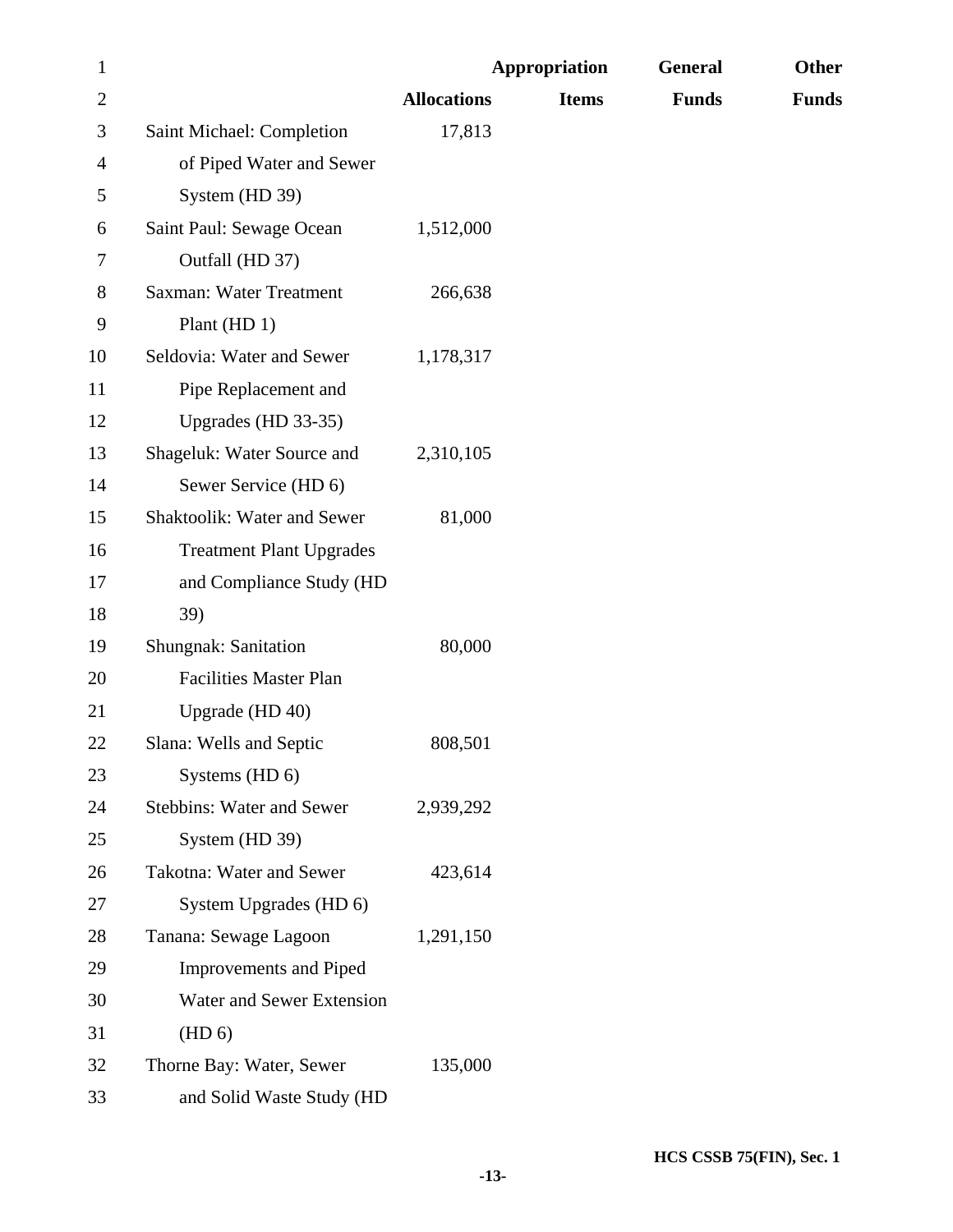| $\mathbf{1}$   |                                   |                    | <b>Appropriation</b>                    | General      | Other        |
|----------------|-----------------------------------|--------------------|-----------------------------------------|--------------|--------------|
| $\overline{2}$ |                                   | <b>Allocations</b> | <b>Items</b>                            | <b>Funds</b> | <b>Funds</b> |
| 3              | 1)                                |                    |                                         |              |              |
| 4              | Togiak: Water Treatment           | 1,066,856          |                                         |              |              |
| 5              | <b>Plant Upgrades and Repairs</b> |                    |                                         |              |              |
| 6              | (HD 37)                           |                    |                                         |              |              |
| 7              | Toksook Bay: Water and            | 1,315,797          |                                         |              |              |
| $8\,$          | <b>Sewer System Improvements</b>  |                    |                                         |              |              |
| 9              | (HD 38)                           |                    |                                         |              |              |
| 10             | Tuluksak: Piped Water and         | 1,154,004          |                                         |              |              |
| 11             | Sewer System (HD 38)              |                    |                                         |              |              |
| 12             | Tuntutuliak: Water and            | 247,613            |                                         |              |              |
| 13             | <b>Sewer System Improvements</b>  |                    |                                         |              |              |
| 14             | (HD 38)                           |                    |                                         |              |              |
| 15             | Tununak: Flush Tank and           | 140,633            |                                         |              |              |
| 16             | Haul (HD 38)                      |                    |                                         |              |              |
| 17             | Unalakleet: Water and Sewer       | 1,070,437          |                                         |              |              |
| 18             | Lagoon Improvements (HD           |                    |                                         |              |              |
| 19             | 39)                               |                    |                                         |              |              |
| 20             | Voznesenka: Water and Sewer       | 221,034            |                                         |              |              |
| 21             | <b>System Improvements (HD</b>    |                    |                                         |              |              |
| 22             | $33 - 35$                         |                    |                                         |              |              |
| 23             | Wales: Lagoon Repair and          | 783,990            |                                         |              |              |
| 24             | Expansion (HD 39)                 |                    |                                         |              |              |
| 25             | * * * * *                         |                    | * * * * *                               |              |              |
| 26             |                                   |                    | ***** Department of Fish and Game ***** |              |              |
| 27             | * * * * *                         |                    | * * * * *                               |              |              |
| 28             | <b>Cooperative Resource</b>       |                    | 455,000                                 |              | 455,000      |
| 29             | Program (HD 1-40)                 |                    |                                         |              |              |
| 30             | Pacific Coastal Salmon            |                    | 22,000,000                              |              | 22,000,000   |
| 31             | Recovery Fund (HD 1-40)           |                    |                                         |              |              |
| 32             | Permit Card Equipment for         |                    | 138,000                                 |              | 138,000      |
| 33             | eLandings Program (HD             |                    |                                         |              |              |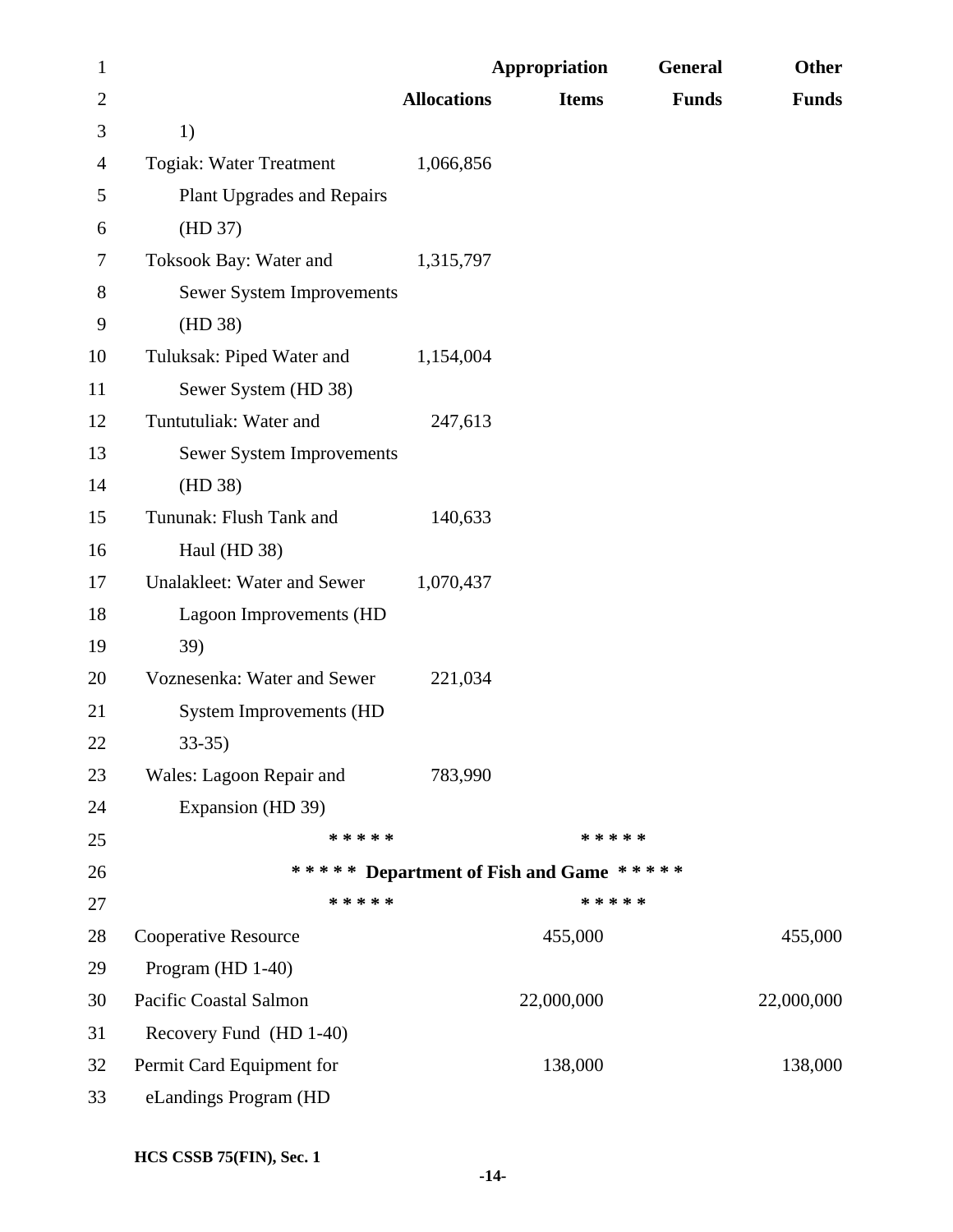| $\mathbf{1}$ |                                                      |                    | <b>Appropriation</b> | General      | <b>Other</b> |
|--------------|------------------------------------------------------|--------------------|----------------------|--------------|--------------|
| $\mathbf{2}$ |                                                      | <b>Allocations</b> | <b>Items</b>         | <b>Funds</b> | <b>Funds</b> |
| 3            | $1-40$                                               |                    |                      |              |              |
| 4            | <b>Sport Fish Recreational</b>                       |                    | 3,100,000            |              | 3,100,000    |
| 5            | Boating Access (HD 1-40)                             |                    |                      |              |              |
| 6            | <b>Statewide Annual Deferred</b>                     |                    | 340,000              | 340,000      |              |
| 7            | Maintenance, Repair,                                 |                    |                      |              |              |
| $8\,$        | Upgrades, and Equipment                              |                    |                      |              |              |
| 9            | $(HD 1-40)$                                          |                    |                      |              |              |
| 10           | * * * * *                                            |                    |                      | * * * * *    |              |
| 11           | ***** Department of Health and Social Services ***** |                    |                      |              |              |
| 12           | * * * * *                                            |                    |                      | * * * * *    |              |
| 13           | <b>Emergency Medical Services</b>                    |                    | 190,000              | 190,000      |              |
| 14           | - Emergency Communications                           |                    |                      |              |              |
| 15           | $(HD 1-40)$                                          |                    |                      |              |              |
| 16           | <b>Emergency Medical Services</b>                    |                    | 425,000              | 425,000      |              |
| 17           | Ambulances and Equipment                             |                    |                      |              |              |
| 18           | Statewide - Match for Code                           |                    |                      |              |              |
| 19           | Blue Project (HD 1-40)                               |                    |                      |              |              |
| 20           | <b>Health Insurance</b>                              |                    | 1,337,448            | 668,724      | 668,724      |
| 21           | Portability and                                      |                    |                      |              |              |
| 22           | <b>Accountability Act</b>                            |                    |                      |              |              |
| 23           | Compliance (HD 1-40)                                 |                    |                      |              |              |
| 24           | <b>HIPAA Updated Electronic</b>                      |                    | 4,500,000            | 450,000      | 4,050,000    |
| 25           | <b>Transaction Standards (HD</b>                     |                    |                      |              |              |
| 26           | $1-40$                                               |                    |                      |              |              |
| 27           | Non-Pioneer Home Deferred                            |                    | 1,146,589            | 942,717      | 203,872      |
| 28           | Maintenance, Renovation,                             |                    |                      |              |              |
| 29           | Repair and Equipment (HD                             |                    |                      |              |              |
| 30           | $1-40$                                               |                    |                      |              |              |
| 31           | Online Resources for the                             |                    | 414,255              | 242,163      | 172,092      |
| 32           | Children of Alaska                                   |                    |                      |              |              |
| 33           | <b>Enhancements to Meet</b>                          |                    |                      |              |              |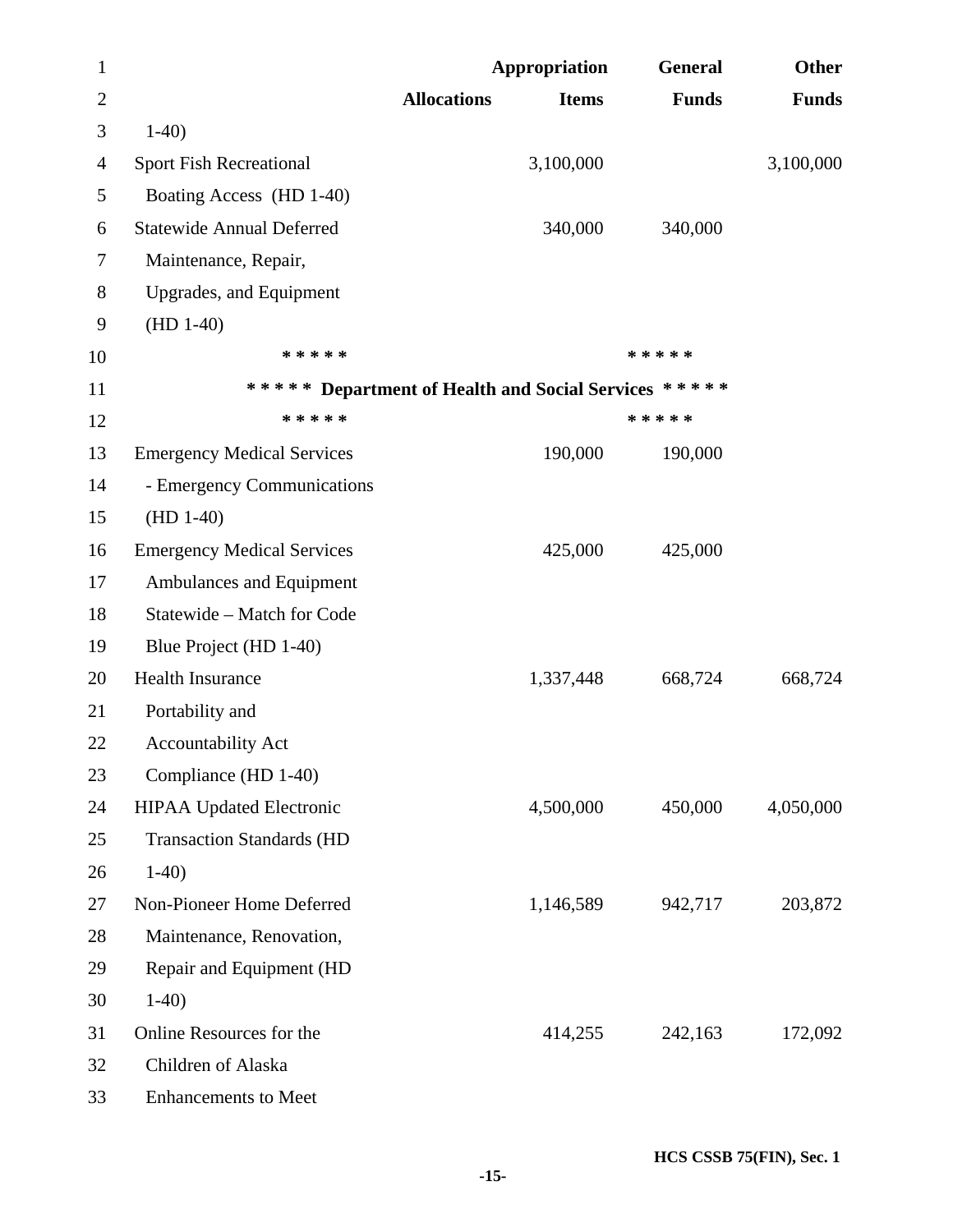| $\mathbf{1}$   |                                                           | <b>Appropriation</b> |              | General      | <b>Other</b> |
|----------------|-----------------------------------------------------------|----------------------|--------------|--------------|--------------|
| $\overline{2}$ |                                                           | <b>Allocations</b>   | <b>Items</b> | <b>Funds</b> | <b>Funds</b> |
| 3              | <b>Federal Requirements (HD</b>                           |                      |              |              |              |
| 4              | $1-40$                                                    |                      |              |              |              |
| 5              | Pioneer Homes Deferred                                    |                      | 800,000      | 800,000      |              |
| 6              | Maintenance, Renovation,                                  |                      |              |              |              |
| 7              | Repair and Equipment (HD                                  |                      |              |              |              |
| $8\,$          | $1-40$                                                    |                      |              |              |              |
| 9              | <b>Production Printer</b>                                 |                      | 474,300      | 299,300      | 175,000      |
| 10             | Replacement (HD 1-40)                                     |                      |              |              |              |
| 11             | <b>Public Health Disaster</b>                             |                      | 500,000      | 500,000      |              |
| 12             | Preparedness (HD 1-40)                                    |                      |              |              |              |
| 13             | Safety and Support                                        |                      | 1,115,750    | 750,000      | 365,750      |
| 14             | <b>Equipment for Probation</b>                            |                      |              |              |              |
| 15             | <b>Officers and Front Line</b>                            |                      |              |              |              |
| 16             | Workers $(HD 1-40)$                                       |                      |              |              |              |
| 17             | * * * * *                                                 |                      |              | * * * * *    |              |
| 18             | ***** Department of Labor and Workforce Development ***** |                      |              |              |              |
| 19             | * * * * *                                                 |                      |              | * * * * *    |              |
| 20             | <b>AVTEC Deferred</b>                                     |                      | 600,000      | 600,000      |              |
| 21             | Maintenance and Training                                  |                      |              |              |              |
| 22             | <b>Facility Expansion (HD</b>                             |                      |              |              |              |
| 23             | $33-35$                                                   |                      |              |              |              |
| 24             | Workers' Compensation .Net                                |                      | 3,092,200    |              | 3,092,200    |
| 25             | <b>Upgrade and Rewrite (HD</b>                            |                      |              |              |              |
| 26             | $1-40$                                                    |                      |              |              |              |
| 27             | * * * * *                                                 |                      |              | * * * * *    |              |
| 28             | ***** Department of Military and Veterans Affairs *****   |                      |              |              |              |
| 29             | * * * * *                                                 |                      |              | * * * * *    |              |
| 30             | <b>Army Guard Facilities</b>                              |                      | 2,500,000    | 750,000      | 1,750,000    |
| 31             | Projects (HD 1-40)                                        |                      |              |              |              |
| 32             | <b>Compliance Cleanup Site</b>                            |                      | 17,000,000   |              | 17,000,000   |
| 33             | Restoration (HD 1-40)                                     |                      |              |              |              |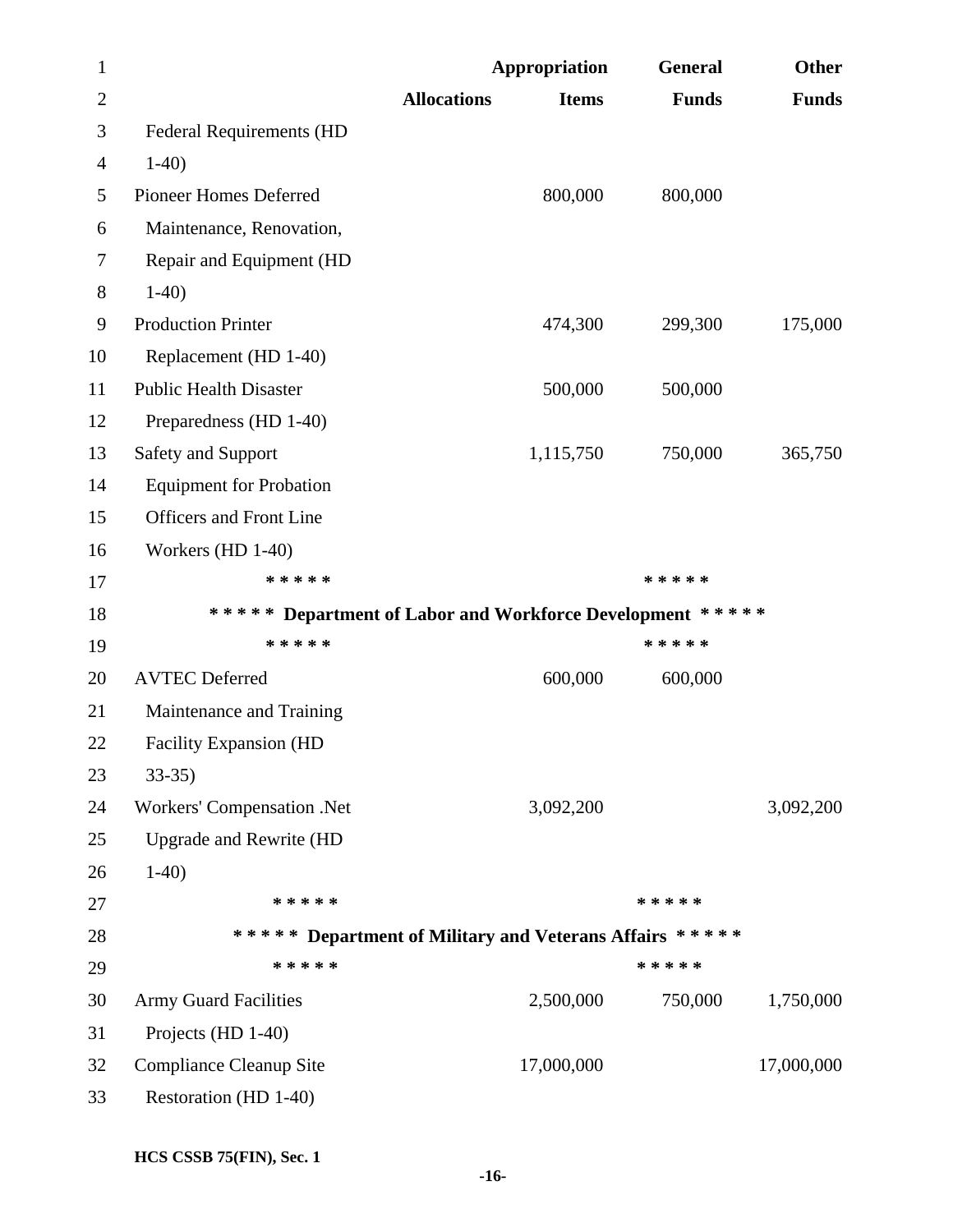| $\mathbf{1}$   |                                   |                    | <b>Appropriation</b>                        | General      | <b>Other</b> |
|----------------|-----------------------------------|--------------------|---------------------------------------------|--------------|--------------|
| $\overline{2}$ |                                   | <b>Allocations</b> | <b>Items</b>                                | <b>Funds</b> | <b>Funds</b> |
| 3              | Military Youth Academy            |                    | 400,000                                     | 400,000      |              |
| $\overline{4}$ | Deferred Maintenance,             |                    |                                             |              |              |
| 5              | Renewal and Replacement           |                    |                                             |              |              |
| 6              | $(HD 17-32)$                      |                    |                                             |              |              |
| 7              | <b>National Guard Counterdrug</b> |                    | 150,000                                     | 50,000       | 100,000      |
| 8              | Support and ROPES                 |                    |                                             |              |              |
| 9              | Program (HD 1-40)                 |                    |                                             |              |              |
| 10             | <b>State Homeland Security</b>    |                    | 9,500,000                                   |              | 9,500,000    |
| 11             | Grant Program (HD 1-40)           |                    |                                             |              |              |
| 12             | * * * * *                         |                    | * * * * *                                   |              |              |
| 13             |                                   |                    | ***** Department of Natural Resources ***** |              |              |
| 14             | * * * * *                         |                    | * * * * *                                   |              |              |
| 15             | <b>Abandoned Mine Lands</b>       |                    | 3,000,000                                   |              | 3,000,000    |
| 16             | <b>Reclamation Federal</b>        |                    |                                             |              |              |
| 17             | Program (HD 1-40)                 |                    |                                             |              |              |
| 18             | <b>Alaska Boating Safety</b>      |                    | 1,450,000                                   |              | 1,450,000    |
| 19             | Program $(HD 1-40)$               |                    |                                             |              |              |
| 20             | Alaska Coastal Management         |                    | 1,360,000                                   |              | 1,360,000    |
| 21             | <b>Federal Pass Through</b>       |                    |                                             |              |              |
| 22             | Grants (HD $1-40$ )               |                    |                                             |              |              |
| 23             | <b>Cooperative Water Resource</b> |                    | 300,000                                     |              | 300,000      |
| 24             | Program (HD 1-40)                 |                    |                                             |              |              |
| 25             | Federal and Local                 |                    | 3,500,000                                   |              | 3,500,000    |
| 26             | <b>Government Funded Forestry</b> |                    |                                             |              |              |
| 27             | and Fire Projects (HD             |                    |                                             |              |              |
| 28             | $1-40$                            |                    |                                             |              |              |
| 29             | Land and Water Conservation       |                    | 600,000                                     |              | 600,000      |
| 30             | <b>Fund Federal Grant Program</b> |                    |                                             |              |              |
| 31             | $(HD 1-40)$                       |                    |                                             |              |              |
| 32             | Land Sales - New                  |                    | 3,500,000                                   |              | 3,500,000    |
| 33             | <b>Subdivision Development</b>    |                    |                                             |              |              |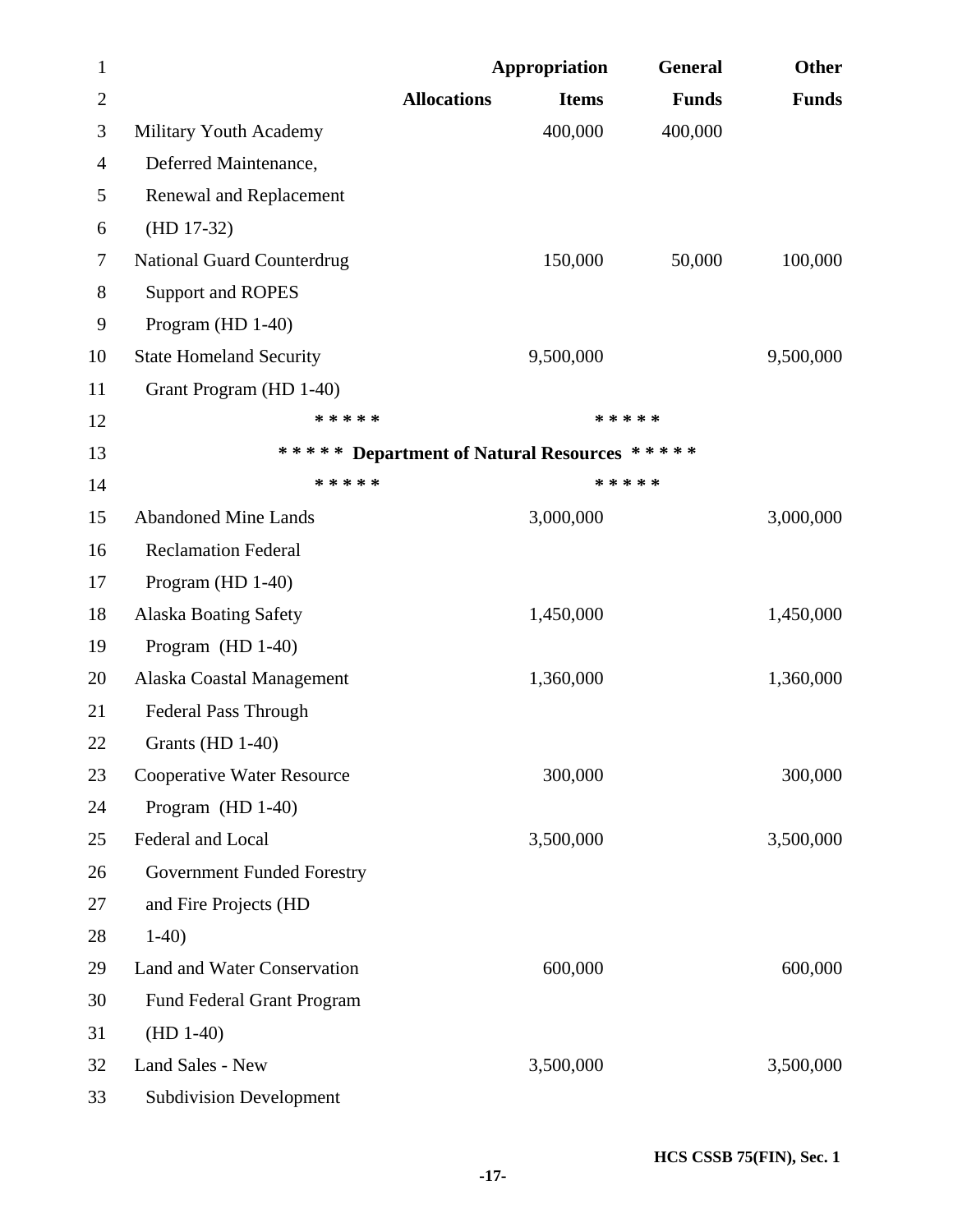| $\mathbf{1}$   |                                    |                    | <b>Appropriation</b>                    | General      | <b>Other</b> |
|----------------|------------------------------------|--------------------|-----------------------------------------|--------------|--------------|
| $\overline{2}$ |                                    | <b>Allocations</b> | <b>Items</b>                            | <b>Funds</b> | <b>Funds</b> |
| 3              | $(HD 1-40)$                        |                    |                                         |              |              |
| 4              | <b>National Historic</b>           |                    | 1,200,000                               | 200,000      | 1,000,000    |
| 5              | <b>Preservation Fund Federal</b>   |                    |                                         |              |              |
| 6              | Grant Program (HD 1-40)            |                    |                                         |              |              |
| 7              | <b>National Recreational Trail</b> |                    | 900,000                                 |              | 900,000      |
| 8              | <b>Grants Federal Program</b>      |                    |                                         |              |              |
| 9              | $(HD 1-40)$                        |                    |                                         |              |              |
| 10             | Snowmobile Trail                   |                    | 250,000                                 |              | 250,000      |
| 11             | Development and Program            |                    |                                         |              |              |
| 12             | Grants (HD 1-40)                   |                    |                                         |              |              |
| 13             | <b>Wildland Fire Truck</b>         |                    | 375,000                                 | 375,000      |              |
| 14             | Replacement (HD 1-40)              |                    |                                         |              |              |
| 15             | * * * * *                          |                    | * * * * *                               |              |              |
| 16             |                                    |                    | ***** Department of Public Safety ***** |              |              |
| 17             | * * * * *                          |                    | * * * * *                               |              |              |
| 18             | Aircraft and Vessel Repair         |                    | 600,000                                 | 600,000      |              |
| 19             | and Maintenance (HD 1-40)          |                    |                                         |              |              |
| 20             | <b>AST Law Enforcement</b>         |                    | 250,000                                 | 250,000      |              |
| 21             | <b>Equipment Replacement (HD</b>   |                    |                                         |              |              |
| 22             | $1-40$                             |                    |                                         |              |              |
| 23             | <b>AST Mobile Data Computers</b>   |                    | 240,000                                 | 240,000      |              |
| 24             | - Phase II (HD $1-40$ )            |                    |                                         |              |              |
| 25             | <b>AWT Law Enforcement</b>         |                    | 200,000                                 | 200,000      |              |
| 26             | <b>Equipment Replacement (HD</b>   |                    |                                         |              |              |
| 27             | $1-40$                             |                    |                                         |              |              |
| 28             | Crime Laboratory Equipment         |                    | 50,000                                  | 50,000       |              |
| 29             | Replacement (HD 1-40)              |                    |                                         |              |              |
| 30             | Marine Fisheries Patrol            |                    | 2,500,000                               |              | 2,500,000    |
| 31             | Improvements (HD 1-40)             |                    |                                         |              |              |
| 32             | <b>Statewide Facilities</b>        |                    | 602,800                                 | 602,800      |              |
| 33             | Maintenance, Repairs, and          |                    |                                         |              |              |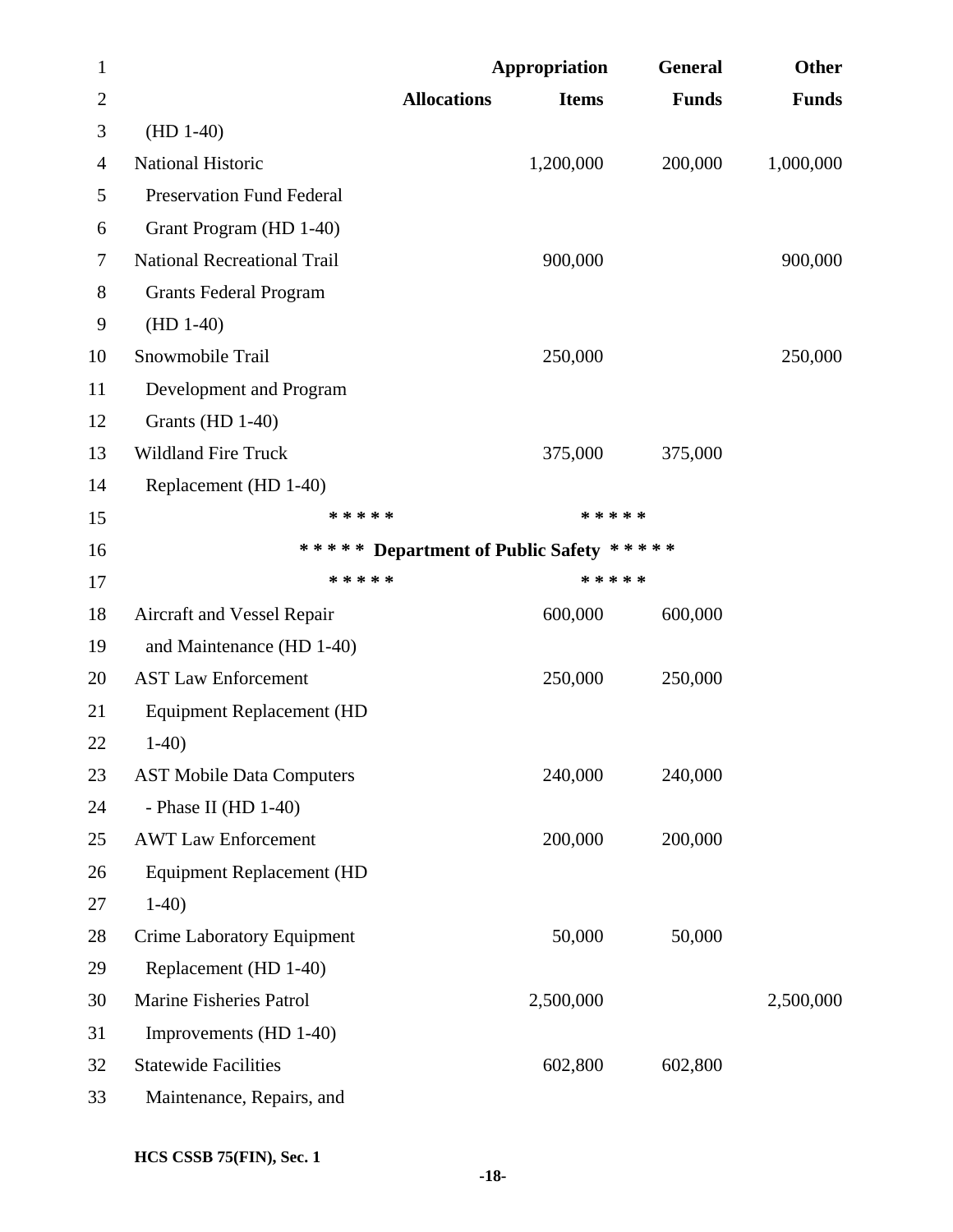| $\mathbf{1}$ |                                |                                   | <b>Appropriation</b> | General      | <b>Other</b> |
|--------------|--------------------------------|-----------------------------------|----------------------|--------------|--------------|
| $\mathbf{2}$ |                                | <b>Allocations</b>                | <b>Items</b>         | <b>Funds</b> | <b>Funds</b> |
| 3            | Improvements (HD 1-40)         |                                   |                      |              |              |
| 4            |                                | * * * * *                         | * * * * *            |              |              |
| 5            |                                | ***** Department of Revenue ***** |                      |              |              |
| 6            |                                | * * * * *                         | * * * * *            |              |              |
| 7            | <b>Child Support Services</b>  |                                   | 216,200              |              | 216,200      |
| 8            | <b>Computer Replacement</b>    |                                   |                      |              |              |
| 9            | Project - Phase 5 (HD          |                                   |                      |              |              |
| 10           | $1-40$                         |                                   |                      |              |              |
| 11           | Permanent Fund Dividend        |                                   | 135,000              |              | 135,000      |
| 12           | <b>Division Call Center</b>    |                                   |                      |              |              |
| 13           | <b>Automated Routing (HD</b>   |                                   |                      |              |              |
| 14           | $1-40$                         |                                   |                      |              |              |
| 15           | <b>Alaska Housing Finance</b>  |                                   |                      |              |              |
| 16           | Corporation                    |                                   |                      |              |              |
| 17           | <b>AHFC Birch Park II</b>      |                                   | 640,000              |              | 640,000      |
| 18           | Building (B) Reconstruction    |                                   |                      |              |              |
| 19           | $(HD 7-11)$                    |                                   |                      |              |              |
| 20           | <b>AHFC Building System</b>    |                                   | 1,000,000            |              | 1,000,000    |
| 21           | Replacement Program (HD        |                                   |                      |              |              |
| 22           | $1-40$                         |                                   |                      |              |              |
| 23           | <b>AHFC Competitive Grants</b> |                                   | 1,000,000            |              | 1,000,000    |
| 24           | for Public Housing (HD         |                                   |                      |              |              |
| 25           | $1-40$                         |                                   |                      |              |              |
| 26           | <b>AHFC Denali Commission</b>  |                                   | 5,000,000            |              | 5,000,000    |
| 27           | Projects (HD 1-40)             |                                   |                      |              |              |
| 28           | <b>AHFC Energy Efficiency</b>  |                                   | 1,000,000            |              | 1,000,000    |
| 29           | <b>Monitoring Research (HD</b> |                                   |                      |              |              |
| 30           | $1-40$                         |                                   |                      |              |              |
| 31           | <b>AHFC Federal and Other</b>  |                                   | 4,000,000            |              | 4,000,000    |
| 32           | <b>Competitive Grants (HD</b>  |                                   |                      |              |              |
| 33           | $1-40$                         |                                   |                      |              |              |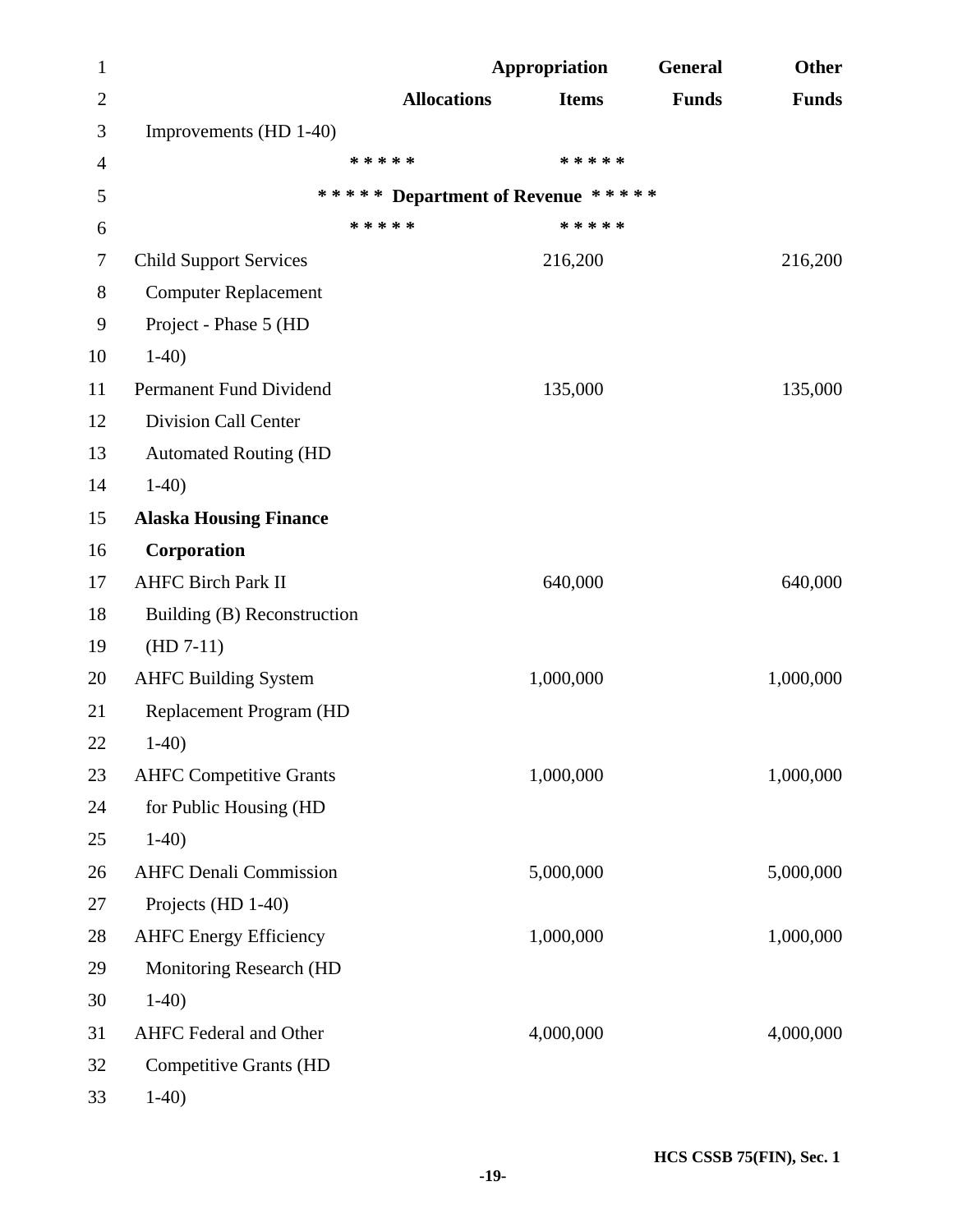| $\mathbf{1}$   |                                    | <b>Appropriation</b> |              | General      | Other        |
|----------------|------------------------------------|----------------------|--------------|--------------|--------------|
| $\overline{2}$ |                                    | <b>Allocations</b>   | <b>Items</b> | <b>Funds</b> | <b>Funds</b> |
| 3              | <b>AHFC Fire Protection</b>        |                      | 1,380,000    |              | 1,380,000    |
| 4              | Systems - Phase I (HD              |                      |              |              |              |
| 5              | $1-40$                             |                      |              |              |              |
| 6              | <b>AHFC Housing and Urban</b>      |                      | 3,200,000    |              | 3,200,000    |
| $\tau$         | Development Capital Fund           |                      |              |              |              |
| $8\,$          | Program (HD 1-40)                  |                      |              |              |              |
| 9              | <b>AHFC Housing and Urban</b>      |                      | 4,050,000    |              | 4,050,000    |
| 10             | Development Federal HOME           |                      |              |              |              |
| 11             | <b>Grant</b> (HD 1-40)             |                      |              |              |              |
| 12             | <b>AHFC Housing Loan</b>           |                      | 6,800,000    |              | 6,800,000    |
| 13             | Program/Teacher/Health and         |                      |              |              |              |
| 14             | <b>Public Safety Professionals</b> |                      |              |              |              |
| 15             | Housing $(HD 1-40)$                |                      |              |              |              |
| 16             | <b>AHFC Loussac Manor</b>          |                      | 5,656,000    |              | 5,656,000    |
| 17             | <b>Renovation and Replacement</b>  |                      |              |              |              |
| 18             | - Phase 3 (HD 17-32)               |                      |              |              |              |
| 19             | <b>AHFC Security Systems</b>       |                      | 300,000      |              | 300,000      |
| 20             | Replacement/Upgrades (HD           |                      |              |              |              |
| 21             | $1-40$                             |                      |              |              |              |
| 22             | <b>AHFC Senior Citizens</b>        |                      | 4,500,000    |              | 4,500,000    |
| 23             | <b>Housing Development</b>         |                      |              |              |              |
| 24             | Program (HD 1-40)                  |                      |              |              |              |
| 25             | <b>AHFC State Energy</b>           |                      | 200,000      |              | 200,000      |
| 26             | Program Special Projects           |                      |              |              |              |
| 27             | $(HD 1-40)$                        |                      |              |              |              |
| 28             | <b>AHFC Statewide Project</b>      |                      | 2,000,000    |              | 2,000,000    |
| 29             | Improvements (HD 1-40)             |                      |              |              |              |
| 30             | <b>AHFC Supplemental Housing</b>   |                      | 6,000,000    |              | 6,000,000    |
| 31             | Development Program (HD            |                      |              |              |              |
| 32             | $1-40$                             |                      |              |              |              |
| 33             | <b>AHFC</b> Weatherization         |                      | 2,600,000    |              | 2,600,000    |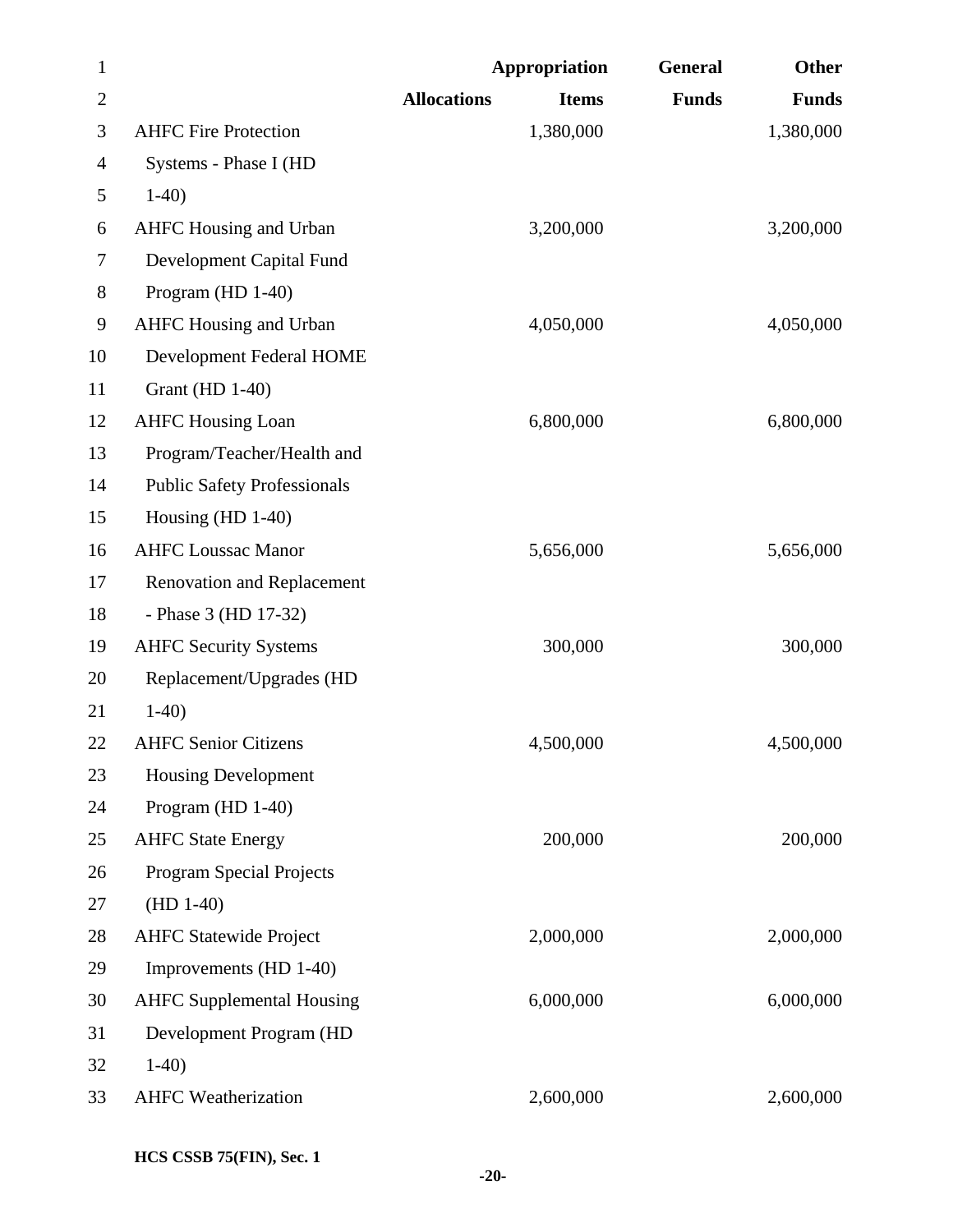| $\mathbf{1}$     |                                                                                         | <b>Appropriation</b> |              | <b>General</b> | <b>Other</b> |
|------------------|-----------------------------------------------------------------------------------------|----------------------|--------------|----------------|--------------|
| $\overline{2}$   |                                                                                         | <b>Allocations</b>   | <b>Items</b> | <b>Funds</b>   | <b>Funds</b> |
| 3                | Program (HD 1-40)                                                                       |                      |              |                |              |
| $\overline{4}$   | * * * * *                                                                               |                      |              | * * * * *      |              |
| 5                | ***** Department of Transportation/Public Facilities *****                              |                      |              |                |              |
| 6                | * * * * *                                                                               |                      |              | * * * * *      |              |
| $\tau$           | <b>Adak Airport Maintenance</b>                                                         |                      | 1,621,900    |                | 1,621,900    |
| $8\,$            | and Operations (HD 37)                                                                  |                      |              |                |              |
| $\boldsymbol{9}$ | <b>Airport Deferred</b>                                                                 |                      | 340,000      | 340,000        |              |
| 10               | Maintenance (HD 1-40)                                                                   |                      |              |                |              |
| 11               | <b>Alaska Aviation Safety</b>                                                           |                      | 800,000      | 400,000        | 400,000      |
| 12               | Program (HD 1-40)                                                                       |                      |              |                |              |
| 13               | Alaska Marine Highway                                                                   |                      | 936,760      | 936,760        |              |
| 14               | System - Vessel and                                                                     |                      |              |                |              |
| 15               | <b>Facility Deferred</b>                                                                |                      |              |                |              |
| 16               | Maintenance (HD 1-40)                                                                   |                      |              |                |              |
| 17               | Alaska Marine Highway                                                                   |                      | 6,000,000    | 6,000,000      |              |
| 18               | System - Vessel and                                                                     |                      |              |                |              |
| 19               | Terminal Overhaul and                                                                   |                      |              |                |              |
| 20               | Rehabilitation (HD 1-40)                                                                |                      |              |                |              |
| 21               | It is the intent of the legislature that the Alaska Marine Highway System have US Coast |                      |              |                |              |
| 22               | Guard inspections conducted and provide maintenance necessary to keep all vessels       |                      |              |                |              |
| 23               | seaworthy.                                                                              |                      |              |                |              |
| 24               | Americans with Disabilities                                                             |                      | 238,000      | 238,000        |              |
| 25               | <b>Act Compliance Projects</b>                                                          |                      |              |                |              |
| 26               | $(HD 1-40)$                                                                             |                      |              |                |              |
| 27               | <b>Facilities Deferred</b>                                                              |                      | 1,020,000    | 1,020,000      |              |
| 28               | Maintenance and Critical                                                                |                      |              |                |              |
| 29               | Repairs (HD 1-40)                                                                       |                      |              |                |              |
| 30               | Harbor Deferred Maintenance                                                             |                      | 272,000      | 272,000        |              |
| 31               | $(HD 1-40)$                                                                             |                      |              |                |              |
| 32               | Harbor Program Development                                                              |                      | 200,000      | 200,000        |              |
| 33               | $(HD 1-40)$                                                                             |                      |              |                |              |

 **HCS CSSB 75(FIN), Sec. 1** -21-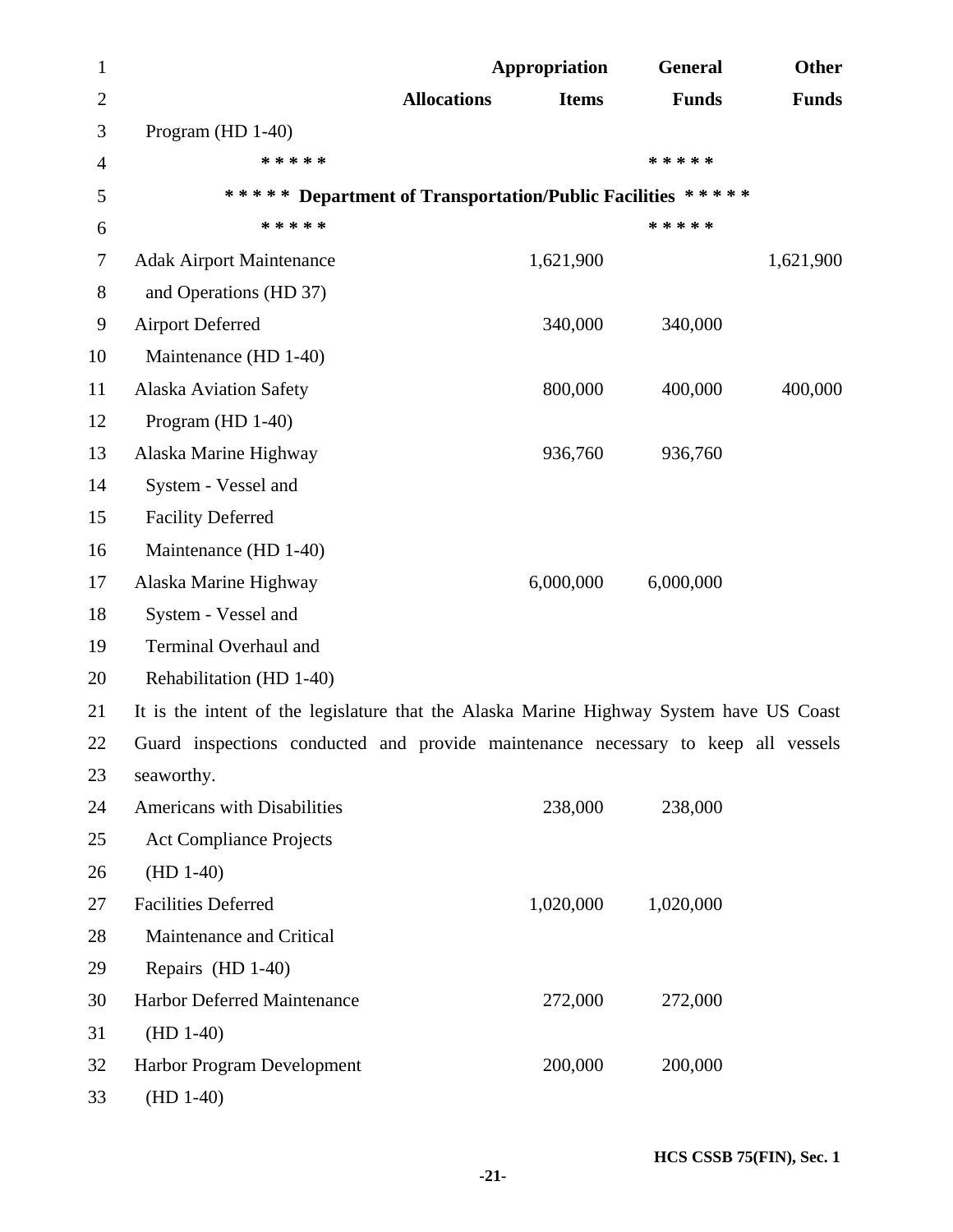| $\mathbf{1}$   |                                   |                    | <b>Appropriation</b> | <b>General</b> | Other        |
|----------------|-----------------------------------|--------------------|----------------------|----------------|--------------|
| $\overline{2}$ |                                   | <b>Allocations</b> | <b>Items</b>         | <b>Funds</b>   | <b>Funds</b> |
| 3              | <b>Highway Deferred</b>           |                    | 1,100,000            | 1,100,000      |              |
| 4              | Maintenance (HD 1-40)             |                    |                      |                |              |
| 5              | Highway Maintenance Vehicle       |                    | 450,000              | 450,000        |              |
| 6              | <b>Replacement and Safety</b>     |                    |                      |                |              |
| 7              | Equipment (HD 1-40)               |                    |                      |                |              |
| $8\,$          | Measurement Standards and         |                    | 61,500               | 61,500         |              |
| 9              | <b>Commercial Vehicle</b>         |                    |                      |                |              |
| 10             | <b>Enforcement Equipment</b>      |                    |                      |                |              |
| 11             | Replacement (HD 1-40)             |                    |                      |                |              |
| 12             | <b>State Equipment Fleet</b>      |                    | 15,000,000           |                | 15,000,000   |
| 13             | Replacement (HD 1-40)             |                    |                      |                |              |
| 14             | <b>Statewide Rural Airport</b>    |                    | 1,000,000            | 1,000,000      |              |
| 15             | Safety Improvements (HD           |                    |                      |                |              |
| 16             | $1-40$                            |                    |                      |                |              |
| 17             | <b>Statewide Federal Programs</b> |                    | 113,560,000          | 22,783,500     | 90,776,500   |
| 18             | <b>Commercial Vehicle</b>         | 3,400,000          |                      |                |              |
| 19             | <b>Enforcement Program (HD</b>    |                    |                      |                |              |
| 20             | $1-40$                            |                    |                      |                |              |
| 21             | Cooperative Reimbursable          | 13,500,000         |                      |                |              |
| 22             | Projects (HD 1-40)                |                    |                      |                |              |
| 23             | <b>Federal Contingency</b>        | 25,000,000         |                      |                |              |
| 24             | Projects (HD 1-40)                |                    |                      |                |              |
| 25             | <b>Federal Emergency Projects</b> | 10,000,000         |                      |                |              |
| 26             | $(HD 1-40)$                       |                    |                      |                |              |
| 27             | <b>Federal Transit</b>            | 9,000,000          |                      |                |              |
| 28             | <b>Administration Grants (HD</b>  |                    |                      |                |              |
| 29             | $1-40$                            |                    |                      |                |              |
| 30             | Federal-Aid Aviation State        | 6,320,000          |                      |                |              |
| 31             | Match (HD 1-40)                   |                    |                      |                |              |
| 32             | Federal-Aid Highway State         | 27,880,000         |                      |                |              |
| 33             | Match (HD 1-40)                   |                    |                      |                |              |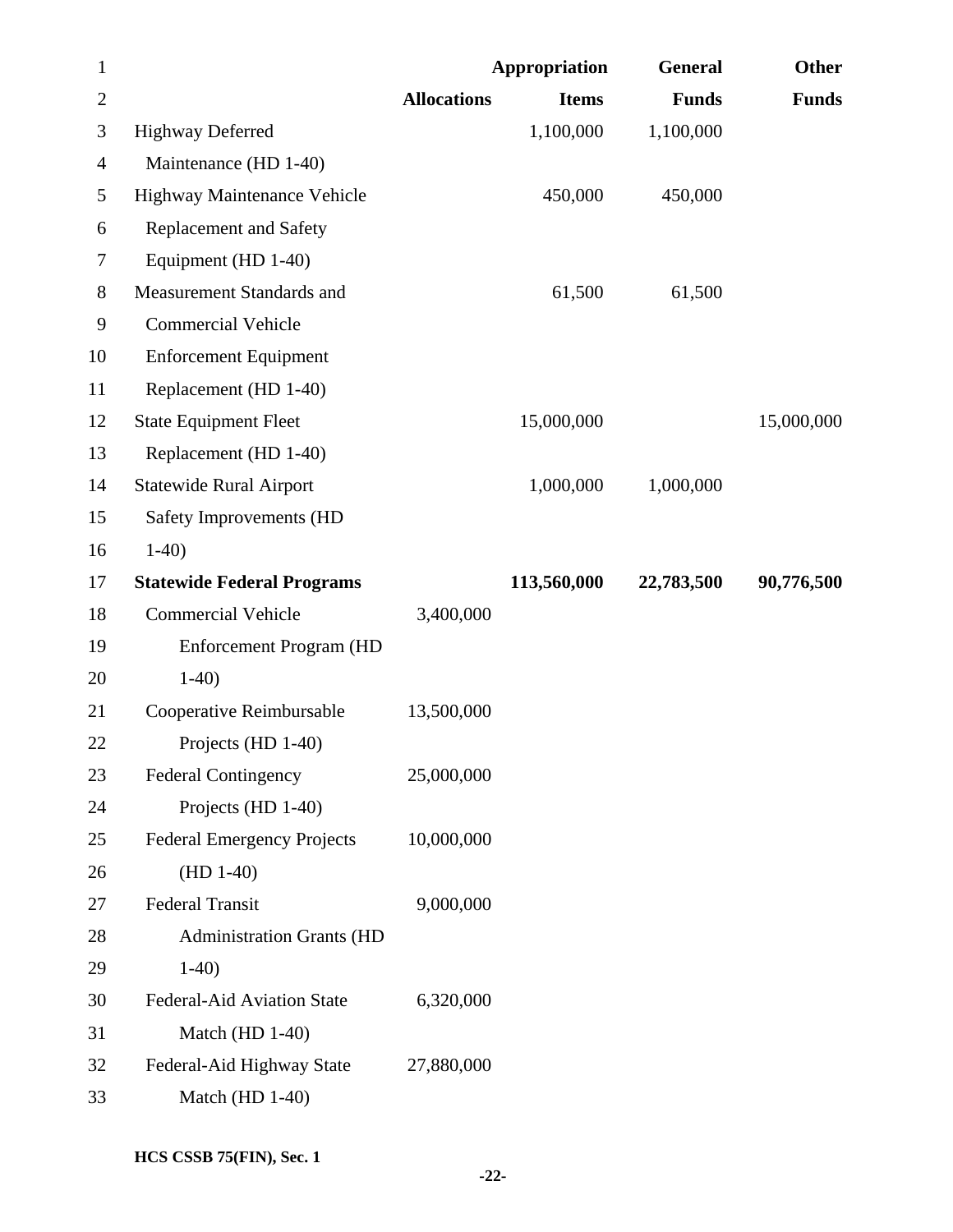| $\mathbf{1}$   | Appropriation                    |                    |              | General      | <b>Other</b> |
|----------------|----------------------------------|--------------------|--------------|--------------|--------------|
| $\overline{2}$ |                                  | <b>Allocations</b> | <b>Items</b> | <b>Funds</b> | <b>Funds</b> |
| 3              | <b>Highway Safety Grants</b>     | 5,500,000          |              |              |              |
| $\overline{4}$ | Program (HD 1-40)                |                    |              |              |              |
| 5              | Other Federal Program            | 1,160,000          |              |              |              |
| 6              | Match (HD 1-40)                  |                    |              |              |              |
| 7              | <b>Statewide Safety Program</b>  | 11,800,000         |              |              |              |
| $8\,$          | $(HD 1-40)$                      |                    |              |              |              |
| 9              | <b>Airport Improvement</b>       |                    | 362,126,491  |              | 362,126,491  |
| 10             | Program                          |                    |              |              |              |
| 11             | Alakanuk: Airport                | 7,140,000          |              |              |              |
| 12             | Relocation (HD 39)               |                    |              |              |              |
| 13             | <b>Alakanuk: Snow Removal</b>    | 950,000            |              |              |              |
| 14             | Equipment Building (HD 39)       |                    |              |              |              |
| 15             | Alaska International             | 5,000,000          |              |              |              |
| 16             | Airport System:                  |                    |              |              |              |
| 17             | <b>Reimbursable Services</b>     |                    |              |              |              |
| 18             | Authority (HD 1-40)              |                    |              |              |              |
| 19             | Alaska International             | 1,000,000          |              |              |              |
| 20             | Airport System: System           |                    |              |              |              |
| 21             | Master Plan (HD 1-40)            |                    |              |              |              |
| 22             | Barrow: Airport Runway -         | 7,200,000          |              |              |              |
| 23             | Apron Paving and Safety          |                    |              |              |              |
| 24             | Area Expansion (HD 40)           |                    |              |              |              |
| 25             | <b>Bethel: Airport Master</b>    | 300,000            |              |              |              |
| 26             | Plan Update (HD 38)              |                    |              |              |              |
| 27             | <b>Birchwood: Airport Master</b> | 175,000            |              |              |              |
| 28             | Plan (HD 13-16)                  |                    |              |              |              |
| 29             | <b>Central Region: Snow</b>      | 7,300,000          |              |              |              |
| 30             | Removal Equipment (HD            |                    |              |              |              |
| 31             | $1-40$                           |                    |              |              |              |
| 32             | Chalkyitsik: Airport             | 375,000            |              |              |              |
| 33             | Improvements (HD 6)              |                    |              |              |              |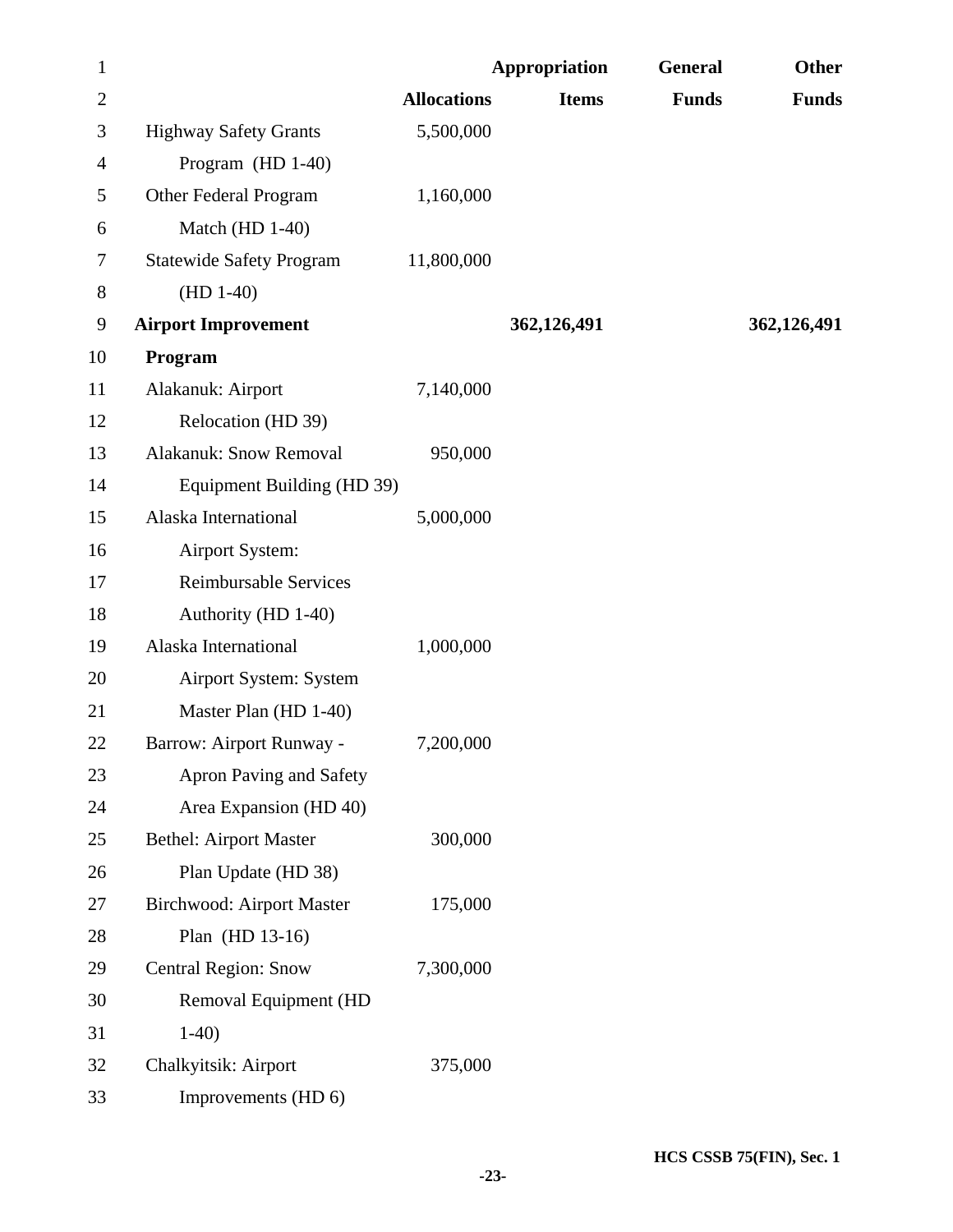| $\mathbf{1}$   |                                   |                    | <b>Appropriation</b> | General      | Other        |
|----------------|-----------------------------------|--------------------|----------------------|--------------|--------------|
| $\overline{c}$ |                                   | <b>Allocations</b> | <b>Items</b>         | <b>Funds</b> | <b>Funds</b> |
| 3              | Chefornak: Airport                | 16,000,000         |                      |              |              |
| 4              | Relocation (HD 38)                |                    |                      |              |              |
| 5              | <b>Chignik: Airport Master</b>    | 100,000            |                      |              |              |
| 6              | Plan Wind Study (HD 37)           |                    |                      |              |              |
| 7              | Cold Bay: Airport Rescue          | 300,000            |                      |              |              |
| 8              | and Firefighting Building         |                    |                      |              |              |
| 9              | Expansion (HD 37)                 |                    |                      |              |              |
| 10             | Crooked Creek: Airport            | 20,000,000         |                      |              |              |
| 11             | Improvements (HD 6)               |                    |                      |              |              |
| 12             | Dillingham: Airport Apron         | 10,200,000         |                      |              |              |
| 13             | and Taxiway Resurfacing           |                    |                      |              |              |
| 14             | (HD 37)                           |                    |                      |              |              |
| 15             | Emmonak: Airport                  | 3,550,000          |                      |              |              |
| 16             | Rehabilitation and Apron          |                    |                      |              |              |
| 17             | Expansion (HD 39)                 |                    |                      |              |              |
| 18             | <b>Fairbanks International</b>    | 2,000,000          |                      |              |              |
| 19             | Airport: Airport Rescue and       |                    |                      |              |              |
| 20             | Fire Fighting Building            |                    |                      |              |              |
| 21             | Reroof and Assessment (HD         |                    |                      |              |              |
| 22             | $7-11)$                           |                    |                      |              |              |
| 23             | Fairbanks International           | 1,300,000          |                      |              |              |
| 24             | Airport: Annual                   |                    |                      |              |              |
| 25             | Improvements (HD 7-11)            |                    |                      |              |              |
| 26             | <b>Fairbanks International</b>    | 5,280,200          |                      |              |              |
| 27             | <b>Airport: Contingency Funds</b> |                    |                      |              |              |
| 28             | $(HD 7-11)$                       |                    |                      |              |              |
| 29             | <b>Fairbanks International</b>    | 830,000            |                      |              |              |
| 30             | Airport: Equipment (HD            |                    |                      |              |              |
| 31             | $7-11)$                           |                    |                      |              |              |
| 32             | <b>Fairbanks International</b>    | 80,000             |                      |              |              |
| 33             | Airport: Information              |                    |                      |              |              |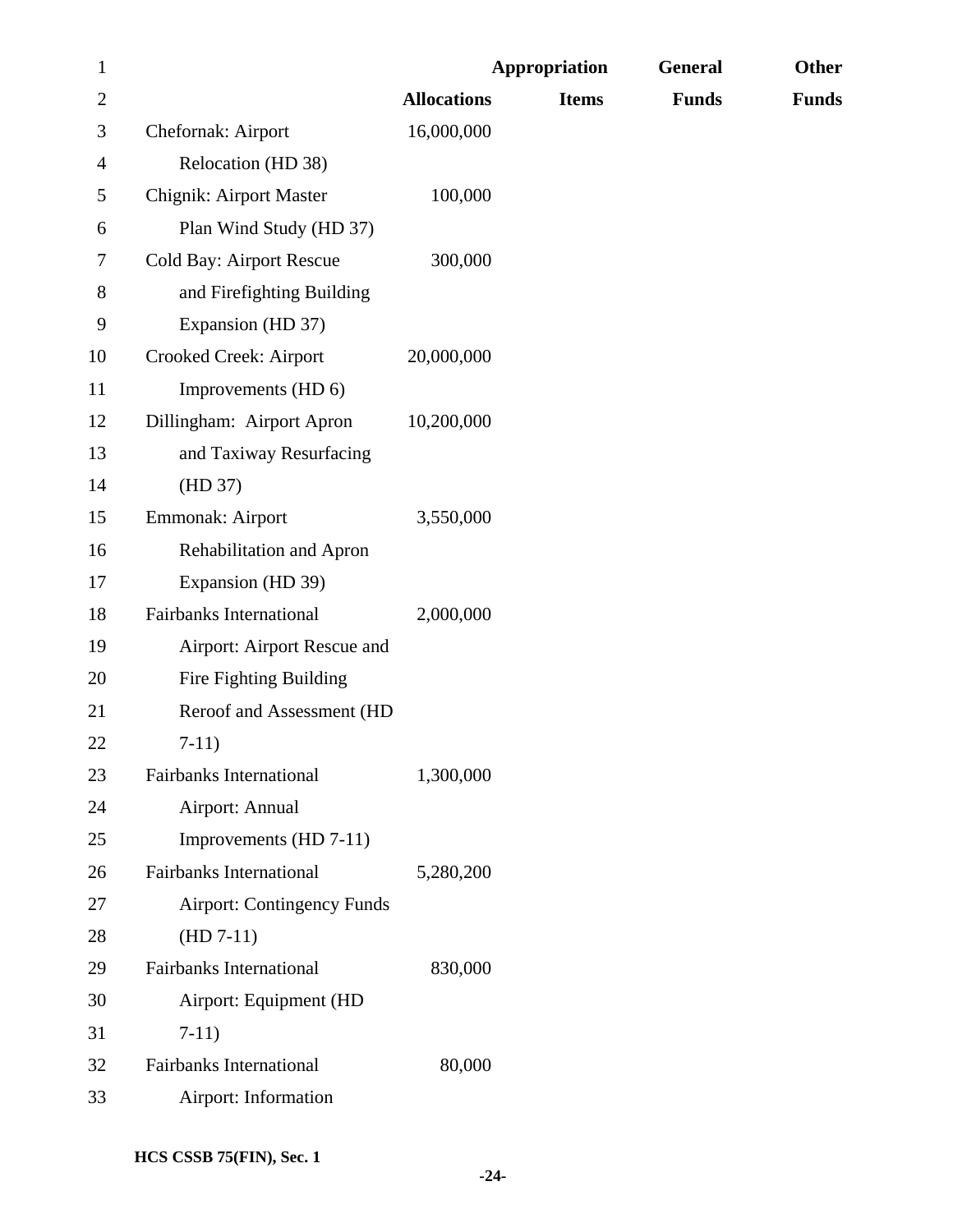| $\mathbf{1}$ |                                   |                    | Appropriation | General      | <b>Other</b> |
|--------------|-----------------------------------|--------------------|---------------|--------------|--------------|
| $\mathbf{2}$ |                                   | <b>Allocations</b> | <b>Items</b>  | <b>Funds</b> | <b>Funds</b> |
| 3            | <b>Technology Improvements</b>    |                    |               |              |              |
| 4            | $(HD 7-11)$                       |                    |               |              |              |
| 5            | <b>Fairbanks International</b>    | 1,000,000          |               |              |              |
| 6            | Airport: Master Plan              |                    |               |              |              |
| 7            | Update (HD $7-11$ )               |                    |               |              |              |
| 8            | False Pass: Airport               | 17,250,000         |               |              |              |
| 9            | Improvements (HD 37)              |                    |               |              |              |
| 10           | <b>Gustavus: Airport Runway</b>   | 10,000,000         |               |              |              |
| 11           | Safety Area (HD 5)                |                    |               |              |              |
| 12           | King Salmon: Airport              | 8,500,000          |               |              |              |
| 13           | Improvements (HD 37)              |                    |               |              |              |
| 14           | Kipnuk: Airport                   | 2,000,000          |               |              |              |
| 15           | Reconstruction (HD 38)            |                    |               |              |              |
| 16           | Kodiak: Regulator Building        | 2,800,000          |               |              |              |
| 17           | (HD 36)                           |                    |               |              |              |
| 18           | Kotzebue: Airport                 | 1,800,000          |               |              |              |
| 19           | <b>Certification Compliance</b>   |                    |               |              |              |
| 20           | Improvements (HD 40)              |                    |               |              |              |
| 21           | <b>Little Diomede: Snow</b>       | 90,000             |               |              |              |
| 22           | <b>Removal Equipment Building</b> |                    |               |              |              |
| 23           | (HD 39)                           |                    |               |              |              |
| 24           | Newtok: Airport Master            | 375,000            |               |              |              |
| 25           | Plan (HD 38)                      |                    |               |              |              |
| 26           | Northern Region: Snow             | 3,000,000          |               |              |              |
| 27           | Removal Equipment (HD             |                    |               |              |              |
| $28\,$       | $1-40$                            |                    |               |              |              |
| 29           | Northern Region: Snow             | 1,100,000          |               |              |              |
| 30           | <b>Removal Equipment Building</b> |                    |               |              |              |
| 31           | Upgrades (HD 1-40)                |                    |               |              |              |
| 32           | <b>Pilot Station: Airport</b>     | 2,400,000          |               |              |              |
| 33           | Relocation (HD 39)                |                    |               |              |              |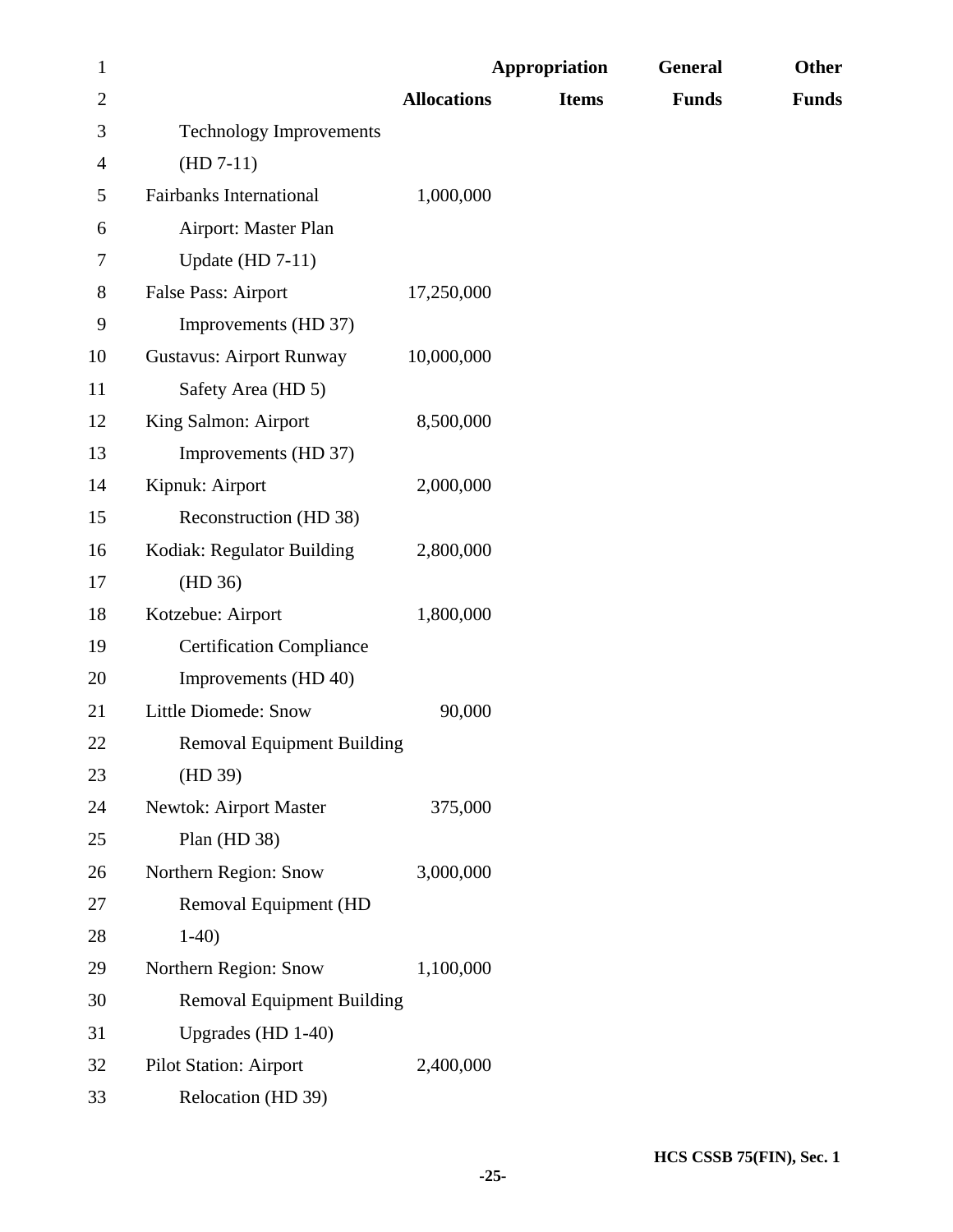| $\mathbf{1}$ |                                    | <b>Appropriation</b> |              | <b>General</b> | <b>Other</b> |
|--------------|------------------------------------|----------------------|--------------|----------------|--------------|
| $\mathbf{2}$ |                                    | <b>Allocations</b>   | <b>Items</b> | <b>Funds</b>   | <b>Funds</b> |
| 3            | Port Lions: Regulator              | 580,000              |              |                |              |
| 4            | Building (HD 36)                   |                      |              |                |              |
| 5            | Saint Marys: Airport               | 16,900,000           |              |                |              |
| 6            | Improvements (HD 39)               |                      |              |                |              |
| 7            | Seward: Regulator Building         | 330,000              |              |                |              |
| 8            | $(HD 33-35)$                       |                      |              |                |              |
| 9            | <b>Southeast: Snow Removal</b>     | 3,300,000            |              |                |              |
| 10           | and Fire Fighting                  |                      |              |                |              |
| 11           | Equipment (HD 1-5)                 |                      |              |                |              |
| 12           | <b>Statewide: Aviation</b>         | 18,000,000           |              |                |              |
| 13           | Preconstruction (HD 1-40)          |                      |              |                |              |
| 14           | <b>Statewide: Aviation</b>         | 1,500,000            |              |                |              |
| 15           | Systems Plan Update (HD            |                      |              |                |              |
| 16           | $1-40$                             |                      |              |                |              |
| 17           | <b>Statewide: Various Airports</b> | 1,500,000            |              |                |              |
| 18           | - Surveys for Lateral              |                      |              |                |              |
| 19           | <b>Precision Vertical Guidance</b> |                      |              |                |              |
| 20           | Systems (HD 1-40)                  |                      |              |                |              |
| 21           | <b>Statewide: Various Airports</b> | 9,000,000            |              |                |              |
| 22           | <b>Minor Surface Improvements</b>  |                      |              |                |              |
| 23           | $(HD 1-40)$                        |                      |              |                |              |
| 24           | <b>Stony River: Airport</b>        | 4,500,000            |              |                |              |
| 25           | <b>Relocation and Airport</b>      |                      |              |                |              |
| 26           | Improvements (HD 6)                |                      |              |                |              |
| 27           | Ted Stevens Anchorage              | 3,500,000            |              |                |              |
| 28           | <b>International Airport:</b>      |                      |              |                |              |
| 29           | Advanced Project Design and        |                      |              |                |              |
| 30           | Planning (HD 17-32)                |                      |              |                |              |
| 31           | <b>Ted Stevens Anchorage</b>       | 20,991,049           |              |                |              |
| 32           | <b>International Airport:</b>      |                      |              |                |              |
| 33           | <b>AIAS</b> Contingency Funds      |                      |              |                |              |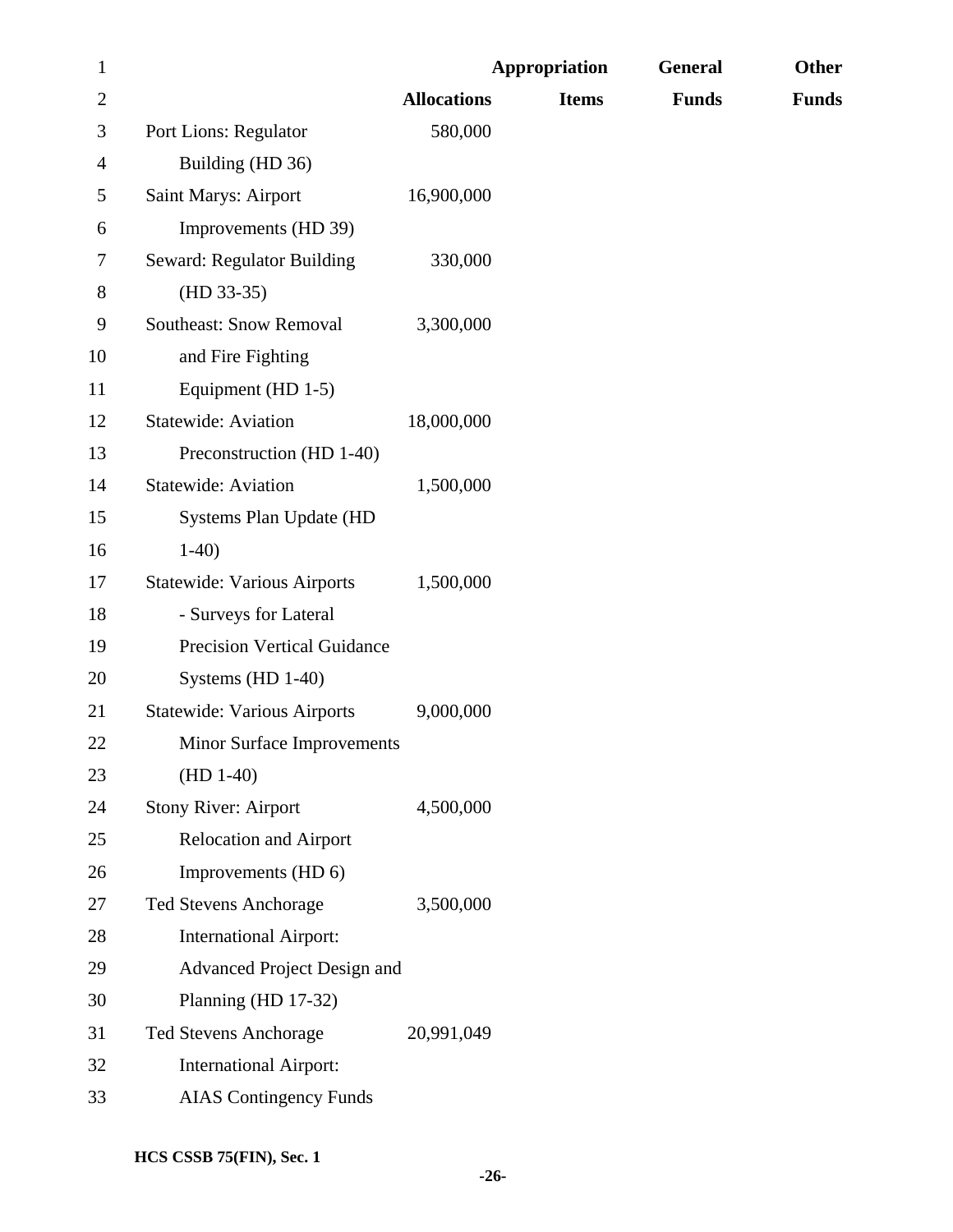| $\mathbf{1}$   |                                   | <b>Appropriation</b> |              | General      | Other        |
|----------------|-----------------------------------|----------------------|--------------|--------------|--------------|
| $\overline{2}$ |                                   | <b>Allocations</b>   | <b>Items</b> | <b>Funds</b> | <b>Funds</b> |
| 3              | $(HD 17-32)$                      |                      |              |              |              |
| 4              | <b>Ted Stevens Anchorage</b>      | 3,000,000            |              |              |              |
| 5              | <b>International Airport:</b>     |                      |              |              |              |
| 6              | Annual Improvements (HD           |                      |              |              |              |
| 7              | $17-32)$                          |                      |              |              |              |
| 8              | <b>Ted Stevens Anchorage</b>      | 10,000,000           |              |              |              |
| 9              | <b>International Airport:</b>     |                      |              |              |              |
| 10             | <b>Emergency Operations</b>       |                      |              |              |              |
| 11             | Center / Airport                  |                      |              |              |              |
| 12             | <b>Communication Center (HD</b>   |                      |              |              |              |
| 13             | $17-32)$                          |                      |              |              |              |
| 14             | <b>Ted Stevens Anchorage</b>      | 500,000              |              |              |              |
| 15             | <b>International Airport:</b>     |                      |              |              |              |
| 16             | <b>Environmental Management</b>   |                      |              |              |              |
| 17             | System (HD 17-32)                 |                      |              |              |              |
| 18             | <b>Ted Stevens Anchorage</b>      | 3,860,000            |              |              |              |
| 19             | <b>International Airport:</b>     |                      |              |              |              |
| 20             | Equipment (HD 17-32)              |                      |              |              |              |
| 21             | <b>Ted Stevens Anchorage</b>      | 2,400,000            |              |              |              |
| 22             | <b>International Airport:</b>     |                      |              |              |              |
| 23             | Facility Improvements,            |                      |              |              |              |
| 24             | <b>Renovations and Upgrades</b>   |                      |              |              |              |
| 25             | $(HD 17-32)$                      |                      |              |              |              |
| 26             | Ted Stevens Anchorage             | 1,185,500            |              |              |              |
| 27             | <b>International Airport:</b>     |                      |              |              |              |
| 28             | <b>Information Technology</b>     |                      |              |              |              |
| 29             | Improvements (HD 17-32)           |                      |              |              |              |
| 30             | <b>Ted Stevens Anchorage</b>      | 2,800,000            |              |              |              |
| 31             | <b>International Airport: Jet</b> |                      |              |              |              |
| 32             | <b>Bridge Replacements (HD</b>    |                      |              |              |              |
| 33             | $17-32)$                          |                      |              |              |              |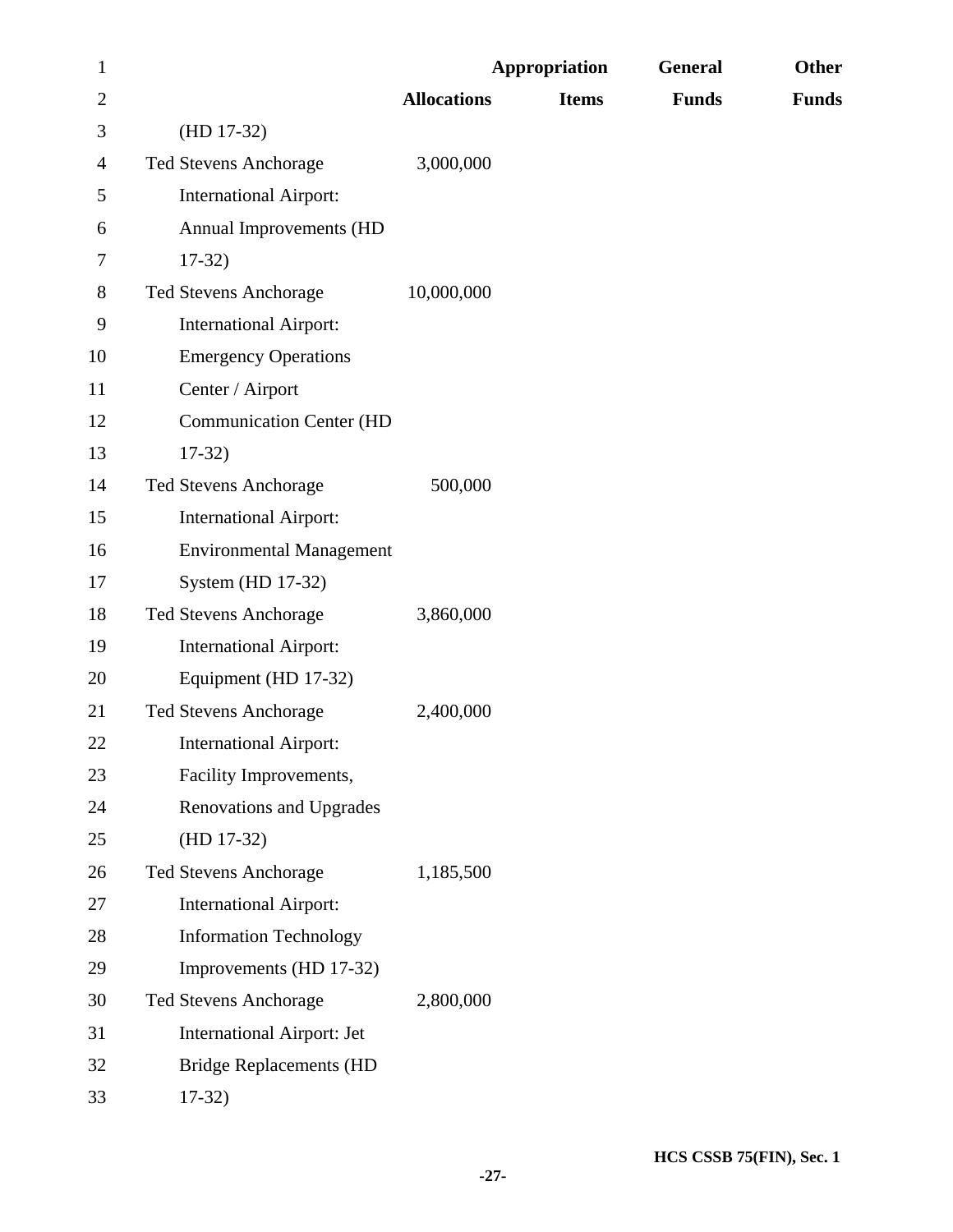| $\mathbf{1}$ |                                    | Appropriation      |              | General      | <b>Other</b> |
|--------------|------------------------------------|--------------------|--------------|--------------|--------------|
| $\mathbf{2}$ |                                    | <b>Allocations</b> | <b>Items</b> | <b>Funds</b> | <b>Funds</b> |
| 3            | <b>Ted Stevens Anchorage</b>       | 500,000            |              |              |              |
| 4            | <b>International Airport:</b>      |                    |              |              |              |
| 5            | Kulis Planning and Design          |                    |              |              |              |
| 6            | $(HD 17-32)$                       |                    |              |              |              |
| 7            | <b>Ted Stevens Anchorage</b>       | 5,263,159          |              |              |              |
| 8            | <b>International Airport: Lake</b> |                    |              |              |              |
| 9            | Hood Bank Stabilization and        |                    |              |              |              |
| 10           | Land Acquisition (HD               |                    |              |              |              |
| 11           | $17-32)$                           |                    |              |              |              |
| 12           | <b>Ted Stevens Anchorage</b>       | 1,000,000          |              |              |              |
| 13           | <b>International Airport: Lake</b> |                    |              |              |              |
| 14           | <b>Hood Strip Improvements</b>     |                    |              |              |              |
| 15           | $(HD 17-32)$                       |                    |              |              |              |
| 16           | <b>Ted Stevens Anchorage</b>       | 5,000,000          |              |              |              |
| 17           | <b>International Airport: Lake</b> |                    |              |              |              |
| 18           | Hood Strip Runway                  |                    |              |              |              |
| 19           | Protection Zone Land               |                    |              |              |              |
| 20           | Acquisition (HD 17-32)             |                    |              |              |              |
| 21           | <b>Ted Stevens Anchorage</b>       | 3,000,000          |              |              |              |
| 22           | <b>International Airport: Land</b> |                    |              |              |              |
| 23           | Acquisition (HD 17-32)             |                    |              |              |              |
| 24           | Ted Stevens Anchorage              | 5,350,000          |              |              |              |
| 25           | <b>International Airport:</b>      |                    |              |              |              |
| 26           | Master Plan Update (HD             |                    |              |              |              |
| 27           | $17-32)$                           |                    |              |              |              |
| 28           | Ted Stevens Anchorage              | 533,333            |              |              |              |
| 29           | <b>International Airport:</b>      |                    |              |              |              |
| 30           | Master Plan-Part 150 Noise         |                    |              |              |              |
| 31           | Compatibility Study (HD            |                    |              |              |              |
| 32           | $17-32)$                           |                    |              |              |              |
| 33           | Ted Stevens Anchorage              | 681,250            |              |              |              |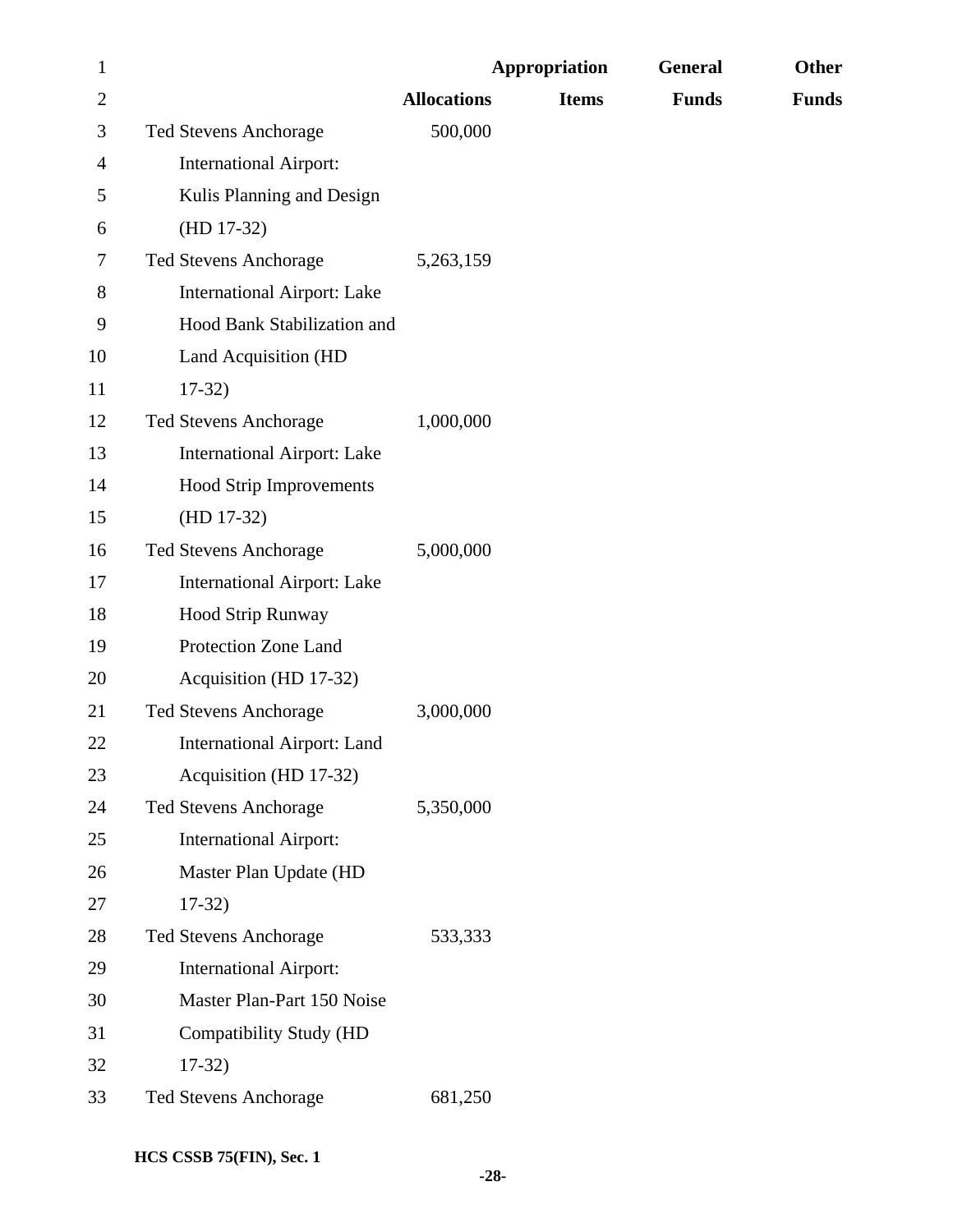| $\mathbf{1}$   |                                    |                    | <b>Appropriation</b> | <b>General</b> | <b>Other</b> |
|----------------|------------------------------------|--------------------|----------------------|----------------|--------------|
| $\overline{2}$ |                                    | <b>Allocations</b> | <b>Items</b>         | <b>Funds</b>   | <b>Funds</b> |
| 3              | <b>International Airport:</b>      |                    |                      |                |              |
| 4              | North Terminal Gates N1,           |                    |                      |                |              |
| 5              | 3, and 5 (HD 17-32)                |                    |                      |                |              |
| 6              | <b>Ted Stevens Anchorage</b>       | 3,600,000          |                      |                |              |
| 7              | <b>International Airport: Part</b> |                    |                      |                |              |
| 8              | 150 Residential Sound              |                    |                      |                |              |
| 9              | <b>Insulation Program (RSIP)</b>   |                    |                      |                |              |
| 10             | $(HD 17-32)$                       |                    |                      |                |              |
| 11             | Ted Stevens Anchorage              | 1,875,000          |                      |                |              |
| 12             | <b>International Airport:</b>      |                    |                      |                |              |
| 13             | Runway 7L Rehabilitation           |                    |                      |                |              |
| 14             | $(HD 17-32)$                       |                    |                      |                |              |
| 15             | Ted Stevens Anchorage              | 61,000,000         |                      |                |              |
| 16             | <b>International Airport:</b>      |                    |                      |                |              |
| 17             | Runway 7R Design Group VI          |                    |                      |                |              |
| 18             | Upgrade (HD 17-32)                 |                    |                      |                |              |
| 19             | <b>Ted Stevens Anchorage</b>       | 29,102,000         |                      |                |              |
| 20             | <b>International Airport:</b>      |                    |                      |                |              |
| 21             | Runway 7R/25L Extension            |                    |                      |                |              |
| 22             | $(HD 17-32)$                       |                    |                      |                |              |
| 23             | <b>Ted Stevens Anchorage</b>       | 600,000            |                      |                |              |
| 24             | <b>International Airport:</b>      |                    |                      |                |              |
| 25             | Runway Deicer Storage (HD          |                    |                      |                |              |
| 26             | $17-32)$                           |                    |                      |                |              |
| 27             | <b>Unalakleet: Snow Removal</b>    | 1,130,000          |                      |                |              |
| 28             | <b>Equipment Building</b>          |                    |                      |                |              |
| 29             | Replacement (HD 39)                |                    |                      |                |              |
| 30             | <b>Willow: Airport Master</b>      | 250,000            |                      |                |              |
| 31             | Plan (HD 13-16)                    |                    |                      |                |              |
| 32             | <b>Surface Transportation</b>      |                    | 359,730,000          |                | 359,730,000  |
| 33             | Program                            |                    |                      |                |              |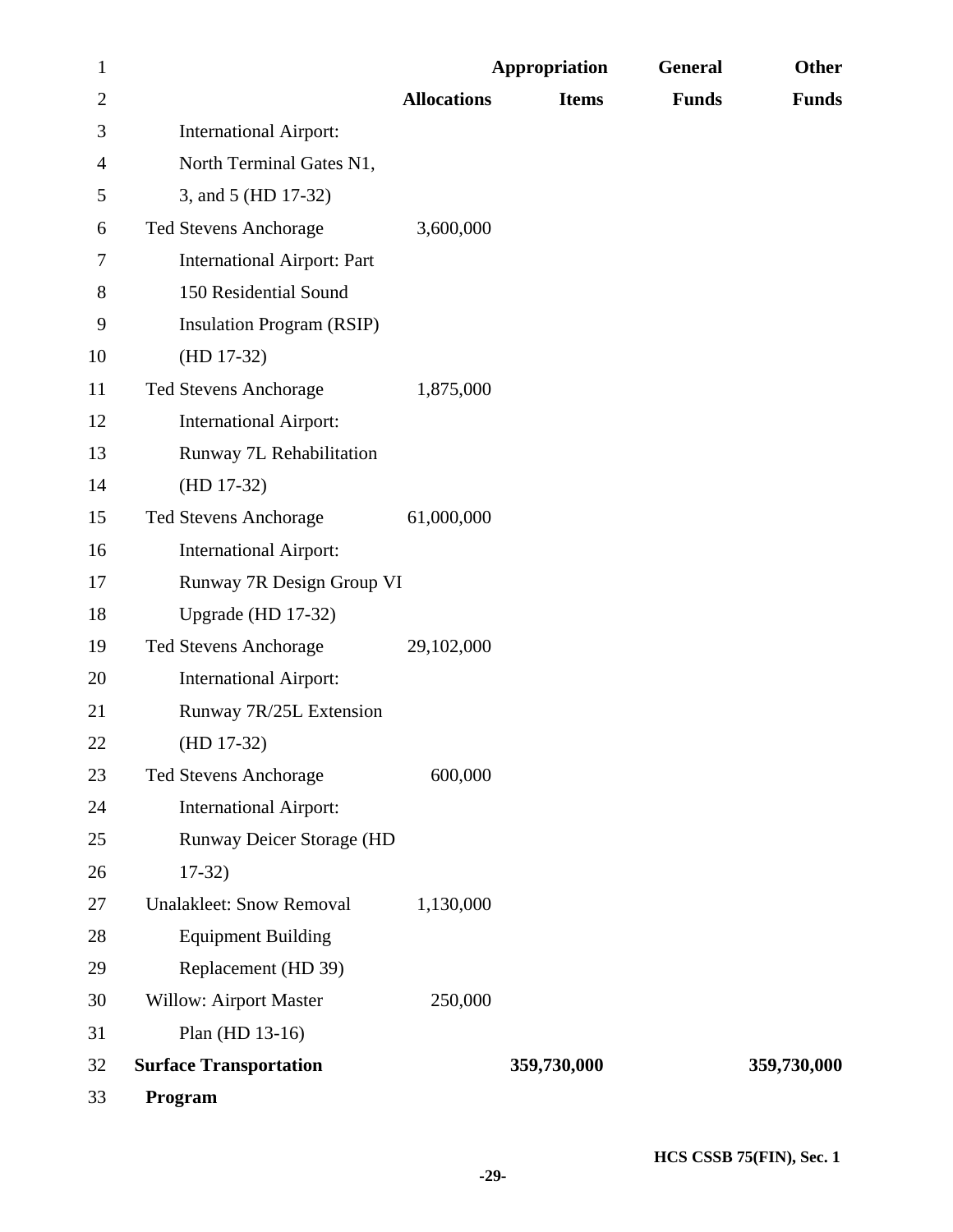| $\mathbf{1}$   |                                                                                                |                    | <b>Appropriation</b> | <b>General</b> | Other        |
|----------------|------------------------------------------------------------------------------------------------|--------------------|----------------------|----------------|--------------|
| $\overline{2}$ |                                                                                                | <b>Allocations</b> | <b>Items</b>         | <b>Funds</b>   | <b>Funds</b> |
| 3              | Alaska Marine Highway:                                                                         | 18,000,000         |                      |                |              |
| 4              | Ferry Vessel Refurbishment                                                                     |                    |                      |                |              |
| 5              | $(HD 1-40)$                                                                                    |                    |                      |                |              |
| 6              | Alaska Marine Highway:                                                                         | 250,000            |                      |                |              |
| 7              | <b>Fleet Condition Survey</b>                                                                  |                    |                      |                |              |
| 8              | Update (HD 1-40)                                                                               |                    |                      |                |              |
| 9              | Alaska Marine Highway:                                                                         | 7,500,000          |                      |                |              |
| 10             | <b>Terminal - Prince Rupert</b>                                                                |                    |                      |                |              |
| 11             | Ferry Terminal Acquisition                                                                     |                    |                      |                |              |
| 12             | $(HD 1-5)$                                                                                     |                    |                      |                |              |
| 13             | Alaska Marine Highway:                                                                         | 360,000            |                      |                |              |
| 14             | <b>Terminal - Southwest</b>                                                                    |                    |                      |                |              |
| 15             | Warehouse (HD 33-35)                                                                           |                    |                      |                |              |
| 16             | Anchorage Metropolitan Area                                                                    | 2,000,000          |                      |                |              |
| 17             | <b>Transportation Solutions</b>                                                                |                    |                      |                |              |
| 18             | (AMATS) Congestion                                                                             |                    |                      |                |              |
| 19             | <b>Mitigation Air Quality</b>                                                                  |                    |                      |                |              |
| 20             | (CMAQ) (HD 17-32)                                                                              |                    |                      |                |              |
| 21             | Anchorage Metropolitan Area                                                                    | 20,300,000         |                      |                |              |
| 22             | <b>Transportation Solutions</b>                                                                |                    |                      |                |              |
| 23             | (AMATS) Projects,                                                                              |                    |                      |                |              |
| 24             | Flexible (HD 17-32)                                                                            |                    |                      |                |              |
| 25             | It is the intent of the legislature that the Municipality of Anchorage and the Alaska Railroad |                    |                      |                |              |
| 26             | work to identify a specific ferry landing location for the M/V Susitna based on the            |                    |                      |                |              |
| 27             | recommendations from the United States Army Corp Engineers for such a location.                |                    |                      |                |              |
| 28             | Anchorage Metropolitan Area                                                                    | 1,150,000          |                      |                |              |
| 29             | <b>Transportation Solutions</b>                                                                |                    |                      |                |              |
| 30             | (AMATS) Trails and                                                                             |                    |                      |                |              |
| 31             | <b>Recreational Access for</b>                                                                 |                    |                      |                |              |
| 32             | Alaska (TRAAK) Projects                                                                        |                    |                      |                |              |
| 33             | $(HD 17-32)$                                                                                   |                    |                      |                |              |
|                |                                                                                                |                    |                      |                |              |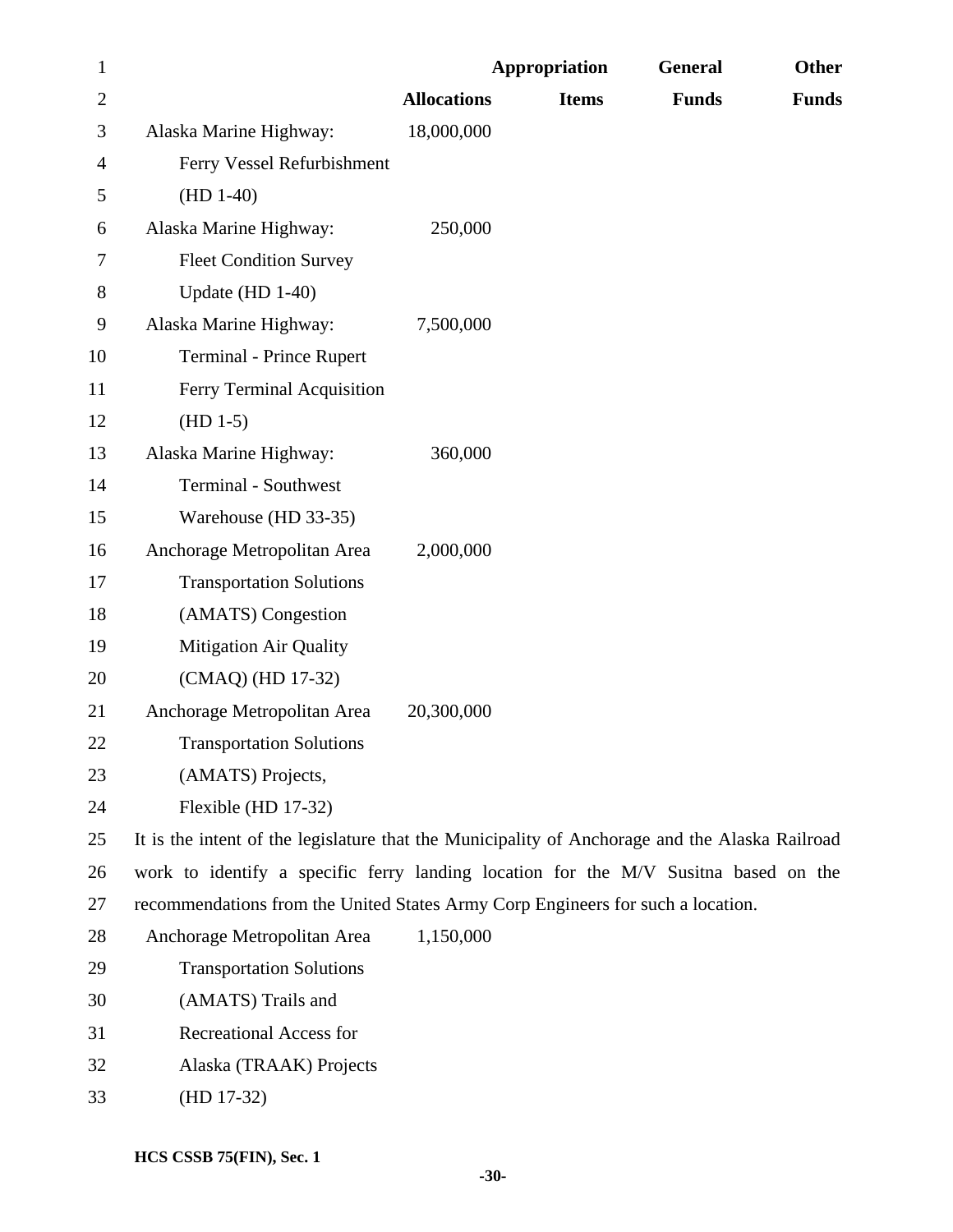| $\mathbf{1}$   | <b>Appropriation</b>              |                    | General      | Other        |              |
|----------------|-----------------------------------|--------------------|--------------|--------------|--------------|
| $\overline{2}$ |                                   | <b>Allocations</b> | <b>Items</b> | <b>Funds</b> | <b>Funds</b> |
| 3              | Bethel: Tundra Ridge Road         | 1,200,000          |              |              |              |
| $\overline{4}$ | Improvements (HD 38)              |                    |              |              |              |
| 5              | <b>Central Region: National</b>   | 20,000,000         |              |              |              |
| 6              | Highway System and                |                    |              |              |              |
| 7              | Non-National Highway              |                    |              |              |              |
| 8              | <b>System Pavement and Bridge</b> |                    |              |              |              |
| 9              | Refurbishment (HD 1-40)           |                    |              |              |              |
| 10             | Copper River Highway:             | 6,500,000          |              |              |              |
| 11             | <b>Permanent Flooding Repairs</b> |                    |              |              |              |
| 12             | (HD 5)                            |                    |              |              |              |
| 13             | Dalton Highway: Milepost          | 22,900,000         |              |              |              |
| 14             | 197 to 209 (HD 1-40)              |                    |              |              |              |
| 15             | Dalton Highway: Milepost          | 3,090,000          |              |              |              |
| 16             | 274 to 289 Reconstruction         |                    |              |              |              |
| 17             | (HD 40)                           |                    |              |              |              |
| 18             | Emmonak: Landfill Road            | 470,000            |              |              |              |
| 19             | (HD 39)                           |                    |              |              |              |
| 20             | <b>Fairbanks North Star</b>       | 1,160,000          |              |              |              |
| 21             | <b>Borough: Transportation</b>    |                    |              |              |              |
| 22             | Related PM 2.5 Reductions         |                    |              |              |              |
| 23             | $(HD 7-11)$                       |                    |              |              |              |
| 24             | Fairbanks: Fairbanks              | 12,570,000         |              |              |              |
| 25             | Metropolitan Area                 |                    |              |              |              |
| 26             | <b>Transportation System</b>      |                    |              |              |              |
| 27             | (FMATS):                          |                    |              |              |              |
| 28             | <b>Illinois-Barnette Streets</b>  |                    |              |              |              |
| 29             | Bridge and Road                   |                    |              |              |              |
| 30             | Reconstruction (HD 7-11)          |                    |              |              |              |
| 31             | Fairbanks: Fairbanks              | 1,560,000          |              |              |              |
| 32             | Metropolitan Area                 |                    |              |              |              |
| 33             | <b>Transportation System</b>      |                    |              |              |              |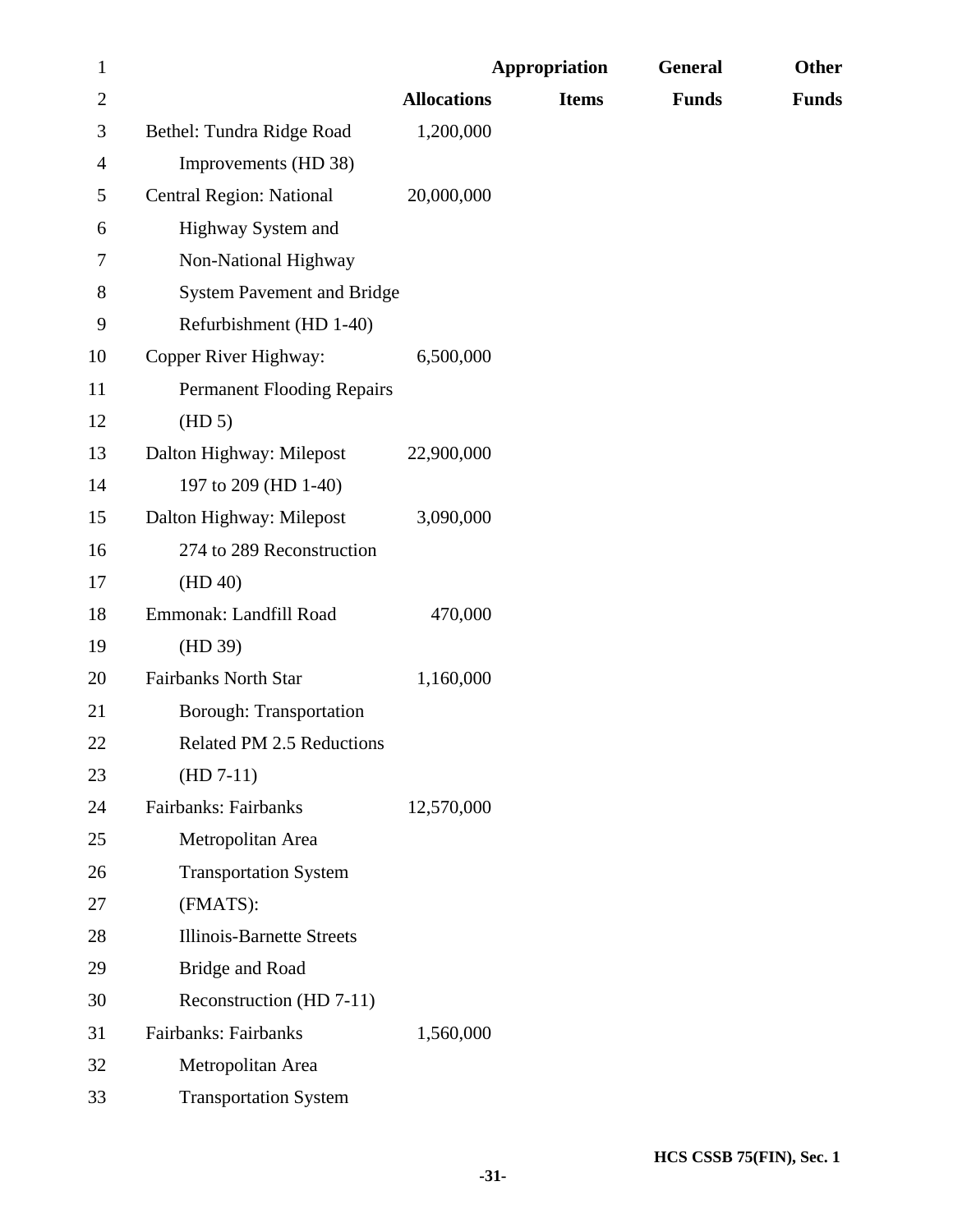| $\mathbf{1}$ |                                   | <b>Appropriation</b> |              | General      | Other        |
|--------------|-----------------------------------|----------------------|--------------|--------------|--------------|
| $\mathbf{2}$ |                                   | <b>Allocations</b>   | <b>Items</b> | <b>Funds</b> | <b>Funds</b> |
| 3            | (FMATS): Noble Street             |                      |              |              |              |
| 4            | Reconstruction (HD 7-11)          |                      |              |              |              |
| 5            | Fairbanks: Fairbanks              | 1,630,000            |              |              |              |
| 6            | Metropolitan Area                 |                      |              |              |              |
| 7            | <b>Transportation System</b>      |                      |              |              |              |
| 8            | (FMATS): North Pole               |                      |              |              |              |
| 9            | <b>Interchange Pedestrian</b>     |                      |              |              |              |
| 10           | Facilities (HD 7-11)              |                      |              |              |              |
| 11           | Fairbanks: Fairbanks              | 1,370,000            |              |              |              |
| 12           | Metropolitan Area                 |                      |              |              |              |
| 13           | <b>Transportation System</b>      |                      |              |              |              |
| 14           | (FMATS): Preventative             |                      |              |              |              |
| 15           | Maintenance Program (HD           |                      |              |              |              |
| 16           | $7-11)$                           |                      |              |              |              |
| 17           | Fairbanks: Nelson Road            | 2,000,000            |              |              |              |
| 18           | Resurfacing (HD 7-11)             |                      |              |              |              |
| 19           | Fairbanks: Phillips Field         | 1,200,000            |              |              |              |
| 20           | Road Rehabilitation (HD           |                      |              |              |              |
| 21           | $7-11)$                           |                      |              |              |              |
| 22           | Glenn Highway: Milepost 172       | 7,500,000            |              |              |              |
| 23           | to 189 Rehabilitation (HD         |                      |              |              |              |
| 24           | 12)                               |                      |              |              |              |
| 25           | Haines: Haines Highway            | 14,000,000           |              |              |              |
| 26           | Reconstruction, Milepost 17       |                      |              |              |              |
| $27\,$       | to $21$ (HD 5)                    |                      |              |              |              |
| 28           | Haines: Klehinin River            | 3,000,000            |              |              |              |
| 29           | Bridge (HD 5)                     |                      |              |              |              |
| 30           | Huslia: Landfill Road (HD         | 630,000              |              |              |              |
| 31           | 6)                                |                      |              |              |              |
| 32           | Hyder: Causeway                   | 2,300,000            |              |              |              |
| 33           | <b>Reconstruction and Trestle</b> |                      |              |              |              |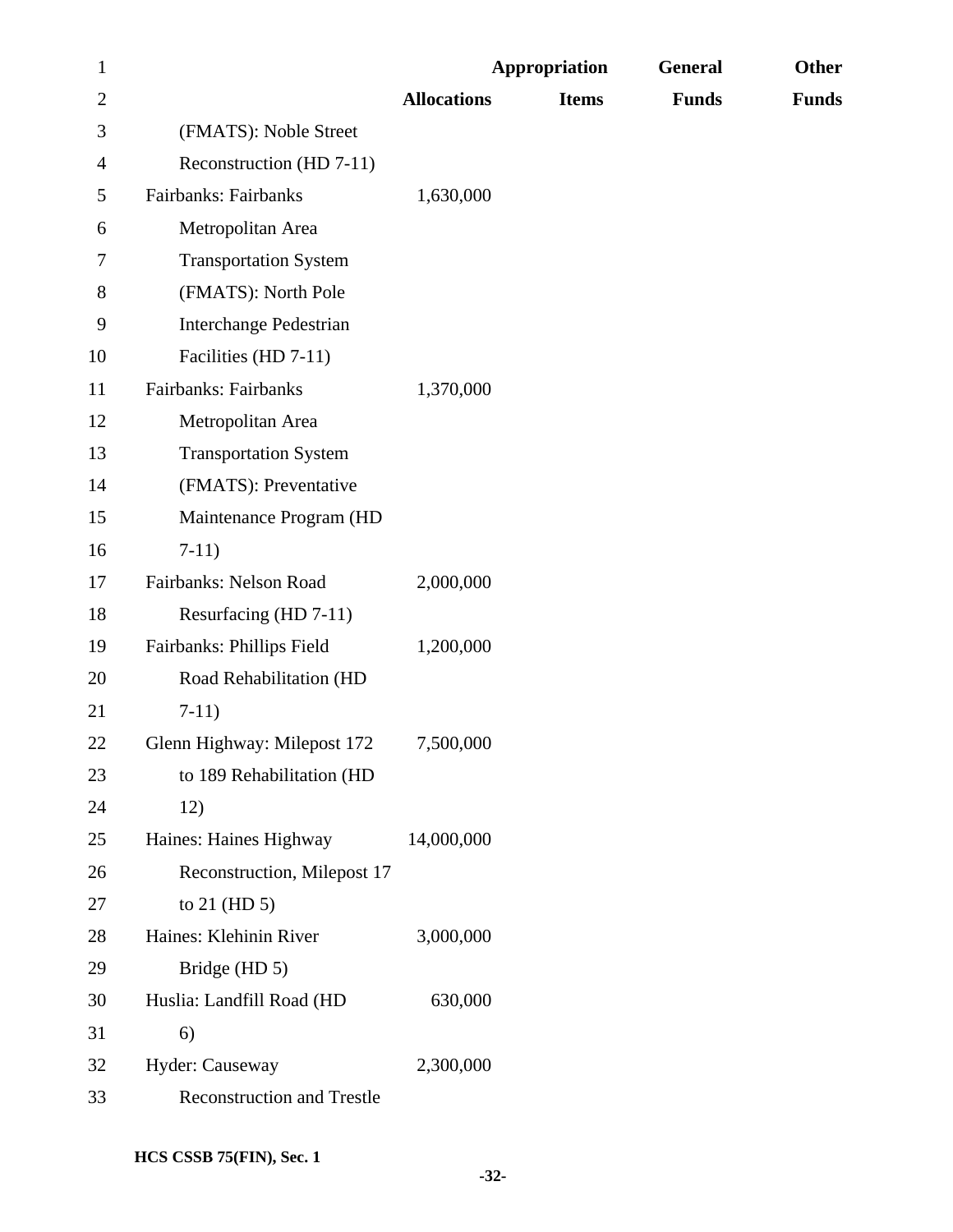| $\mathbf{1}$ |                                   | <b>Appropriation</b> |              | <b>General</b> | <b>Other</b> |
|--------------|-----------------------------------|----------------------|--------------|----------------|--------------|
| $\mathbf{2}$ |                                   | <b>Allocations</b>   | <b>Items</b> | <b>Funds</b>   | <b>Funds</b> |
| 3            | Replacement (HD 5)                |                      |              |                |              |
| 4            | Juneau: Brotherhood Bridge        | 3,000,000            |              |                |              |
| 5            | and Industrial Boulevard          |                      |              |                |              |
| 6            | Improvements (HD 3-4)             |                      |              |                |              |
| 7            | Kake to Petersburg Road and       | 10,000,000           |              |                |              |
| 8            | <b>Shuttle Ferry Terminals</b>    |                      |              |                |              |
| 9            | (HD 5)                            |                      |              |                |              |
| 10           | Ketchikan: Tongass/Water          | 1,300,000            |              |                |              |
| 11           | <b>Street Pedestrian</b>          |                      |              |                |              |
| 12           | Improvements (HD 1)               |                      |              |                |              |
| 13           | Kodiak: Chiniak Road              | 6,000,000            |              |                |              |
| 14           | Milepost 23.7 Improvements        |                      |              |                |              |
| 15           | (HD 36)                           |                      |              |                |              |
| 16           | Mat-Su: Trunk Road                | 10,000,000           |              |                |              |
| 17           | Reconstruction (HD 13-16)         |                      |              |                |              |
| 18           | McCarthy Road/Edgerton            | 10,000,000           |              |                |              |
| 19           | Highway: Permanent                |                      |              |                |              |
| 20           | Flooding Repairs (HD 6)           |                      |              |                |              |
| 21           | Nome-Council Highway              | 6,370,000            |              |                |              |
| 22           | Milepost 62 to 72 (HD 39)         |                      |              |                |              |
| 23           | Northern Region: National         | 23,000,000           |              |                |              |
| 24           | Highway System and                |                      |              |                |              |
| 25           | Non-National Highway              |                      |              |                |              |
| 26           | <b>System Pavement and Bridge</b> |                      |              |                |              |
| $27\,$       | Refurbishment (HD 1-40)           |                      |              |                |              |
| 28           | Northern Region: Winter           | 200,000              |              |                |              |
| 29           | Trail Markings (HD 1-40)          |                      |              |                |              |
| 30           | Richardson Highway:               | 380,000              |              |                |              |
| 31           | Milepost 228 - One Mile           |                      |              |                |              |
| 32           | <b>Creek Bridge Replacement</b>   |                      |              |                |              |
| 33           | (HD 12)                           |                      |              |                |              |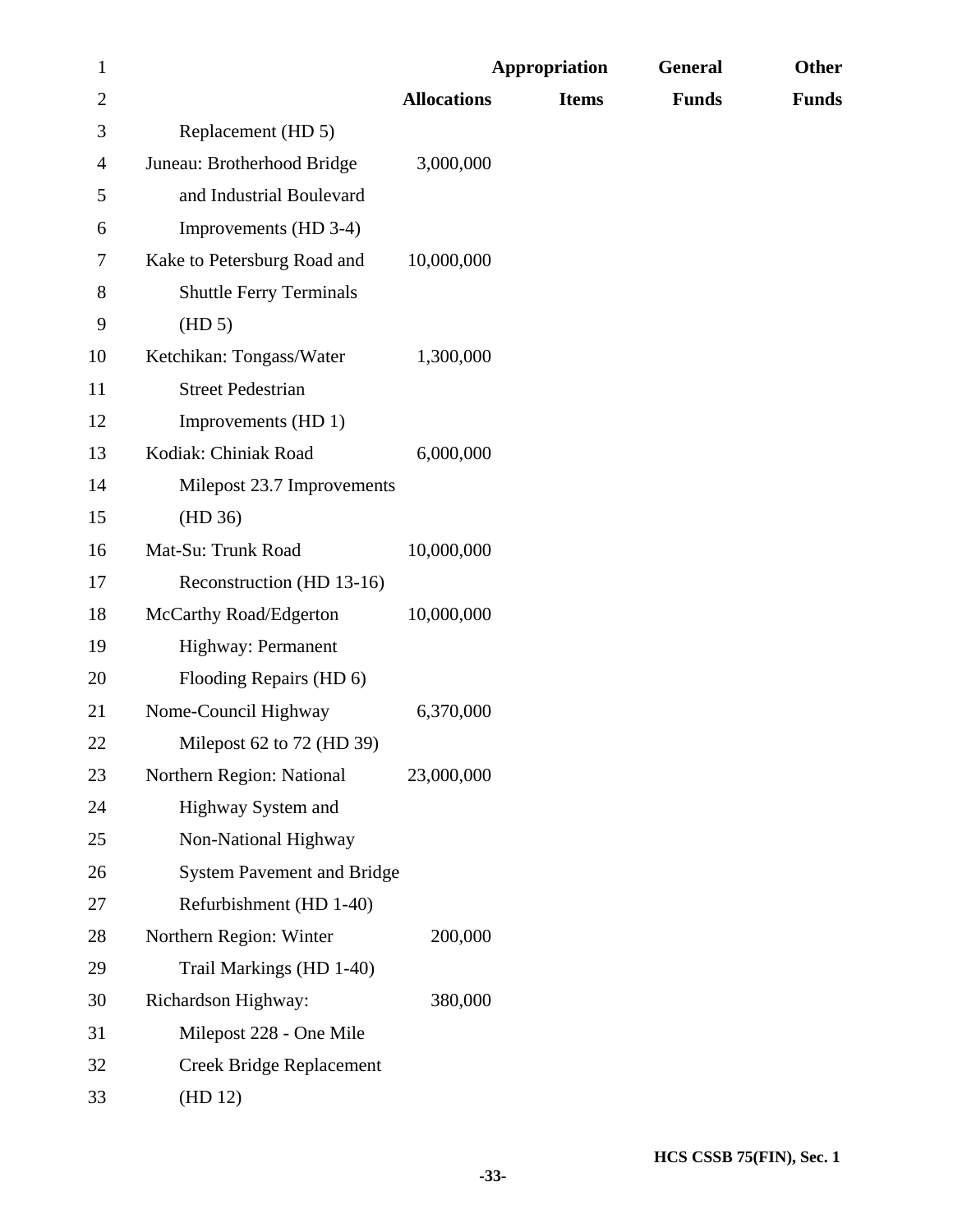| $\mathbf{1}$ |                                   |                    | <b>Appropriation</b> | General      | Other        |
|--------------|-----------------------------------|--------------------|----------------------|--------------|--------------|
| $\mathbf{2}$ |                                   | <b>Allocations</b> | <b>Items</b>         | <b>Funds</b> | <b>Funds</b> |
| 3            | Richardson Highway:               | 3,500,000          |                      |              |              |
| 4            | Milepost 353 to 357 Access        |                    |                      |              |              |
| 5            | $(HD 7-11)$                       |                    |                      |              |              |
| 6            | Richardson Highway:               | 2,790,000          |                      |              |              |
| 7            | Milepost 357 - Fairbanks          |                    |                      |              |              |
| 8            | New Weigh Station (HD             |                    |                      |              |              |
| 9            | $7-11)$                           |                    |                      |              |              |
| 10           | Richardson Highway:               | 11,400,000         |                      |              |              |
| 11           | <b>Permanent Flooding Repairs</b> |                    |                      |              |              |
| 12           | $(HD 1-40)$                       |                    |                      |              |              |
| 13           | Safe Routes to Schools (HD        | 1,000,000          |                      |              |              |
| 14           | $1-40$                            |                    |                      |              |              |
| 15           | Seward Highway: Dowling to        | 8,000,000          |                      |              |              |
| 16           | <b>Tudor Reconstruction (HD</b>   |                    |                      |              |              |
| 17           | $17-32)$                          |                    |                      |              |              |
| 18           | Seward Meridian Parkway:          | 13,000,000         |                      |              |              |
| 19           | Road Improvements - Parks         |                    |                      |              |              |
| 20           | Highway to Palmer-Wasilla         |                    |                      |              |              |
| 21           | Highway (HD 13-16)                |                    |                      |              |              |
| 22           | Sitka: Japonski Island            | 2,000,000          |                      |              |              |
| 23           | Streets and Utilities (HD         |                    |                      |              |              |
| 24           | 2)                                |                    |                      |              |              |
| 25           | <b>Southeast Region: National</b> | 7,800,000          |                      |              |              |
| 26           | Highway System and                |                    |                      |              |              |
| 27           | Non-National Highway              |                    |                      |              |              |
| 28           | <b>System Pavement and Bridge</b> |                    |                      |              |              |
| 29           | Refurbishment (HD 1-5)            |                    |                      |              |              |
| 30           | Statewide: Bridge                 | 8,000,000          |                      |              |              |
| 31           | Inventory, Inspection,            |                    |                      |              |              |
| 32           | Monitoring, Rehabilitation        |                    |                      |              |              |
| 33           | and Replacement Program           |                    |                      |              |              |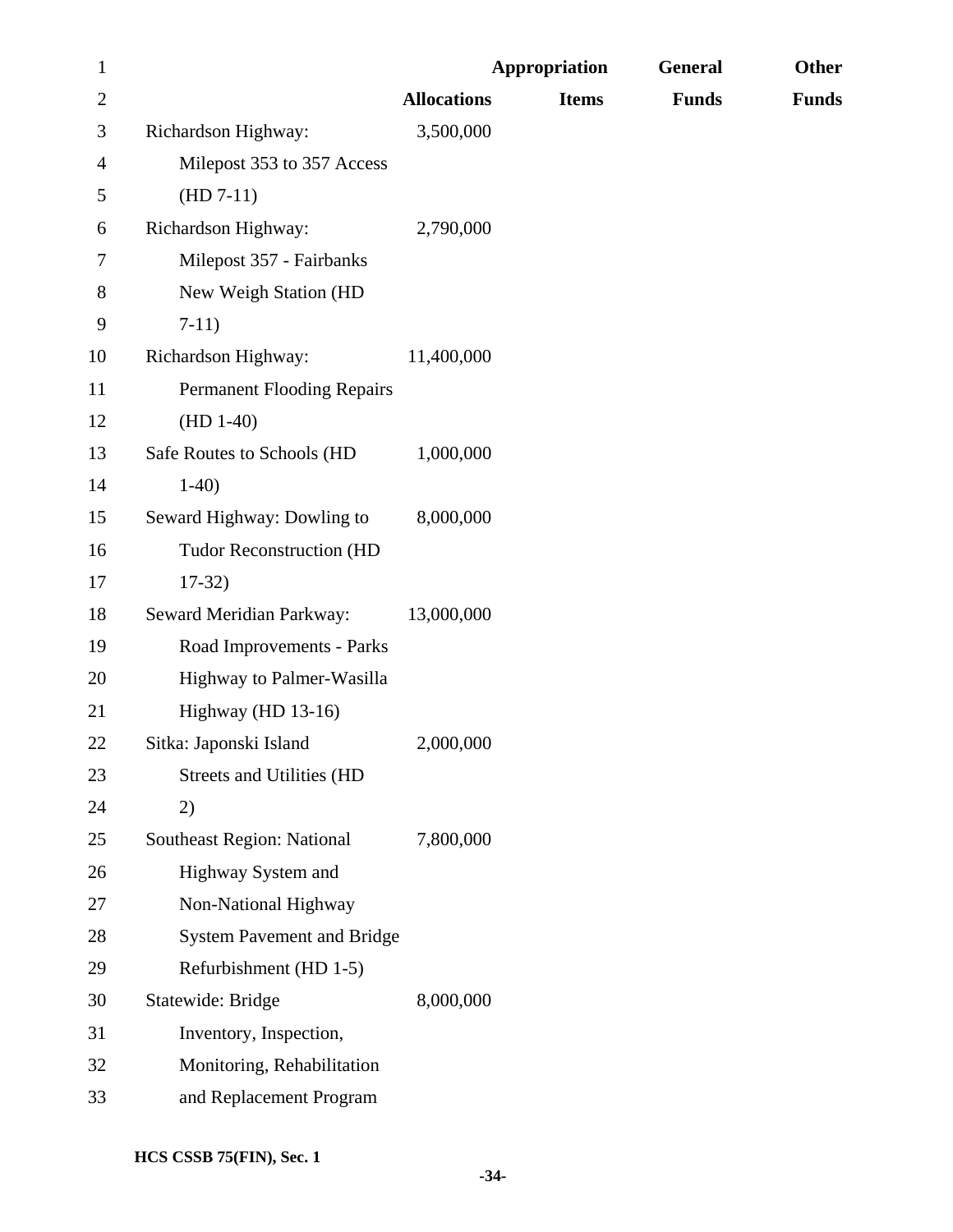| $\mathbf{1}$   |                                    | <b>Appropriation</b> |              | <b>General</b> | Other        |
|----------------|------------------------------------|----------------------|--------------|----------------|--------------|
| $\overline{2}$ |                                    | <b>Allocations</b>   | <b>Items</b> | <b>Funds</b>   | <b>Funds</b> |
| 3              | $(HD 1-40)$                        |                      |              |                |              |
| 4              | <b>Statewide: Bridge Scour</b>     | 700,000              |              |                |              |
| 5              | Monitoring and Retrofit            |                      |              |                |              |
| 6              | Program (HD 1-40)                  |                      |              |                |              |
| $\tau$         | <b>Statewide: Civil Rights</b>     | 200,000              |              |                |              |
| 8              | Program (HD 1-40)                  |                      |              |                |              |
| 9              | <b>Statewide: Congestion</b>       | 7,500,000            |              |                |              |
| 10             | Mitigation and Air Quality         |                      |              |                |              |
| 11             | (CMAQ) Projects (HD 1-40)          |                      |              |                |              |
| 12             | Statewide: Highway Data            | 1,200,000            |              |                |              |
| 13             | <b>Equipment Acquisition and</b>   |                      |              |                |              |
| 14             | Installation (HD 1-40)             |                      |              |                |              |
| 15             | Statewide: Highway Fuel            | 100,000              |              |                |              |
| 16             | Tax Enforcement (HD 1-40)          |                      |              |                |              |
| 17             | <b>Statewide: Highway Safety</b>   | 5,000,000            |              |                |              |
| 18             | <b>Improvement Program</b>         |                      |              |                |              |
| 19             | (HSIP) (HD 1-40)                   |                      |              |                |              |
| 20             | Statewide: Intelligent             | 1,500,000            |              |                |              |
| 21             | <b>Transportation Systems</b>      |                      |              |                |              |
| 22             | <b>Implementation Plan</b>         |                      |              |                |              |
| 23             | $(IWAYS)$ $(HD 1-40)$              |                      |              |                |              |
| 24             | Statewide: Intelligent             | 750,000              |              |                |              |
| 25             | <b>Transportation Systems</b>      |                      |              |                |              |
| 26             | <b>Operations and Maintenance</b>  |                      |              |                |              |
| 27             | $(IWAYS)$ $(HD 1-40)$              |                      |              |                |              |
| 28             | <b>Statewide: National Highway</b> | 750,000              |              |                |              |
| 29             | <b>Institute and Transit</b>       |                      |              |                |              |
| 30             | <b>Institute Training (HD</b>      |                      |              |                |              |
| 31             | $1-40$                             |                      |              |                |              |
| 32             | <b>Statewide: Planning Work</b>    | 7,500,000            |              |                |              |
| 33             | Program (HD 1-40)                  |                      |              |                |              |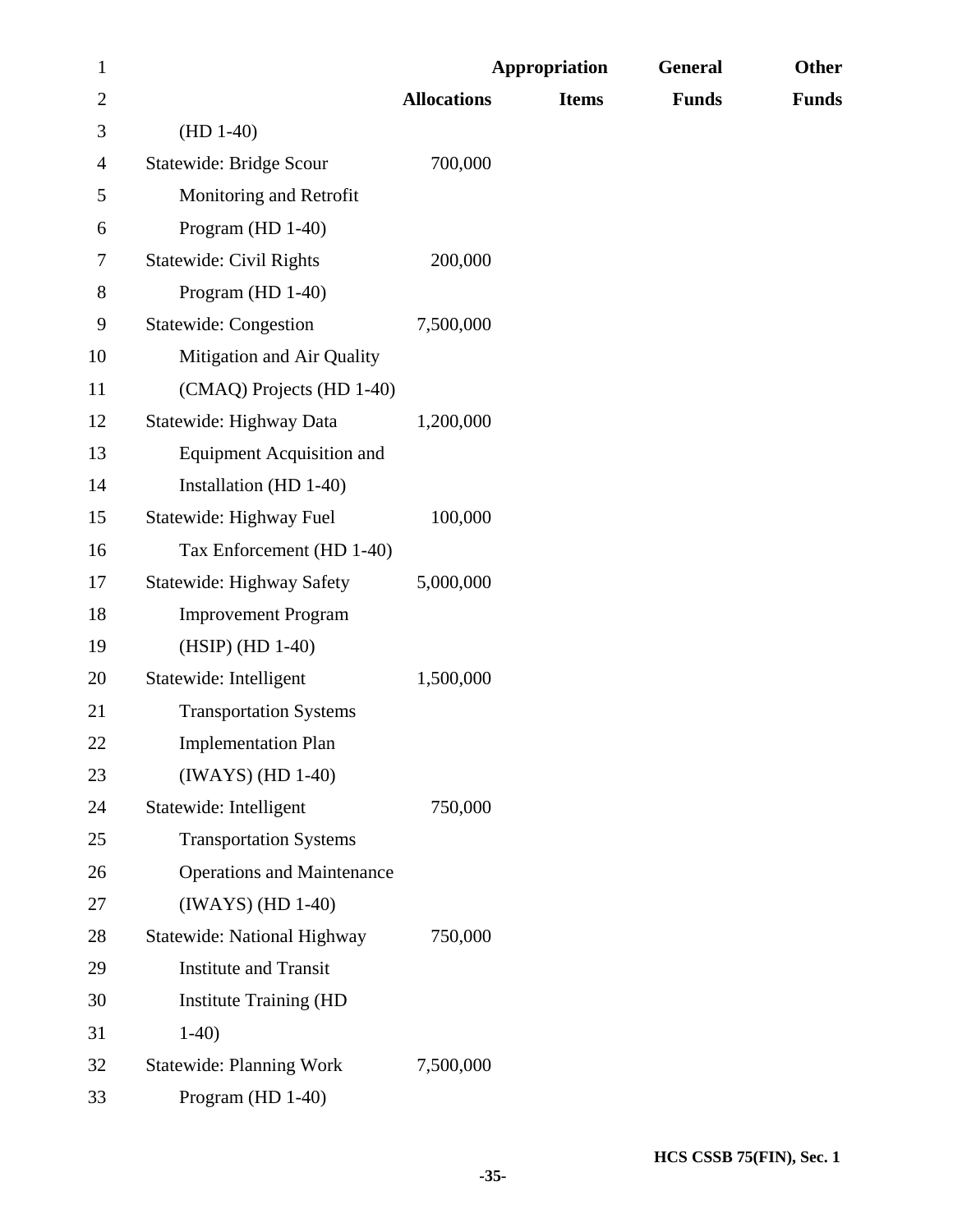| $\mathbf{1}$   |                                    | <b>Appropriation</b> |                                  | General      | Other        |
|----------------|------------------------------------|----------------------|----------------------------------|--------------|--------------|
| $\overline{2}$ |                                    | <b>Allocations</b>   | <b>Items</b>                     | <b>Funds</b> | <b>Funds</b> |
| 3              | Statewide: Research                | 1,500,000            |                                  |              |              |
| 4              | Program (HD 1-40)                  |                      |                                  |              |              |
| 5              | <b>Statewide: Scenic Byways</b>    | 500,000              |                                  |              |              |
| 6              | Grants (HD 1-40)                   |                      |                                  |              |              |
| 7              | <b>Statewide: Urban Planning</b>   | 1,000,000            |                                  |              |              |
| 8              | Program (HD 1-40)                  |                      |                                  |              |              |
| 9              | Statewide: Weigh-in-Motion         | 750,000              |                                  |              |              |
| 10             | Equipment (HD 1-40)                |                      |                                  |              |              |
| 11             | Steese Highway: Milepost 62        | 300,000              |                                  |              |              |
| 12             | to 69 (HD 7-11)                    |                      |                                  |              |              |
| 13             | <b>Sterling Highway Scales</b>     | 2,000,000            |                                  |              |              |
| 14             | Replacement (HD 33-35)             |                      |                                  |              |              |
| 15             | <b>Sterling Highway: Milepost</b>  | 350,000              |                                  |              |              |
| 16             | 135 - Ninilchik                    |                      |                                  |              |              |
| 17             | <b>Intersection Improvements</b>   |                      |                                  |              |              |
| 18             | and Illumination (HD               |                      |                                  |              |              |
| 19             | $33-35$                            |                      |                                  |              |              |
| 20             | <b>Stevens Village: Sanitation</b> | 730,000              |                                  |              |              |
| 21             | Road (HD 6)                        |                      |                                  |              |              |
| 22             | <b>Surface Transportation</b>      | 45,000,000           |                                  |              |              |
| 23             | Preconstruction (HD 1-40)          |                      |                                  |              |              |
| 24             | Taylor Highway: Milepost 70        | 720,000              |                                  |              |              |
| 25             | - Lost Chicken Slide (HD           |                      |                                  |              |              |
| 26             | 6)                                 |                      |                                  |              |              |
| 27             | Tok Cutoff: Milepost 2             | 1,300,000            |                                  |              |              |
| 28             | Bridge Replacement -               |                      |                                  |              |              |
| 29             | Gakona River (HD 6)                |                      |                                  |              |              |
| 30             | * * * * *                          |                      | * * * * *                        |              |              |
| 31             |                                    |                      | ***** University of Alaska ***** |              |              |
| 32             | * * * * *                          |                      | * * * * *                        |              |              |
| 33             | <b>Federal Receipt Authority</b>   |                      | 15,000,000                       |              | 15,000,000   |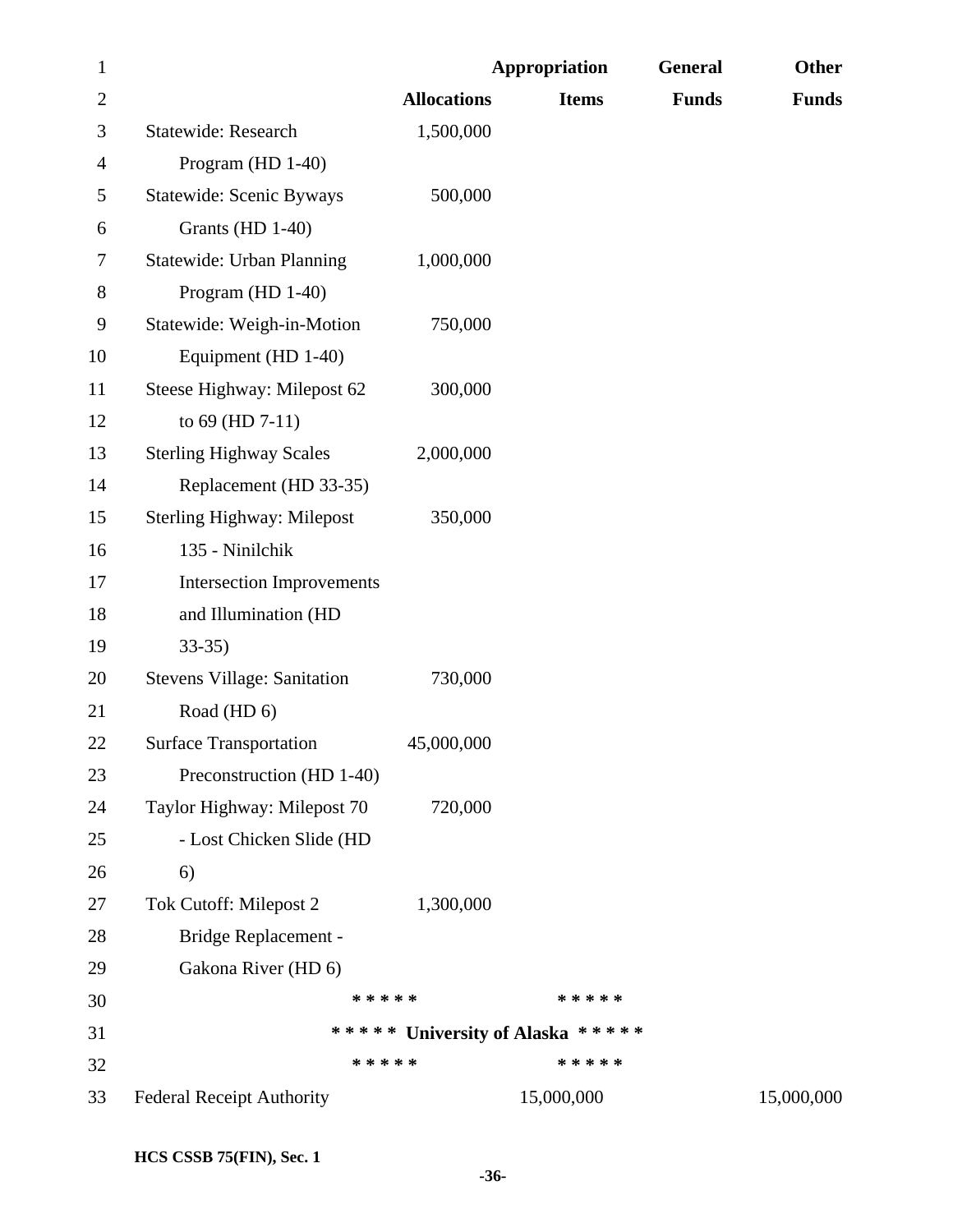| $\mathbf{1}$   |                                           | Appropriation | General      | <b>Other</b> |
|----------------|-------------------------------------------|---------------|--------------|--------------|
| $\overline{2}$ | <b>Allocations</b>                        | <b>Items</b>  | <b>Funds</b> | <b>Funds</b> |
| 3              | $(HD 1-40)$                               |               |              |              |
| $\overline{4}$ | <b>Maintaining Existing</b>               | 3,200,000     | 3,200,000    |              |
| 5              | <b>Facilities Renewal and</b>             |               |              |              |
| 6              | <b>Renovation Annual</b>                  |               |              |              |
| 7              | Requirement (HD 1-40)                     |               |              |              |
| 8              | <b>UA Climate Projects (HD</b>            | 10,000,000    |              | 10,000,000   |
| 9              | $7-11)$                                   |               |              |              |
| 10             | <b>UA Energy Projects (HD</b>             | 5,000,000     |              | 5,000,000    |
| 11             | $7-11)$                                   |               |              |              |
| 12             | * * * * *                                 | * * * * *     |              |              |
| 13             | ***** Alaska Court System *****           |               |              |              |
| 14             | * * * * *                                 | * * * * *     |              |              |
| 15             | Anchorage Campus Project                  | 9,900,000     | 9,900,000    |              |
| 16             | Phase 2 (HD 17-32)                        |               |              |              |
| 17             | <b>Court Security Projects</b>            | 1,190,000     | 1,190,000    |              |
| 18             | $(HD 1-40)$                               |               |              |              |
| 19             | <b>CourtView Enhancements</b>             | 1,344,300     | 1,344,300    |              |
| 20             | $(HD 1-40)$                               |               |              |              |
| 21             | (SECTION 2 OF THIS ACT BEGINS ON PAGE 38) |               |              |              |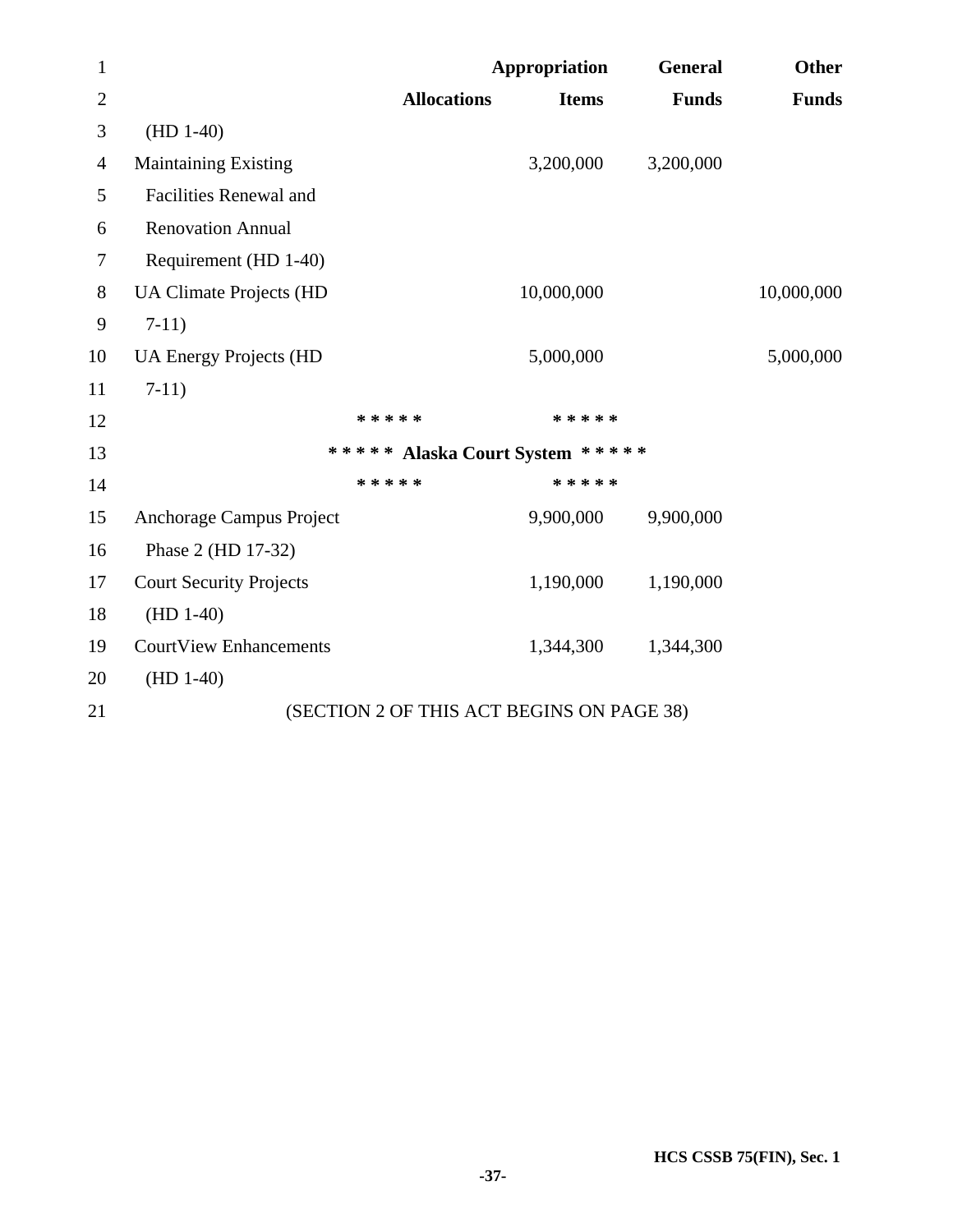| 1              |           | * Sec. 2. The following sets out the funding by agency for the appropriations made in sec. 1 of |              |
|----------------|-----------|-------------------------------------------------------------------------------------------------|--------------|
| $\overline{2}$ | this Act. |                                                                                                 |              |
| 3              |           | <b>Funding Source</b>                                                                           | Amount       |
| 4              |           | <b>Department of Administration</b>                                                             |              |
| 5              |           | 1004 Unrestricted General Fund Receipts                                                         | 175,000      |
| 6              | 1081      | <b>Information Services Fund</b>                                                                | 2,500,000    |
| 7              |           | 1147 Public Building Fund                                                                       | 2,800,000    |
| 8              |           | *** Total Agency Funding ***                                                                    | \$5,475,000  |
| 9              |           | <b>Department of Commerce, Community and Economic Development</b>                               |              |
| 10             |           | 1002 Federal Receipts                                                                           | 40,630,000   |
| 11             | 1003      | <b>General Fund Match</b>                                                                       | 500,000      |
| 12             |           | 1004 Unrestricted General Fund Receipts                                                         | 21,611,801   |
| 13             | 1007      | <b>Interagency Receipts</b>                                                                     | 800,000      |
| 14             | 1061      | <b>Capital Improvement Project Receipts</b>                                                     | 1,300,000    |
| 15             | 1108      | <b>Statutory Designated Program Receipts</b>                                                    | 500,000      |
| 16             |           | 1210 Renewable Energy Grant Fund                                                                | 25,000,000   |
| 17             |           | *** Total Agency Funding ***                                                                    | \$90,341,801 |
| 18             |           | <b>Department of Corrections</b>                                                                |              |
| 19             |           | 1004 Unrestricted General Fund Receipts                                                         | 7,000,000    |
| 20             |           | *** Total Agency Funding ***                                                                    | \$7,000,000  |
| 21             |           | <b>Department of Education and Early Development</b>                                            |              |
| 22             |           | 1004 Unrestricted General Fund Receipts                                                         | 43,443,481   |
| 23             |           | *** Total Agency Funding ***                                                                    | \$43,443,481 |
| 24             |           | <b>Department of Environmental Conservation</b>                                                 |              |
| 25             |           | 1002 Federal Receipts                                                                           | 52,125,000   |
| 26             | 1003      | <b>General Fund Match</b>                                                                       | 14,041,598   |
| 27             | 1004      | <b>Unrestricted General Fund Receipts</b>                                                       | 23,189,396   |
| 28             | 1052      | Oil/Hazardous Release Prevention & Response Fund                                                | 5,750,000    |
| 29             | 1108      | <b>Statutory Designated Program Receipts</b>                                                    | 500,000      |
| 30             |           | *** Total Agency Funding ***                                                                    | \$95,605,994 |
| 31             |           | <b>Department of Fish and Game</b>                                                              |              |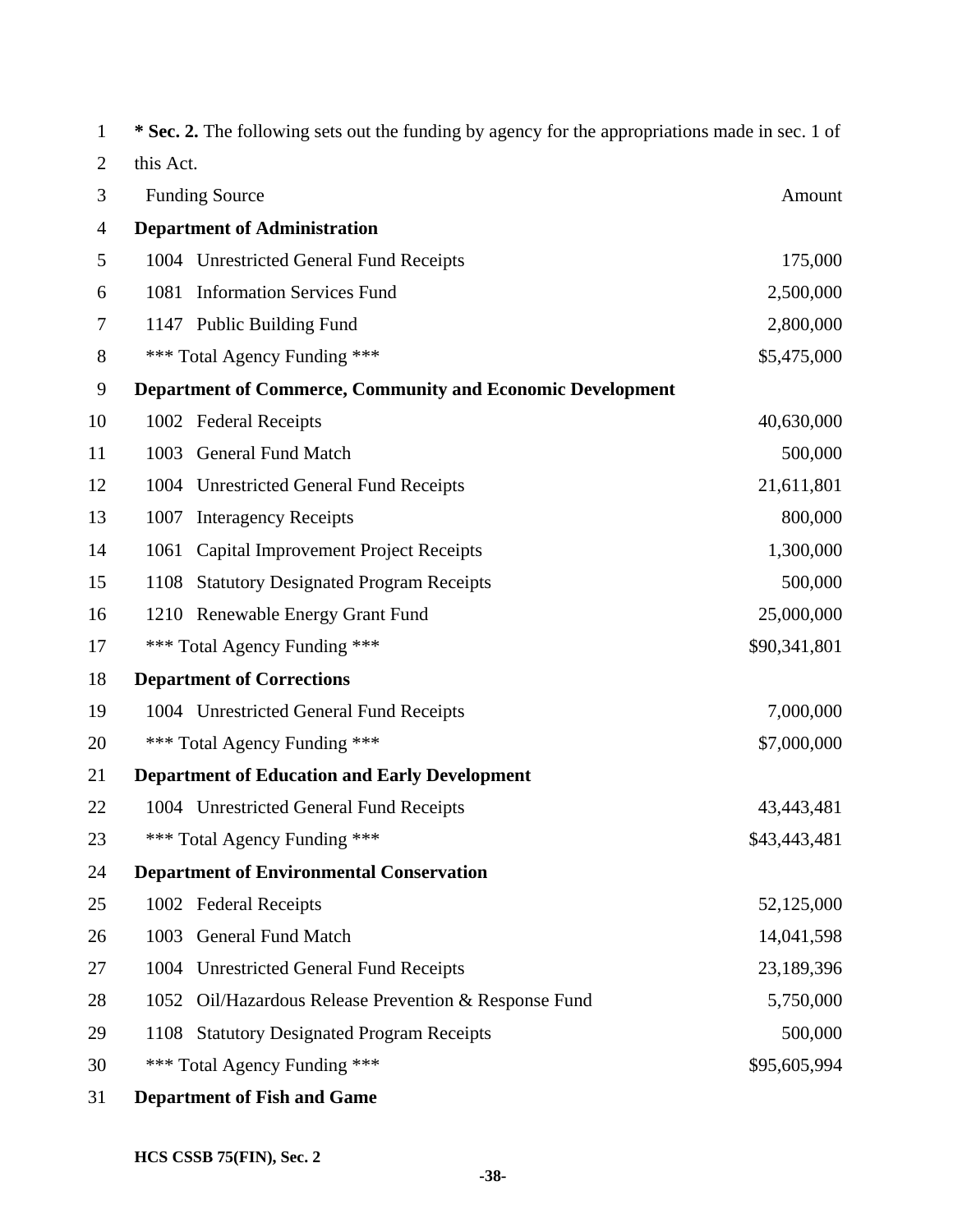| $\mathbf{1}$   |      | 1002 Federal Receipts                                       | 24,325,000   |
|----------------|------|-------------------------------------------------------------|--------------|
| $\overline{2}$ |      | 1004 Unrestricted General Fund Receipts                     | 340,000      |
| 3              |      | 1024 Fish and Game Fund                                     | 775,000      |
| 4              |      | 1108 Statutory Designated Program Receipts                  | 455,000      |
| 5              |      | 1201 Commercial Fisheries Entry Commission Receipts         | 138,000      |
| 6              |      | *** Total Agency Funding ***                                | \$26,033,000 |
| 7              |      | <b>Department of Health and Social Services</b>             |              |
| 8              |      | 1002 Federal Receipts                                       | 5,635,438    |
| 9              |      | 1003 General Fund Match                                     | 2,494,744    |
| 10             |      | 1004 Unrestricted General Fund Receipts                     | 2,773,160    |
| 11             |      | *** Total Agency Funding ***                                | \$10,903,342 |
| 12             |      | <b>Department of Labor and Workforce Development</b>        |              |
| 13             |      | 1004 Unrestricted General Fund Receipts                     | 600,000      |
| 14             |      | 1157 Workers Safety and Compensation Administration Account | 3,092,200    |
| 15             |      | *** Total Agency Funding ***                                | \$3,692,200  |
| 16             |      | <b>Department of Military and Veterans Affairs</b>          |              |
| 17             |      | 1002 Federal Receipts                                       | 28,350,000   |
| 18             |      | 1003 General Fund Match                                     | 750,000      |
| 19             |      | 1004 Unrestricted General Fund Receipts                     | 450,000      |
| 20             |      | *** Total Agency Funding ***                                | \$29,550,000 |
| 21             |      | <b>Department of Natural Resources</b>                      |              |
| 22             |      | 1002 Federal Receipts                                       | 10,810,000   |
| 23             | 1003 | <b>General Fund Match</b>                                   | 200,000      |
| 24             | 1004 | <b>Unrestricted General Fund Receipts</b>                   | 375,000      |
| 25             | 1108 | <b>Statutory Designated Program Receipts</b>                | 1,100,000    |
| 26             | 1153 | <b>State Land Disposal Income Fund</b>                      | 3,500,000    |
| 27             | 1195 | <b>Special Vehicle Registration Receipts</b>                | 450,000      |
| 28             |      | *** Total Agency Funding ***                                | \$16,435,000 |
| 29             |      | <b>Department of Public Safety</b>                          |              |
| 30             |      | 1002 Federal Receipts                                       | 2,500,000    |
| 31             |      | 1004 Unrestricted General Fund Receipts                     | 1,942,800    |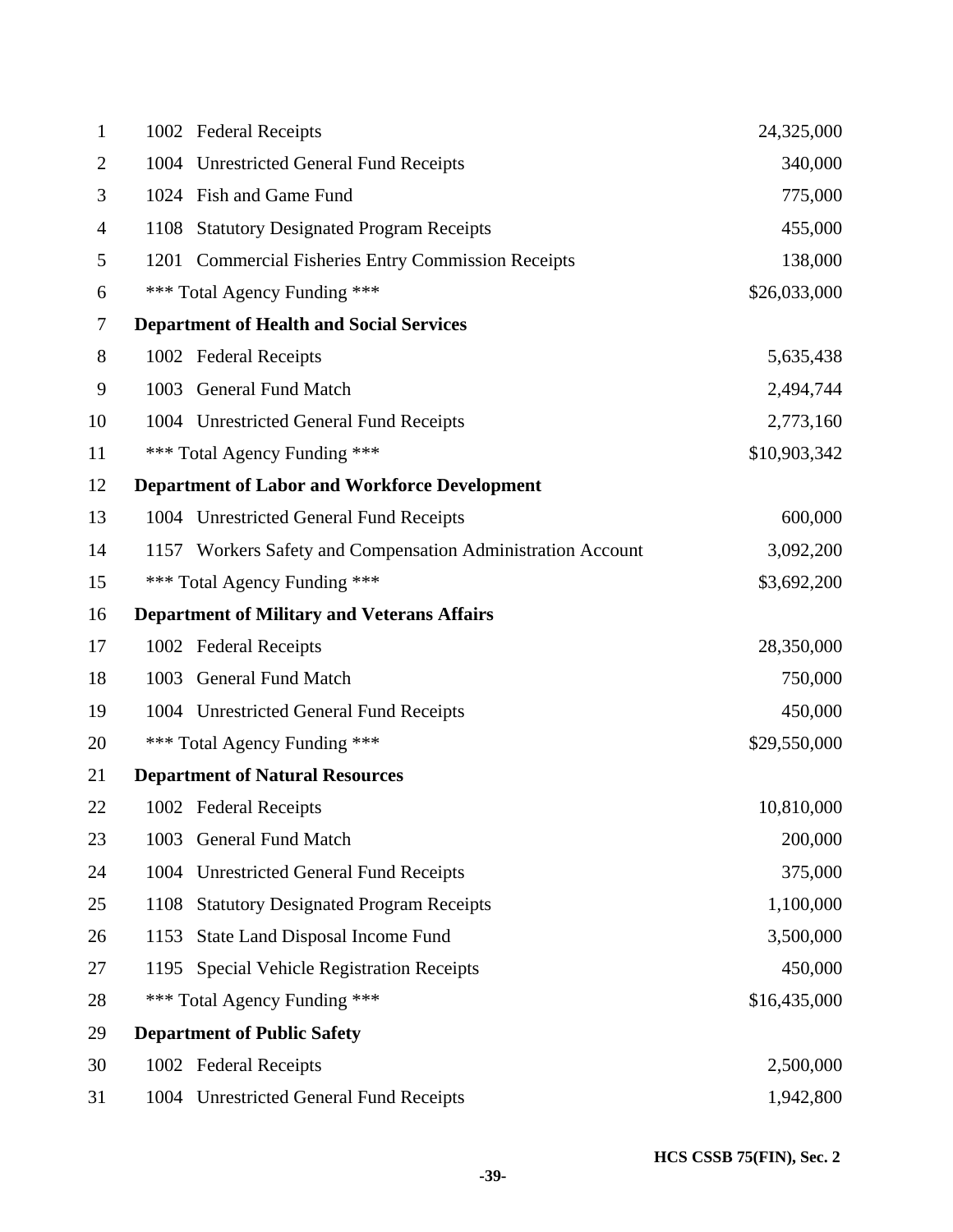| $\mathbf{1}$   |      | *** Total Agency Funding ***                                | \$4,442,800     |
|----------------|------|-------------------------------------------------------------|-----------------|
| $\overline{2}$ |      | <b>Department of Revenue</b>                                |                 |
| 3              |      | 1002 Federal Receipts                                       | 18,782,692      |
| 4              |      | 1050 Permanent Fund Dividend Fund                           | 135,000         |
| 5              | 1139 | Alaska Housing Finance Corporation Dividend                 | 30,686,000      |
| 6              |      | 1156 Receipt Supported Services                             | 73,508          |
| 7              |      | *** Total Agency Funding ***                                | \$49,677,200    |
| 8              |      | <b>Department of Transportation/Public Facilities</b>       |                 |
| 9              |      | 1002 Federal Receipts                                       | 742,660,550     |
| 10             | 1003 | <b>General Fund Match</b>                                   | 22,783,500      |
| 11             |      | 1004 Unrestricted General Fund Receipts                     | 12,018,260      |
| 12             | 1026 | Highways Equipment Working Capital Fund                     | 15,000,000      |
| 13             | 1027 | <b>International Airports Revenue Fund</b>                  | 16,806,800      |
| 14             | 1061 | <b>Capital Improvement Project Receipts</b>                 | 400,000         |
| 15             | 1108 | <b>Statutory Designated Program Receipts</b>                | 12,000,000      |
| 16             | 1112 | <b>International Airports Construction Fund</b>             | 24,029,141      |
| 17             | 1139 | Alaska Housing Finance Corporation Dividend                 | 4,856,500       |
| 18             | 1140 | Alaska Industrial Development and Export Authority Dividend | 7,720,000       |
| 19             |      | 1179 Passenger Facility Charges                             | 4,560,000       |
| 20             | 1190 | <b>Adak Airport Operations</b>                              | 1,621,900       |
| 21             | ***  | Total Agency Funding ***                                    | \$864,456,651   |
| 22             |      | <b>University of Alaska</b>                                 |                 |
| 23             |      | 1002 Federal Receipts                                       | 30,000,000      |
| 24             |      | 1004 Unrestricted General Fund Receipts                     | 3,200,000       |
| 25             |      | *** Total Agency Funding ***                                | \$33,200,000    |
| 26             |      | <b>Alaska Court System</b>                                  |                 |
| 27             |      | 1004 Unrestricted General Fund Receipts                     | 12,434,300      |
| 28             |      | *** Total Agency Funding ***                                | \$12,434,300    |
| 29             |      | ***** Total Budget *****                                    | \$1,292,690,769 |
| 30             |      | (SECTION 3 OF THIS ACT BEGINS ON PAGE 41)                   |                 |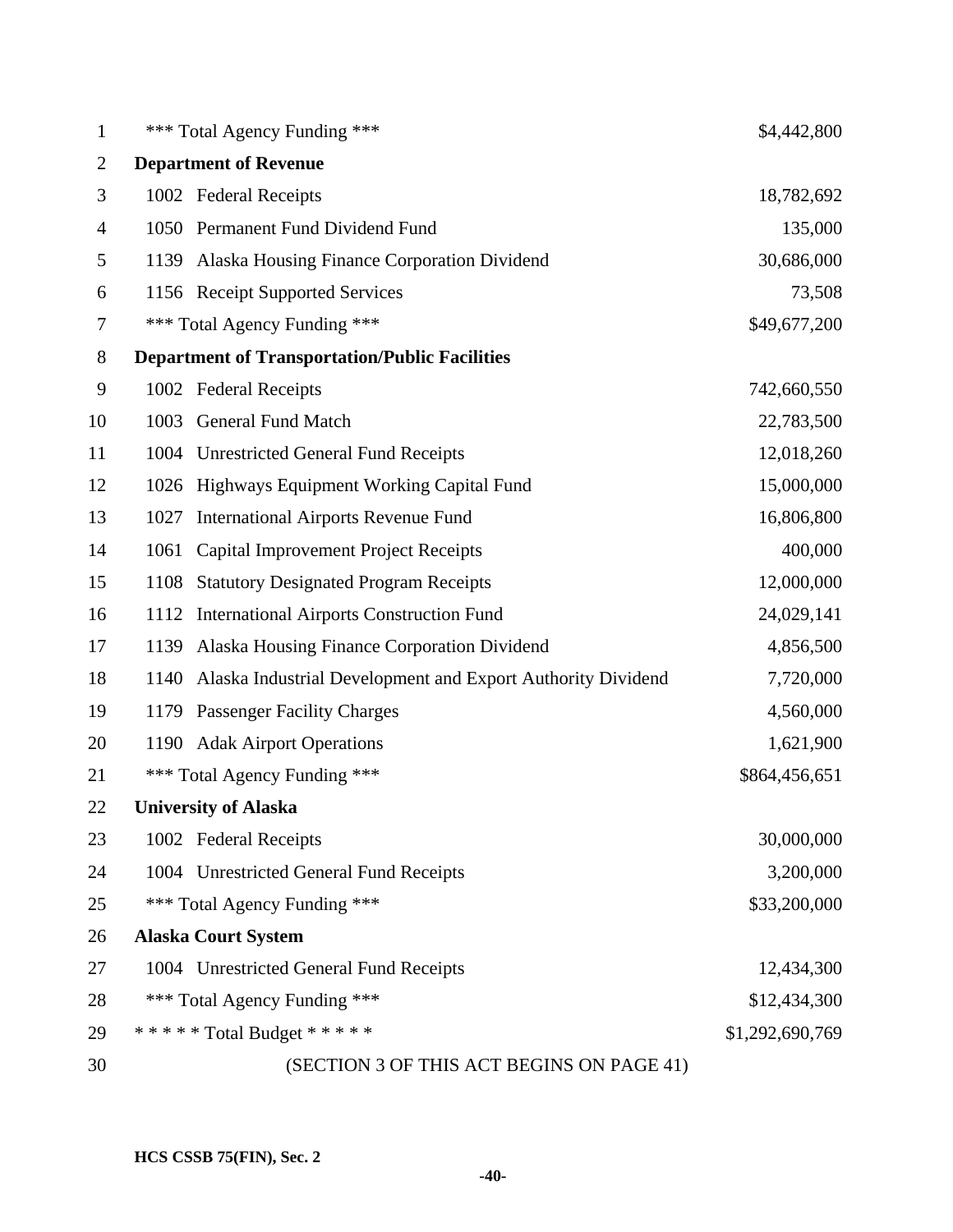| 1              |           | * Sec. 3. The following sets out the statewide funding for the appropriations made in sec. 1 of |               |
|----------------|-----------|-------------------------------------------------------------------------------------------------|---------------|
| $\overline{2}$ | this Act. |                                                                                                 |               |
| 3              |           | <b>Funding Source</b>                                                                           | Amount        |
| 4              |           | <b>General Funds</b>                                                                            |               |
| 5              |           | 1003 General Fund Match                                                                         | 40,769,842    |
| 6              |           | 1004 Unrestricted General Fund Receipts                                                         | 129,553,198   |
| 7              |           | ***Total General Funds***                                                                       | \$170,323,040 |
| 8              |           | <b>Federal Funds</b>                                                                            |               |
| 9              |           | 1002 Federal Receipts                                                                           | 955,818,680   |
| 10             |           | 1190 Adak Airport Operations                                                                    | 1,621,900     |
| 11             |           | ***Total Federal Funds***                                                                       | \$957,440,580 |
| 12             |           | <b>Other Non-Duplicated Funds</b>                                                               |               |
| 13             |           | 1024 Fish and Game Fund                                                                         | 775,000       |
| 14             | 1027      | <b>International Airports Revenue Fund</b>                                                      | 16,806,800    |
| 15             | 1108      | <b>Statutory Designated Program Receipts</b>                                                    | 14,555,000    |
| 16             | 1139      | Alaska Housing Finance Corporation Dividend                                                     | 35,542,500    |
| 17             | 1140      | Alaska Industrial Development and Export                                                        | 7,720,000     |
| 18             |           | <b>Authority Dividend</b>                                                                       |               |
| 19             | 1153      | State Land Disposal Income Fund                                                                 | 3,500,000     |
| 20             | 1156      | <b>Receipt Supported Services</b>                                                               | 73,508        |
| 21             | 1157      | Workers Safety and Compensation                                                                 | 3,092,200     |
| 22             |           | <b>Administration Account</b>                                                                   |               |
| 23             |           | 1179 Passenger Facility Charges                                                                 | 4,560,000     |
| 24             | 1195      | <b>Special Vehicle Registration Receipts</b>                                                    | 450,000       |
| 25             | 1201      | <b>Commercial Fisheries Entry Commission</b>                                                    | 138,000       |
| 26             |           | Receipts                                                                                        |               |
| 27             |           | ***Total Other Non-Duplicated Funds***                                                          | \$87,213,008  |
| 28             |           | <b>Duplicated Funds</b>                                                                         |               |
| 29             | 1007      | <b>Interagency Receipts</b>                                                                     | 800,000       |
| 30             |           | 1026 Highways Equipment Working Capital Fund                                                    | 15,000,000    |
| 31             |           | 1050 Permanent Fund Dividend Fund                                                               | 135,000       |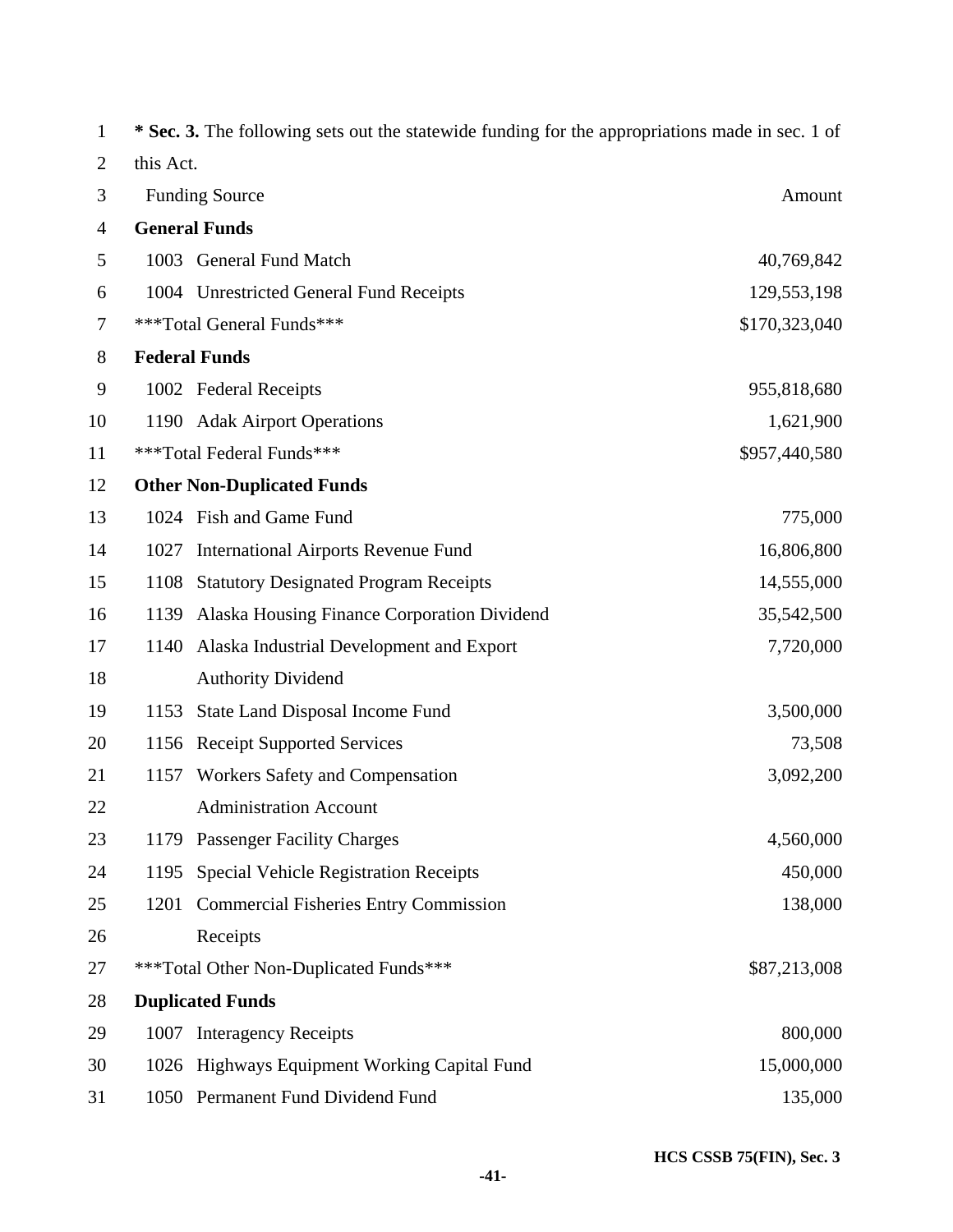| $\mathbf{1}$   | 1052 Oil/Hazardous Release Prevention & Response | 5,750,000    |
|----------------|--------------------------------------------------|--------------|
| $\overline{2}$ | Fund                                             |              |
| 3              | 1061 Capital Improvement Project Receipts        | 1,700,000    |
| $\overline{4}$ | 1081 Information Services Fund                   | 2,500,000    |
| 5              | 1112 International Airports Construction Fund    | 24,029,141   |
| 6              | 1147 Public Building Fund                        | 2,800,000    |
| $\tau$         | 1210 Renewable Energy Grant Fund                 | 25,000,000   |
| 8              | ***Total Duplicated Funds***                     | \$77,714,141 |
| 9              | (SECTION 4 OF THIS ACT BEGINS ON PAGE 43)        |              |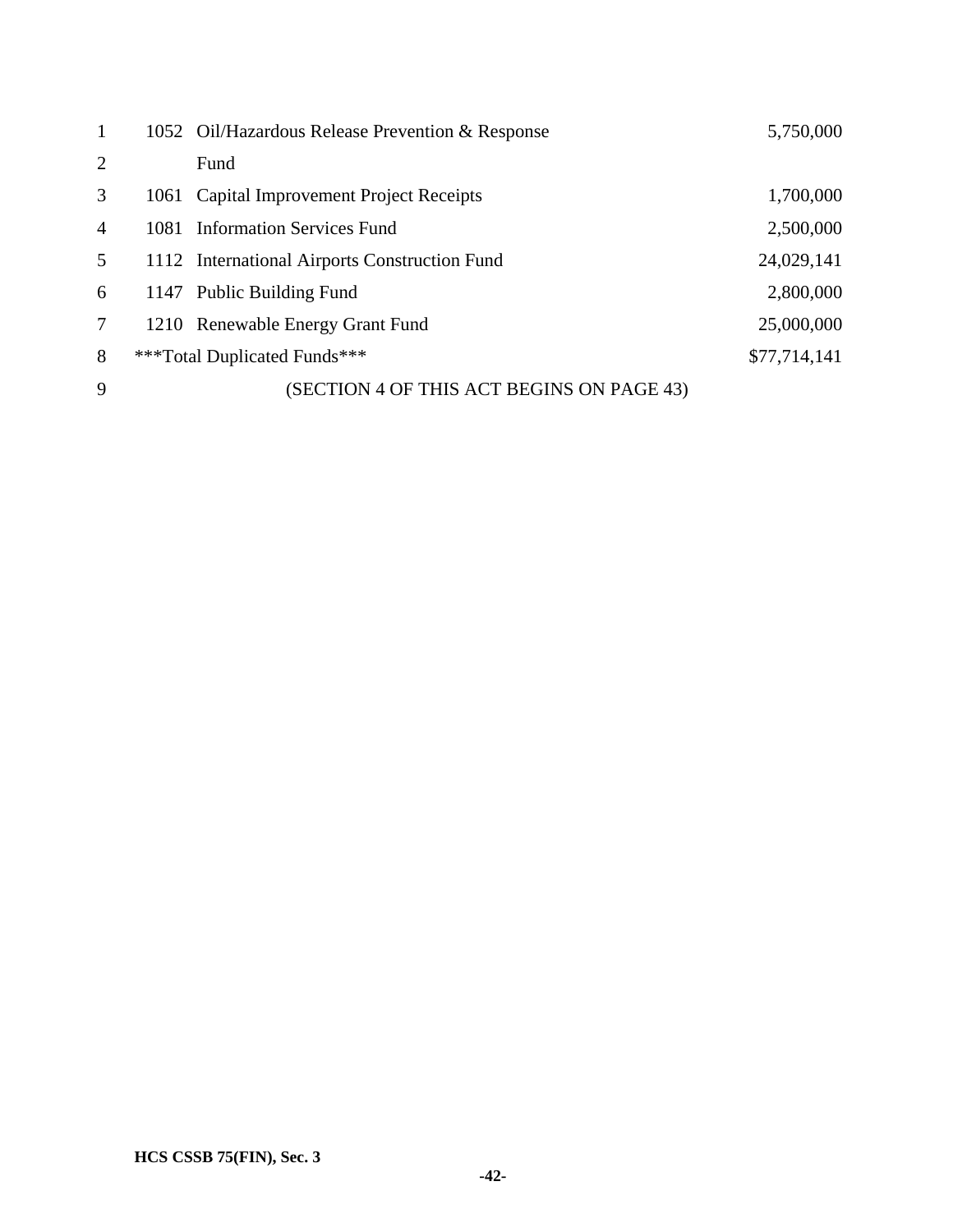1 **\* Sec. 4.** The following appropriation items are for capital projects to upgrade commercial 2 passenger vessel services and watercraft infrastructure, enhance passenger safety and support 3 cruise ship visitor activities from the Commercial Vessel Passenger Tax Account (AS 4 43.52.230) as set out in section 5 of this Act to the agencies named for the purposes expressed 5 and lapse under AS 37.25.020, unless otherwise noted.

| 6      |                                                                        | Appropriation |           | General   | Other     |
|--------|------------------------------------------------------------------------|---------------|-----------|-----------|-----------|
| $\tau$ |                                                                        | Allocations   | Items     | Funds     | Funds     |
| 8      | * * * * *                                                              |               |           | * * * * * |           |
| 9      | ***** Department of Commerce, Community and Economic Development ***** |               |           |           |           |
| 10     | * * * * *                                                              |               |           | * * * * * |           |
| 11     | <b>Grants to Named Recipients</b>                                      |               |           |           |           |
| 12     | $(AS\,37.05.316)$                                                      |               |           |           |           |
| 13     | <b>Alaska Aviation Heritage</b>                                        |               | 500,000   |           | 500,000   |
| 14     | Museum - Major Facility                                                |               |           |           |           |
| 15     | Safety, Energy and                                                     |               |           |           |           |
| 16     | <b>Collections Care</b>                                                |               |           |           |           |
| 17     | Improvements (HD 17-32)                                                |               |           |           |           |
| 18     | Alaska Native Heritage                                                 |               | 275,000   |           | 275,000   |
| 19     | Center - Village Site                                                  |               |           |           |           |
| 20     | Completion (HD 17-32)                                                  |               |           |           |           |
| 21     | Alaska Wildlife                                                        |               | 1,000,000 |           | 1,000,000 |
| 22     | Conservation Center, Inc. -                                            |               |           |           |           |
| 23     | Visitor Education and                                                  |               |           |           |           |
| 24     | <b>Research Sanctuary (HD</b>                                          |               |           |           |           |
| 25     | $17-32)$                                                               |               |           |           |           |
| 26     | Alaska Zoo - Infirmary and                                             |               | 800,000   |           | 800,000   |
| 27     | Commissary for the Animals                                             |               |           |           |           |
| 28     | $(HD 17-32)$                                                           |               |           |           |           |
| 29     | Marine Exchange of Alaska -                                            |               | 450,000   |           | 450,000   |
| 30     | <b>Vessel Tracking System</b>                                          |               |           |           |           |
| 31     | Upgrades (HD 1-40)                                                     |               |           |           |           |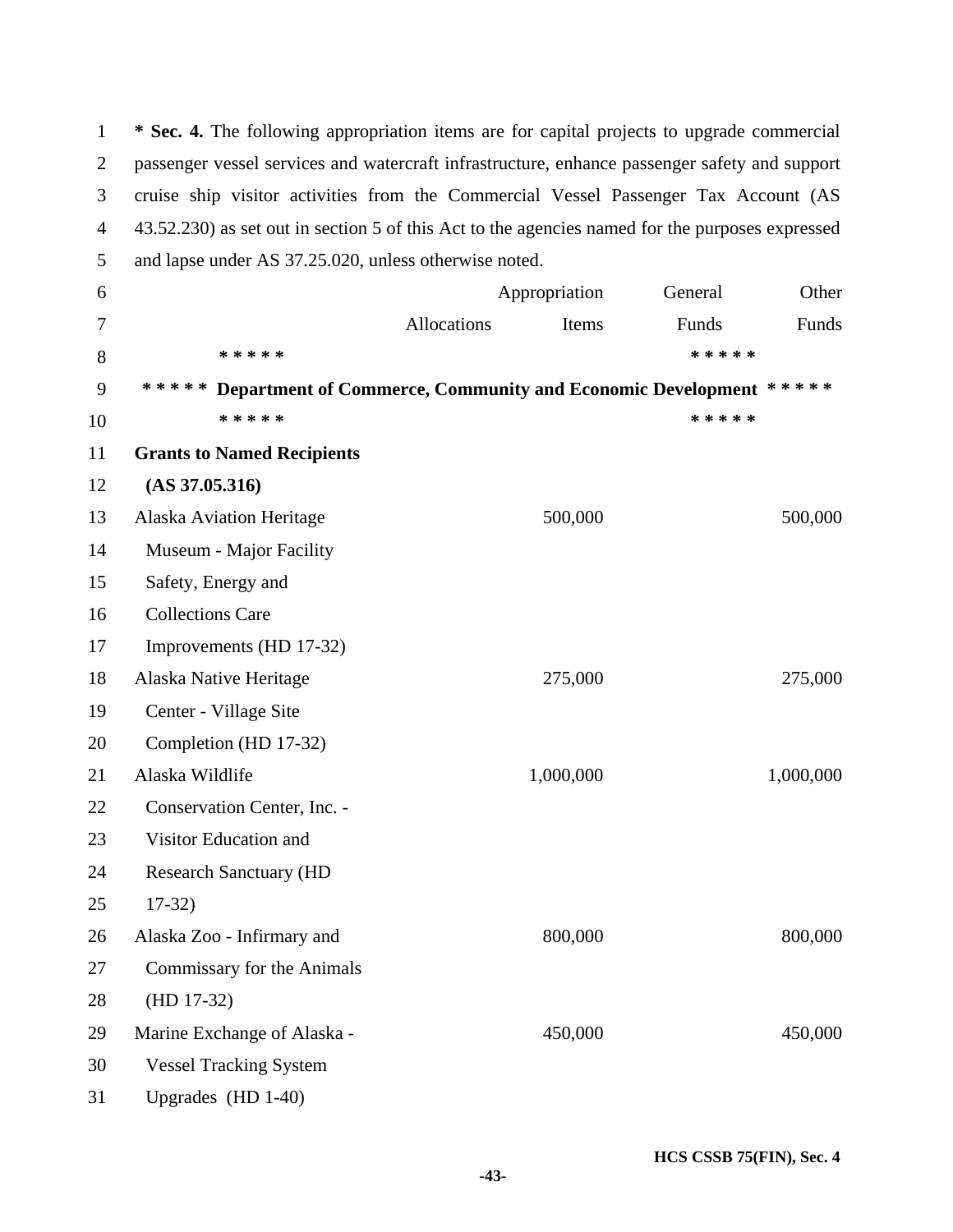| $\mathbf{1}$   |                                   | <b>Appropriation</b> |              | General      | Other        |
|----------------|-----------------------------------|----------------------|--------------|--------------|--------------|
| $\overline{2}$ |                                   | <b>Allocations</b>   | <b>Items</b> | <b>Funds</b> | <b>Funds</b> |
| 3              | Morris Thompson Cultural          |                      | 1,000,000    |              | 1,000,000    |
| 4              | and Visitors Center -             |                      |              |              |              |
| 5              | <b>Exhibit Completion (HD</b>     |                      |              |              |              |
| 6              | $7-11)$                           |                      |              |              |              |
| 7              | <b>Grants to Municipalities</b>   |                      |              |              |              |
| 8              | $(AS\,37.05.315)$                 |                      |              |              |              |
| 9              | Anchorage - Egan Center           |                      | 1,000,000    |              | 1,000,000    |
| 10             | <b>Cruise Passenger Staging</b>   |                      |              |              |              |
| 11             | Upgrades (HD 17-32)               |                      |              |              |              |
| 12             | Anchorage - Port of               |                      | 10,000,000   |              | 10,000,000   |
| 13             | Anchorage Expansion (HD           |                      |              |              |              |
| 14             | $17-32$                           |                      |              |              |              |
| 15             | Cordova - Cordova Center          |                      | 1,000,000    |              | 1,000,000    |
| 16             | <b>Construction and Equipment</b> |                      |              |              |              |
| 17             | (HD 5)                            |                      |              |              |              |
| 18             | <b>Fairbanks North Star</b>       |                      | 1,000,000    |              | 1,000,000    |
| 19             | Borough - Carlson Center          |                      |              |              |              |
| 20             | Improvements (HD 7-11)            |                      |              |              |              |
| 21             | Haines Borough: Port              |                      | 1,900,000    |              | 1,900,000    |
| 22             | <b>Chilkoot Waterfront</b>        |                      |              |              |              |
| 23             | Improvements (HD 5)               |                      |              |              |              |
| 24             | Hoonah - Cruise Ship              |                      | 1,000,000    |              | 1,000,000    |
| 25             | Mooring Buoy System (HD           |                      |              |              |              |
| 26             | 5)                                |                      |              |              |              |
| 27             | Juneau - Cruise Ship Dock         |                      | 2,500,000    |              | 2,500,000    |
| 28             | Improvements (HD 3-4)             |                      |              |              |              |
| 29             | Juneau - Auke Bay Seawalk         |                      | 800,000      |              | 800,000      |
| 30             | Construction (HD 3-4)             |                      |              |              |              |
| 31             | Ketchikan - Cruise Ship           |                      | 1,300,000    |              | 1,300,000    |
| 32             | Berth IV Traffic Signal           |                      |              |              |              |
| 33             | (HD1)                             |                      |              |              |              |

**HCS CSSB 75(FIN), Sec. 4**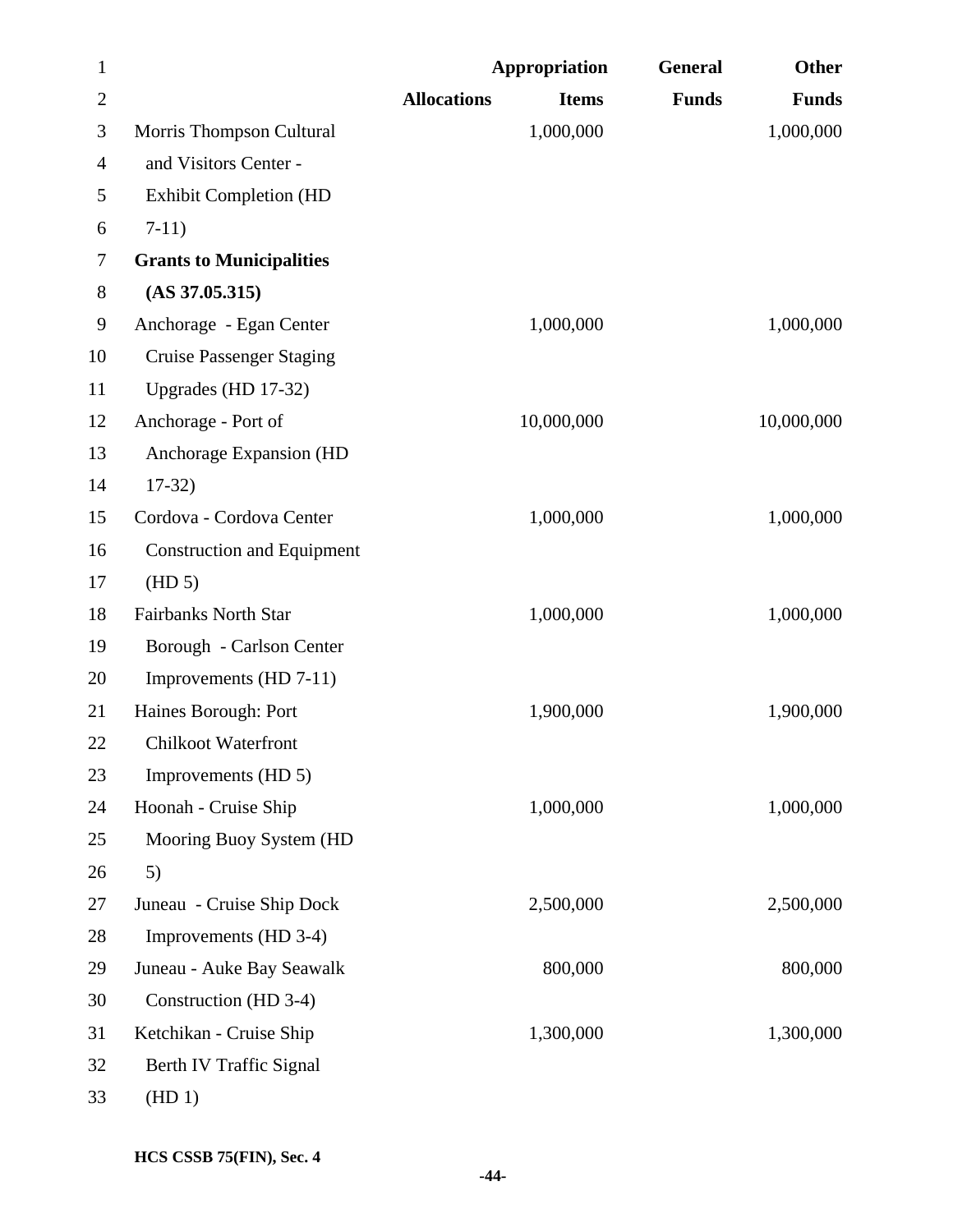| $\mathbf{1}$   |                                   | <b>Appropriation</b> | <b>General</b>               | Other        |
|----------------|-----------------------------------|----------------------|------------------------------|--------------|
| $\overline{2}$ |                                   | <b>Allocations</b>   | <b>Funds</b><br><b>Items</b> | <b>Funds</b> |
| 3              | Ketchikan - Port of               | 4,000,000            |                              | 4,000,000    |
| 4              | Ketchikan Berth I and II          |                      |                              |              |
| 5              | Replacement (HD 1)                |                      |                              |              |
| 6              | Ketchikan - Reconstruction        | 5,000,000            |                              | 5,000,000    |
| 7              | of Downtown Bridges and           |                      |                              |              |
| 8              | Trestles (HD 1)                   |                      |                              |              |
| 9              | Kodiak (City of) -                | 700,000              |                              | 700,000      |
| 10             | <b>Pedestrian Improvements</b>    |                      |                              |              |
| 11             | Between Cruise Ship Dock          |                      |                              |              |
| 12             | (Pier II) & Downtown              |                      |                              |              |
| 13             | Kodiak (HD 36)                    |                      |                              |              |
| 14             | Palmer - Visitors                 | 100,000              |                              | 100,000      |
| 15             | <b>Information Center</b>         |                      |                              |              |
| 16             | Restrooms (HD 13-16)              |                      |                              |              |
| 17             | Petersburg - Commercial           | 3,390,000            |                              | 3,390,000    |
| 18             | Dock and Vehicle Drive            |                      |                              |              |
| 19             | Down Design and                   |                      |                              |              |
| 20             | Construction (HD 2)               |                      |                              |              |
| 21             | Seward - Bus Transportation       | 167,000              |                              | 167,000      |
| 22             | <b>Assistance for Cruise Ship</b> |                      |                              |              |
| 23             | Passengers. (HD 33-35)            |                      |                              |              |
| 24             | Seward - Dredging Cruise          | 4,500,000            |                              | 4,500,000    |
| 25             | Ship Berthing Basins and          |                      |                              |              |
| 26             | Approaches (HD 33-35)             |                      |                              |              |
| 27             | Sitka - Commercial                | 2,000,000            |                              | 2,000,000    |
| 28             | Passenger Vessel Lightering       |                      |                              |              |
| 29             | <b>Facility Improvements (HD</b>  |                      |                              |              |
| 30             | 2)                                |                      |                              |              |
| 31             | Sitka - Crescent Harbor           | 1,000,000            |                              | 1,000,000    |
| 32             | Sidewalk Widening (HD 2)          |                      |                              |              |
| 33             | Sitka - Swan Lake Recovery        | 1,650,000            |                              | 1,650,000    |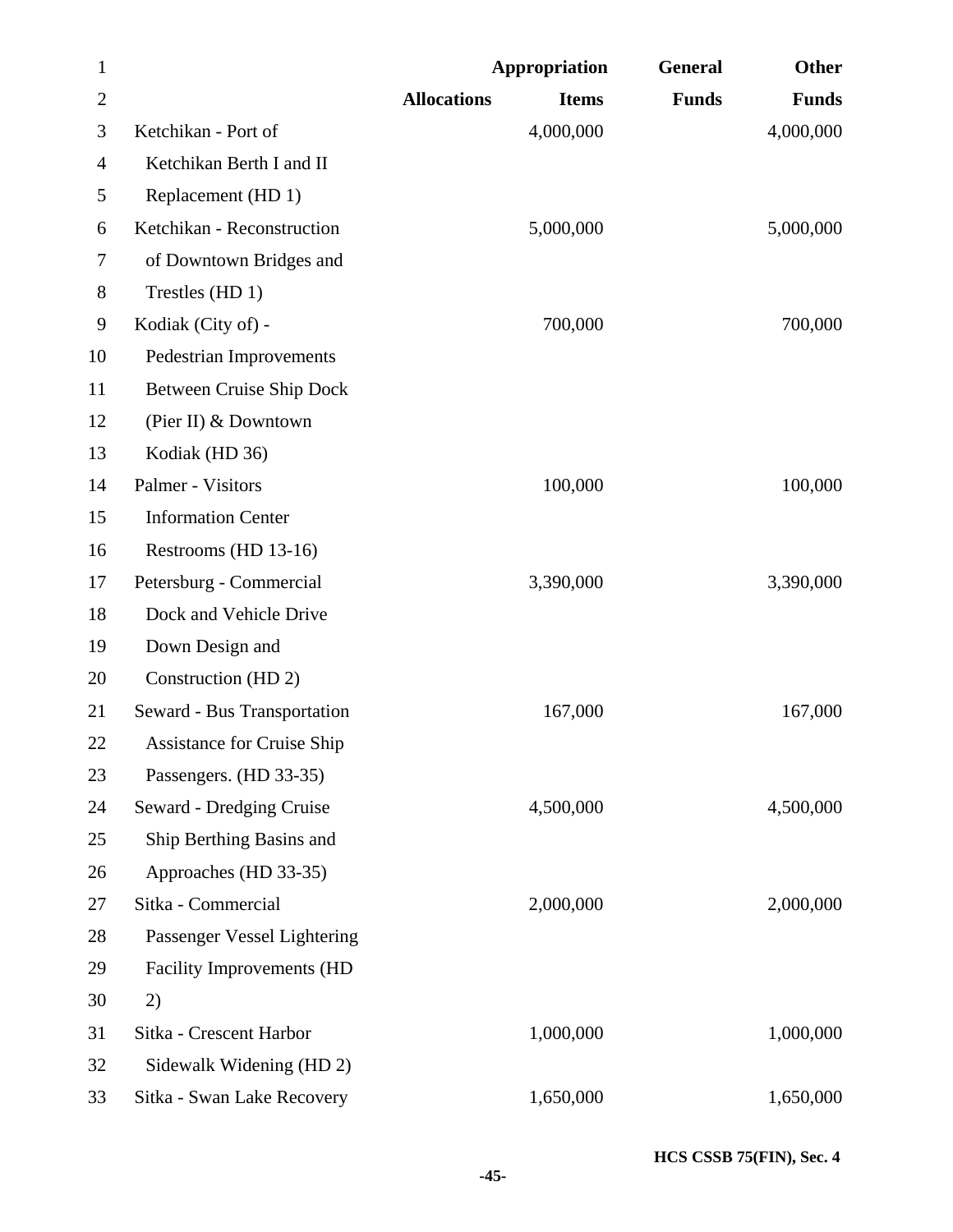| $\mathbf{1}$   |                                  | <b>Appropriation</b>                        | General      | Other        |
|----------------|----------------------------------|---------------------------------------------|--------------|--------------|
| $\overline{2}$ |                                  | <b>Allocations</b><br><b>Items</b>          | <b>Funds</b> | <b>Funds</b> |
| 3              | and Improvements (HD 2)          |                                             |              |              |
| 4              | Skagway - Municipal              | 2,500,000                                   |              | 2,500,000    |
| 5              | <b>Wastewater Treatment</b>      |                                             |              |              |
| 6              | <b>Facility Improvements Due</b> |                                             |              |              |
| 7              | to Seasonal Cruise Impacts       |                                             |              |              |
| 8              | (HD 5)                           |                                             |              |              |
| 9              | Valdez - City Dock               | 800,000                                     |              | 800,000      |
| 10             | Information and                  |                                             |              |              |
| 11             | <b>Interpretative Center (HD</b> |                                             |              |              |
| 12             | 12)                              |                                             |              |              |
| 13             | Valdez - Dock Improvements       | 3,325,000                                   |              | 3,325,000    |
| 14             | (HD 12)                          |                                             |              |              |
| 15             | Wasilla - Airport Train          | 430,000                                     |              | 430,000      |
| 16             | <b>Station Improvements (HD</b>  |                                             |              |              |
| 17             | $13-16$                          |                                             |              |              |
| 18             | Whittier - Railroad Station      | 325,000                                     |              | 325,000      |
| 19             | Improvements (HD 17-32)          |                                             |              |              |
| 20             | Wrangell - Construction          | 2,500,000                                   |              | 2,500,000    |
| 21             | Activities to Complete the       |                                             |              |              |
| 22             | Marine Passenger Service         |                                             |              |              |
| 23             | Center (HD 2)                    |                                             |              |              |
| 24             | Wrangell - Stikine Avenue        | 390,000                                     |              | 390,000      |
| 25             | Sidewalk Extension (HD 2)        |                                             |              |              |
| 26             | * * * * *                        |                                             | * * * * *    |              |
| 27             |                                  | ***** Department of Natural Resources ***** |              |              |
| 28             | * * * * *                        |                                             | * * * * *    |              |
| 29             | Fort Abercrombie Tourist         | 1,300,000                                   |              | 1,300,000    |
| 30             | Bus Parking/Turnaround and       |                                             |              |              |
| 31             | Facilities Upgrade (HD 36)       |                                             |              |              |
| 32             | <b>State Parks Deferred</b>      | 6,000,000                                   |              | 6,000,000    |
| 33             | Maintenance and Emergency        |                                             |              |              |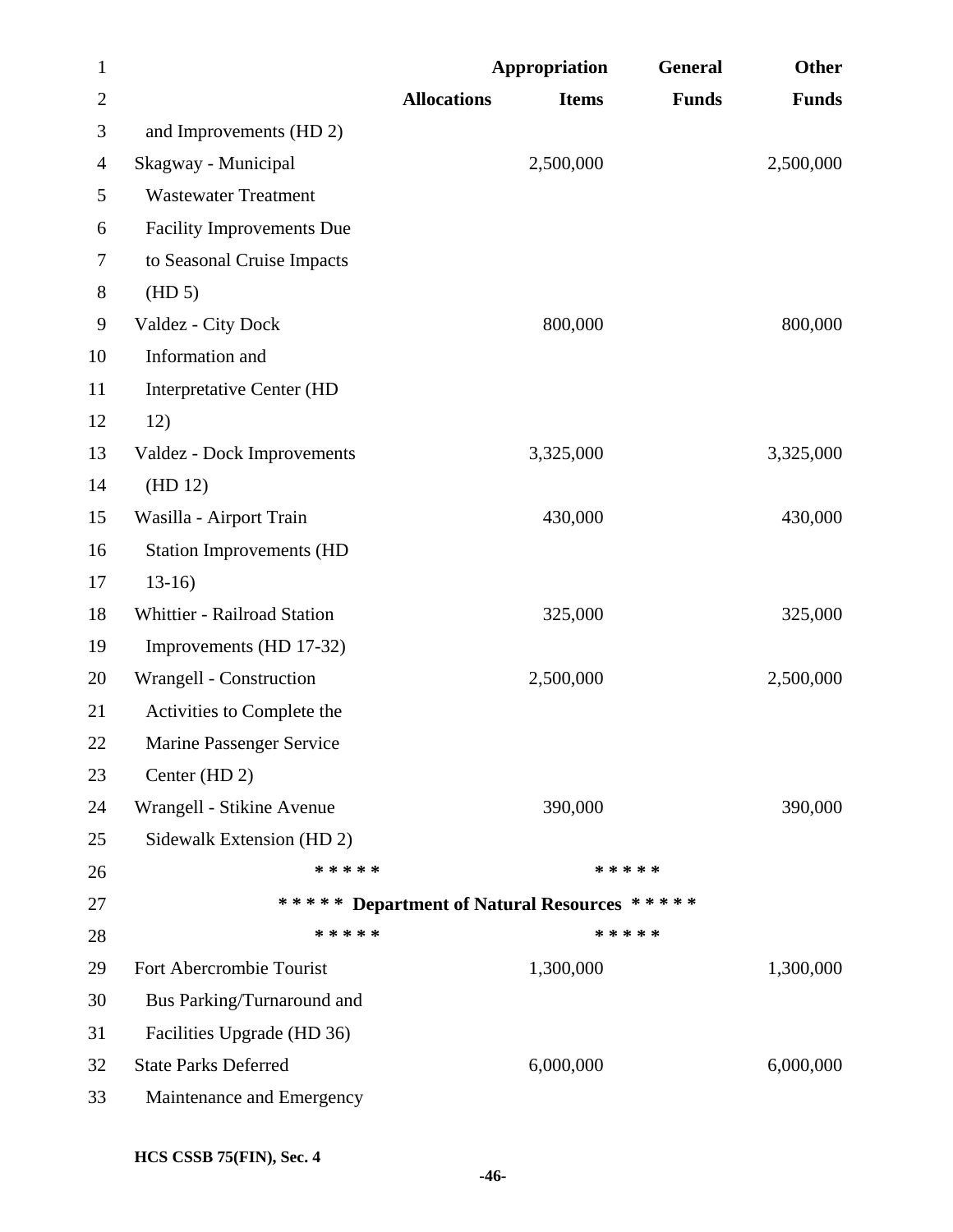| 1              |                                                                                                  |                    | <b>Appropriation</b> | General      | <b>Other</b> |
|----------------|--------------------------------------------------------------------------------------------------|--------------------|----------------------|--------------|--------------|
| $\overline{2}$ |                                                                                                  | <b>Allocations</b> | <b>Items</b>         | <b>Funds</b> | <b>Funds</b> |
| 3              | Repairs (HD 1-40)                                                                                |                    |                      |              |              |
| $\overline{4}$ | It is the intent of the legislature that the Department of Natural Resources allocate this money |                    |                      |              |              |
| 5              | to state park facilities that receive the highest proportion of commercial passenger vessel      |                    |                      |              |              |
| 6              | visitors and that it be used for deferred maintenance projects that will enhance, aid or         |                    |                      |              |              |
| 7              | facilitate the visitor experience.                                                               |                    |                      |              |              |
| 8              | * * * * *                                                                                        |                    |                      | * * * * *    |              |
| 9              | ***** Department of Transportation/Public Facilities *****                                       |                    |                      |              |              |
| 10             | * * * * *                                                                                        |                    |                      | * * * * *    |              |
| 11             | <b>Cruise Ship-Related</b>                                                                       |                    | 21,180,500           |              | 21,180,500   |
| 12             | Projects                                                                                         |                    |                      |              |              |
| 13             | Haines: Beach Road                                                                               | 2,945,500          |                      |              |              |
| 14             | Widening and Front Street                                                                        |                    |                      |              |              |
| 15             | <b>Intersection Improvements</b>                                                                 |                    |                      |              |              |
| 16             | (HD 5)                                                                                           |                    |                      |              |              |
| 17             | Haines: Front Street, Main                                                                       | 850,000            |                      |              |              |
| 18             | to Lutak Road (HD 5)                                                                             |                    |                      |              |              |
| 19             | Haines: Old Haines Highway                                                                       | 1,150,000          |                      |              |              |
| 20             | <b>Sidewalk Construction (HD</b>                                                                 |                    |                      |              |              |
| 21             | 5)                                                                                               |                    |                      |              |              |
| 22             | Homer: Homer Spit Pathway                                                                        | 2,000,000          |                      |              |              |
| 23             | $(HD 33-35)$                                                                                     |                    |                      |              |              |
| 24             | Juneau: Egan Drive -                                                                             | 1,990,000          |                      |              |              |
| 25             | Whittier to Main                                                                                 |                    |                      |              |              |
| 26             | Improvements (HD 3-4)                                                                            |                    |                      |              |              |
| 27             | Juneau: Glacier Spur                                                                             | 2,000,000          |                      |              |              |
| 28             | <b>Pavement Rehabilitation</b>                                                                   |                    |                      |              |              |
| 29             | $(HD 3-4)$                                                                                       |                    |                      |              |              |
| 30             | Juneau: Thane Road                                                                               | 4,000,000          |                      |              |              |
| 31             | <b>Pavement Rehabilitation</b>                                                                   |                    |                      |              |              |
| 32             | $(HD 3-4)$                                                                                       |                    |                      |              |              |
| 33             | Ketchikan: Downtown                                                                              | 375,000            |                      |              |              |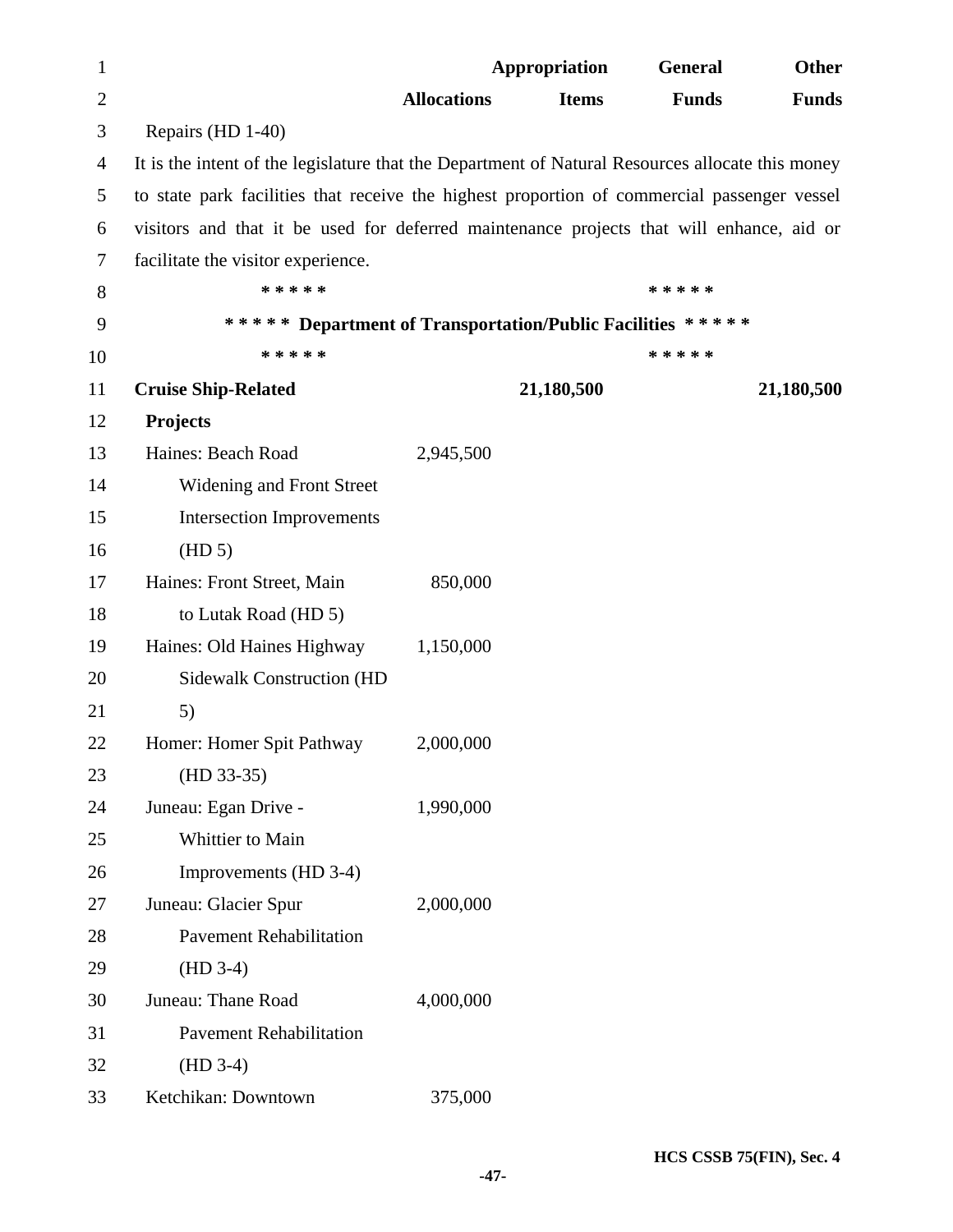| $\mathbf{1}$   |                                    |                                           | Appropriation | <b>General</b> | <b>Other</b> |
|----------------|------------------------------------|-------------------------------------------|---------------|----------------|--------------|
| $\overline{2}$ |                                    | <b>Allocations</b>                        | <b>Items</b>  | <b>Funds</b>   | <b>Funds</b> |
| 3              | <b>Pedestrian Enhancements</b>     |                                           |               |                |              |
| $\overline{4}$ | (HD1)                              |                                           |               |                |              |
| 5              | Seward: Seward Highway             | 3,000,000                                 |               |                |              |
| 6              | Replacement Bridges -              |                                           |               |                |              |
| 7              | Ptarmigan Creek, Falls             |                                           |               |                |              |
| 8              | Creek and Trail River (HD          |                                           |               |                |              |
| 9              | $33-35$                            |                                           |               |                |              |
| 10             | Skagway: Dyea Road Taiya           | 1,500,000                                 |               |                |              |
| 11             | <b>River Bridge Rehabilitation</b> |                                           |               |                |              |
| 12             | (HD 5)                             |                                           |               |                |              |
| 13             | Skagway: Gateway Pedestrian        | 620,000                                   |               |                |              |
| 14             | Improvements (HD 5)                |                                           |               |                |              |
| 15             | <b>Valdez: Hazlet Drive</b>        | 750,000                                   |               |                |              |
| 16             | Sidewalk (HD 12)                   |                                           |               |                |              |
| 17             |                                    | (SECTION 5 OF THIS ACT BEGINS ON PAGE 49) |               |                |              |
|                |                                    |                                           |               |                |              |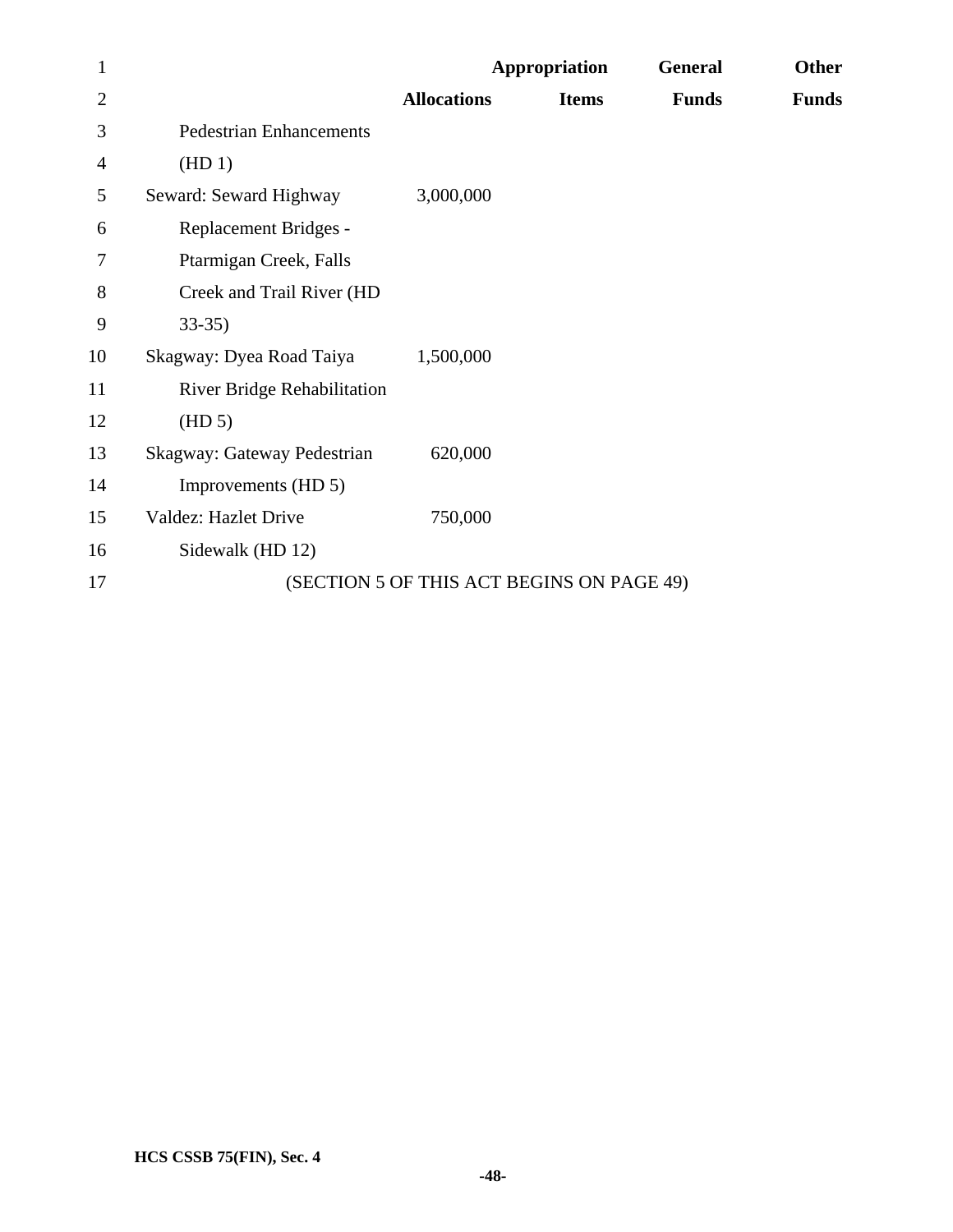| $\mathbf{1}$   | * Sec. 5. The following sets out the funding by agency for the appropriations made in sec. 4 of |              |
|----------------|-------------------------------------------------------------------------------------------------|--------------|
| $\overline{2}$ | this Act.                                                                                       |              |
| 3              | <b>Funding Source</b>                                                                           | Amount       |
| 4              | <b>Department of Commerce, Community and Economic Development</b>                               |              |
| 5              | 1206 Commercial Passenger Vessel Tax                                                            | 41,047,000   |
| 6              | 1207 Regional Cruise Ship Impact Fund                                                           | 16,255,000   |
| 7              | *** Total Agency Funding ***                                                                    | \$57,302,000 |
| 8              | <b>Department of Natural Resources</b>                                                          |              |
| 9              | 1207 Regional Cruise Ship Impact Fund                                                           | 7,300,000    |
| 10             | *** Total Agency Funding ***                                                                    | \$7,300,000  |
| 11             | <b>Department of Transportation/Public Facilities</b>                                           |              |
| 12             | 1206 Commercial Passenger Vessel Tax                                                            | 18,180,500   |
| 13             | 1207 Regional Cruise Ship Impact Fund                                                           | 3,000,000    |
| 14             | *** Total Agency Funding ***                                                                    | \$21,180,500 |
| 15             | ***** Total Budget *****                                                                        | \$85,782,500 |
| 16             | (SECTION 6 OF THIS ACT BEGINS ON PAGE 50)                                                       |              |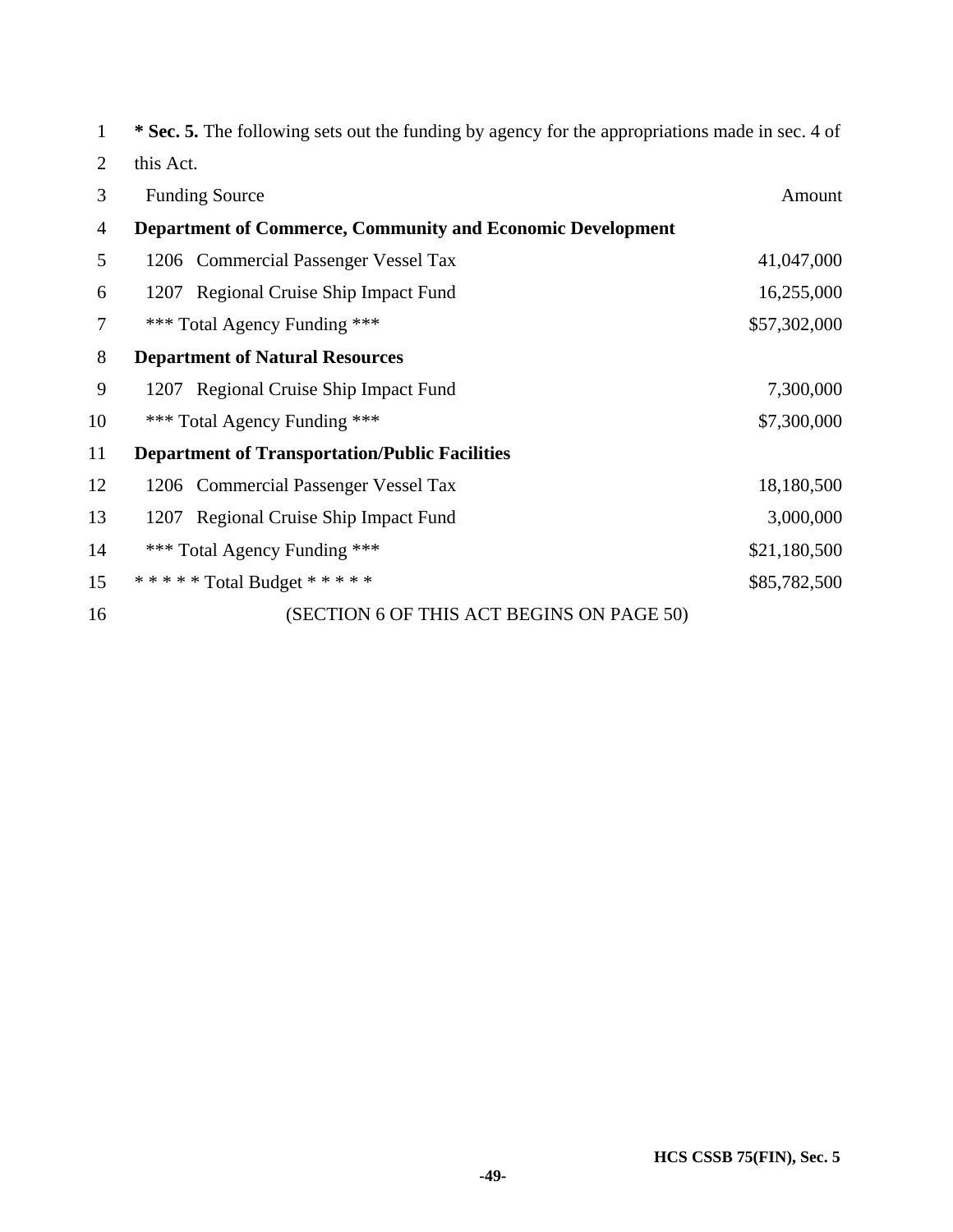| 1              | * Sec. 6. The following sets out the statewide funding for the appropriations made in sec. 4 of |              |
|----------------|-------------------------------------------------------------------------------------------------|--------------|
| 2              | this Act.                                                                                       |              |
| 3              | <b>Funding Source</b>                                                                           | Amount       |
| $\overline{4}$ | <b>General Funds</b>                                                                            |              |
| 5              | ***Total General Funds***                                                                       | \$0          |
| 6              | <b>Federal Funds</b>                                                                            |              |
| 7              | ***Total Federal Funds***                                                                       | \$0          |
| 8              | <b>Other Non-Duplicated Funds</b>                                                               |              |
| 9              | 1206 Commercial Passenger Vessel Tax                                                            | 59,227,500   |
| 10             | 1207 Regional Cruise Ship Impact Fund                                                           | 26,555,000   |
| 11             | ***Total Other Non-Duplicated Funds***                                                          | \$85,782,500 |
| 12             | <b>Duplicated Funds</b>                                                                         |              |
| 13             | ***Total Duplicated Funds***                                                                    | \$0          |
| 14             | (SECTION 7 OF THIS ACT BEGINS ON PAGE 51)                                                       |              |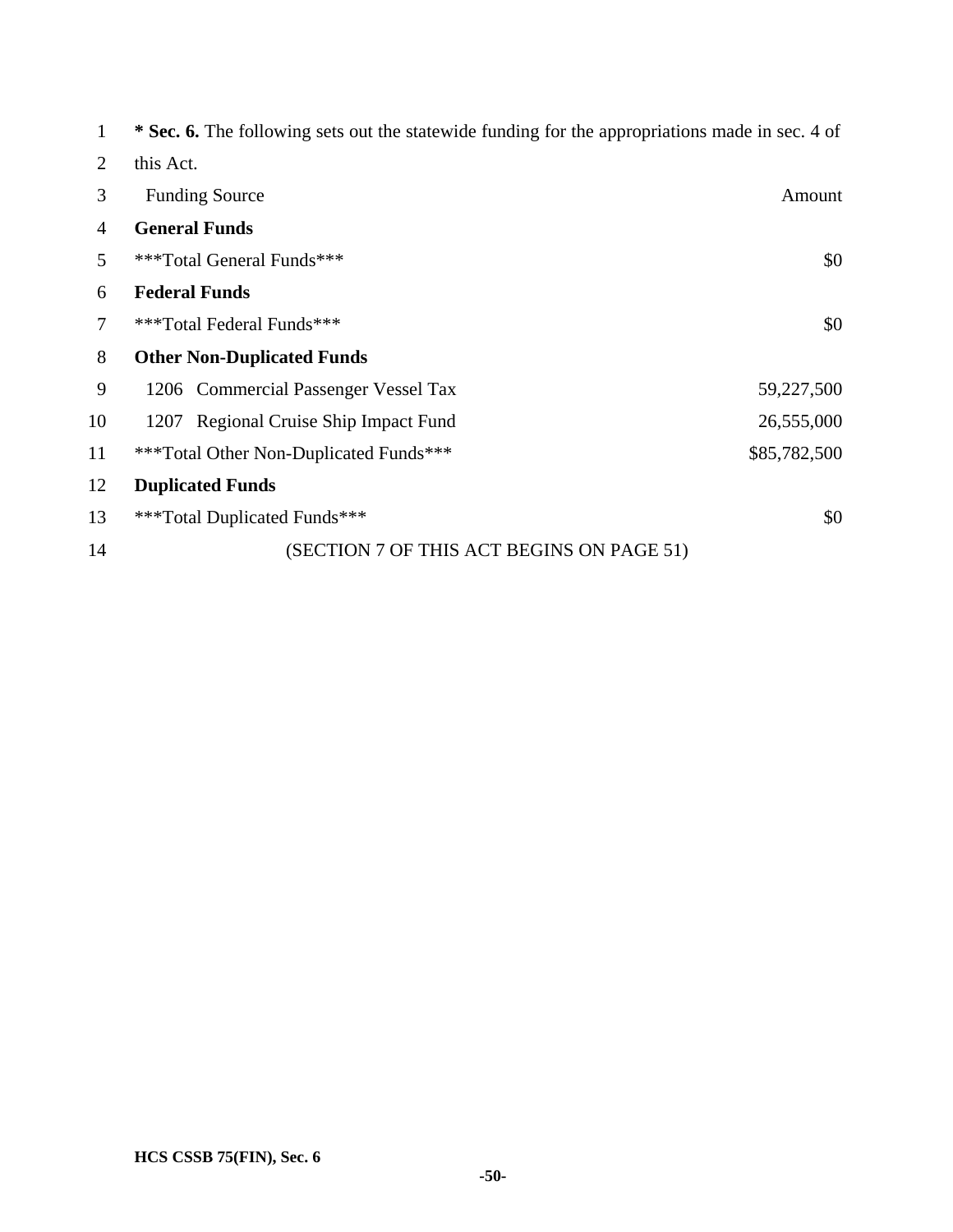| $\mathbf{1}$   | * Sec. 7. The following appropriation items are for capital projects and grants associated with |             |               |           |            |
|----------------|-------------------------------------------------------------------------------------------------|-------------|---------------|-----------|------------|
| $\overline{2}$ | the American Recovery and Reinvestment Act of 2009 from the general fund or other funds         |             |               |           |            |
| 3              | as set out in section 8 of this Act by funding source to the agencies named for the purposes    |             |               |           |            |
| $\overline{4}$ | expressed and lapse under AS 37.25.020, unless otherwise noted.                                 |             |               |           |            |
| 5              |                                                                                                 |             | Appropriation | General   | Other      |
| 6              |                                                                                                 | Allocations | Items         | Funds     | Funds      |
| 7              | * * * * *                                                                                       |             |               | * * * * * |            |
| 8              | ***** Department of Transportation/Public Facilities *****                                      |             |               |           |            |
| 9              | * * * * *                                                                                       |             |               | * * * * * |            |
| 10             | <b>Airport Improvement</b>                                                                      |             | 9,500,000     |           | 9,500,000  |
| 11             | Program                                                                                         |             |               |           |            |
| 12             | <b>Fairbanks International</b>                                                                  | 3,000,000   |               |           |            |
| 13             | Airport: Runway 1L-19R                                                                          |             |               |           |            |
| 14             | Reconstruction (HD 7-11)                                                                        |             |               |           |            |
| 15             | Kodiak: Chemical Storage                                                                        | 1,200,000   |               |           |            |
| 16             | Building (HD 36)                                                                                |             |               |           |            |
| 17             | Kotzebue: Apron Expansion                                                                       | 5,300,000   |               |           |            |
| 18             | (HD 40)                                                                                         |             |               |           |            |
| 19             | <b>Surface Transportation</b>                                                                   |             | 24,397,600    |           | 24,397,600 |
| 20             | Program                                                                                         |             |               |           |            |
| 21             | <b>Emmonak: Community Road</b>                                                                  | 3,000,000   |               |           |            |
| 22             | Improvements (HD 39)                                                                            |             |               |           |            |
| 23             | Fairbanks: LED Street                                                                           | 3,310,000   |               |           |            |
| 24             | Light Conversion (HD 7-11)                                                                      |             |               |           |            |
| 25             | Fairbanks: Sign                                                                                 | 973,600     |               |           |            |
| 26             | Replacement (HD 7-11)                                                                           |             |               |           |            |
| 27             | Fairbanks: Wendell Street                                                                       | 814,000     |               |           |            |
| 28             | <b>ADA</b> Improvements (HD                                                                     |             |               |           |            |
| 29             | $7-11)$                                                                                         |             |               |           |            |
| 30             | Haines: Front Street to                                                                         | 2,500,000   |               |           |            |
| 31             | Union Street (HD 5)                                                                             |             |               |           |            |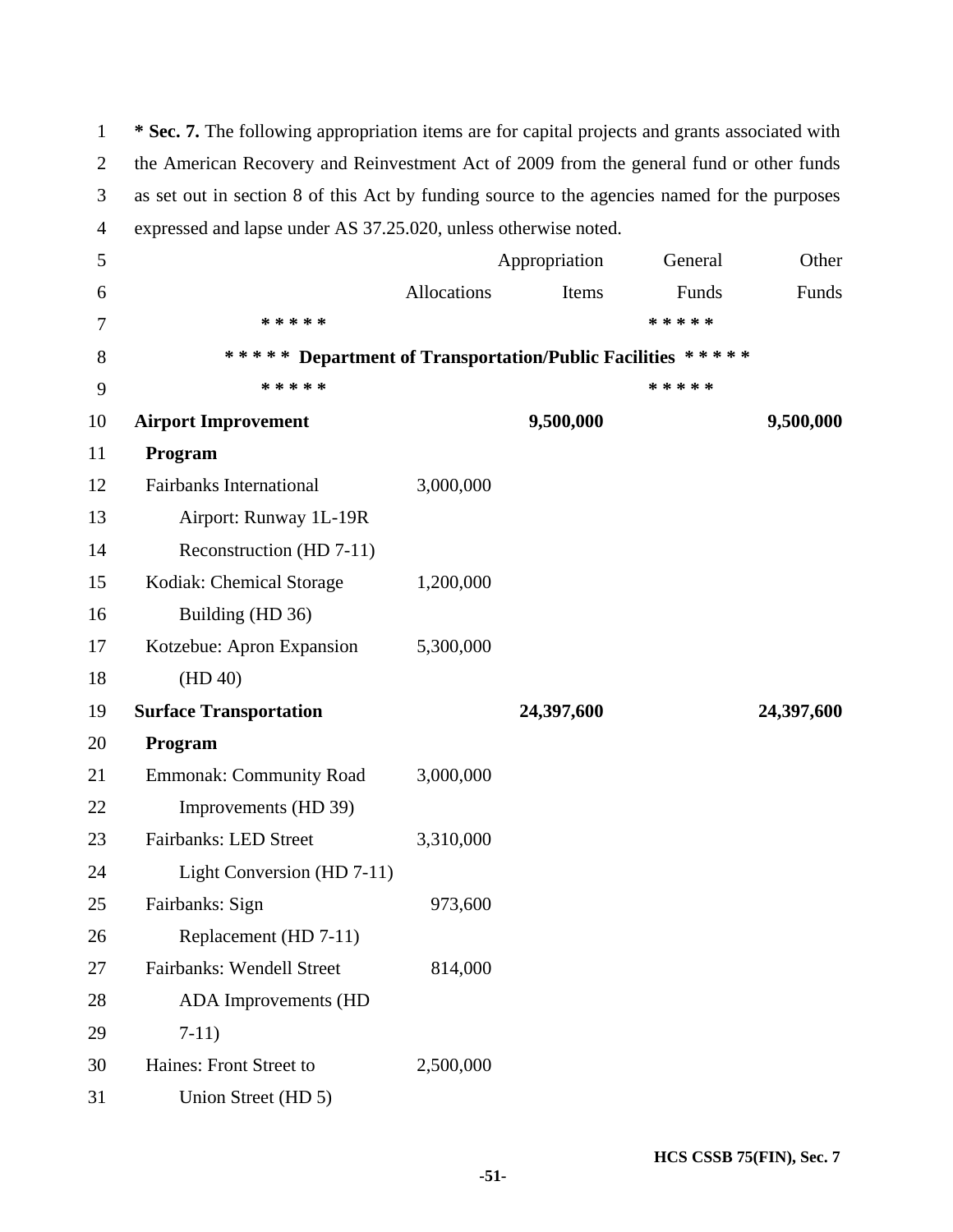| $\mathbf{1}$   |                                  |                    | <b>Appropriation</b> | General      | <b>Other</b> |
|----------------|----------------------------------|--------------------|----------------------|--------------|--------------|
| $\overline{2}$ |                                  | <b>Allocations</b> | <b>Items</b>         | <b>Funds</b> | <b>Funds</b> |
| 3              | Kipnuk: Boardwalk                | 10,000,000         |                      |              |              |
| 4              | Improvements (HD 38)             |                    |                      |              |              |
| 5              | Yakutat: Areawide Paving         | 3,800,000          |                      |              |              |
| 6              | (HD 5)                           |                    |                      |              |              |
| 7              | <b>Airport Stimulus Projects</b> |                    | 46,250,000           |              | 46,250,000   |
| 8              | Akiachak: Airport                | 11,500,000         |                      |              |              |
| 9              | Relocation (HD 38)               |                    |                      |              |              |
| 10             | Allakaket: Airport               | 3,600,000          |                      |              |              |
| 11             | Improvements (HD 6)              |                    |                      |              |              |
| 12             | <b>Fairbanks International</b>   | 3,500,000          |                      |              |              |
| 13             | <b>Airport: Access Control</b>   |                    |                      |              |              |
| 14             | Improvements (HD 7-11)           |                    |                      |              |              |
| 15             | Fort Yukon: Airport              | 6,500,000          |                      |              |              |
| 16             | Improvements (HD 6)              |                    |                      |              |              |
| 17             | King Salmon: Apron and           | 9,750,000          |                      |              |              |
| 18             | Taxiway Resurfacing (HD          |                    |                      |              |              |
| 19             | 37)                              |                    |                      |              |              |
| 20             | <b>Ouzinkie: Airport</b>         | 8,400,000          |                      |              |              |
| 21             | Reconstruction and               |                    |                      |              |              |
| 22             | Relocation (HD 36)               |                    |                      |              |              |
| 23             | <b>Ted Stevens Anchorage</b>     | 3,000,000          |                      |              |              |
| 24             | <b>International Airport:</b>    |                    |                      |              |              |
| 25             | North Terminal Gate N8           |                    |                      |              |              |
| 26             | $(HD 17-32)$                     |                    |                      |              |              |
| 27             | <b>Highway and Bridge</b>        |                    | 158,743,900          |              | 158,743,900  |
| 28             | <b>Stimulus Projects</b>         |                    |                      |              |              |
| 29             | <b>AMATS: Anchorage Traffic</b>  | 5,000,000          |                      |              |              |
| 30             | <b>Congestion Relief - Lake</b>  |                    |                      |              |              |
| 31             | Otis Parkway and Tudor (HD       |                    |                      |              |              |
| 32             | $17-32)$                         |                    |                      |              |              |
| 33             | <b>AMATS: Old Glenn Highway</b>  | 11,673,900         |                      |              |              |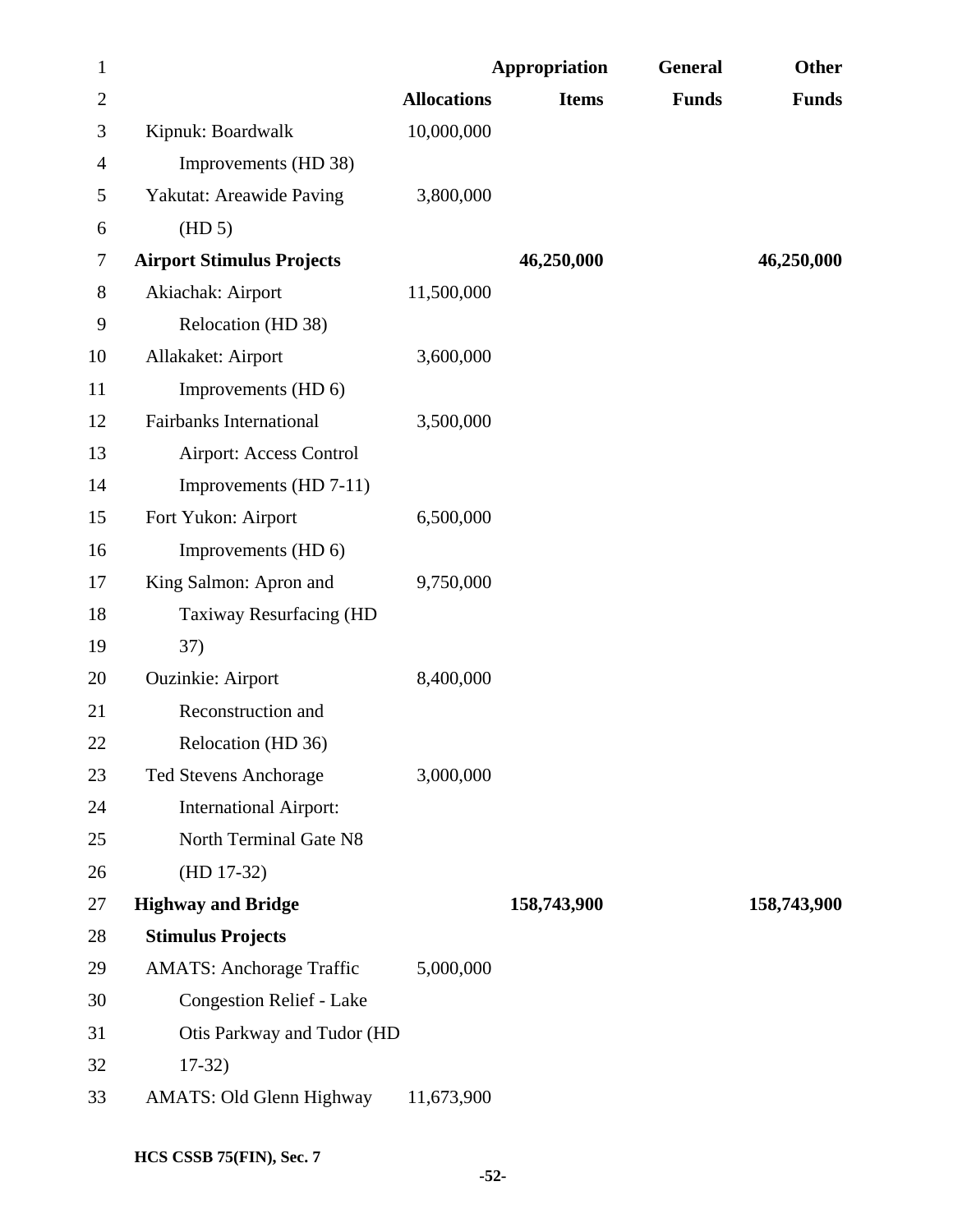| $\mathbf{1}$   |                                    |                    | <b>Appropriation</b> | General      | Other        |
|----------------|------------------------------------|--------------------|----------------------|--------------|--------------|
| $\overline{2}$ |                                    | <b>Allocations</b> | <b>Items</b>         | <b>Funds</b> | <b>Funds</b> |
| 3              | Reconstruction Phase II -          |                    |                      |              |              |
| 4              | Fire Lake to Peters Creek          |                    |                      |              |              |
| 5              | $(HD 13-16)$                       |                    |                      |              |              |
| 6              | <b>AMATS: Pavement</b>             | 2,280,000          |                      |              |              |
| 7              | Replacement Program (HD            |                    |                      |              |              |
| 8              | $17-32$                            |                    |                      |              |              |
| 9              | Denali Highway: Milepost 7         | 500,000            |                      |              |              |
| 10             | Wayside (HD 12)                    |                    |                      |              |              |
| 11             | Dillingham: Wood River             | 8,900,000          |                      |              |              |
| 12             | Road Reconstruction (HD            |                    |                      |              |              |
| 13             | 37)                                |                    |                      |              |              |
| 14             | Glenn Highway: MP 12 to 27         | 25,000,000         |                      |              |              |
| 15             | Resurfacing (HD 17-32)             |                    |                      |              |              |
| 16             | Glenn Highway: MP 17 to 27         | 12,000,000         |                      |              |              |
| 17             | Lighting (HD $17-32$ )             |                    |                      |              |              |
| 18             | Glenn Highway: MP 34 to 42         | 8,000,000          |                      |              |              |
| 19             | Resurfacing (HD 13-16)             |                    |                      |              |              |
| 20             | Hoonah: Airport Road               | 3,000,000          |                      |              |              |
| 21             | Paving - Ferry Terminal to         |                    |                      |              |              |
| 22             | Airport (HD 5)                     |                    |                      |              |              |
| 23             | Juneau: Egan Drive and             | 4,000,000          |                      |              |              |
| 24             | <b>Glacier Highway Resurfacing</b> |                    |                      |              |              |
| 25             | - Mendenhall Loop to Auke          |                    |                      |              |              |
| 26             | Bay Ferry Terminal (HD             |                    |                      |              |              |
| 27             | $3-4)$                             |                    |                      |              |              |
| 28             | Juneau: Glacier Highway -          | 1,700,000          |                      |              |              |
| 29             | Amalga to Eagle Beach              |                    |                      |              |              |
| 30             | Widening (HD 3-4)                  |                    |                      |              |              |
| 31             | Ketchikan: North Tongass           | 13,800,000         |                      |              |              |
| 32             | Highway - Totem Bight to           |                    |                      |              |              |
| 33             | Whipple Creek (HD 1)               |                    |                      |              |              |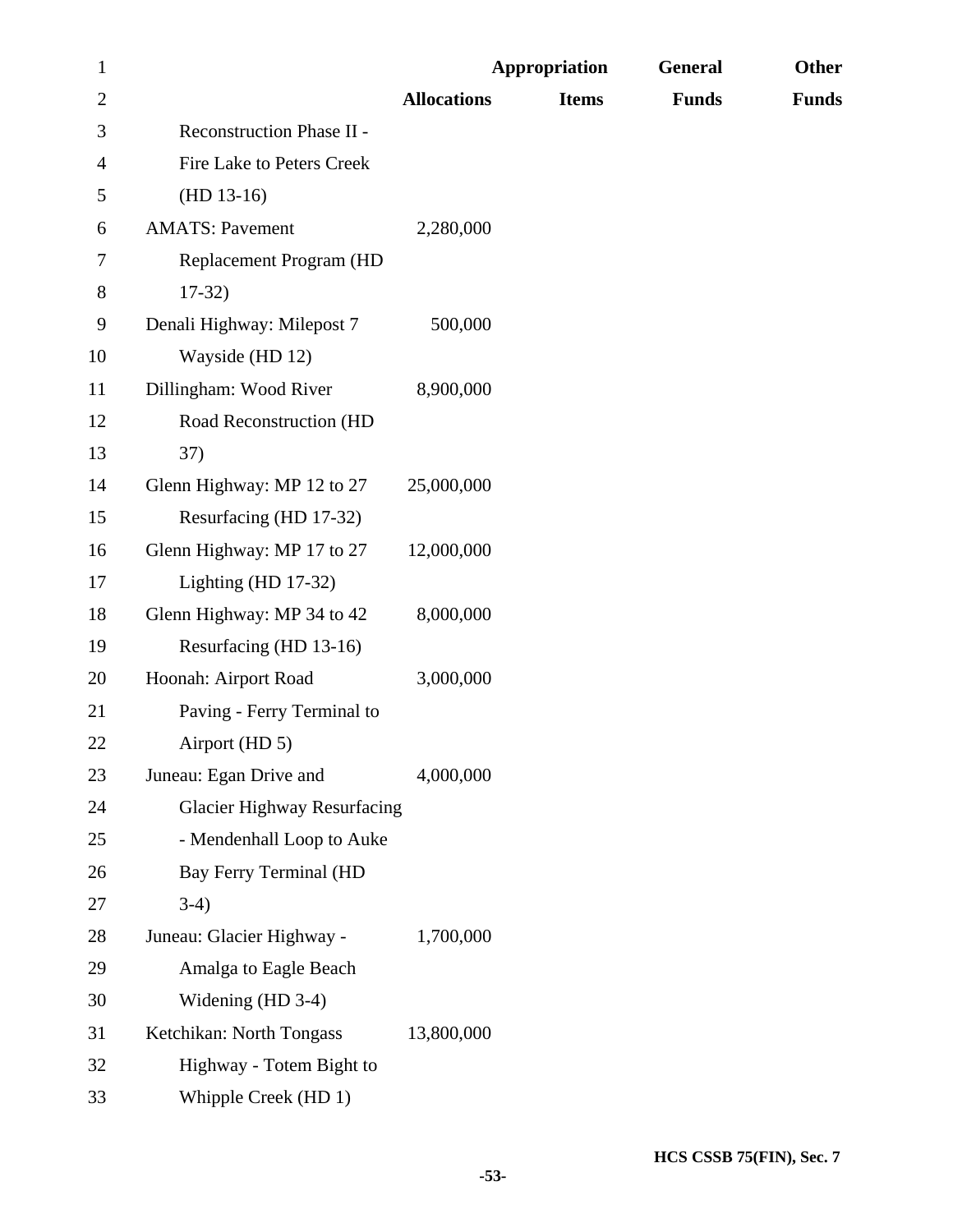| $\mathbf{1}$   |                                   |                    | <b>Appropriation</b> | General      | Other        |
|----------------|-----------------------------------|--------------------|----------------------|--------------|--------------|
| $\overline{c}$ |                                   | <b>Allocations</b> | <b>Items</b>         | <b>Funds</b> | <b>Funds</b> |
| 3              | Ketchikan: Water Street           | 2,500,000          |                      |              |              |
| 4              | Sidewalk Improvements (HD         |                    |                      |              |              |
| 5              | 1)                                |                    |                      |              |              |
| 6              | Kodiak: Rezanof Drive             | 10,000,000         |                      |              |              |
| 7              | <b>Resurfacing - Coast Guard</b>  |                    |                      |              |              |
| 8              | <b>Access Road to Jack Hinkel</b> |                    |                      |              |              |
| 9              | Way (HD 36)                       |                    |                      |              |              |
| 10             | Kotzebue: Shore Avenue            | 15,000,000         |                      |              |              |
| 11             | Rehabilitation and Erosion        |                    |                      |              |              |
| 12             | Protection (HD 40)                |                    |                      |              |              |
| 13             | <b>Marshall: Airport Access</b>   | 2,800,000          |                      |              |              |
| 14             | Road Bridge Replacement           |                    |                      |              |              |
| 15             | (HD 6)                            |                    |                      |              |              |
| 16             | Nome Road Improvements            | 4,000,000          |                      |              |              |
| 17             | (HD 39)                           |                    |                      |              |              |
| 18             | Parks Highway: Milepost 72        | 6,800,000          |                      |              |              |
| 19             | to 83 Rehabilitation (HD          |                    |                      |              |              |
| 20             | $13-16$                           |                    |                      |              |              |
| 21             | <b>Sterling Highway</b>           | 15,000,000         |                      |              |              |
| 22             | Resurfacing: Soldotna to          |                    |                      |              |              |
| 23             | North Coho Loop (HD 33-35)        |                    |                      |              |              |
| 24             | Valdez: Areawide Bike and         | 3,290,000          |                      |              |              |
| 25             | Pedestrian Trail Pavement         |                    |                      |              |              |
| 26             | Refurbishment (HD 12)             |                    |                      |              |              |
| 27             | Whittier Shot Gun Cove            | 3,500,000          |                      |              |              |
| 28             | Road (HD 17-32)                   |                    |                      |              |              |
| 29             | <b>Transit Stimulus Projects</b>  |                    | 9,083,900            |              | 9,083,900    |
| 30             | Juneau: Downtown Transit          | 3,000,000          |                      |              |              |
| 31             | <b>Center Construction (HD</b>    |                    |                      |              |              |
| 32             | $3-4)$                            |                    |                      |              |              |
| 33             | Mat-Su: Park and Ride at          | 900,000            |                      |              |              |
|                |                                   |                    |                      |              |              |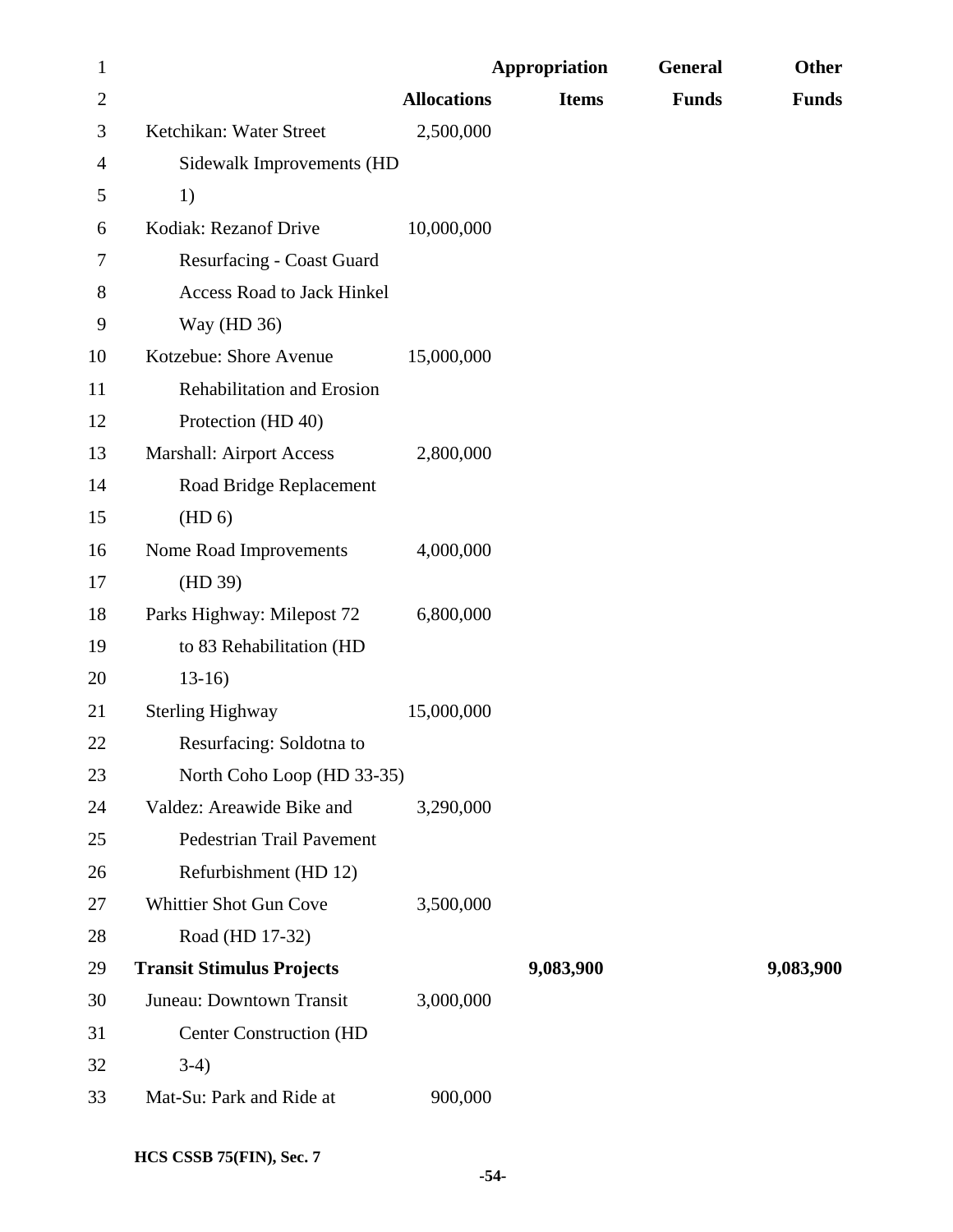| $\mathbf{1}$   |                                 |                                           | Appropriation | <b>General</b> | <b>Other</b> |
|----------------|---------------------------------|-------------------------------------------|---------------|----------------|--------------|
| 2              |                                 | <b>Allocations</b>                        | <b>Items</b>  | <b>Funds</b>   | <b>Funds</b> |
| 3              | <b>Seward Meridian/Parks</b>    |                                           |               |                |              |
| $\overline{4}$ | Highway (HD $13-16$ )           |                                           |               |                |              |
| $\overline{5}$ | <b>Statewide: Transit Rural</b> | 5,183,900                                 |               |                |              |
| 6              | Formula Capital Projects        |                                           |               |                |              |
| $\overline{7}$ | $(HD 1-40)$                     |                                           |               |                |              |
| 8              |                                 | (SECTION 8 OF THIS ACT BEGINS ON PAGE 56) |               |                |              |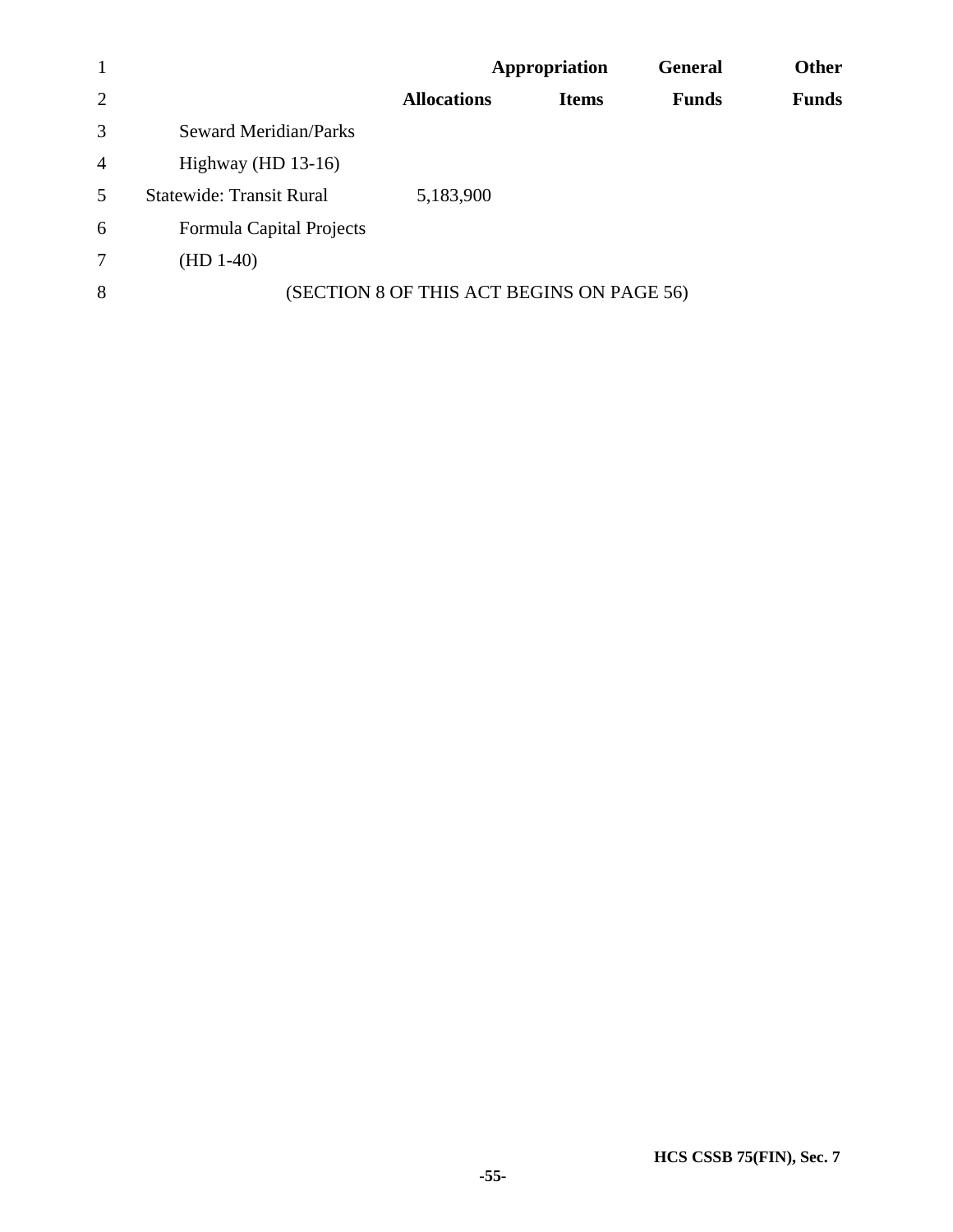| $\mathbf{1}$   | <b>* Sec. 8.</b> The following sets out the funding by agency for the appropriations made in sec. 7 of |               |
|----------------|--------------------------------------------------------------------------------------------------------|---------------|
| 2              | this Act.                                                                                              |               |
| 3              | <b>Funding Source</b>                                                                                  | Amount        |
| $\overline{4}$ | <b>Department of Transportation/Public Facilities</b>                                                  |               |
| 5              | 1002 Federal Receipts                                                                                  | 42,397,600    |
| 6              | 1212 Federal Stimulus: ARRA 2009                                                                       | 205,577,800   |
| 7              | *** Total Agency Funding ***                                                                           | \$247,975,400 |
| 8              | ****** Total Budget *****                                                                              | \$247,975,400 |
| 9              | (SECTION 9 OF THIS ACT BEGINS ON PAGE 57)                                                              |               |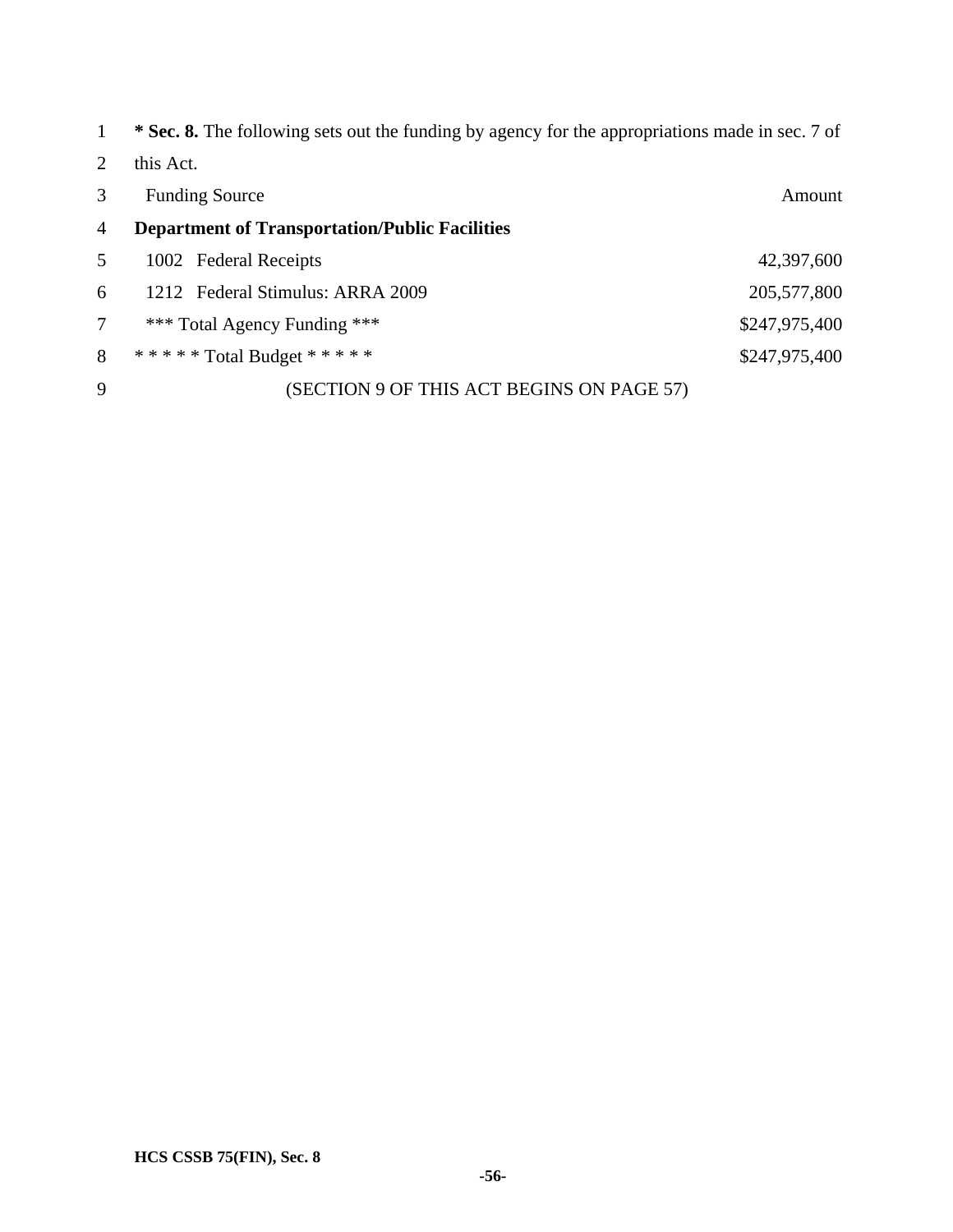|    | * Sec. 9. The following sets out the statewide funding for the appropriations made in sec. 7 of |               |
|----|-------------------------------------------------------------------------------------------------|---------------|
| 2  | this Act.                                                                                       |               |
| 3  | <b>Funding Source</b>                                                                           | Amount        |
| 4  | <b>General Funds</b>                                                                            |               |
| 5  | ***Total General Funds***                                                                       | \$0           |
| 6  | <b>Federal Funds</b>                                                                            |               |
| 7  | 1002 Federal Receipts                                                                           | 42,397,600    |
| 8  | 1212 Federal Stimulus: ARRA 2009                                                                | 205,577,800   |
| 9  | ***Total Federal Funds***                                                                       | \$247,975,400 |
| 10 | <b>Other Non-Duplicated Funds</b>                                                               |               |
| 11 | ***Total Other Non-Duplicated Funds***                                                          | \$0           |
| 12 | <b>Duplicated Funds</b>                                                                         |               |
| 13 | ***Total Duplicated Funds***                                                                    | \$0           |
| 14 | (SECTION 10 OF THIS ACT BEGINS ON PAGE 58)                                                      |               |
|    |                                                                                                 |               |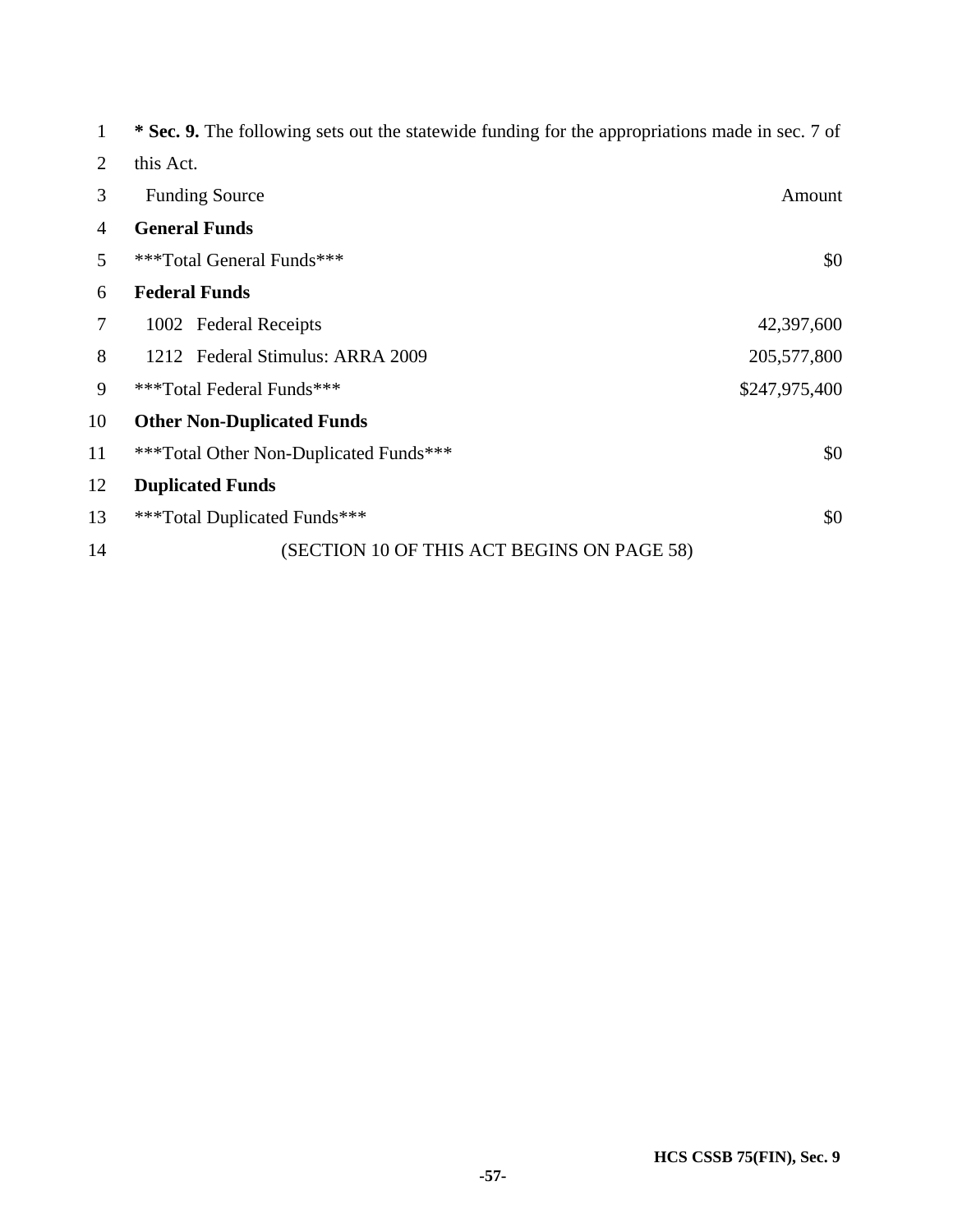1 **\* Sec. 10.** The following appropriation items are for capital projects and grants from the 2 general fund or other funds as set out in section 11 of this Act by funding source to the 3 agencies named for the purposes expressed and lapse under AS 37.25.020, unless otherwise 4 noted.

5 Appropriation General Other 6 Allocations Items Funds Funds 7 **\* \* \* \* \* \* \* \* \* \***  8 **\* \* \* \* \* Department of Commerce, Community and Economic Development \* \* \* \* \***  9 **\* \* \* \* \* \* \* \* \* \***  10 **Grants to Named Recipients**  11 **(AS 37.05.316)**  12 Inter-Island Ferry 1,500,000 1,500,000 13 Authority - Operational 14 Assistance (HD 1-5) 15 **\* \* \* \* \* \* \* \* \* \***  16 **\* \* \* \* \* Department of Fish and Game \* \* \* \* \***  17 **\* \* \* \* \* \* \* \* \* \***  18 Cooperative Resource 55,000 55,000 55,000 19 Program (HD 1-40) 20 **\* \* \* \* \* \* \* \* \* \***  21 **\* \* \* \* \* Office of the Governor \* \* \* \* \***  22 **\* \* \* \* \* \* \* \* \* \***  23 Elections Reform Under the 3,821,720 3,821,720 24 Federal Help America Vote 25 Act (HD 1-40) 26 **\* \* \* \* \* \* \* \* \* \***  27 **\* \* \* \* \* Department of Transportation/Public Facilities \* \* \* \* \***  28 **\* \* \* \* \* \* \* \* \* \***  29 Airport Rescue and Fire 137,100 137,100 30 Fighting Safety Equipment 31 (HD 1-40)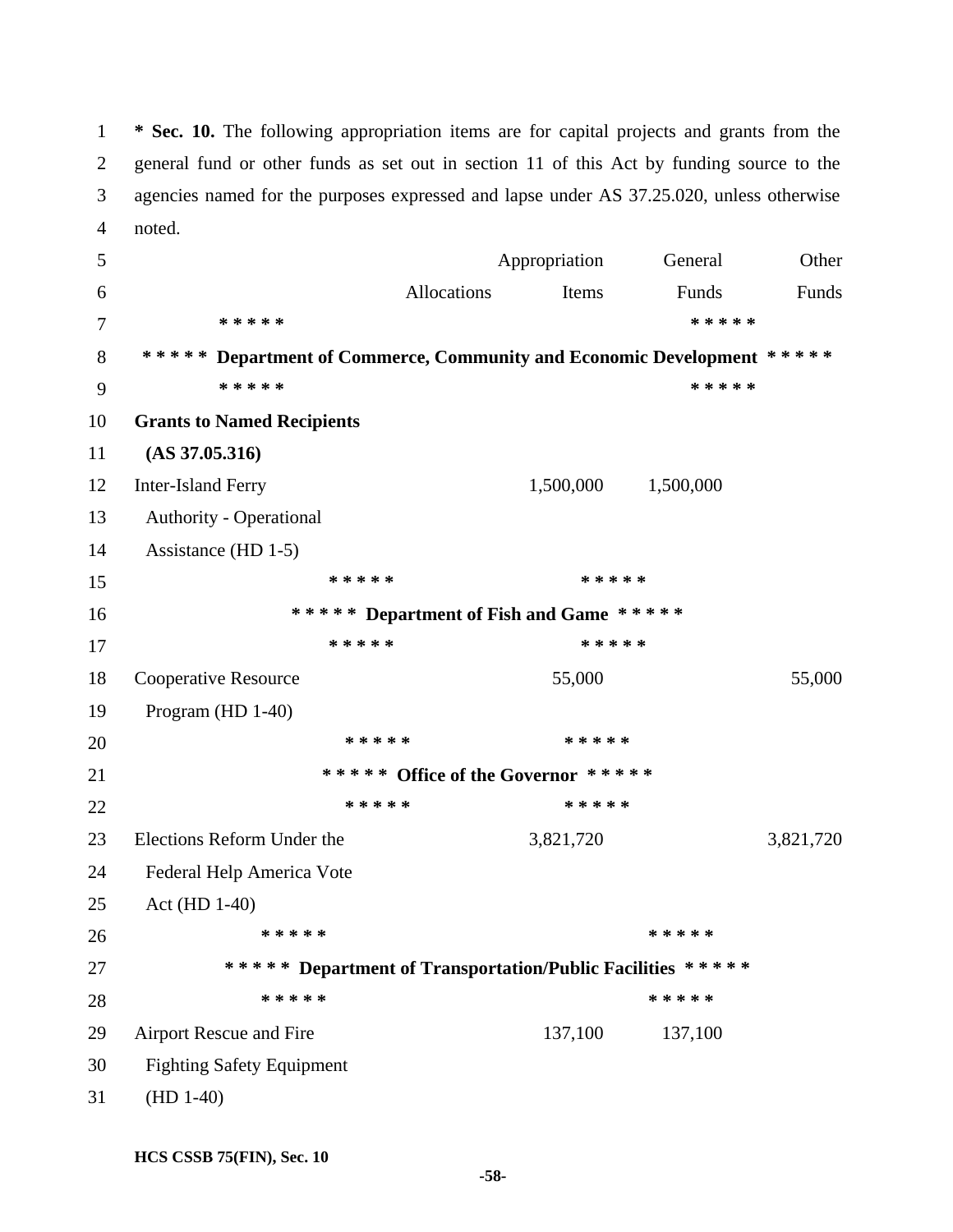| $\mathbf{1}$   |                                 |                    | <b>Appropriation</b> | <b>General</b> | <b>Other</b> |
|----------------|---------------------------------|--------------------|----------------------|----------------|--------------|
| $\overline{2}$ |                                 | <b>Allocations</b> | <b>Items</b>         | <b>Funds</b>   | <b>Funds</b> |
| 3              | Alaska Marine Highway           |                    | 702,100              | 702,100        |              |
| 4              | System - Vessel and             |                    |                      |                |              |
| 5              | Terminal Overhaul and           |                    |                      |                |              |
| 6              | Rehabilitation (HD 1-40)        |                    |                      |                |              |
| 7              | Alaska Marine Highway           |                    | 499,500              | 499,500        |              |
| $8\,$          | System: Columbia Fuel           |                    |                      |                |              |
| 9              | Management System (HD           |                    |                      |                |              |
| 10             | $1-5)$                          |                    |                      |                |              |
| 11             | <b>Mission Road (Kodiak</b>     |                    | 207,600              | 207,600        |              |
| 12             | Island) - Upgrade and           |                    |                      |                |              |
| 13             | Repair (HD 36)                  |                    |                      |                |              |
| 14             | Susitna Valley High School      |                    | 38,200               | 38,200         |              |
| 15             | Safety Improvements (HD         |                    |                      |                |              |
| 16             | $13-16$                         |                    |                      |                |              |
| 17             | <b>Airport Improvement</b>      |                    | 75,290,000           |                | 75,290,000   |
| 18             | Program                         |                    |                      |                |              |
| 19             | Alaska International            | 5,000,000          |                      |                |              |
| 20             | Airport System:                 |                    |                      |                |              |
| 21             | Development Fund (HD 1-40)      |                    |                      |                |              |
| 22             | <b>Bethel: Airport Parallel</b> | 4,000,000          |                      |                |              |
| 23             | Runway and Other                |                    |                      |                |              |
| 24             | Improvements (HD 38)            |                    |                      |                |              |
| 25             | Dillingham: 3 Bay Chemical      | 500,000            |                      |                |              |
| 26             | Storage Building (HD 37)        |                    |                      |                |              |
| 27             | <b>Fairbanks International</b>  | 18,250,000         |                      |                |              |
| 28             | Airport: Runway 1L-19R          |                    |                      |                |              |
| 29             | Reconstruction (HD 7-11)        |                    |                      |                |              |
| 30             | Fort Yukon: Snow Removal        | 1,500,000          |                      |                |              |
| 31             | Equipment Building (HD 6)       |                    |                      |                |              |
| 32             | Iliamna: Snow Removal           | 1,000,000          |                      |                |              |
| 33             | Equipment / Sand and            |                    |                      |                |              |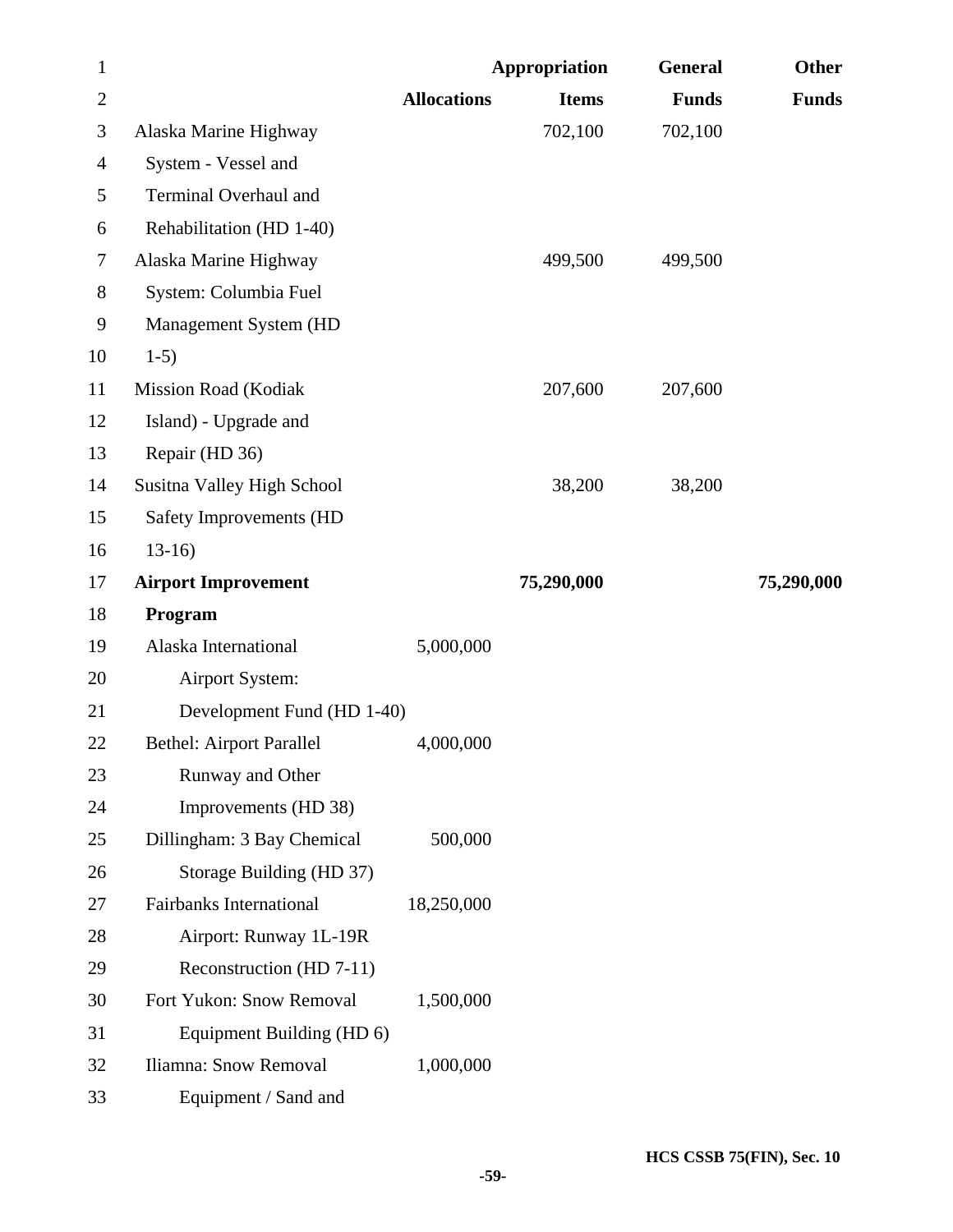| $\mathbf{1}$   |                                    |                    | <b>Appropriation</b>                       | <b>General</b> | <b>Other</b> |
|----------------|------------------------------------|--------------------|--------------------------------------------|----------------|--------------|
| $\overline{2}$ |                                    | <b>Allocations</b> | <b>Items</b>                               | <b>Funds</b>   | <b>Funds</b> |
| 3              | Chemical Storage / Office          |                    |                                            |                |              |
| 4              | Building (HD 36)                   |                    |                                            |                |              |
| 5              | Nulato: Airport                    | 9,200,000          |                                            |                |              |
| 6              | Improvements (HD 6)                |                    |                                            |                |              |
| 7              | Petersburg: Airport Runway         | 26,000,000         |                                            |                |              |
| 8              | Safety Area (HD 2)                 |                    |                                            |                |              |
| 9              | Savoonga: Airport                  | 4,840,000          |                                            |                |              |
| 10             | Improvements (HD 39)               |                    |                                            |                |              |
| 11             | <b>Takotna: Airport Relocation</b> | 5,000,000          |                                            |                |              |
| 12             | (HD 6)                             |                    |                                            |                |              |
| 13             | <b>Surface Transportation</b>      |                    | 1,550,000                                  |                | 1,550,000    |
| 14             | Program                            |                    |                                            |                |              |
| 15             | Chena Hot Springs Road:            | 1,430,000          |                                            |                |              |
| 16             | Milepost 24 to 56                  |                    |                                            |                |              |
| 17             | Rehabilitation (HD 7-11)           |                    |                                            |                |              |
| 18             | <b>Ester Weigh Station Scale</b>   | 120,000            |                                            |                |              |
| 19             | Replacement (HD 7-11)              |                    |                                            |                |              |
| 20             |                                    |                    | (SECTION 11 OF THIS ACT BEGINS ON PAGE 61) |                |              |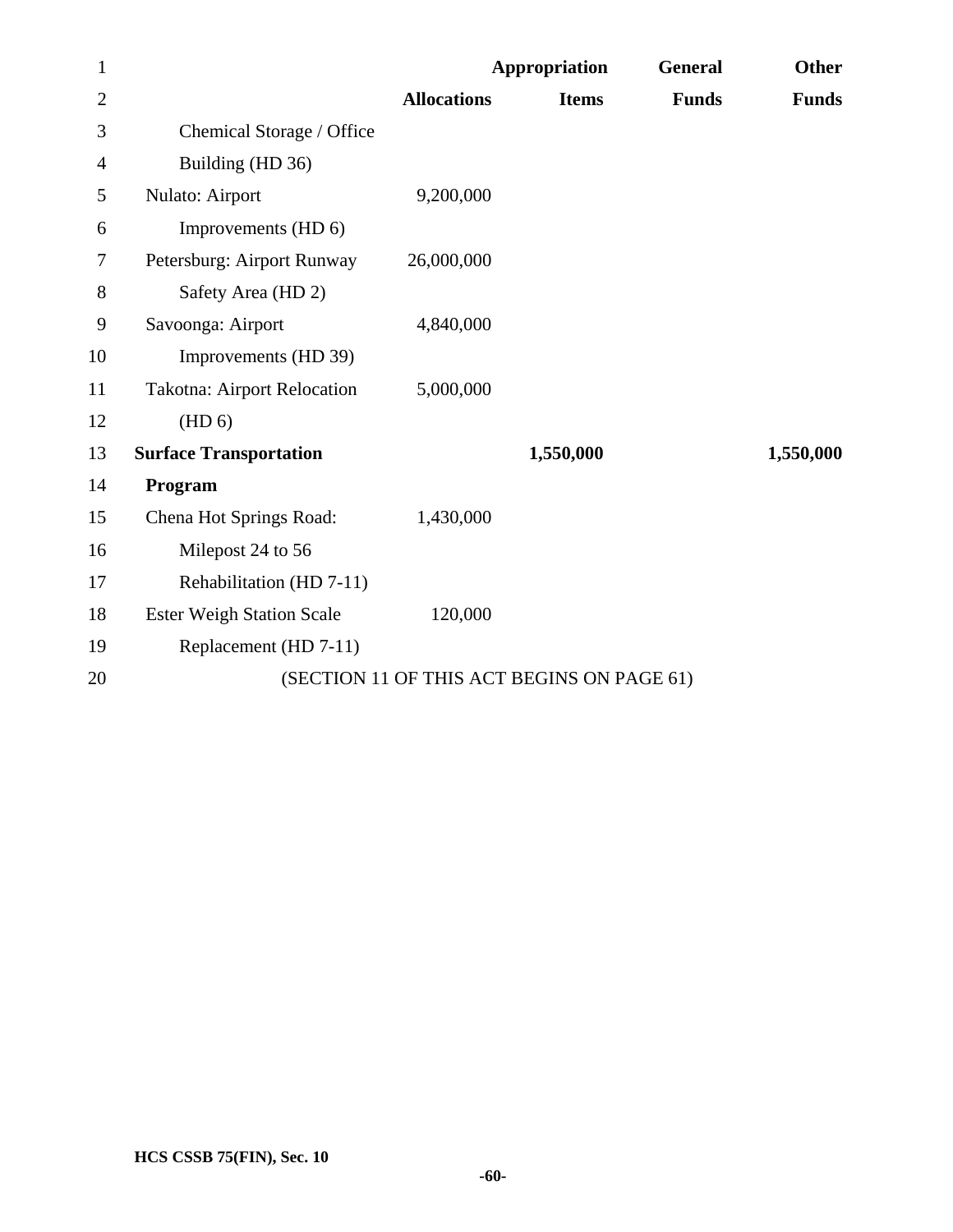| $\mathbf{1}$   | * Sec. 11. The following sets out the funding by agency for the appropriations made in sec. 10 |              |
|----------------|------------------------------------------------------------------------------------------------|--------------|
| $\overline{2}$ | of this Act.                                                                                   |              |
| 3              | <b>Funding Source</b>                                                                          | Amount       |
| $\overline{4}$ | <b>Department of Commerce, Community and Economic Development</b>                              |              |
| 5              | 1004 Unrestricted General Fund Receipts                                                        | 1,500,000    |
| 6              | *** Total Agency Funding ***                                                                   | \$1,500,000  |
| $\tau$         | <b>Department of Fish and Game</b>                                                             |              |
| $8\,$          | 1108 Statutory Designated Program Receipts                                                     | 55,000       |
| 9              | *** Total Agency Funding ***                                                                   | \$55,000     |
| 10             | <b>Office of the Governor</b>                                                                  |              |
| 11             | 1185 Election Fund                                                                             | 3,821,720    |
| 12             | *** Total Agency Funding ***                                                                   | \$3,821,720  |
| 13             | <b>Department of Transportation/Public Facilities</b>                                          |              |
| 14             | 1002 Federal Receipts                                                                          | 70,927,500   |
| 15             | 1004 Unrestricted General Fund Receipts                                                        | 1,584,500    |
| 16             | 1027 International Airports Revenue Fund                                                       | 5,000,000    |
| 17             | <b>International Airports Construction Fund</b><br>1112                                        | 912,500      |
| 18             | *** Total Agency Funding ***                                                                   | \$78,424,500 |
| 19             | ***** Total Budget *****                                                                       | \$83,801,220 |
| 20             | (SECTION 12 OF THIS ACT BEGINS ON PAGE 62)                                                     |              |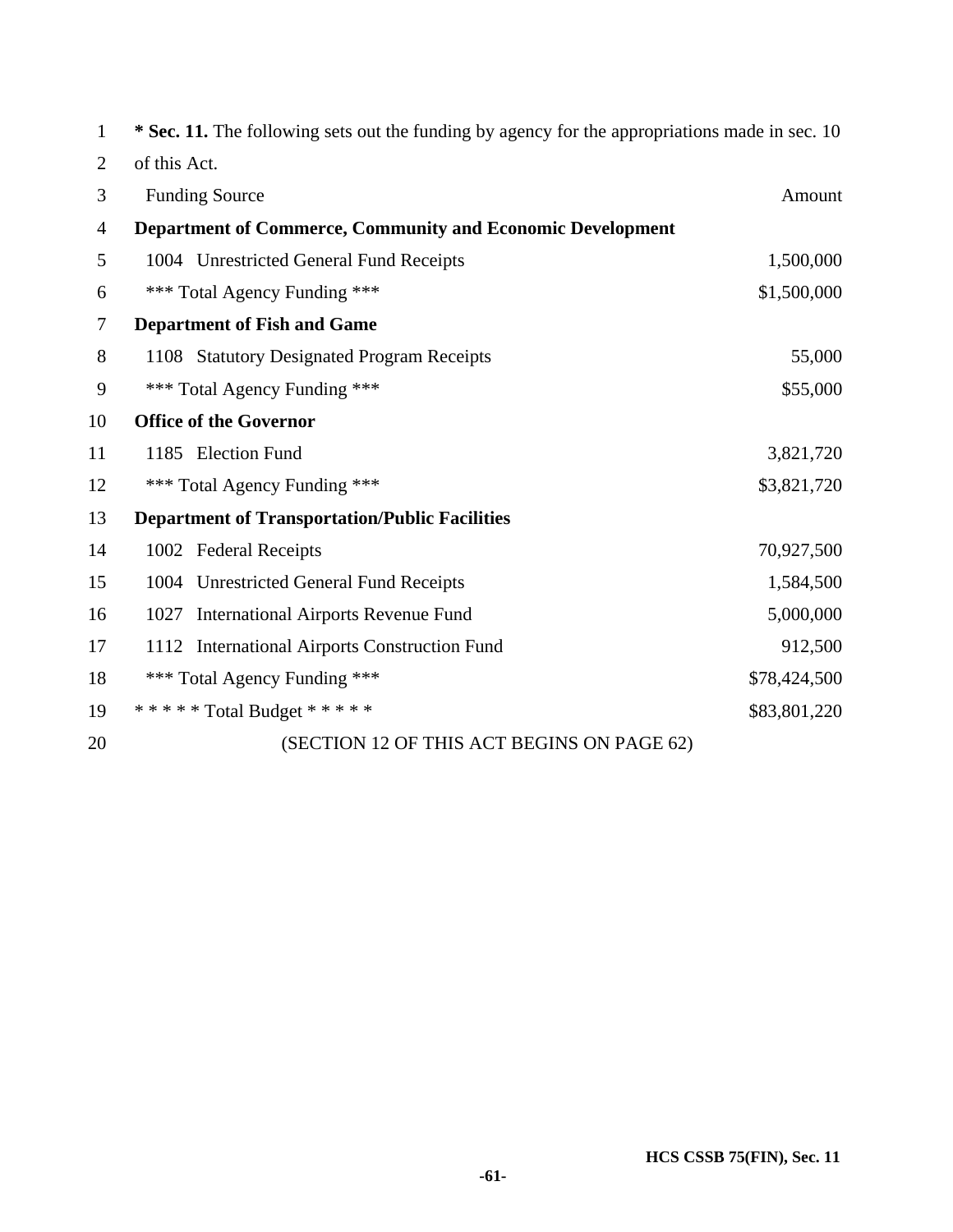| 1              | * Sec. 12. The following sets out the statewide funding for the appropriations made in sec. 10 |              |  |
|----------------|------------------------------------------------------------------------------------------------|--------------|--|
| $\overline{2}$ | of this Act.                                                                                   |              |  |
| 3              | <b>Funding Source</b><br>Amount                                                                |              |  |
| $\overline{4}$ | <b>General Funds</b>                                                                           |              |  |
| 5              | 1004 Unrestricted General Fund Receipts                                                        | 3,084,500    |  |
| 6              | ***Total General Funds***<br>\$3,084,500                                                       |              |  |
| 7              | <b>Federal Funds</b>                                                                           |              |  |
| 8              | 1002 Federal Receipts                                                                          | 70,927,500   |  |
| 9              | ***Total Federal Funds***                                                                      | \$70,927,500 |  |
| 10             | <b>Other Non-Duplicated Funds</b>                                                              |              |  |
| 11             | 1027 International Airports Revenue Fund                                                       | 5,000,000    |  |
| 12             | <b>Statutory Designated Program Receipts</b><br>1108                                           | 55,000       |  |
| 13             | \$5,055,000<br>***Total Other Non-Duplicated Funds***                                          |              |  |
| 14             | <b>Duplicated Funds</b>                                                                        |              |  |
| 15             | 1112 International Airports Construction Fund                                                  | 912,500      |  |
| 16             | 1185 Election Fund                                                                             | 3,821,720    |  |
| 17             | ***Total Duplicated Funds***                                                                   | \$4,734,220  |  |
| 18             | (SECTION 13 OF THIS ACT BEGINS ON PAGE 63)                                                     |              |  |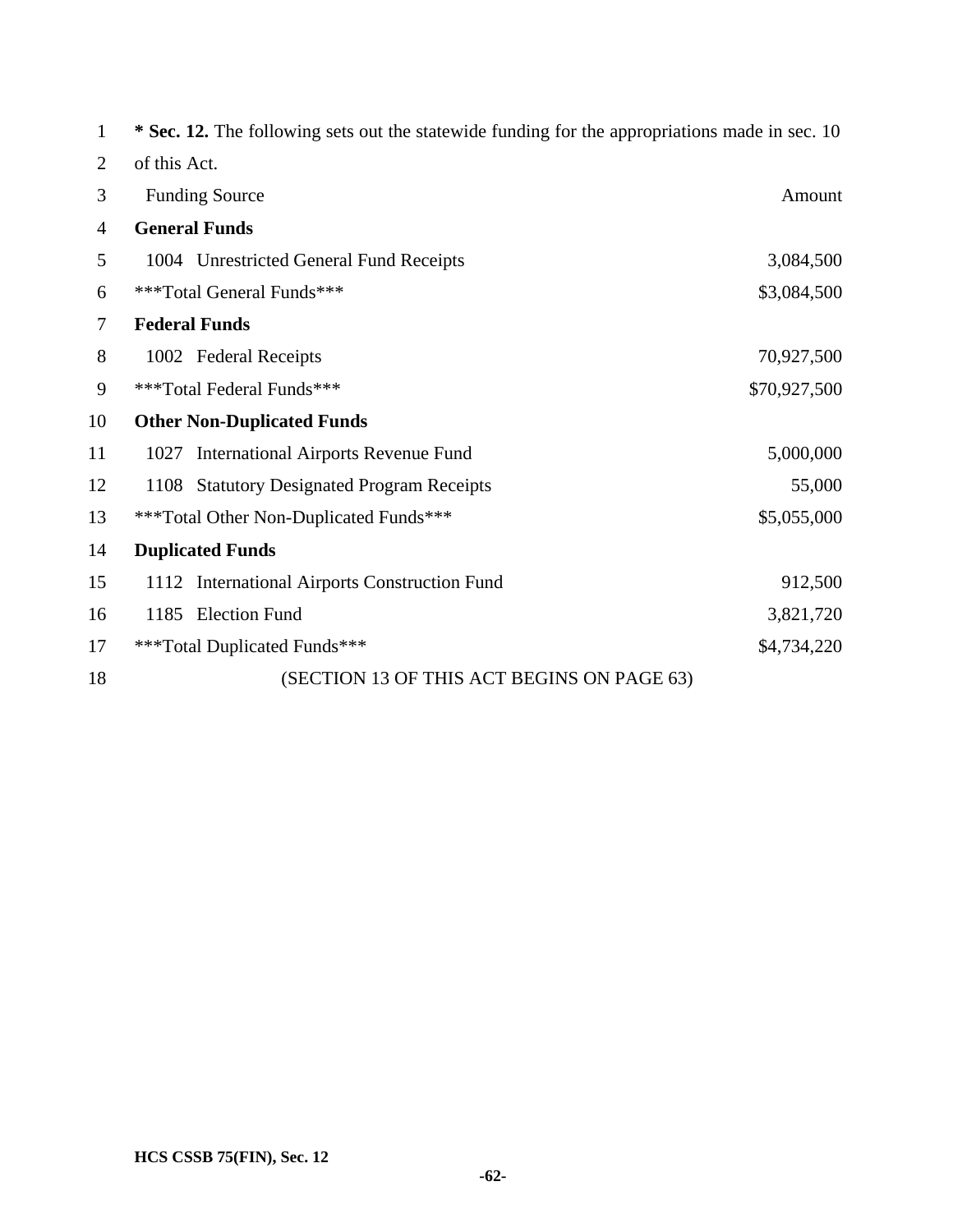1 **\* Sec. 13.** FEDERAL AND OTHER PROGRAM RECEIPTS. (a) Federal receipts, 2 designated program receipts as defined in AS 37.05.146(b)(3), information services fund 3 program receipts as defined in AS 44.21.045(b), receipts of the University of Alaska as 4 described in AS 37.05.146(b)(2), receipts of commercial fisheries test fishing operations 5 under AS 37.05.146(c)(21), corporate receipts of the Alaska Housing Finance Corporation, 6 corporate receipts of the Alaska Aerospace Development Corporation, Exxon Valdez oil spill 7 If trust receipts as defined in AS 37.05.146(b)(4), and receipts of the Alaska Fire Standards 8 Council under AS 37.05.146(b)(5), that exceed the amounts appropriated by this Act are 9 appropriated conditioned on compliance with the program review provisions of  $10$  | AS 37.07.080(h).

11 (b) If federal or other program receipts as defined in AS 37.05.146 and in 12 AS 44.21.045(b) exceed the estimates appropriated by this Act, the appropriations from state 13 funds for the affected program may be reduced by the excess if the reductions are consistent 14 | with applicable federal statutes.

15 (c) If federal or other program receipts as defined in AS 37.05.146 and in 16 AS 44.21.045(b) fall short of the estimates appropriated by this Act, the affected 17 appropriation is reduced by the amount of the shortfall in receipts.

18 **\*** Sec. 14. FUND TRANSFERS. (a) The income earned during fiscal year 2010 on revenue 19 from the sources set out in AS 37.13.145(d) is appropriated to the Alaska capital income fund 20  $(AS\,37.05.565)$ .

21 (b) The interest earned on amounts in the election fund, estimated to be \$320,000, are 22 Appropriated to the election fund required by the federal Help America Vote Act.

23 (c) The sum of \$2,500,000 is appropriated from the general fund to the information 24 Services fund  $(AS\ 44.21.045(a))$ .

25 (d) The sum of \$15,000,000 is appropriated from the dividend paid to the state by the 26 Alaska Industrial Development and Export Authority under AS 44.88.088 to the Alaska 27 Gasline Inducement Act reimbursement fund  $(AS 43.90.400(a))$  for the natural gas pipeline 28 project construction inducement under AS  $43.90.110(a)(1)$ .

29 (e) The sum of \$25,000,000 is appropriated from the dividend paid to the state by the 30 Alaska Housing Finance Corporation under AS 18.56.089 to the renewable energy grant fund  $31$  (AS 42.45.045).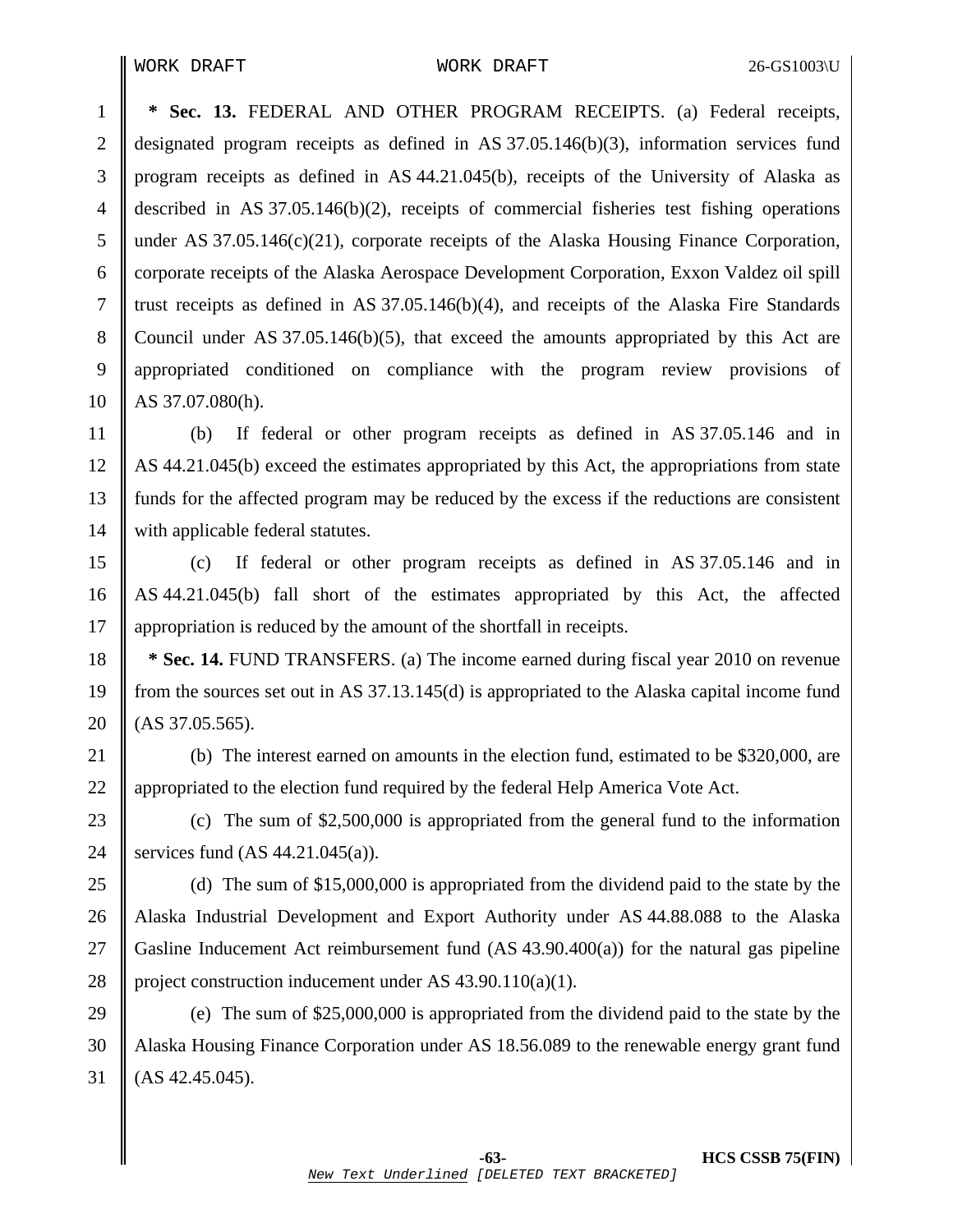I I

| 1              | * Sec. 15. INSURANCE CLAIMS. The amounts to be received in settlement of insurance            |                              |                   |  |
|----------------|-----------------------------------------------------------------------------------------------|------------------------------|-------------------|--|
| $\overline{2}$ | claims for losses and the amounts to be received as recovery for losses are appropriated from |                              |                   |  |
| 3              | the general fund to the                                                                       |                              |                   |  |
| $\overline{4}$ | (1) state insurance catastrophe reserve account $(AS\ 37.05.289(a))$ ; or                     |                              |                   |  |
| 5              | (2) appropriate state agency to mitigate the loss.                                            |                              |                   |  |
| 6              | Sec. 16. NATIONAL PETROLEUM RESERVE - ALASKA IMPACT GRANT<br>∗                                |                              |                   |  |
| 7              | PROGRAM. (a) The sum of \$15,967,840 of the amount received by the National Petroleum         |                              |                   |  |
| 8              | Reserve - Alaska special revenue fund (AS 37.05.530) under 42 U.S.C. 6506a(l) or former 42    |                              |                   |  |
| 9              | U.S.C. 6508 by August 31, 2009, estimated to be \$16,035,066, is appropriated from that fund  |                              |                   |  |
| 10             | to the Department of Commerce, Community, and Economic Development for capital project        |                              |                   |  |
| 11             | grants under the National Petroleum Reserve - Alaska impact grant program to be allocated to  |                              |                   |  |
| 12             | the following municipalities in the amounts stated:                                           |                              |                   |  |
| 13             | <b>MUNICIPALITY</b>                                                                           | <b>PROJECT</b>               | <b>ALLOCATION</b> |  |
| 14             | (1) North Slope Borough                                                                       | North Slope Borough          | \$2,500,620       |  |
| 15             |                                                                                               | workforce development        |                   |  |
| 16             |                                                                                               | three-year program           |                   |  |
| 17             |                                                                                               | enforcement                  |                   |  |
| 18             | (2) North Slope Borough                                                                       | Arctic Fox supplemental      | 409,262           |  |
| 19             |                                                                                               | studies to include the       |                   |  |
| 20             |                                                                                               | prevalence and incidence     |                   |  |
| 21             |                                                                                               | of rabies and other related  |                   |  |
| 22             |                                                                                               | diseases in the National     |                   |  |
| 23             |                                                                                               | Petroleum Reserve - Alaska   |                   |  |
| 24             | (3) City of Atqasuk                                                                           | Local government operations  | 226,500           |  |
| 25             |                                                                                               | and youth program            |                   |  |
| 26             | (4) City of Wainwright                                                                        | Operations and maintenance   | 49,269            |  |
| 27             |                                                                                               | equipment                    |                   |  |
| 28             | (5) North Slope Borough                                                                       | Continuing waterfowl survey  | 900,000           |  |
| 29             |                                                                                               | in the National Petroleum    |                   |  |
| 30             |                                                                                               | Reserve - Alaska             |                   |  |
| 31             | (6) North Slope Borough                                                                       | Police officers for National | 1,354,712         |  |
|                |                                                                                               |                              |                   |  |

 $\parallel$  HCS CSSB 75(FIN)  $-64$ New Text Underlined [DELETED TEXT BRACKETED]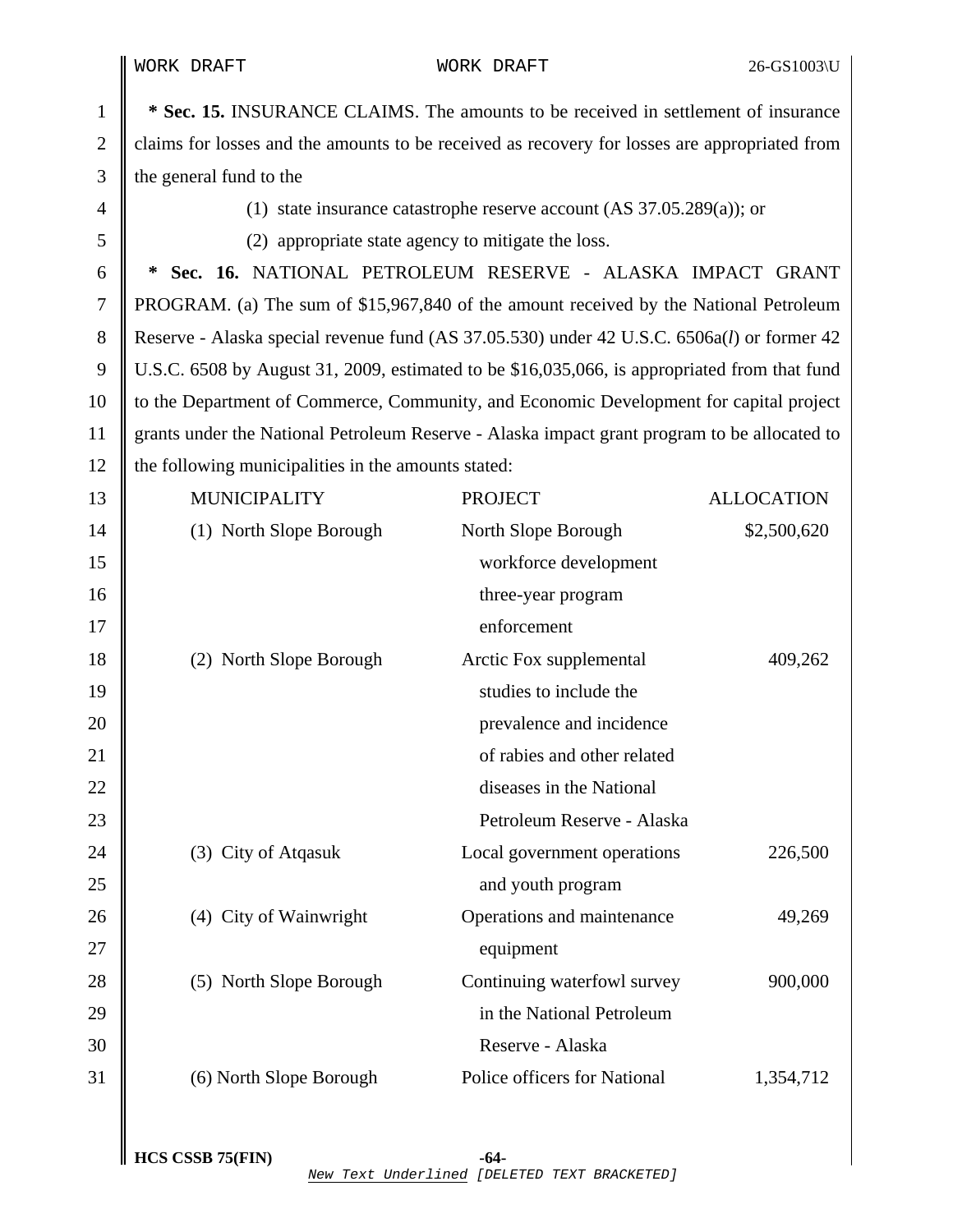|              |                                                                                                    | WORK DRAFT               | WORK DRAFT                                                                            | 26-GS1003\U |
|--------------|----------------------------------------------------------------------------------------------------|--------------------------|---------------------------------------------------------------------------------------|-------------|
| $\mathbf{1}$ |                                                                                                    |                          | Petroleum Reserve - Alaska                                                            |             |
| $\mathbf{2}$ |                                                                                                    |                          | impacted communities                                                                  |             |
| 3            |                                                                                                    | (7) North Slope Borough  | Meade River school counselor                                                          | 243,598     |
| 4            |                                                                                                    | (8) City of Barrow       | New boat ramp                                                                         | 2,000,000   |
| 5            |                                                                                                    | (9) City of Nuiqsut      | Youth center operations and                                                           | 188,847     |
| 6            |                                                                                                    |                          | maintenance                                                                           |             |
| 7            |                                                                                                    | (10) City of Wainwright  | Wainwright youth recreation                                                           | 240,000     |
| 8            |                                                                                                    |                          | program                                                                               |             |
| 9            |                                                                                                    | (11) North Slope Borough | Communications system                                                                 | 5,000,000   |
| 10           |                                                                                                    |                          | upgrade                                                                               |             |
| 11           |                                                                                                    | (12) North Slope Borough | Emerging disease surveillance:                                                        | 335,032     |
| 12           |                                                                                                    |                          | continuation of wildlife                                                              |             |
| 13           |                                                                                                    |                          | population health assessment                                                          |             |
| 14           |                                                                                                    |                          | in the National Petroleum                                                             |             |
| 15           |                                                                                                    |                          | Reserve - Alaska                                                                      |             |
| 16           |                                                                                                    | (13) City of Nuiqsut     | Local government operations                                                           | 420,000     |
| 17           |                                                                                                    |                          | and maintenance                                                                       |             |
| 18           |                                                                                                    | (14) City of Wainwright  | Wainwright local government                                                           | 300,000     |
| 19           |                                                                                                    |                          | operations                                                                            |             |
| 20           |                                                                                                    | (15) City of Barrow      | Local government operations                                                           | 1,800,000   |
| 21           |                                                                                                    |                          | and maintenance                                                                       |             |
| 22           |                                                                                                    |                          | (b) If the amount received by the National Petroleum Reserve - Alaska special revenue |             |
| 23           | fund (AS 37.05.530) under 42 U.S.C. 6506a( <i>l</i> ) or former 42 U.S.C. 6508 by August 31, 2009, |                          |                                                                                       |             |
| 24           | is less than \$15,967,840, the Department of Commerce, Community, and Economic                     |                          |                                                                                       |             |
| 25           | Development shall work with the municipalities listed in (a) of this section to reduce the         |                          |                                                                                       |             |
| 26           | allocations made in (a) of this section to equal the amount received.                              |                          |                                                                                       |             |

27 **\* Sec. 17.** DEPARTMENT OF COMMERCE, COMMUNITY, AND ECONOMIC 28 DEVELOPMENT. (a) The sum of \$8,000 is appropriated from the anatomical gift awareness 29 fund (AS 13.50.160) to the Department of Commerce, Community, and Economic 30 Development for payment as a grant under AS 37.05.316 to Life Alaska Donor Services, Inc., 31 for promoting the donation program under AS 13.50.150 for the fiscal year ending June 30,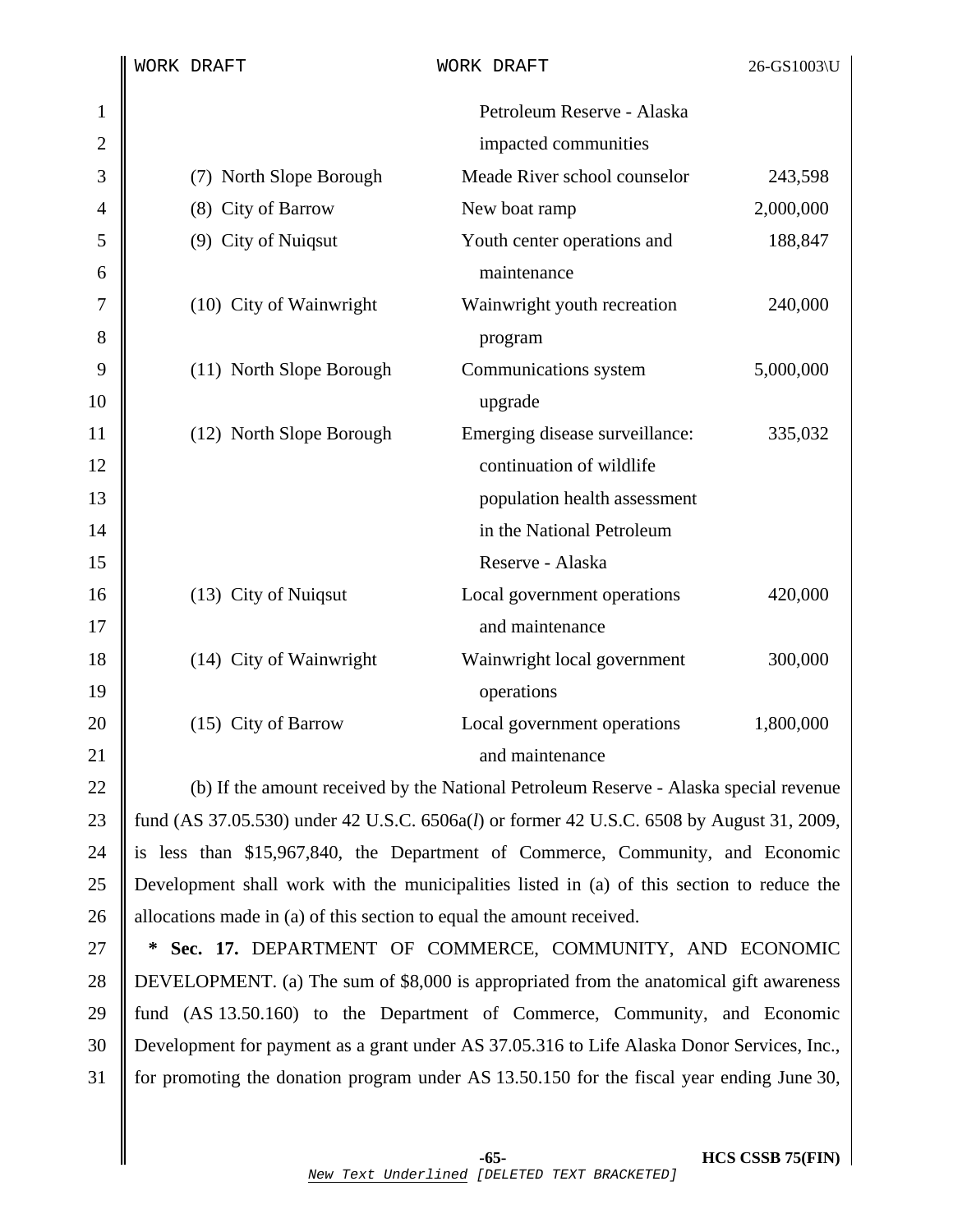|              |                                                                                        | WORK DRAFT                | WORK DRAFT                                                                                 | 26-GS1003\U |
|--------------|----------------------------------------------------------------------------------------|---------------------------|--------------------------------------------------------------------------------------------|-------------|
| $\mathbf{1}$ | 2010.                                                                                  |                           |                                                                                            |             |
| $\mathbf{2}$ |                                                                                        |                           | (b) Section $60(b)$ , ch. 29, SLA 2008, is amended to read:                                |             |
| 3            |                                                                                        | (b)                       | The sum of $$125,000$ is appropriated from the general fund to the                         |             |
| 4            |                                                                                        |                           | Department of Commerce, Community, and Economic Development for payment as a               |             |
| 5            |                                                                                        |                           | grant under AS 37.05.316 to World Trade Center Alaska for the international trade          |             |
| 6            |                                                                                        |                           | program partnership for the fiscal year ending <b>June 30, 2010</b> [JUNE 30, 2009].       |             |
| 7            |                                                                                        |                           | (c) Section 10(b), ch. 159, SLA 2004, is amended to read:                                  |             |
| 8            |                                                                                        | (b)                       | The [CONTINGENT UPON THE FORMATION OF A BOROUGH                                            |             |
| 9            |                                                                                        |                           | THAT ENCOMPASSES THE CITY OF DELTA JUNCTION, THE] balance owing                            |             |
| 10           |                                                                                        |                           | on the loan made under (a) of this section on <b>June 30, 2009</b> , [THE DATE OF          |             |
| 11           |                                                                                        |                           | INCORPORATION OF THE BOROUGH] is redesignated as a grant under                             |             |
| 12           |                                                                                        |                           | AS 37.05.315 to the City of Delta Junction for the payment of the costs of the             |             |
| 13           | settlement agreement for litigation regarding the establishment of a private prison in |                           |                                                                                            |             |
| 14           |                                                                                        | the vicinity of the city. |                                                                                            |             |
| 15           | * Sec. 18. DEPARTMENT OF ENVIRONMENTAL CONSERVATION. Section 1, ch.                    |                           |                                                                                            |             |
| 16           | 135, SLA 2000, page 10, lines 30 - 31, is amended to read:                             |                           |                                                                                            |             |
| 17           | <b>ALLOCATIONS</b>                                                                     |                           |                                                                                            |             |
| 18           |                                                                                        | <b>Village Safe Water</b> | 834,387                                                                                    |             |
| 19           |                                                                                        | <b>Study, Design,</b>     |                                                                                            |             |
| 20           |                                                                                        | and Construction          |                                                                                            |             |
| 21           |                                                                                        | Projects (HD 1-40)        |                                                                                            |             |
| 22           | <b>[TUNUNAK FLUSH</b>                                                                  |                           |                                                                                            |             |
| 23           | TANK AND HAUL,                                                                         |                           |                                                                                            |             |
| 24           |                                                                                        | AND WASHETERIA            |                                                                                            |             |
| 25           |                                                                                        | PROJECT (ED 38)]          |                                                                                            |             |
| 26           | * Sec. 19. HOUSE DISTRICT 1. (a) The unexpended and unobligated balance of the         |                           |                                                                                            |             |
| 27           |                                                                                        |                           | appropriation made in sec. 1, ch. 82, SLA 2003, page 5, lines 29 - 31 (Thorne Bay, medivac |             |
| 28           |                                                                                        |                           | landing site construction - \$175,000) is reappropriated to the Department of Commerce,    |             |
| 29           |                                                                                        |                           | Community, and Economic Development for payment as a grant under AS 37.05.315 to the       |             |
| 30           |                                                                                        |                           | City of Thorne Bay for emergency vehicle access and response.                              |             |
| 31           |                                                                                        |                           | (b) The unexpended and unobligated balance of the appropriation made in sec. 35(b),        |             |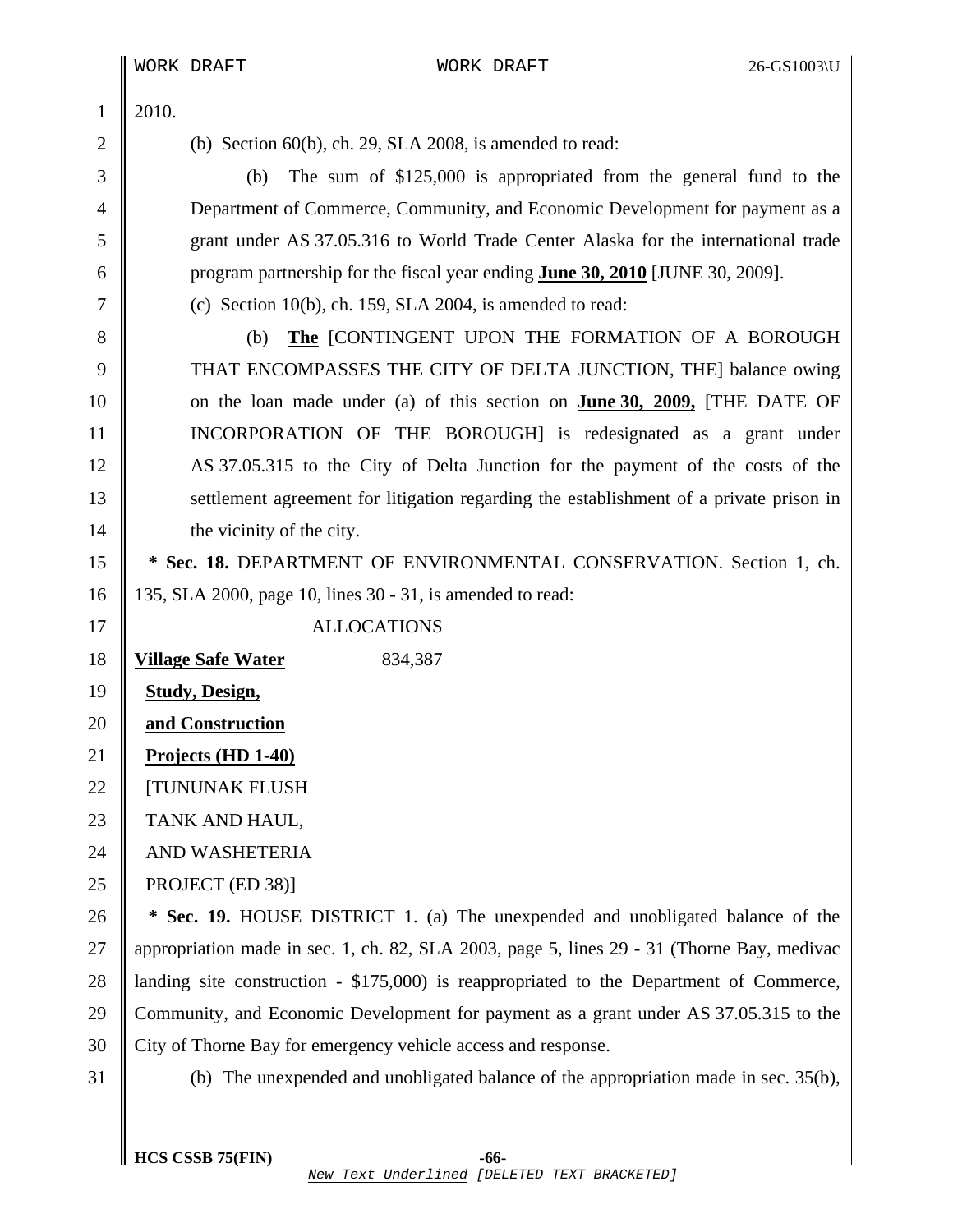WORK DRAFT WORK DRAFT 26-GS1003\U

1 ch. 159, SLA 2004 (Ketchikan Area Arts and Humanities Council, design and project 2 development of the Ketchikan community center for the arts) is reappropriated to the 3 Department of Commerce, Community, and Economic Development for payment as a grant 4 under AS 37.05.316 to the First City Players for design and project development of the 5 Ketchikan community center for the arts.

6 (c) The unexpended and unobligated balance of the appropriation made in sec. 1, ch. 7 135, SLA 2000, page 51, lines 7 - 9, as amended by sec. 33(b), ch. 30, SLA 2007 (Ketchikan 8 Gateway Borough, multi-purpose maintenance facility improvements) is reappropriated to the 9 Department of Commerce, Community, and Economic Development for payment as a grant 10 under AS 37.05.315 to the Ketchikan Gateway Borough for a multi-purpose maintenance 11 facility.

12 **\* Sec. 20.** HOUSE DISTRICT 2. (a) Section 41(a), ch. 29, SLA 2008, is amended to read:

13 (a) The unexpended and unobligated balance of the appropriation made in sec. 14 | 1, ch. 1, SSSLA 2002, page 8, lines 8 - 10 (Wrangell, water tank and connection to 15 upper water reservoir - \$180,000) is reappropriated to the Department of Commerce, 16 Community, and Economic Development for payment as a grant under AS 37.05.315 17 to the City of Wrangell for water tank and connection to upper water reservoir for the 18 fiscal **years** [YEAR] ending June 30, 2009**, June 30, 2010, and June 30, 2011**.

19 (b) The unexpended and unobligated balance of the appropriation made in sec. 7, ch. 20 29, SLA 2008, page 27, lines 5 - 7 (Wrangell, medical center, 12-passenger handicapped van - 21 \$39,000) is reappropriated to the Department of Commerce, Community, and Economic 22 Development for payment as a grant under AS 37.05.316 to the Wrangell Medical Center to 23 | purchase snow removal equipment.

24 (c) The unexpended and unobligated balance of the appropriation made in sec. 7, ch. 25 || 29, SLA 2008, page 12, lines 13 - 15 (Alaska Native Brotherhood Sitka Camp #1, Sitka ANB 26 hall renovation - \$50,000) is reappropriated to the Department of Commerce, Community, 27 and Economic Development for payment as a grant under AS 37.05.316 to Sitka 28 Kaagwaantaan, Inc. for the Sitka ANB hall renovations.

29 (d) The unexpended and unobligated balances of the appropriations made in sec. 7, 30 ch. 29, SLA 2008, page 26, lines  $10 - 12$  (Sitka, Moller Park lighting improvements -31 \$150,000) and sec. 7, ch. 29, SLA 2008, page 26, lines 13 - 14 (Sitka, Moller Park synthetic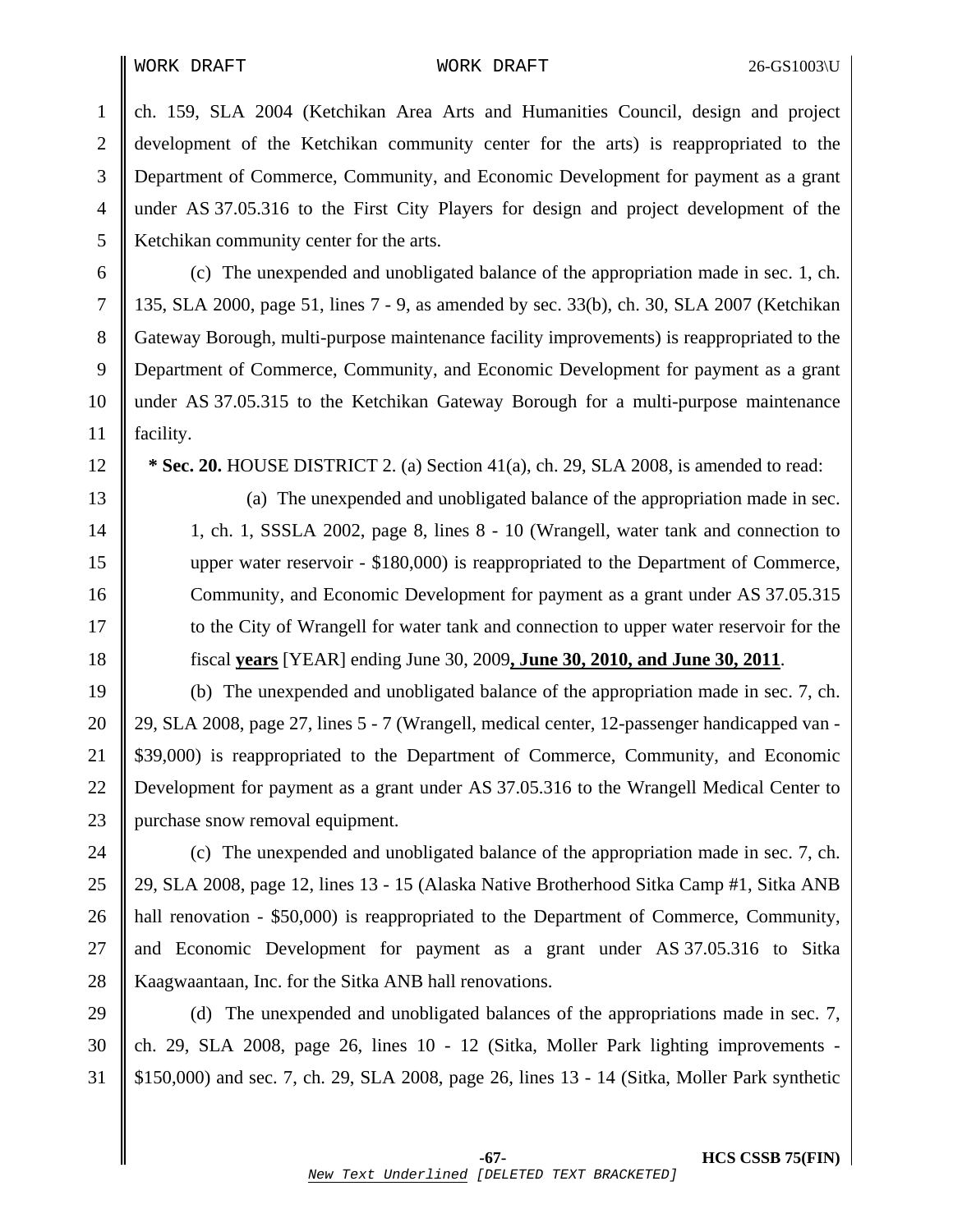1 infield - \$300,000) are reappropriated to the Department of Commerce, Community, and 2 Economic Development for payment as a grant under AS 37.05.315 to the City and Borough 3 of Sitka for Moller Park baseball field improvements. 4 **\* Sec. 21.** HOUSE DISTRICTS 3 - 4. (a) Section 1, ch. 82, SLA 2006, page 85, lines 30 - 5 31, is amended to read: 6 APPROPRIATION GENERAL 7 || ITEMS FUND 8 Gastineau Channel Crossing EIS and 3,000,000 3,000,000 3,000,000 9 Dredging **and North Douglas Highway** 10 **Extension** (HD 3-4) 11 (b) The unexpended and unobligated balance of the appropriation made in sec. 1, ch. 12 82, SLA 2006, page 23, lines 8 - 11 (St. Vincent de Paul Society, community nonprofit 13 service center construction - \$250,000) is reappropriated to the Department of Commerce, 14 Community, and Economic Development for payment as a grant under AS 37.05.316 to 15 Southeast Alaska Independent Living, Inc., for construction of a community nonprofit service 16  $\parallel$  center. 17 **\* Sec. 22.** HOUSE DISTRICT 5. (a) The unexpended and unobligated balance of the 18 appropriation made in sec. 33(k), ch. 159, SLA 2004 (Yakutat, teen center construction - 19 \$25,000) is reappropriated to the Department of Commerce, Community, and Economic 20 Development for payment as a grant under AS 37.05.315 to the City and Borough of Yakutat 21 for the Yakutat Community Health Center dental clinic remodel. 22  $\parallel$  (b) The unexpended and unobligated balance of the appropriation made in sec. 42(e), 23 ch. 29, SLA 2008 (Craig, Craig Elementary School roof replacement) is reappropriated to the

24 Department of Commerce, Community, and Economic Development for payment as a grant 25 under AS 37.05.315 to the City of Craig for Craig Clinic debt relief for the fiscal year ending 26 June 30, 2010.

27  $\parallel$  (c) The unexpended and unobligated balance of the appropriation made in sec. 42(d), 28 ch. 29, SLA 2008 (Craig, Prince of Wales health care facility project) is reappropriated to the 29 Department of Commerce, Community, and Economic Development for payment as a grant 30 under AS 37.05.315 to the City of Craig for costs incurred, construction of, and equipment for 31 the Craig seafood processing and cold storage plant.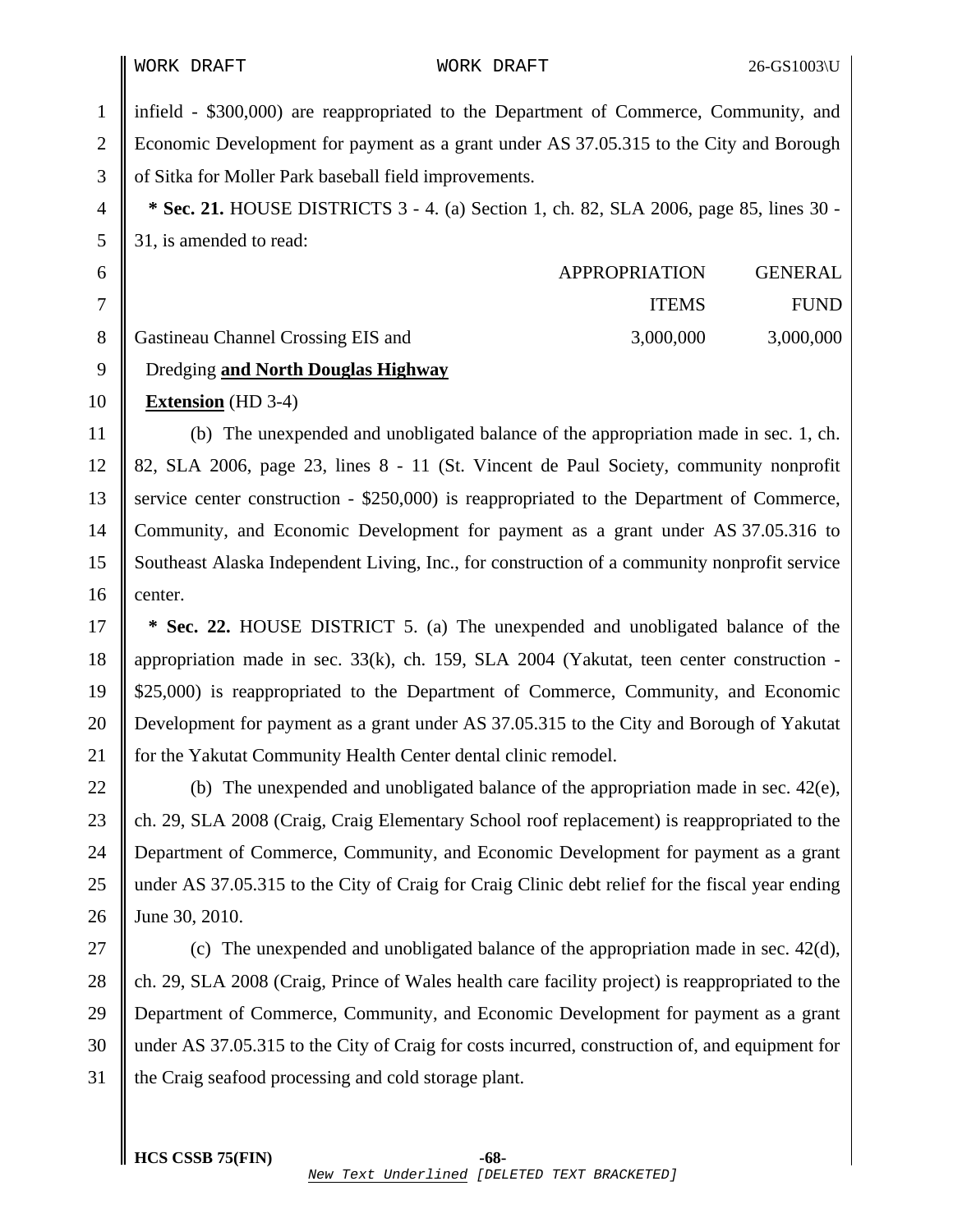1 (d) The unexpended and unobligated balance of the appropriation made in sec.  $52(a)$ , 2 ch. 61, SLA 2001 (Hydaburg, construction of a road and parking lot) is reappropriated to the 3 Department of Commerce, Community, and Economic Development for payment as a grant 4 under AS 37.05.316 to the Metlakatla Boys and Girls Club for equipment, projects, and 5 | improvements.

6 (e) The unexpended and unobligated balance, not to exceed \$4,671, of the 7 appropriation made in sec. 1, ch. 1, SSSLA 2002, page 6, lines 15 - 17, as amended by sec. 8 42(b), ch. 29, SLA 2008 (Hydaburg, water turbine impellors) is reappropriated to the 9 Department of Commerce, Community, and Economic Development for payment as a grant 10 under AS 37.05.316 to the Metlakatla Boys and Girls Club for equipment, projects, and 11 | improvements.

12 (f) The unexpended and unobligated balance, not to exceed \$10,000, of the 13 appropriation made in sec. 1, ch. 1, SSSLA 2002, page 6, lines 15 - 17, as amended by sec. 14 42(b), ch. 29, SLA 2008 (Hydaburg, water turbine impellors) is reappropriated to the 15 Department of Commerce, Community, and Economic Development for payment as a grant 16 under AS 37.05.316 to the Angoon Boys and Girls Club for equipment, projects, and 17 | improvements.

18  $\parallel$  (g) If the amount available for reappropriation under (e) and (f) of this section is less 19  $\parallel$  than \$14,671, the reappropriations made in (e) and (f) of this section shall be reduced in 20 proportion to the amount of the shortfall.

21  $\parallel$  (h) The unexpended and unobligated balance of the appropriation made in sec. 34(c), 22 ch. 30, SLA 2007 (Angoon Community Association, ANB hall renovation) is reappropriated 23 d to the Department of Commerce, Community, and Economic Development for payment as a 24 grant under AS 37.05.315 to the City of Angoon for community projects and improvements.

25 **\* Sec. 23.** HOUSE DISTRICT 6. (a) Section 4, ch. 30, SLA 2007, page 87, lines 19 - 21, is 26 | amended to read:

| 27 |                                         | APPROPRIATION | <b>GENERAL</b> |
|----|-----------------------------------------|---------------|----------------|
| 28 |                                         | <b>ITEMS</b>  | <b>FUND</b>    |
|    | 29    Galena - Ptarmigan Dorm Sprinkler | 1,001,040     | 1,001,040      |

29 Galena - Ptarmigan Dorm Sprinkler

30 System Installation **and Steam Heat** 

## 31 **Delivery, Monitoring, and Safety**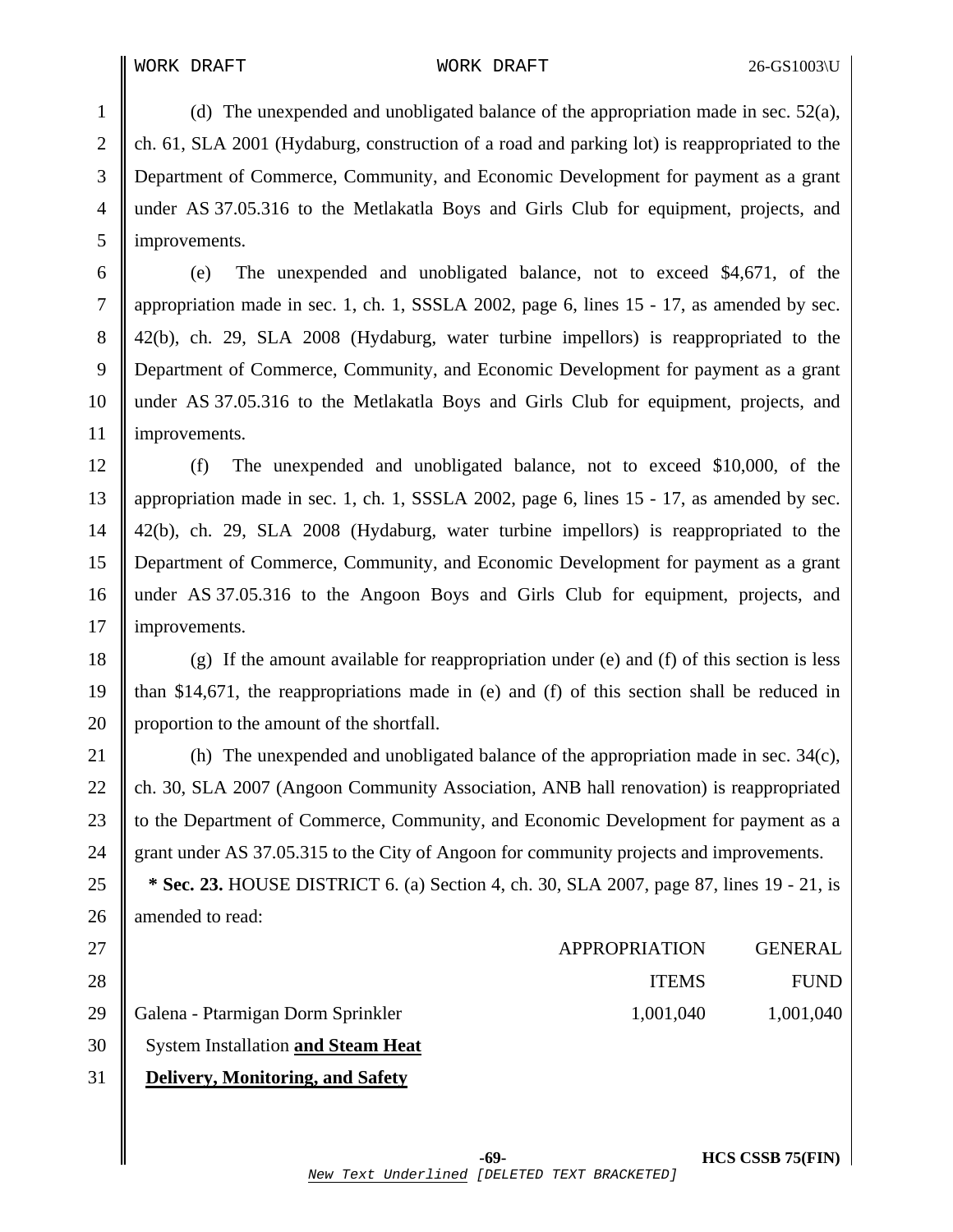## 1 **Improvements** (HD 6)

2 (b) The unexpended and unobligated balances of the appropriations made in sec. 1, 3 ch. 61, SLA 2001, page 61, lines 20 - 21 (Gulkana, RV park construction completion, phase 2 4 - \$25,000), sec. 1, ch. 1, SSSLA 2002, page 80, lines 7 - 8 (Marshall, teen and youth center -  $5 \parallel$  \$27,179), sec. 8(a)(16), ch. 159, SLA 2004 (Lake Minchumina, community projects and 6 | improvements - \$58,672), and sec. 8(b)(26), ch. 159, SLA 2004 (Marshall, community 7 projects and improvements - \$1,259) are reappropriated to the Department of Commerce, 8 Community, and Economic Development for payment as a grant under AS 37.05.316 to the 9 Tetlin Village Council for community projects and improvements.

10 (c) The unexpended and unobligated balances of the appropriations made in sec. 1, 11 ch. 1, SSSLA 2002, page 7, lines 3 - 4, as amended by sec. 35(a), ch. 30, SLA 2007 (Nenana, 12 cemetery road resurfacing and community projects and improvements) and sec.  $8(b)(17)$ , ch. 13 159, SLA 2004 (Grayling, community projects and improvements - \$24,887) are 14 Treappropriated to the Department of Commerce, Community, and Economic Development for 15 payment as a grant under AS 37.05.316 to the Mentasta Lake Village Council for community 16 | projects and improvements.

17 (d) The unexpended and unobligated balances of the appropriations made in sec. 18 22(f), ch. 82, SLA 2003 (Deltana, Delta roads and erosion control), sec. 8(a)(8), ch. 159, 2004 19 (Deltana, community projects and improvements - \$27,575), sec. 8(a)(12), ch. 159, SLA 2004 20 (Healy Lake Traditional, community projects and improvements - \$1,292), and sec.  $8(a)(24)$ , 21 ch. 159, SLA 2004 (Red Devil, community projects and improvements - \$29,114), are 22 Treappropriated to the Department of Commerce, Community, and Economic Development for 23 || payment as a grant under AS 37.05.316 to the Yukon Flats School District for Stevens Village 24 School equipment and upgrades.

25 (e) The unexpended and unobligated balances of the appropriations made in sec. 1, 26 ch. 1, SSSLA 2002, page 75, lines  $19 - 21$  (Eagle, customs house renovation and fire hall 27 addition - \$25,000), sec. 1, ch. 1, SSSLA 2002, page 75, lines 22 - 23 (Eagle, renovation of 28  $\parallel$  old school - \$15,000), and sec. 8(a)(10), ch. 159, SLA 2004 (Four Mile, community projects 29  $\parallel$  and improvements - \$27,484) are reappropriated to the Department of Commerce, 30 Community, and Economic Development for payment as a grant under AS 37.05.316 to the 31 Northway Village Council for community projects and improvements.

**HCS CSSB 75(FIN) -70-**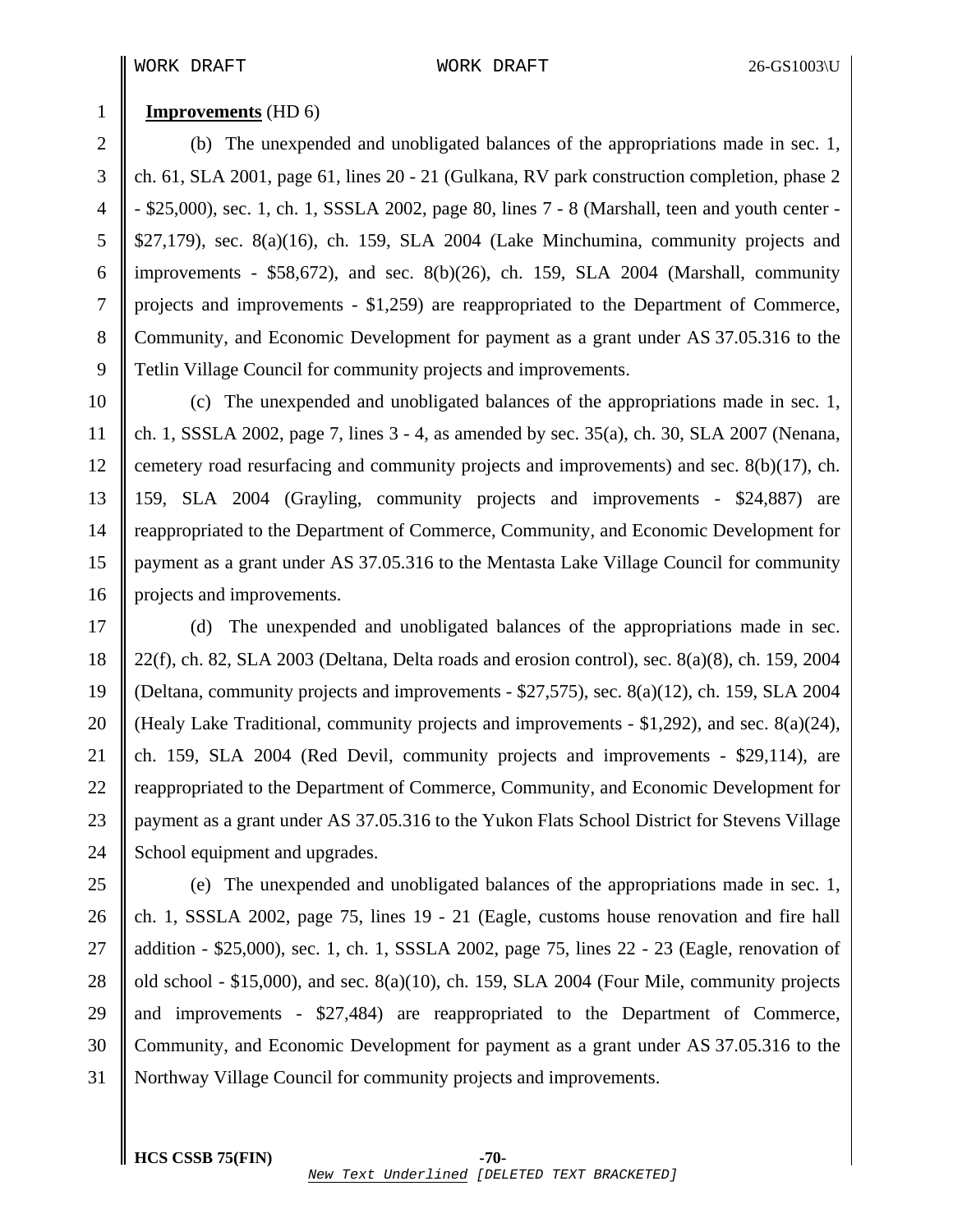1 (f) The unexpended and unobligated balance of the appropriation made in sec.  $38(a)$ , 2 ch. 159, SLA 2004 (Chitina, purchase of land for a community hall and offices) is 3 reappropriated to the Department of Commerce, Community, and Economic Development for 4 payment as a grant under AS 37.05.315 to the City of Allakaket for community projects and 5 | improvements.

6 (g) The unexpended and unobligated balance of the appropriation made in sec. 7  $\parallel$  8(a)(23), ch. 159, SLA 2004 (Rampart, community projects and improvements - \$54,390) is 8 Treappropriated to the Department of Commerce, Community, and Economic Development for 9 payment as a grant under AS 37.05.316 to the Manley Village Council for community 10 || projects and improvements.

11 (h) The unexpended and unobligated balance, not to exceed \$60,000, of the 12 appropriation made in sec. 38(g), ch. 159, SLA 2004 (Sleetmute, community projects and 13 improvements) is reappropriated to the Department of Commerce, Community, and Economic 14 Development for payment as a grant under AS 37.05.316 to the Yukon Koyukuk School 15 District for Merreline A. Kangas School projects and improvements.

16 (i) The unexpended and unobligated balance, not to exceed \$40,000, of the 17 appropriation made in sec. 38(g), ch. 159, SLA 2004 (Sleetmute, community projects and 18 improvements) is reappropriated to the Department of Commerce, Community, and Economic 19 Development for payment as a grant under AS 37.05.317 to the unincorporated community of 20 Alatna for community projects and improvements.

21 (i) The unexpended and unobligated balance, not to exceed \$38,796, of the 22 || appropriation made in sec. 38(g), ch. 159, SLA 2004 (Sleetmute, community projects and 23 Il improvements) is reappropriated to the Department of Commerce, Community, and Economic 24 Development for payment as a grant under AS 37.05.315 to the City of Hughes for 25 **community projects and improvements.** 

26 (k) If the total amount available for reappropriation in  $(h) - (i)$  of this section is less 27  $\parallel$  than \$138,796, the reappropriations made in (h) - (j) of this section shall be reduced in 28 | proportion to the amount of the shortfall.

29 **\* Sec. 24.** HOUSE DISTRICTS 7 - 11. (a) Section 4, ch. 3, FSSLA 2005, page 98, lines 8 -  $30 \parallel 9$ , is amended to read:

31 ALLOCATIONS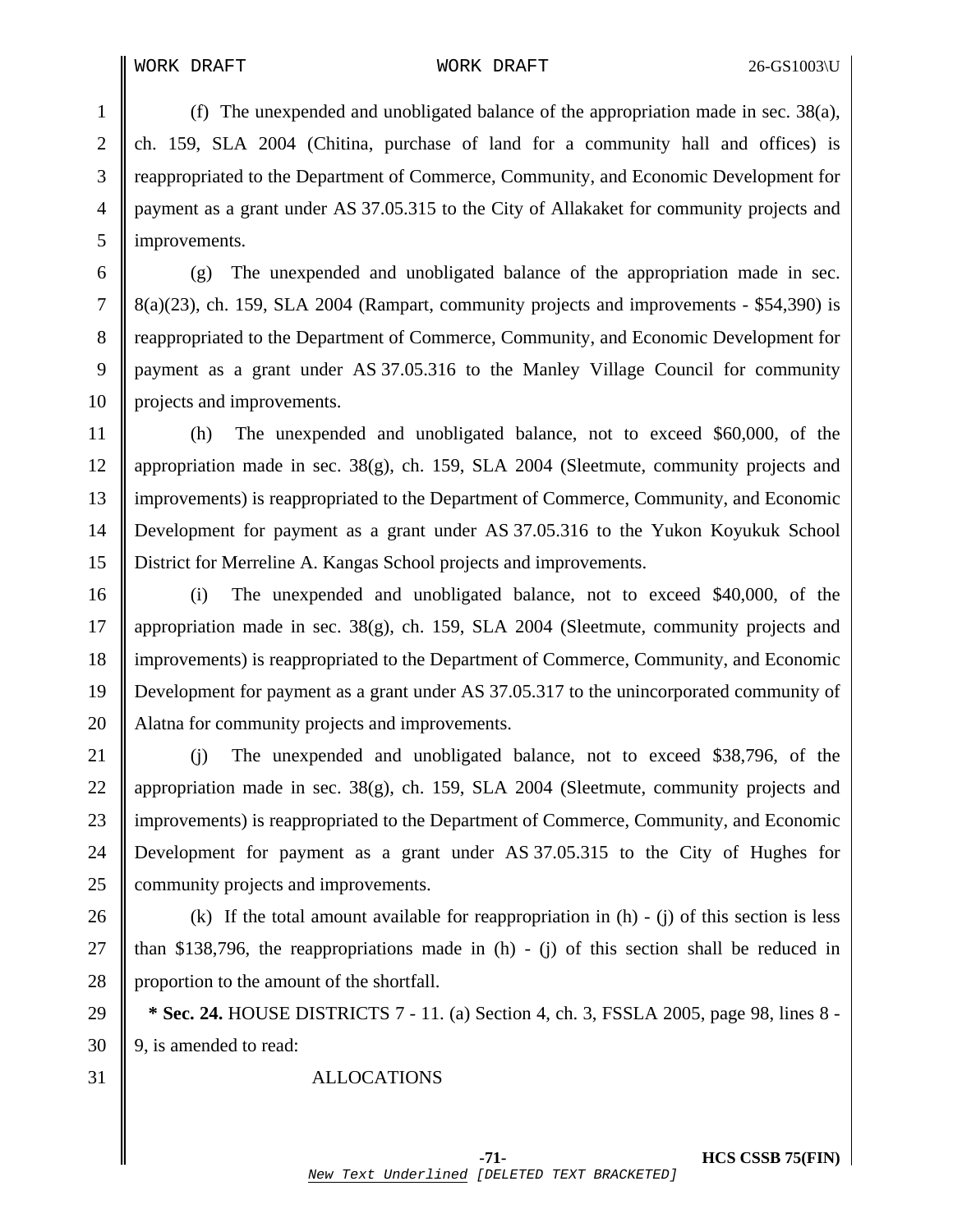|                | WORK DRAFT                                                                                   | WORK DRAFT                                                                                   | 26-GS1003\U |
|----------------|----------------------------------------------------------------------------------------------|----------------------------------------------------------------------------------------------|-------------|
| $\mathbf{1}$   | Fairbanks - Wilbur                                                                           | 1,000,000                                                                                    |             |
| $\overline{c}$ | Street Extension and                                                                         |                                                                                              |             |
| 3              | <b>Pioneer Park Access</b>                                                                   |                                                                                              |             |
| 4              | <b>Safety Improvements</b>                                                                   |                                                                                              |             |
| 5              | $(HD 7-11)$                                                                                  |                                                                                              |             |
| 6              | (b) Section 1, ch. 82, SLA 2006, page 69, lines 10 - 12, is amended to read:                 |                                                                                              |             |
| 7              |                                                                                              | <b>ALLOCATIONS</b>                                                                           |             |
| 8              | North Pole                                                                                   | 2,697,293                                                                                    |             |
| 9              | [BAKER/NORTH                                                                                 |                                                                                              |             |
| 10             | STAR] Water and                                                                              |                                                                                              |             |
| 11             | Sewer [PHASE 1]                                                                              |                                                                                              |             |
| 12             | <b>Matching Grant</b>                                                                        |                                                                                              |             |
| 13             | $(HD 7-11)$                                                                                  |                                                                                              |             |
| 14             | (c) Section 1, ch. 30, SLA 2007, page 91, line 32, through page 92, line 3, is amended       |                                                                                              |             |
| 15             | to read:                                                                                     |                                                                                              |             |
| 16             | <b>ALLOCATIONS</b>                                                                           |                                                                                              |             |
| 17             | North Pole                                                                                   | 2,067,210                                                                                    |             |
| 18             | [- BAKER/NORTH                                                                               |                                                                                              |             |
| 19             | STAR] Water and                                                                              |                                                                                              |             |
| 20             | Sewer [, PHASE I]                                                                            |                                                                                              |             |
| 21             | $(HD 7-11)$                                                                                  |                                                                                              |             |
| 22             | * Sec. 25. HOUSE DISTRICT 12. (a) The unexpended and unobligated balance of the              |                                                                                              |             |
| 23             | appropriation made in sec. 1, ch. 1, SSSLA 2002, page 88, line 25 - 26 (Tolsona, public road |                                                                                              |             |
| 24             | access - \$25,000) is reappropriated to the Department of Commerce, Community, and           |                                                                                              |             |
| 25             | Economic Development for payment as a grant under AS 37.06.020 to the unincorporated         |                                                                                              |             |
| 26             | community of Tolsona for public road access.                                                 |                                                                                              |             |
| 27             | (b)                                                                                          | The unexpended and unobligated balance of the appropriation made in sec.                     |             |
| 28             |                                                                                              | $8(a)(30)$ , ch. 159, SLA 2004 (Tolsona, community projects and improvements - \$102,637) is |             |
| 29             |                                                                                              | reappropriated to the Department of Commerce, Community, and Economic Development for        |             |
| 30             |                                                                                              | payment as a grant under AS 37.06.020 to the unincorporated community of Tolsona for         |             |
| 31             | community projects and improvements.                                                         |                                                                                              |             |
|                |                                                                                              |                                                                                              |             |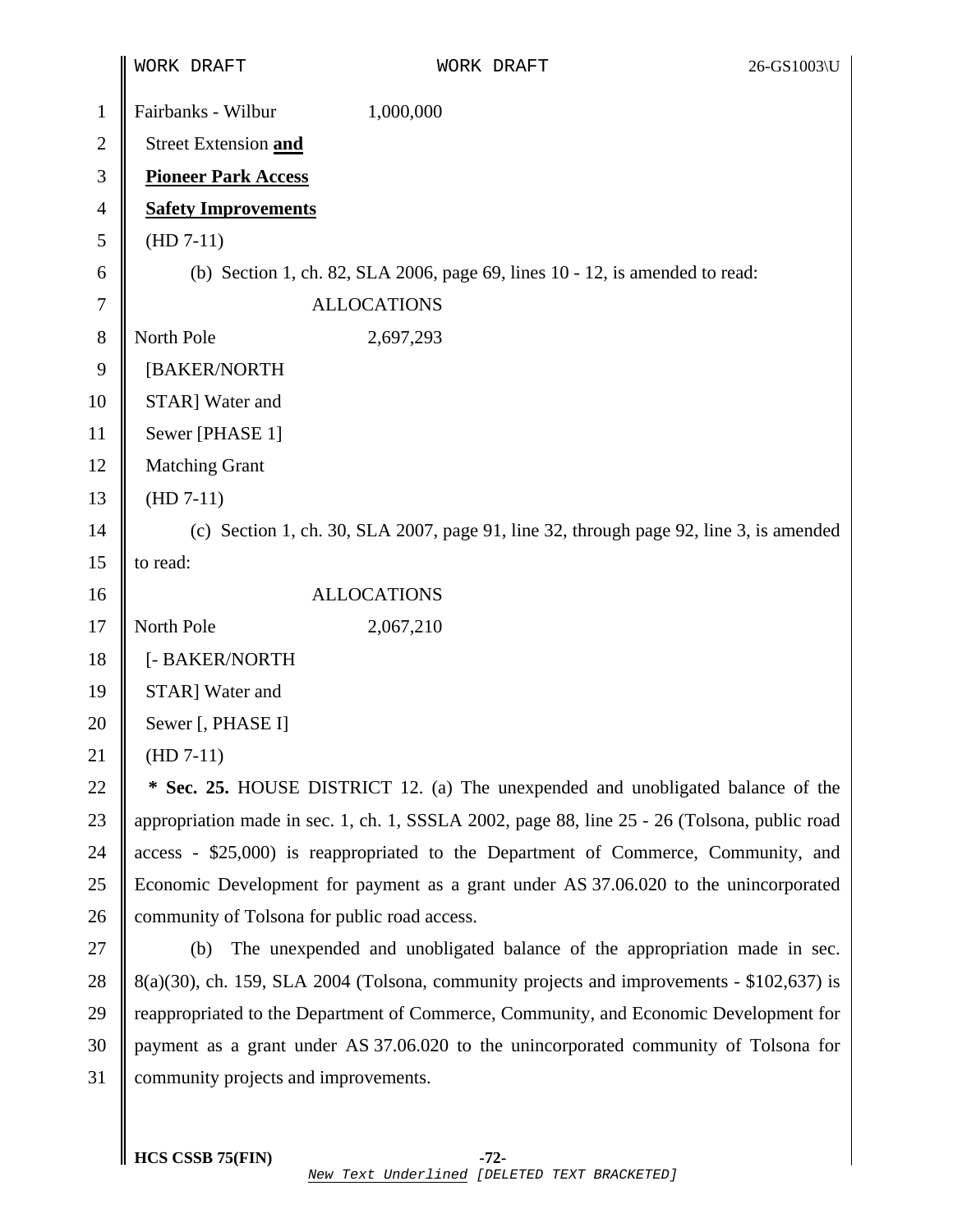1 **\* Sec. 26.** HOUSE DISTRICT 14. (a) The unexpended and unobligated balance of the 2 appropriation made in sec. 4, ch. 30, SLA 2007, page 88, lines 21 - 22 (Wasilla, Lucille Street 3 widen to four lanes - \$1,500,000) is reappropriated to the Department of Commerce, 4 Community, and Economic Development for payment as a grant under AS 37.05.315 to the 5 City of Wasilla for Lucille Street rehabilitation and improvements.

6 (b) The unexpended and unobligated balance of the appropriation made in sec. 1, ch. 7 82, SLA 2006, page 34, lines 16 - 18 (Wasilla, Palmer-Wasilla Highway sewer extension - 8 \$500,000) is reappropriated to the Department of Commerce, Community, and Economic 9 Development for payment as a grant under AS 37.05.315 to the City of Wasilla for the 10 Garden Terrace water main extension and upgrade project.

11 **\* Sec. 27.** HOUSE DISTRICT 17. The unexpended and unobligated balance of that portion 12 of the appropriation made in sec. 100, ch. 2, FSSLA 1999, page 56, line 10, and allocated on 13 lines 11 - 13, that was reappropriated by sec. 57(b), ch. 159, SLA 2004 (Eagle River Veterans, 14 Eagle River Veterans Memorial Museum land acquisition and building construction) is 15 Treappropriated to the Department of Commerce, Community, and Economic Development for 16 payment as a grant under AS 37.05.316 to the Alaska Veterans Museum for land acquisition, 17 building construction, or renovation of an existing structure to house the museum.

18 **\* Sec. 28.** HOUSE DISTRICT 19. The unexpended and unobligated balance of the 19 appropriation made in sec. 1, ch. 159, SLA 2004, page 10, lines 26 - 28 (Anchorage, Muldoon 20 || town center traffic calming study -  $$50,000$  is reappropriated to the Department of 21 Commerce, Community, and Economic Development for payment as a grant under 22 AS 37.05.316 to the United Way of Anchorage for Russian Jack/Muldoon Weed and Seed 23 Program support for the fiscal year ending June 30, 2010.

24 **\* Sec. 29.** HOUSE DISTRICTS 29 - 30. The unexpended and unobligated balance of the 25 appropriation made in sec. 1, ch. 1, SSSLA 2002, page 14, lines 31 - 33 (Anchorage, Papago 26 Park upgrades and improvements - \$18,000) is reappropriated to the Department of 27 Commerce, Community, and Economic Development for payment as a grant under 28 AS 37.05.315 to the Municipality of Anchorage for the purchase of a mobile computer lab for 29 Campbell Elementary School.

30 **\* Sec. 30.** HOUSE DISTRICT 31. Section 1, ch. 159, SLA 2004, page 12, line 31, through 31 page 13, line 4, is amended to read: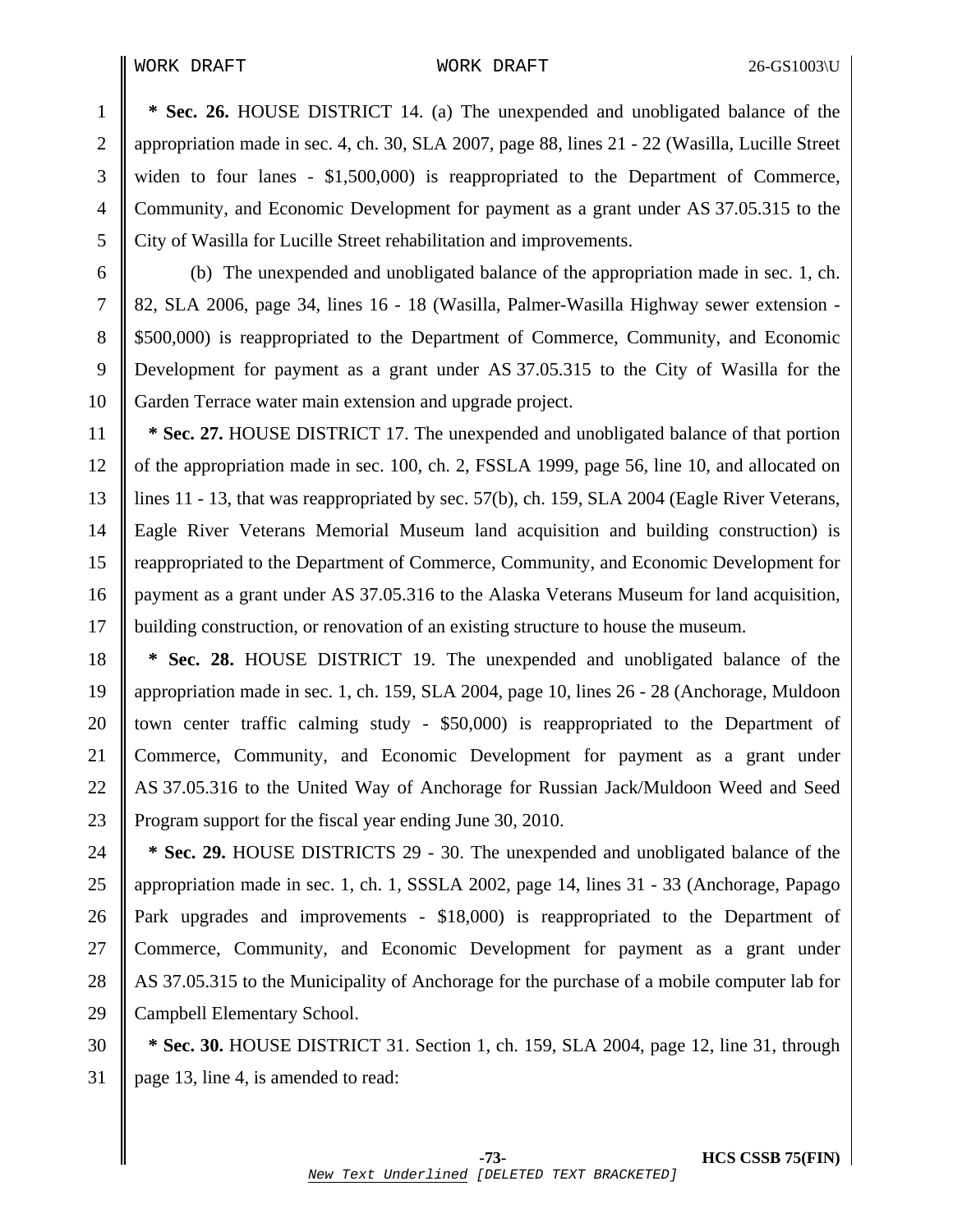|              | WORK DRAFT                                                                           | WORK DRAFT                                                                                   | 26-GS1003\U                  |
|--------------|--------------------------------------------------------------------------------------|----------------------------------------------------------------------------------------------|------------------------------|
| $\mathbf{1}$ |                                                                                      | <b>APPROPRIATION</b>                                                                         | <b>OTHER</b>                 |
| $\mathbf{2}$ |                                                                                      |                                                                                              | <b>FUNDS</b><br><b>ITEMS</b> |
| 3            | Municipality of Anchorage/                                                           |                                                                                              | 11,000<br>11,000             |
| 4            | Anchorage School District -                                                          |                                                                                              |                              |
| 5            | Huffman School - Intercom                                                            |                                                                                              |                              |
| 6            | System and Light Fixture                                                             |                                                                                              |                              |
| 7            | Replacement (HD 17-32)                                                               |                                                                                              |                              |
| 8            | [ED 17-32]                                                                           |                                                                                              |                              |
| 9            |                                                                                      | * Sec. 31. HOUSE DISTRICTS 33 - 34. (a) Section 42(h), ch. 30, SLA 2007, is amended to       |                              |
| 10           | read:                                                                                |                                                                                              |                              |
| 11           |                                                                                      | (h) The unexpended and unobligated balance, not to exceed \$593,700, of the                  |                              |
| 12           | appropriation made in sec. 4, ch. 3, FSSLA 2005, page 97, lines 14 - 15 (Kenai, Spur |                                                                                              |                              |
| 13           | Road rehabilitation - \$5,000,000) is reappropriated to the Department of Commerce,  |                                                                                              |                              |
| 14           |                                                                                      | Community, and Economic Development for payment as a grant under AS 37.05.315                |                              |
| 15           |                                                                                      | to the City of Kenai for Wildwood Drive reconstruction and Marathon Road and                 |                              |
| 16           | <b>Willow Street improvements.</b>                                                   |                                                                                              |                              |
| 17           |                                                                                      | (b) Section 1, ch. 159, SLA 2004, page 7, line 33, through page 8, line 4, is amended        |                              |
| 18           | to read:                                                                             |                                                                                              |                              |
| 19           |                                                                                      | <b>APPROPRIATION</b>                                                                         | <b>OTHER</b>                 |
| 20           |                                                                                      |                                                                                              | <b>ITEMS</b><br><b>FUNDS</b> |
| 21           | Kenai Peninsula Borough -                                                            |                                                                                              | 10,000<br>10,000             |
| 22           | <b>Funny River Pedestrian</b>                                                        |                                                                                              |                              |
| 23           | Safety Light and Driveway                                                            |                                                                                              |                              |
| 24           | <b>Improvements (HD 33-34)</b>                                                       |                                                                                              |                              |
| 25           | [ED 33-35]                                                                           |                                                                                              |                              |
| 26           | (c)                                                                                  | The unexpended and unobligated balance, not to exceed \$100,000, of the                      |                              |
| 27           |                                                                                      | appropriation made in sec. 4(c), ch. 82, SLA 2006, page 120, lines 32 - 33 (Department of    |                              |
| 28           |                                                                                      | Transportation and Public Facilities, Wik Road improvements - \$2,000,000) is reappropriated |                              |
| 29           |                                                                                      | to the Department of Commerce, Community, and Economic Development for payment as a          |                              |
| 30           |                                                                                      | grant under AS 37.05.316 to Nikishka Bay Utilities, Inc., for water system upgrades.         |                              |
| 31           | (d)                                                                                  | The unexpended and unobligated balance, not to exceed \$709,434, of the                      |                              |
|              |                                                                                      |                                                                                              |                              |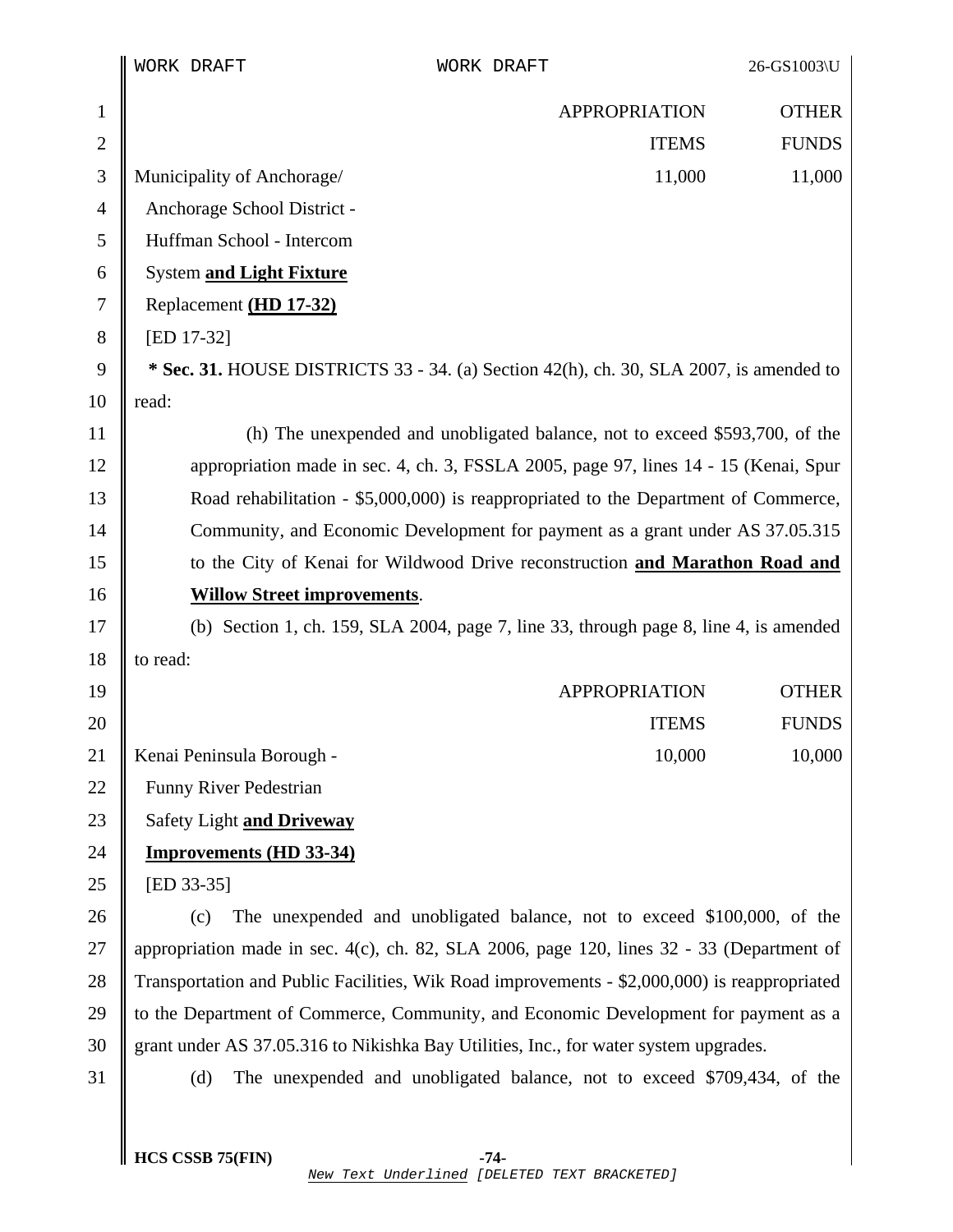28

30

1 appropriation made in sec. 4(c), ch. 82, SLA 2006, page 120, lines  $32 - 33$  (Department of 2 Transportation and Public Facilities, Wik Road improvements - \$2,000,000) is reappropriated 3 to the Department of Commerce, Community, and Economic Development for payment as a 4 grant under AS 37.05.315 to the Kenai Peninsula Borough for construction of Nikiski Fire 5 Department Station Number 2.

6 (e) The unexpended and unobligated balance, not to exceed \$60,000, of the 7 appropriation made in sec. 4(c), ch. 82, SLA 2006, page 120, lines 32 - 33 (Department of 8 Transportation and Public Facilities, Wik Road improvements - \$2,000,000) is reappropriated 9 to the Department of Commerce, Community, and Economic Development for payment as a 10 grant under AS 37.05.316 to Ninilchik Emergency Services for the purchase of an ambulance.

11 (f) The unexpended and unobligated balance, not to exceed \$75,000, of the 12 || appropriation made in sec. 4(c), ch. 82, SLA 2006, page 120, lines  $32 - 33$  (Department of 13 Transportation and Public Facilities, Wik Road improvements - \$2,000,000) is reappropriated 14 to the Department of Commerce, Community, and Economic Development for payment as a 15 grant under AS 37.05.316 to Kenai Peninsula State Fair for fairground facility improvements 16 and access.

17  $\parallel$  (g) If the amount available for reappropriation in (c) - (f) of this section is less than 18  $\parallel$  \$944,434, the reappropriations made in (c) - (f) of this section shall be reduced in proportion 19 | to the amount of the shortfall.

20 **\* Sec. 32.** HOUSE DISTRICTS 33 - 35. Section 1, ch. 3, FSSLA 2005, page 24, lines 10 - 21 | 12, is amended to read:

| 22 | <b>APPROPRIATION</b>                                                                             | <b>GENERAL</b> |
|----|--------------------------------------------------------------------------------------------------|----------------|
| 23 | <b>ITEMS</b>                                                                                     | <b>FUND</b>    |
| 24 | 200,000<br>Kenai Peninsula Borough -                                                             | 200,000        |
| 25 | Homer Middle School and                                                                          |                |
| 26 | <b>McNeil Canyon Elementary</b>                                                                  |                |
| 27 | <b>School</b> Roofing Upgrades                                                                   |                |
| 28 | $(HD 33-35)$                                                                                     |                |
| 29 | <b>* Sec. 33.</b> HOUSE DISTRICT 37. (a) Section 1, ch. 82, SLA 2006, page 32, lines 14 - 15, is |                |
| 30 | amended to read:                                                                                 |                |
| 31 | <b>APPROPRIATION</b>                                                                             | <b>GENERAL</b> |

 **-75- HCS CSSB 75(FIN)**  New Text Underlined [DELETED TEXT BRACKETED]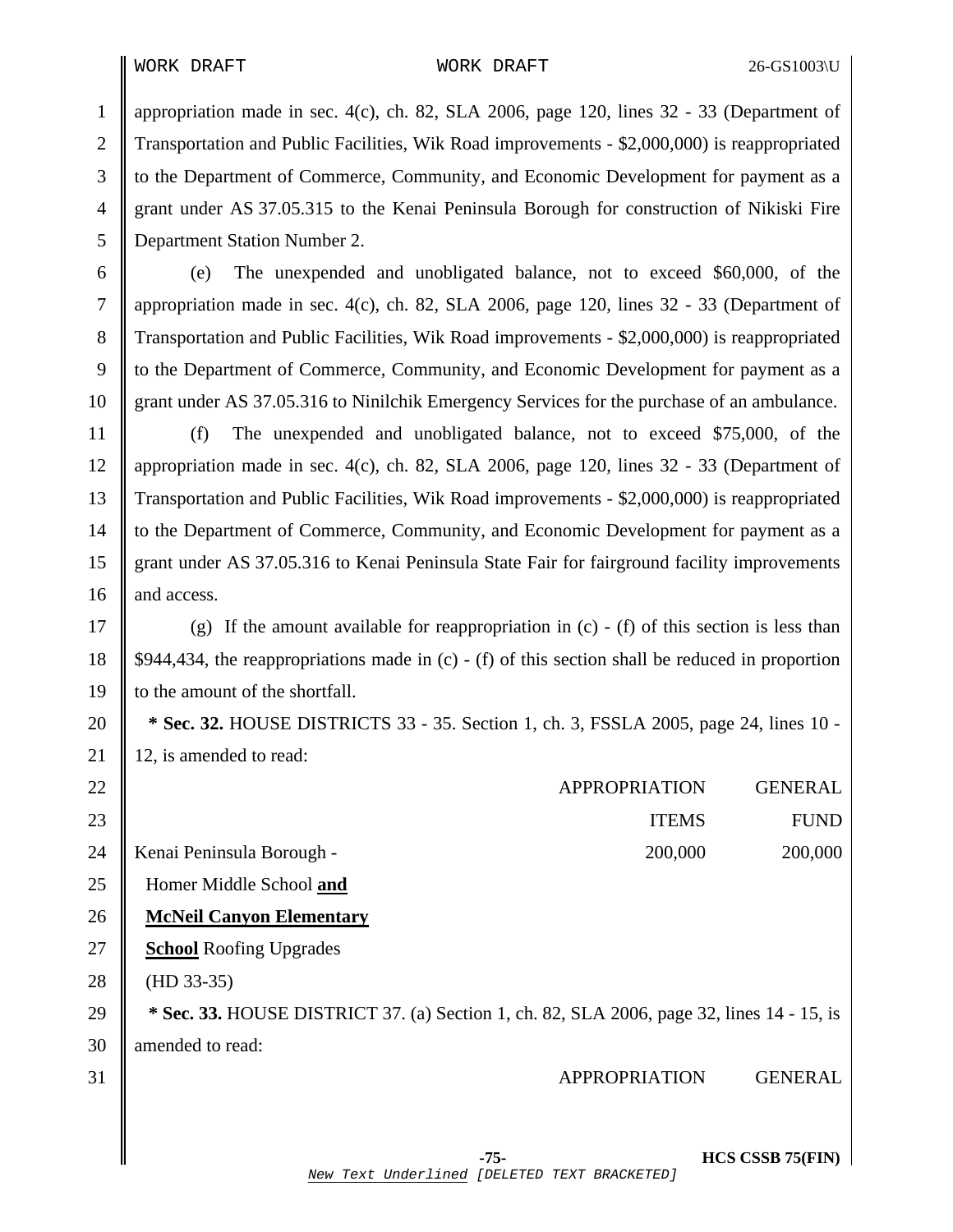1 || ITEMS FUND 2 City of Sand Point - Ferry 200,000 200,000 200,000 3 Dock Warehouse **and Other** 4 **City-Owned Facilities** (HD 37)  $5 \parallel$  (b) The unexpended and unobligated balances of the appropriations made in sec. 8(b), 6 ch. 1, SSSLA 2002, page 97, line 18 (Atka, community projects and improvements - \$25,000) 7 and sec. 43(b), ch. 159, SLA 2004 (Atka, federal grant match for clinic/civic center project) 8 are reappropriated to the Department of Commerce, Community, and Economic Development 9 for payment as a grant under AS 37.05.315 to the City of Atka for new clinic construction. 10 (c) Section 1, ch. 82, SLA 2006, page 27, lines 14 - 15, is amended to read: 11 || APPROPRIATION GENERAL 12 || ITEMS FUND 13 City of Akutan - Akutan 13 City of Akutan 3,100,000 3,100,000 3,100,000 14 Harbor Road Project **and** 15 **Airport Access Projects** 16 (HD 37) 17 **\* Sec. 34.** HOUSE DISTRICT 38. (a) The unexpended and unobligated balances of the 18 appropriations made in sec. 1, ch. 135, SLA 2000, page 56, lines 18 - 20 (Upper Kalskag, 19 community restoration and graveyard restoration - \$25,000), sec. 1, ch. 1, SSSLA 2002, page 20 84, lines 25 - 27 (Upper Kalskag, teen center and playground equipment purchase - \$28,791), 21  $\parallel$  and sec. 8(b)(25), ch. 159, SLA 2004 (Lower Kalskag, community projects and improvements 22  $\parallel$  - \$41,922) are reappropriated to the Department of Commerce, Community, and Economic 23 Development for payment as a grant under AS 37.05.316 to the Native Village of Upper

25 (b) The unexpended and unobligated balance of the appropriation made in sec.  $8(b)$ , 26 ch. 1, SSSLA 2002, page 97, line 28 (Eek, community projects and improvements  $-$  \$170,838) 27 is reappropriated to the Department of Commerce, Community, and Economic Development 28 for payment as a grant under AS 37.05.315 to the City of Eek for river bank repairs and 29 **boardwalks**.

30 (c) The unexpended and unobligated balances of the appropriations made in sec. 31  $\parallel$  8(a)(15), ch. 159, SLA 2004 (Kongiganak, community projects and improvements - \$27,770),

24 Kalskag for the multi-facility building renovation.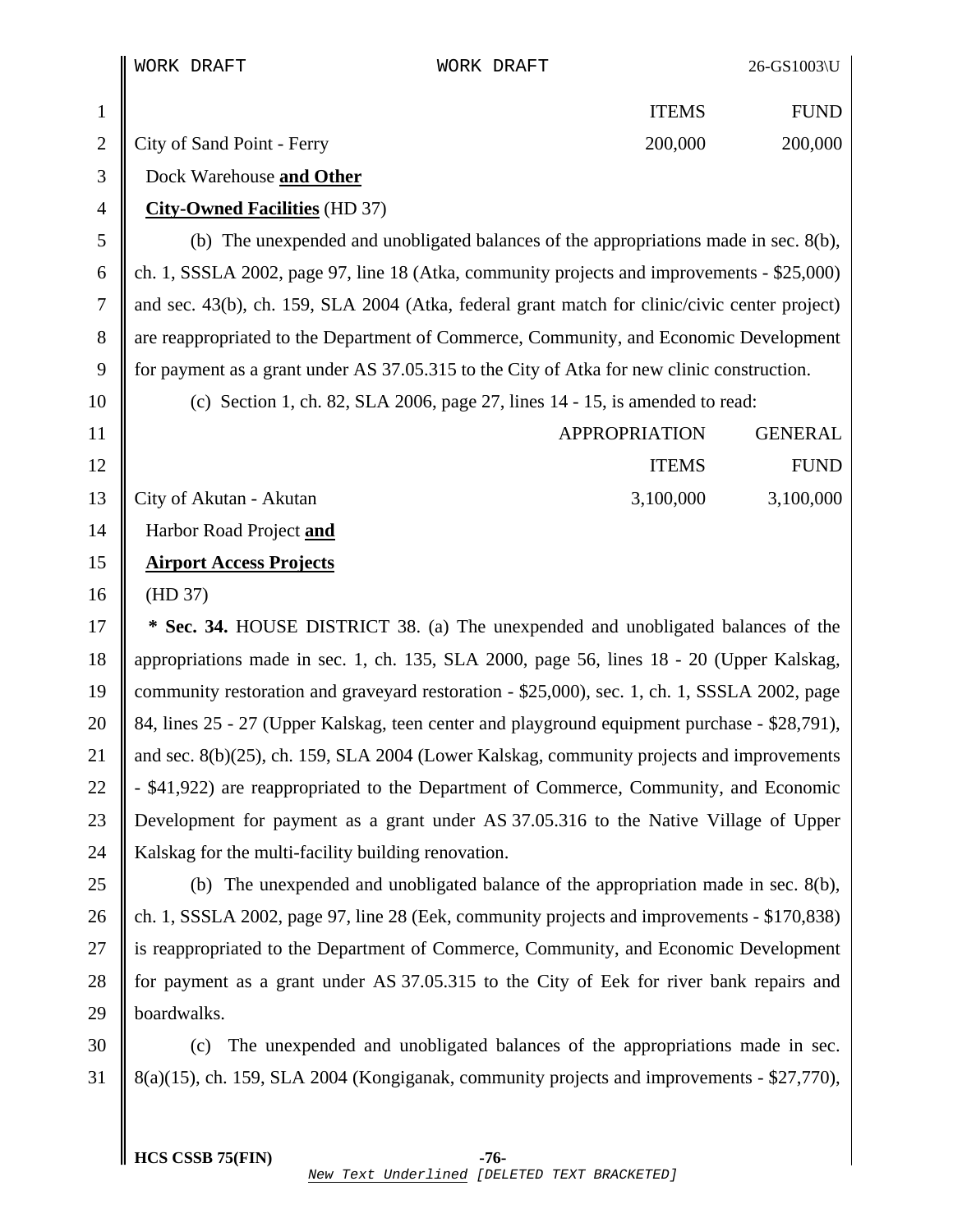1 sec. 8(a), ch. 1, SSSLA 2002, page 96, line 17 (Kongiganak, community projects and 2 improvements - \$55,496), sec. 8(b)(28), ch. 159, SLA 2004 (Napaskiak, community projects 3 and improvements - \$6,326), sec. 131, ch. 139, SLA 1998, page 99, lines 19 - 20 4 (Nunapitchuk, motor grader snowblade - \$15,500), sec. 1, ch. 135, SLA 2000, page 53, lines 5 28 - 30 (Nunapitchuk, washeteria renovation - water improvements - \$50,000), sec. 15(b), ch. 6  $\parallel$  61, SLA 2001, page 78, line 19 (Nunapitchuk, capital projects and improvements - \$26,322), 7 sec. 1, ch. 1, SSSLA 2002, page 81, lines 30 - 31 (Nunapitchuk, solid waste dumpsite upgrade 8  $\parallel$  - \$25,000), sec. 8(a), ch. 1, SSSLA 2002, page 96, line 24 (Oscarville, community projects 9 and improvements - \$88,107), sec. 71(c), ch. 1, SSSLA 2002 (Oscarville, community 10 facilities and equipment), sec. 8(a)(19), ch. 159, SLA 2004 (Oscarville, community projects 11 and improvements - \$58,651), sec. 1, ch. 61, SLA 2001, page 63, lines 12 - 13 (Tuntutuliak, 12  $\parallel$  jail house completion - \$16,466), sec. 67(b), ch. 61, SLA 2001 (Tuntutuliak, construction of a 13 post office), sec. 8(a), ch. 1, SSSLA 2002, page 97, line 2 (Tuntutuliak, community projects 14  $\parallel$  and improvements - \$54,518), sec. 8(a)(31), ch. 159, SLA 2004 (Tuntutuliak, community 15 projects and improvements - \$7,881), and sec. 8(b)(38), ch. 159, SLA 2004 (Platinum, 16 Community projects and improvements - \$26,900) are reappropriated to the Department of 17 Commerce, Community, and Economic Development for payment as a grant under 18 AS 37.05.316 to the Association of Village Council Presidents for a demonstration project to 19 use wood as a heating source for the fiscal year ending June 30, 2010.

20 **\* Sec. 35.** HOUSE DISTRICT 39. The unexpended and unobligated balances of the 21 appropriations made in sec. 8(a), ch. 1, SSSLA 2002, page 96, line 26 (Pitka's Point, 22 Community projects and improvements -  $$77,149$  and sec. 8(a)(21), ch. 159, SLA 2004 23 (Pitka's Point, Community projects and improvements - \$35,507) are reappropriated to the 24 Department of Commerce, Community, and Economic Development for payment as a grant 25 under AS 37.05.316 to the Pitka's Point Traditional Council for upgrading the washeteria.

26 **\* Sec. 36.** DEPARTMENT OF TRANSPORTATION AND PUBLIC FACILITIES. (a) The 27 unexpended and unobligated balance of the appropriation made in sec. 1, ch. 82, SLA 2006, 28 || page 38, lines 9 - 12 (Kenai Peninsula Borough, Diamond Ridge nonmotorized vehicle safety 29 trail - \$65,000) is reappropriated to the Department of Transportation and Public Facilities for 30 | Ohlson Mountain Road improvements.

31 (b) Section 4, ch. 3, FSSLA 2005, page 97, lines 27 - 30, is amended to read: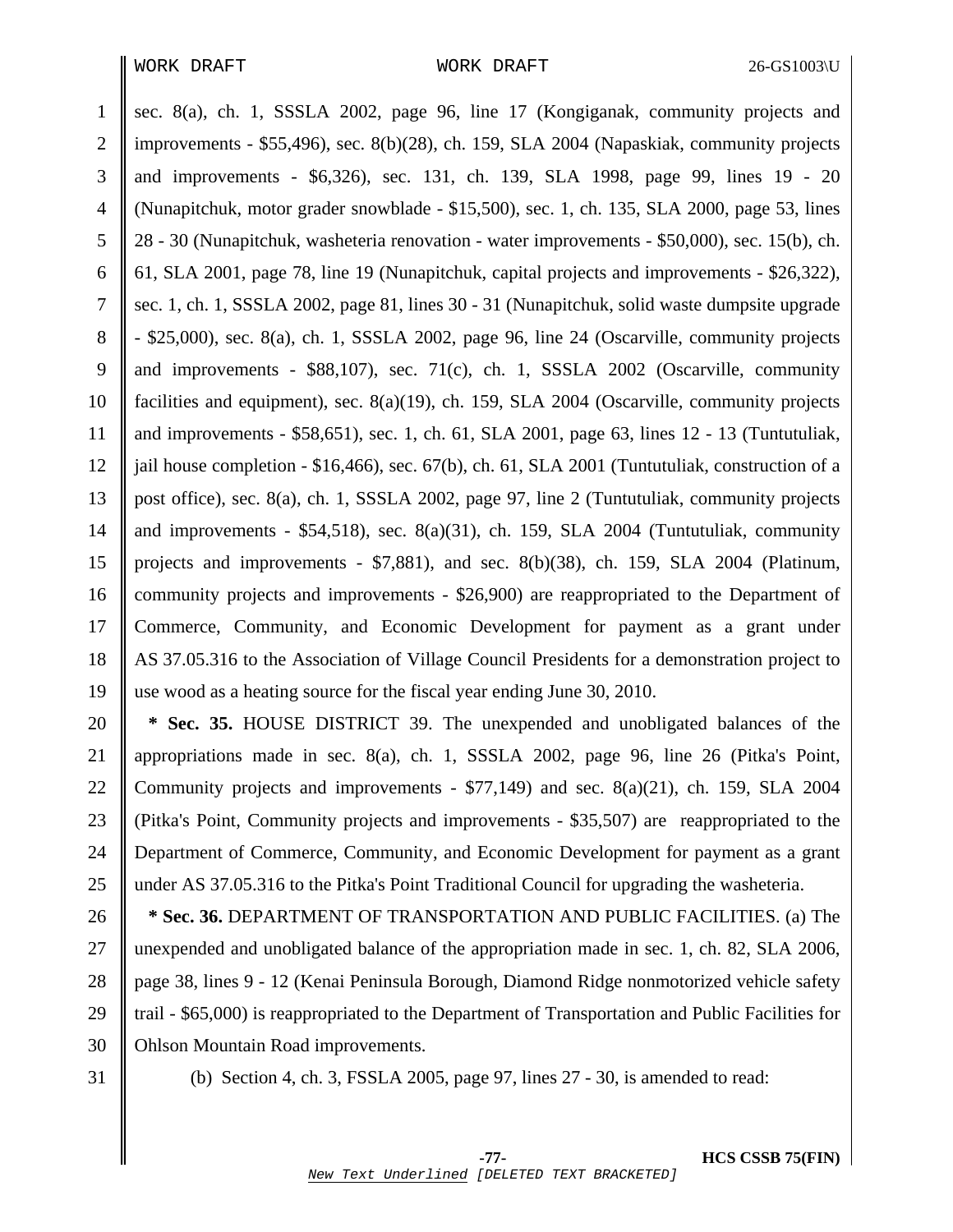|                | WORK DRAFT                                                                                       | WORK DRAFT                                                                                    | 26-GS1003\U   |
|----------------|--------------------------------------------------------------------------------------------------|-----------------------------------------------------------------------------------------------|---------------|
| $\mathbf{1}$   | <b>ALLOCATIONS</b>                                                                               |                                                                                               |               |
| $\overline{2}$ | Fairbanks - 2nd                                                                                  | 2,500,000                                                                                     |               |
| 3              | Avenue, Moore                                                                                    |                                                                                               |               |
| $\overline{4}$ | Street Realignment,                                                                              |                                                                                               |               |
| 5              | [AND] New Airport                                                                                |                                                                                               |               |
| 6              | Way Intersection, or                                                                             |                                                                                               |               |
| $\tau$         | <b>Alterations and</b>                                                                           |                                                                                               |               |
| 8              | <b>Improvement to</b>                                                                            |                                                                                               |               |
| 9              | <b>Pioneer Park Parking</b>                                                                      |                                                                                               |               |
| 10             | Lot (HD $7-11$ )                                                                                 |                                                                                               |               |
| 11             | ∗                                                                                                | Sec. 37. REAPPROPRIATION OF LEGISLATIVE APPROPRIATIONS. (a) The                               |               |
| 12             | unexpended and unobligated balances of the appropriations made in sec. 1, ch. 27, SLA 2008,      |                                                                                               |               |
| 13             | page 44, line 28 (Legislative Council - \$32,960,200), sec. 1, ch. 27, SLA 2008, page 45, line 6 |                                                                                               |               |
| 14             | (legislative operating budget - \$10,835,500), and sec. 1, ch. 27, SLA 2008, page 44, line 20    |                                                                                               |               |
| 15             | (Budget and Audit Committee - \$19,123,900) are reappropriated to the Legislative Council        |                                                                                               |               |
| 16             | for the projects listed in the amounts stated:                                                   |                                                                                               |               |
| 17             | <b>PROJECT</b>                                                                                   |                                                                                               | <b>AMOUNT</b> |
| 18             |                                                                                                  | (1) boiler replacement and heating rehabilitation project                                     | \$2,900,000   |
| 19             |                                                                                                  | (2) exterior and interior repair, renovation, and safety                                      | 2,600,000     |
| 20             | improvements                                                                                     |                                                                                               |               |
| 21             |                                                                                                  | (3) addressing the effects of climate and environmental                                       | 750,000       |
| 22             |                                                                                                  | change on the state for the fiscal years ending                                               |               |
| 23             |                                                                                                  | June 30, 2009, and June 30, 2010                                                              |               |
| 24             |                                                                                                  | (4) information technology upgrades and electronic voting                                     | 600,000       |
| 25             | improvements                                                                                     |                                                                                               |               |
| 26             | (b)                                                                                              | If the amount available for reappropriation in (a) of this section is less than               |               |
| 27             | \$6,850,000, the reappropriations made by $(a)(1) - (4)$ of this section shall be reduced in     |                                                                                               |               |
| 28             | proportion to the amount of the shortfall.                                                       |                                                                                               |               |
| 29             |                                                                                                  | (c) The unexpended and unobligated balance, not to exceed \$850,000, after the                |               |
| 30             |                                                                                                  | reappropriation made in (a) of this section, of the appropriation made in sec. 1, ch. 27, SLA |               |
| 31             |                                                                                                  | 2008, page 44, line 20 (Budget and Audit Committee - \$19,123,900) is reappropriated to the   |               |
|                |                                                                                                  |                                                                                               |               |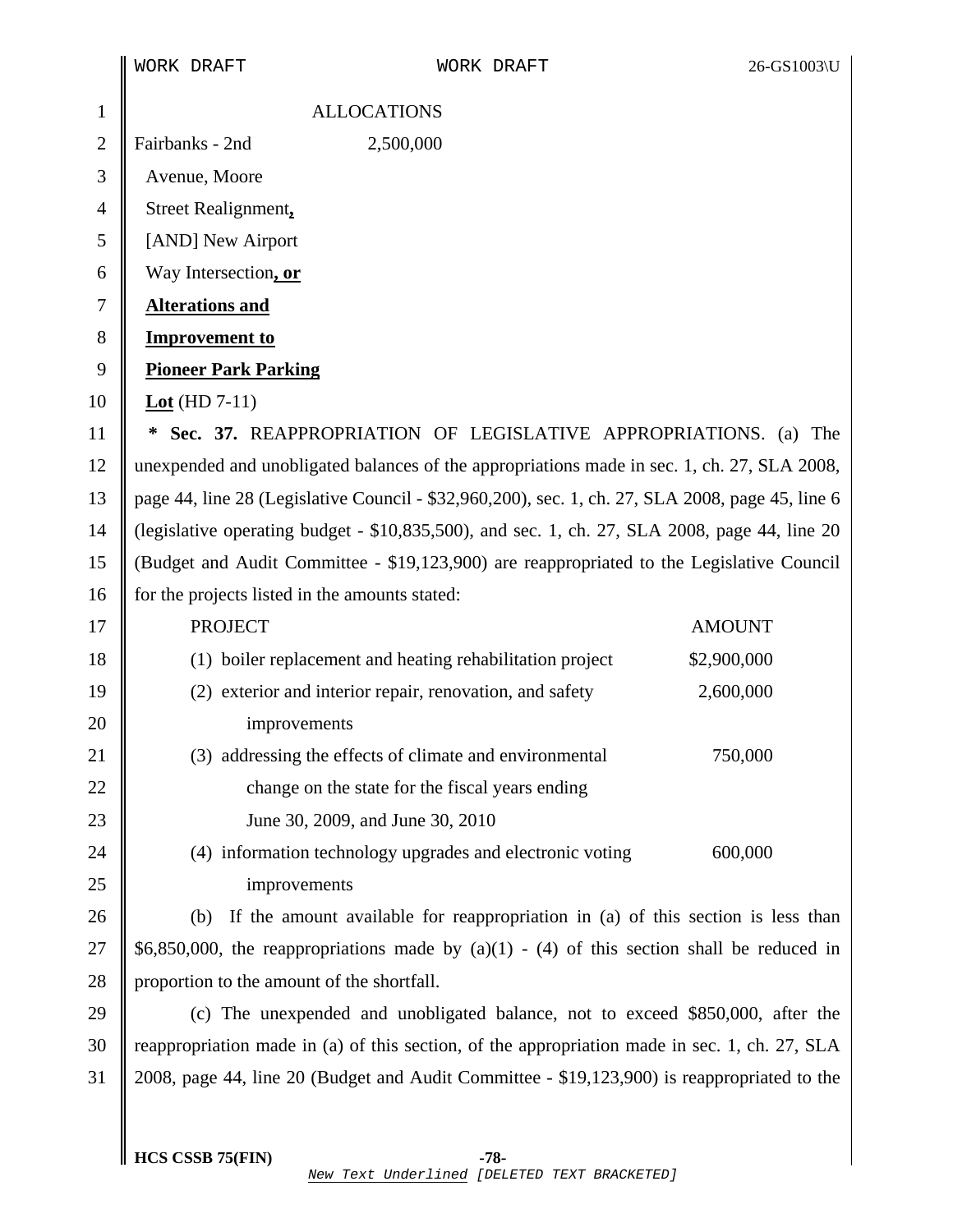1 Legislative Council for purchase, restoration, and display of historical art and artifacts in 2 conjunction with statehood celebrations in the capitol.

3 (d) The unexpended and unobligated balances, after the reappropriations made in (a) 4 and (c) of this section, of the appropriations made in sec. 1, ch. 27, SLA 2008, page 44, line 5 28 (Legislative Council - \$32,960,200), sec. 1, ch. 27, SLA 2008, page 45, line 6 (legislative 6 | operating budget -  $$10,835,500$ , and sec. 1, ch. 27, SLA 2008, page 44, line 20 (Budget and 7 Audit Committee - \$19,123,900) are reappropriated to the Legislative Council for necessary 8 | legislative capital projects.

9 (e) Section 70(c), ch. 29, SLA 2008, is amended to read:

10 (c) The unexpended and unobligated balances, not to exceed \$100,000, of the 11 appropriations made in sec. 1, ch. 28, SLA 2007, page 42, line 22 (Budget and Audit 12 Committee - \$14,219,300); sec. 1, ch. 28, SLA 2007, page 42, line 28 (Legislative 13 Council - \$30,201,500); and sec. 1, ch. 28, SLA 2007, page 43, line 6 (legislative 14 operating budget - \$9,682,300) are reappropriated to the Legislative Council for the 15 Legislative Outdoor Heritage Caucus for the fiscal year ending June 30, **2010** [2009].

16 (f) The unexpended and unobligated balance, estimated to be \$750,000, of the 17 appropriation made in sec. 70(b), ch. 29, SLA 2008 (Legislative Council, Alaska Conference 18 || on State and Federal Responsibility Related to Economic Impacts of ESA Listings) is 19 reappropriated to the Legislative Council for the Alaska Conference on State and Federal 20 Responsibility Related to Economic Impacts of ESA Listings and for addressing the effects of 21 climate and environmental change on the state for the fiscal years ending June 30, 2009, and 22 June 30, 2010.

23 **\* Sec. 38.** UNIVERSITY OF ALASKA. The unexpended and unobligated balance of the 24 appropriation made in sec. 4, ch. 30, SLA 2007, page 117, lines 23 - 25 (University of Alaska, 25 Kachemak Bay Campus expansion - city hall purchase - \$2,500,000) is reappropriated to the 26 University of Alaska for property acquisition and property improvements to the Kachemak 27 Bay Campus of the Kenai Peninsula College.

28 **\* Sec. 39.** COASTAL IMPACT ASSISTANCE PROGRAM. (a) The share of money 29 received by the state under the federal coastal impact assistance program, sec. 384, P.L. 109- 30 58 (Energy Policy Act of 2005), expected to be \$53,600,000, is appropriated in the following 31 amounts to the departments listed for the projects described: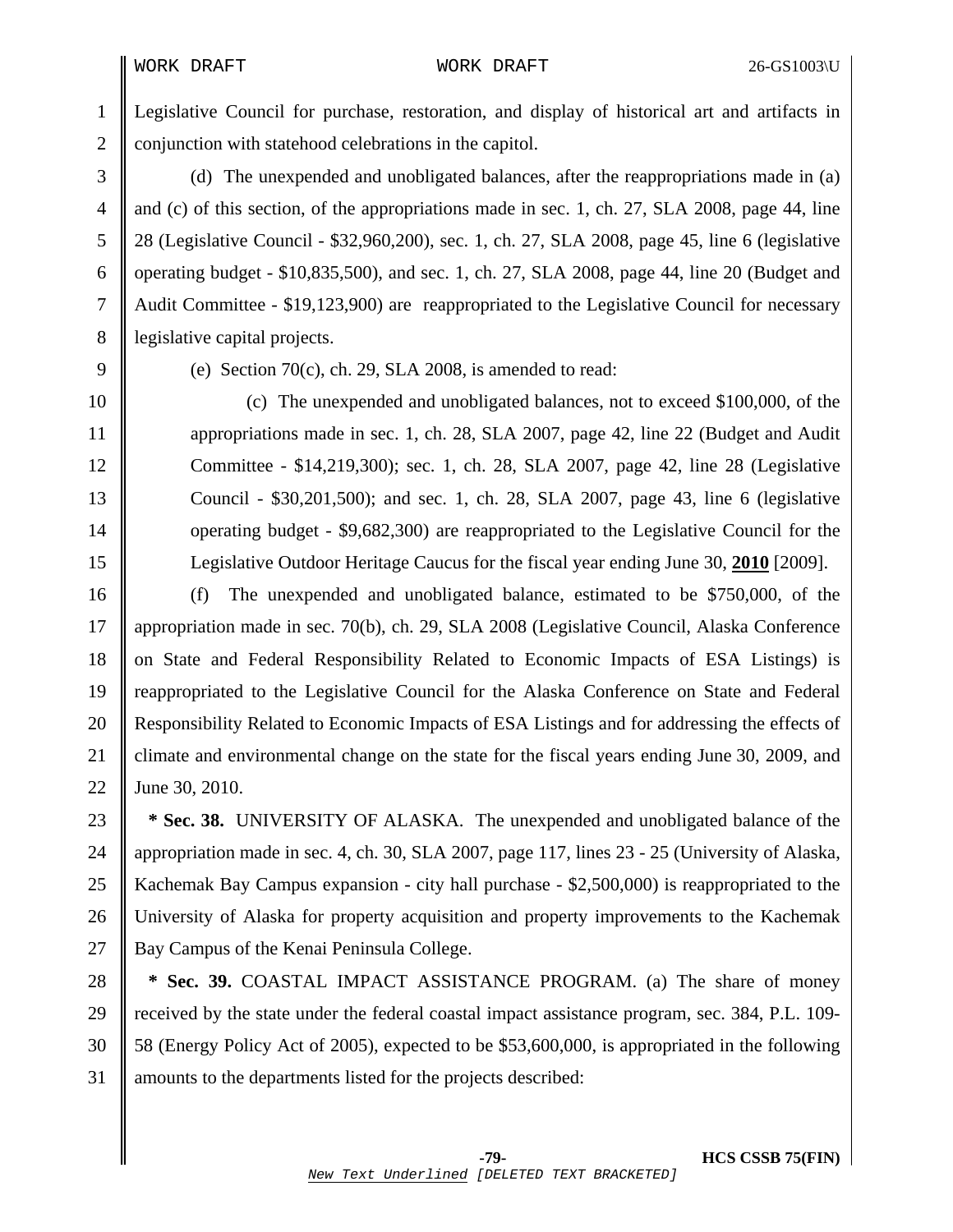1 (1) \$25,200,000 to the Department of Natural Resources for state-initiated 2 capital projects, as allowed under federal and state laws governing the use of coastal impact 3 assistance program funds;

4 (2) \$1,500,000 to the Department of Fish and Game for the Western Alaska 5 Salmon Coalition's chum and sockeye genetic identification program;

6 (3) \$16,000,000 to the Department of Commerce, Community, and Economic 7 Development for capital project grants to be awarded through an open public solicitation 8 process and as allowed under federal and state laws governing the use of coastal impact 9 assistance program funds;

10 (4) \$10,900,000 to the Department of Commerce, Community, and Economic 11 Development for competitive capital project grants, as allowed under federal and state laws 12 governing the use of coastal impact assistance program funds, to be allocated to the following 13 coastal resource service areas and municipalities in the amounts stated:

| 14 | <b>RECIPIENT</b>              | <b>AMOUNT</b> |
|----|-------------------------------|---------------|
| 15 | Cenaliulriit CRSA             | \$3,000,000   |
| 16 | City and Borough of Juneau    | 1,900,000     |
| 17 | <b>Aleutians West CRSA</b>    | 1,200,000     |
| 18 | <b>Bering Straits CRSA</b>    | 1,100,000     |
| 19 | City and Borough of Sitka     | 900,000       |
| 20 | Ketchikan Gateway Borough     | 900,000       |
| 21 | <b>Aleutians East Borough</b> | 700,000       |
| 22 | <b>Bristol Bay CRSA</b>       | 500,000       |
| 23 | City and Borough of Yakutat   | 300,000       |
| 24 | Haines Borough                | 200,000       |
| 25 | Municipality of Skagway       | 100,000       |
| 26 | City and Borough of Wrangell  | 100,000       |
|    |                               |               |

27  $\parallel$  (b) If the amount available for appropriation in (a) of this section is less than 28  $\parallel$  \$53,600,000, the appropriations made in (a)(1) - (4) of this section shall be reduced in 29 proportion to the amount of the shortfall.

30 **\* Sec. 40.** DEPARTMENT OF HEALTH AND SOCIAL SERVICES. (a) The sum of 31 \$24,547,500 is appropriated from federal economic stimulus funds received by the state under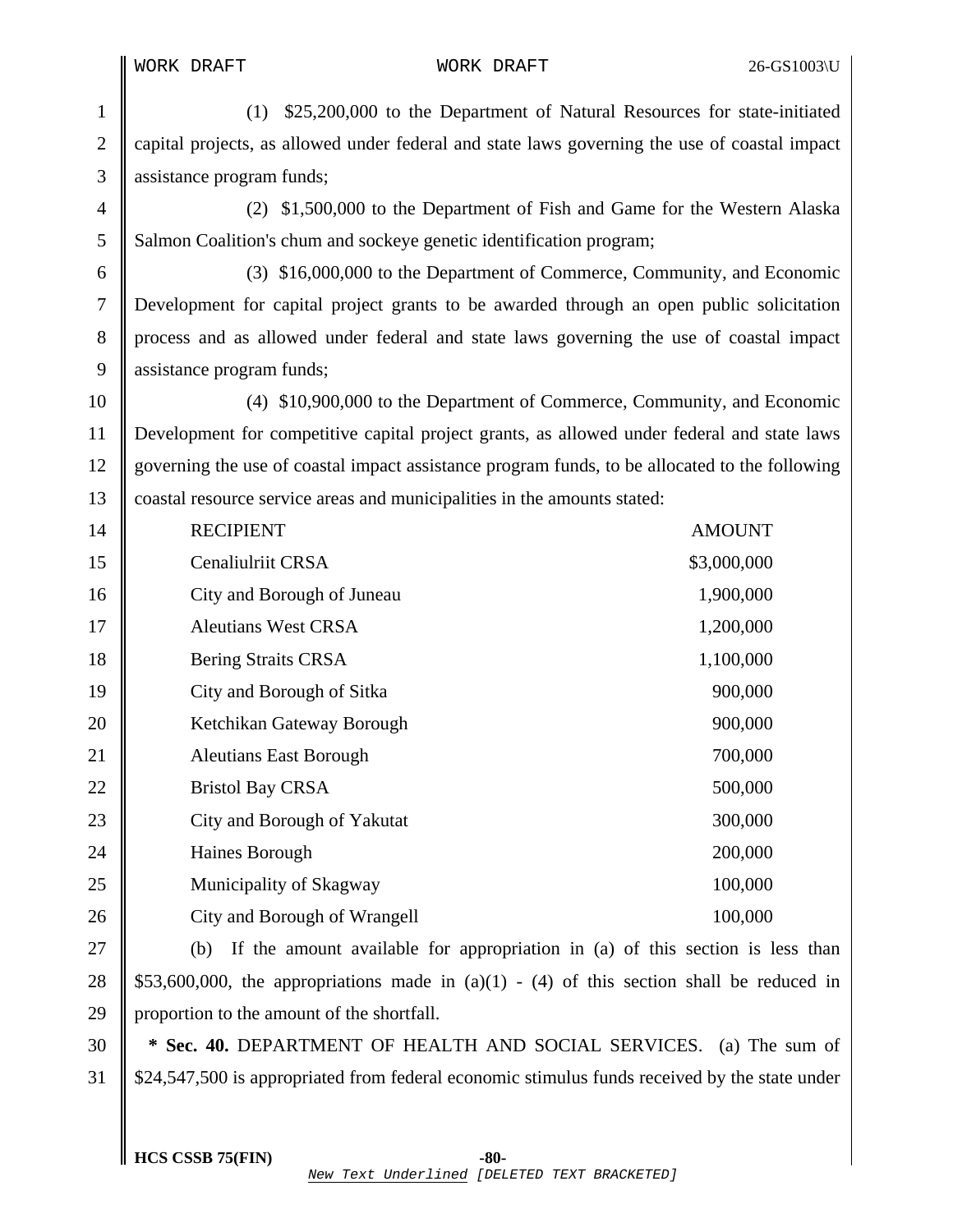1 P.L. 111-5 (American Recovery and Reinvestment Act of 2009) to the Department of Health 2 || and Social Services, health care services, for a statewide electronic health information 3 exchange system.

4 (b) The sum of \$2,727,500 is appropriated from the general fund to the Department of 5 Health and Social Services, health care services, for a statewide electronic health information 6 exchange system.

7 **\* Sec. 41.** DEPARTMENT OF FISH AND GAME. The sum of \$750,000 is appropriated 8 from the general fund to the Department of Fish and Game to supplement the appropriation of 9 federal funds in sec. 39(a)(2) of this Act for the Western Alaska Salmon Coalition's chum and 10 sockeye genetic identification program for the fiscal year ending June 30, 2010.

11 **\* Sec. 42.** FUND SOURCE CHANGES FOR FEDERAL ECONOMIC STIMULUS 12 PROJECTS FOR THE DEPARTMENT OF TRANSPORTATION AND PUBLIC 13 FACILITIES. (a) Section 2, ch. 61, SLA 2001, page 65, line 24, is amended to read:

14 Federal Receipts **658,269,373**

15 [664,017,739]

### 16 **Federal Stimulus: ARRA 2009 5,748,366**

17 (b) The fund source amendment in (a) of this section is for \$5,748,366 of the 18 allocation made in sec. 1, ch. 61, SLA 2001, page 41, lines 21 - 23 (Ketchikan: Tongass - 19 viaducts replacement and rehabilitation - \$5,750,000).

20 (c) Section 2, ch. 159, SLA 2004, page 53, line 28, is amended to read: 21 Federal Receipts **1,095,667,288**

22  $\parallel$  [1,100,167,288]

## 23 **Federal Stimulus: ARRA 2009 4,500,000**

24  $\parallel$  (d) The fund source amendment in (c) of this section is for

25 (1) \$3,000,000 of the allocation made in sec. 1, ch. 159, SLA 2004, page 36, 26 lines 29 - 30 (Fort Yukon: resurfacing - \$3,000,000); and

27 (2) \$1,500,000 of the allocation made in sec. 1, ch. 159, SLA 2004, page 44, 28 line 33, through page 45, line 4 (Ketchikan: Tongass Highway - viaducts replacement and 29 || rehabilitation -  $$2,200,000$ ).

30 (e) Section 2, ch. 3, FSSLA 2005, page 93, line 27, is amended to read: 31 1002 Federal Receipts **742,445,086**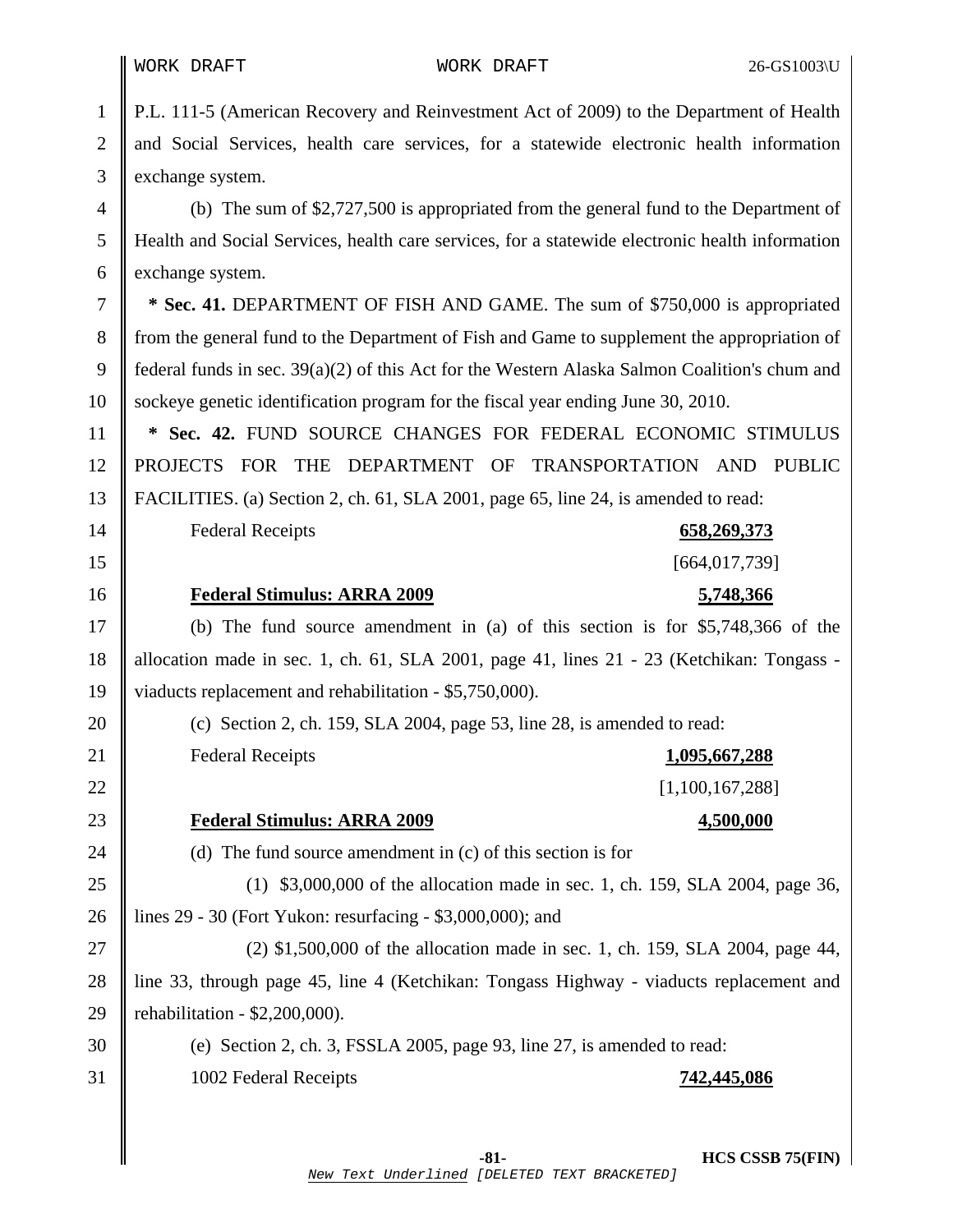$\mathbb I$ I WORK DRAFT WORK DRAFT 26-GS1003\U

| $\mathbf{1}$  | [757,030,711]                                                                    |  |
|---------------|----------------------------------------------------------------------------------|--|
| 2             | 1212 Federal Stimulus: ARRA 2009<br><u>14,585,625</u>                            |  |
| 3             | (f) The fund source amendment in $(e)$ of this section is for                    |  |
| 4             | (1) \$4,220,000 of the allocation made in sec. 1, ch. 3, FSSLA 2005, page 69,    |  |
| 5             | lines 31 - 32 (Allakaket: airport improvements - \$4,220,000);                   |  |
| 6             | (2) \$2,765,625 of the allocation made in sec. 1, ch. 3, FSSLA 2005, page 71,    |  |
| 7             | lines 9 - 10 (Fort Yukon: airport resurfacing - \$2,765,625);                    |  |
| $8\,$         | (3) \$6,600,000 of the allocation made in sec. 1, ch. 3, FSSLA 2005, page 73,    |  |
| 9             | lines 6 - 8 (Ouzinkie: airport reconstruction and relocation - \$9,000,000); and |  |
| 10            | (4) \$1,000,000 of the allocation made in sec. 1, ch. 3, FSSLA 2005, page 79,    |  |
| <sup>11</sup> | lines 30 - 31 (Dillingham: Wood River Road reconstruction - \$1,000,000).        |  |
| 12            | (g) Section 2, ch. 82, SLA 2006, page 113, line 23, is amended to read:          |  |
| 13            | 1002 Federal Receipts<br>1,026,284,951                                           |  |
| 14            | [1,036,719,351]                                                                  |  |
| 15            | 1212 Federal Stimulus: ARRA 2009<br>10,434,400                                   |  |
| 16            | (h) The fund source amendment in $(g)$ of this section is for                    |  |
| 17            | (1) \$2,734,400 of the allocation made in sec. 1, ch. 82, SLA 2006, page 90,     |  |
| 18            | lines 16 - 17 (Fort Yukon: airport improvements - \$4,725,151); and              |  |
| 19            | \$7,700,000 of the allocation made in sec. 1, ch. 82, SLA 2006, page 99,<br>(2)  |  |
| 20            | lines $7 - 8$ (Gustavus: dock replacement - \$19,000,000).                       |  |
| 21            | (i) Section 5, ch. 30, SLA 2007, page $121$ , line 20, is amended to read:       |  |
| 22            | 1002 Federal Receipts<br><u>531,315,800</u>                                      |  |
| 23            | [542, 215, 800]                                                                  |  |
| 24            | 1212 Federal Stimulus: ARRA 2009<br><u>10,900,000</u>                            |  |
| 25            | (i) The fund source amendment in (i) of this section is for                      |  |
| 26            | \$3,500,000 of the allocation made in sec. 4, ch. 30, SLA 2007, page 105,<br>(1) |  |
| 27            | lines $28 - 29$ (Akiachak: airport relocation - \$10,500,000);                   |  |
| 28            | \$400,000 of the allocation made in sec. 4, ch. 30, SLA 2007, page 105,<br>(2)   |  |
| 29            | lines 32 - 33 (Allakaket: airport improvements - \$400,000); and                 |  |
| 30            | (3) \$7,000,000 of the allocation made in sec. 4, ch. 30, SLA 2007, page 107,    |  |
| 31            | lines $4 - 5$ (Huslia: airport improvements $- $7,525,000$ ).                    |  |
|               |                                                                                  |  |
|               | HCS CSSB 75(FIN)<br>$-82-$                                                       |  |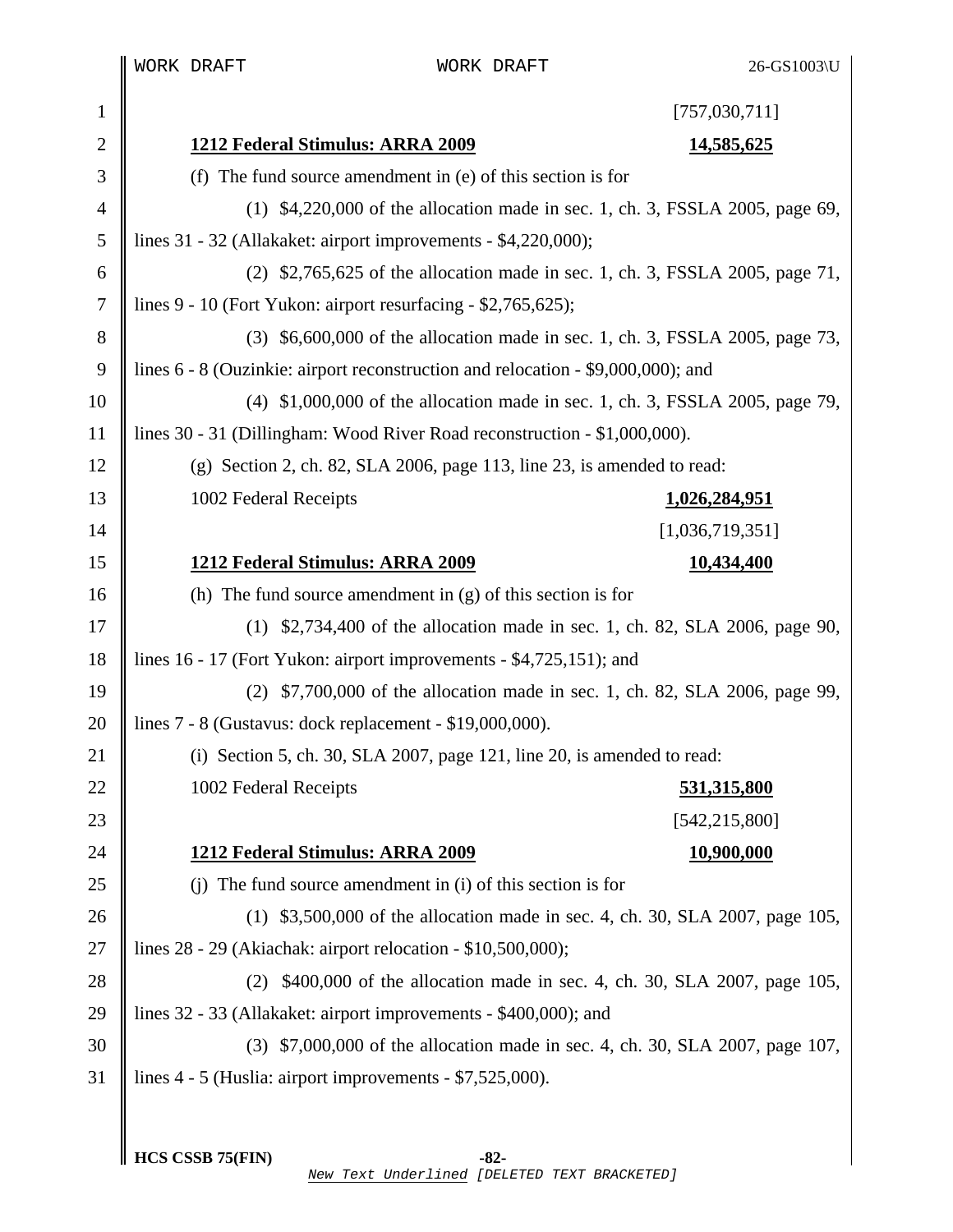1 (k) Section 14, ch. 29, SLA 2008, page 177, line 9, is amended to read:

2 1002 Federal Receipts **551,465,150**

 $3 \parallel$  [563,745,150]

# 4 **1212 Federal Stimulus: ARRA 2009 12,280,000**

5 (*l*) The fund source amendment in (k) of this section is for

6 (1) \$1,780,000 of the allocation made in sec. 13, ch. 29, SLA 2008, page 162, 7 lines 11 - 12 (Allakaket: airport improvements - \$1,950,000); and

8 (2) \$10,500,000 of the allocation made in sec. 13, ch. 29, SLA 2008, page 9 169, lines 31 - 33 (Juneau: Glacier Highway – Amalga to Eagle Beach widening -  $10 \parallel$  \$10,500,000).

11 **\* Sec. 43.** REVENUE AND APPROPRIATION BALANCE; CONSTITUTIONAL 12 BUDGET RESERVE. (a) If the unrestricted state revenue available for appropriation in fiscal 13 year 2009 is insufficient to cover general fund appropriations made for fiscal year 2009, the 14 amount necessary to balance revenue and general fund appropriations is appropriated from the 15 budget reserve fund (AS 37.05.540) to the general fund.

16 (b) If, after the appropriation made in (a) of this section, the unrestricted state revenue 17 available for appropriation in fiscal year 2009 is insufficient to cover general fund 18 appropriations made for fiscal year 2009, the amount necessary to balance revenue and 19 general fund appropriations is appropriated to the general fund from the Alaska Housing 20 Capital Corporation, a subsidiary of the Alaska Housing Finance Corporation created under 21 authority of AS 18.56.086.

22 (c) The amount calculated to be available for appropriation under art. IX, sec. 17(b), 23 Constitution of the State of Alaska, for fiscal year 2010 is appropriated under art. IX, sec. 24  $\parallel$  17(b), Constitution of the State of Alaska, from the budget reserve fund to the general fund.

<sup>25</sup> **\* Sec. 44.** CONTINGENCY. Section 40 of this Act is contingent on passage by the Twenty-26 Sixth Alaska State Legislature in the First Regular Session and enactment into law of a 27 version of SB 133 relating to a statewide electronic health information exchange system.

28 **\* Sec. 45.** LAPSE. (a) The appropriations made by secs. 14 and 15(1) of this Act are for the 29 capitalization of funds and do not lapse.

30 (b) The appropriations made by secs. 16, 19(b), 20(b), 20(c), 21(b), 22(d) - (f), 23(b) -31 (e),  $23(g)$  - (i),  $27$ ,  $31(c)$ ,  $31(f)$ ,  $34(a)$ ,  $35$ ,  $36(a)$ ,  $37(a)(1)$ ,  $37(a)(2)$ ,  $37(a)(4)$ ,  $37(c)$ ,